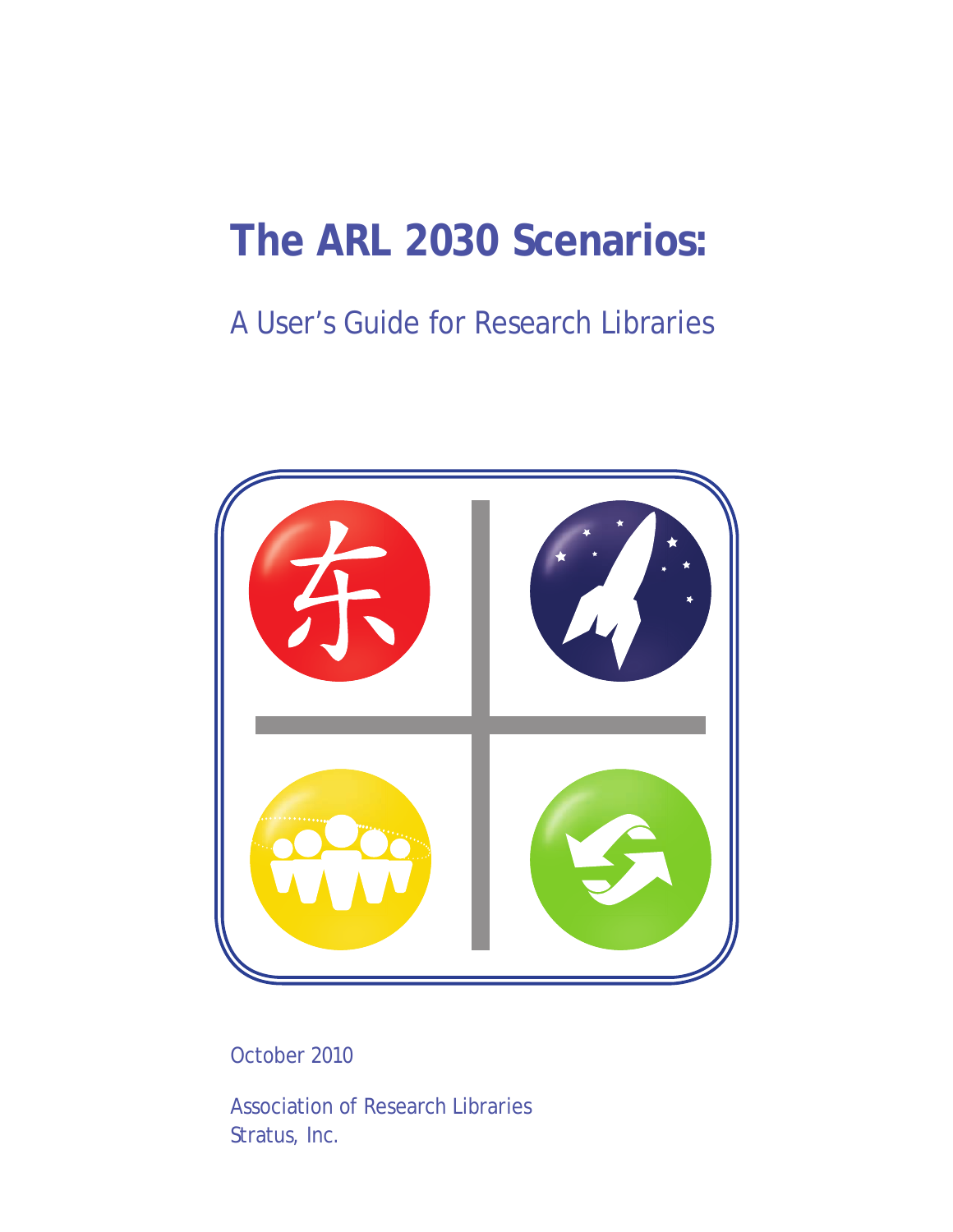The ARL 2030 Scenarios: A User's Guide for Research Libraries

October 2010

Association of Research Libraries Stratus, Inc.

ISBN 1-59407-857-2 EAN 978-1-59407-857-6

Published by the Association of Research Libraries Washington, DC 20036 www.arl.org



All but Chapter 2 of this work is licensed under the Creative Commons Attribution-NonCommercial-ShareAlike 3.0 Unported License. To view a copy of this license, visit http://creativecommons.org/licenses/by-nc-sa/3.0/ or send a letter to Creative Commons, 171 Second Street, Suite 300, San Francisco, California, 94105, USA.



Chapter 2 of this work is licensed under the Creative Commons Attribution-NonCommercial-NoDerivs 3.0 Unported License. To view a copy of this license, visit http://creativecommons.org/licenses/by-nc-nd/3.0/ or send a letter to Creative Commons, 171 Second Street, Suite 300, San Francisco, California, 94105, USA.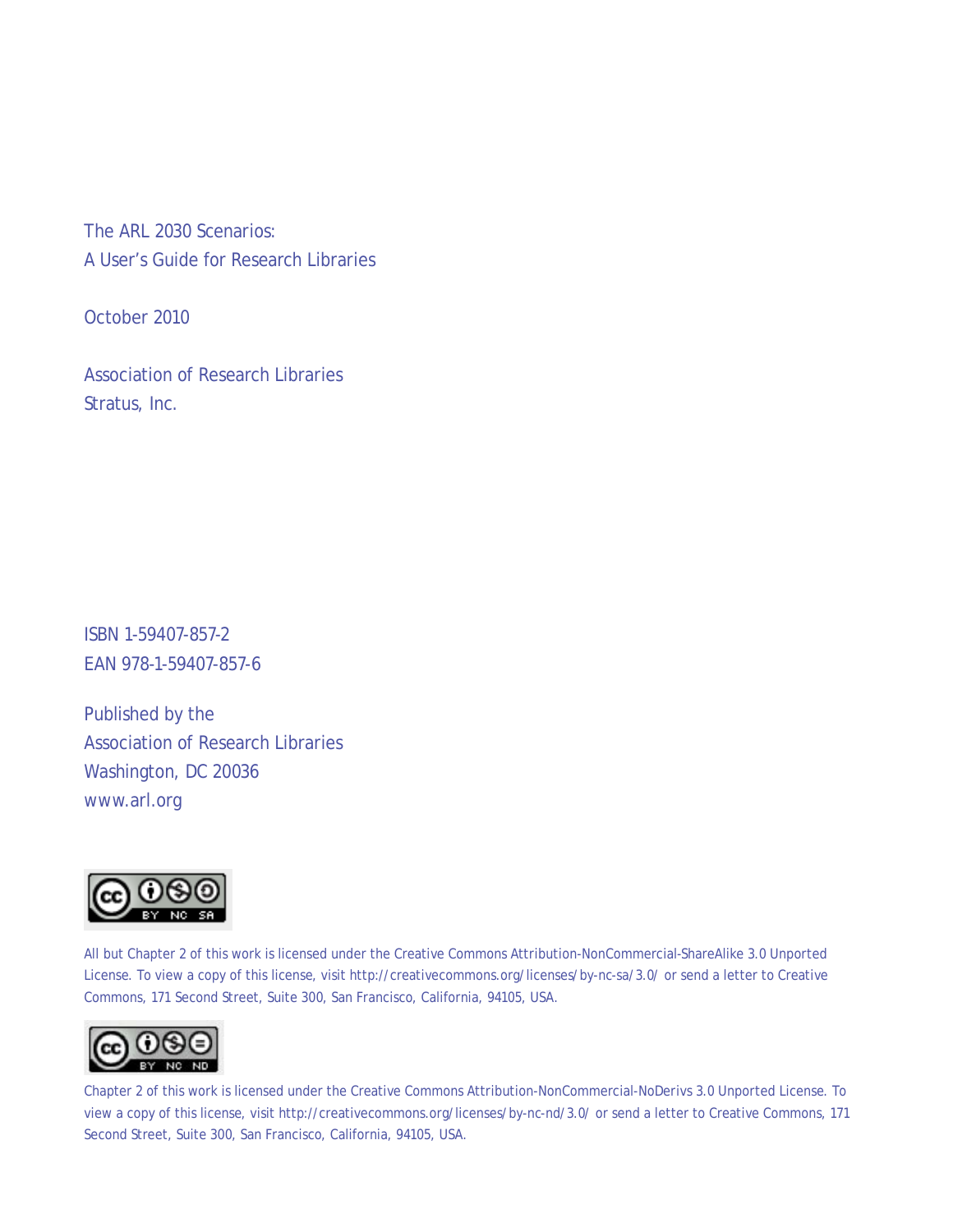# **Contents**

| Chapter 3: Strategic Implications for Research Libraries 37                  |
|------------------------------------------------------------------------------|
|                                                                              |
|                                                                              |
| Chapter 4: Applying the Scenarios to Create Strategy41                       |
|                                                                              |
|                                                                              |
| Figure 1: XYZ Organization's Strategic Agenda for a Biotech R&D Incubator 42 |
|                                                                              |
|                                                                              |
|                                                                              |
|                                                                              |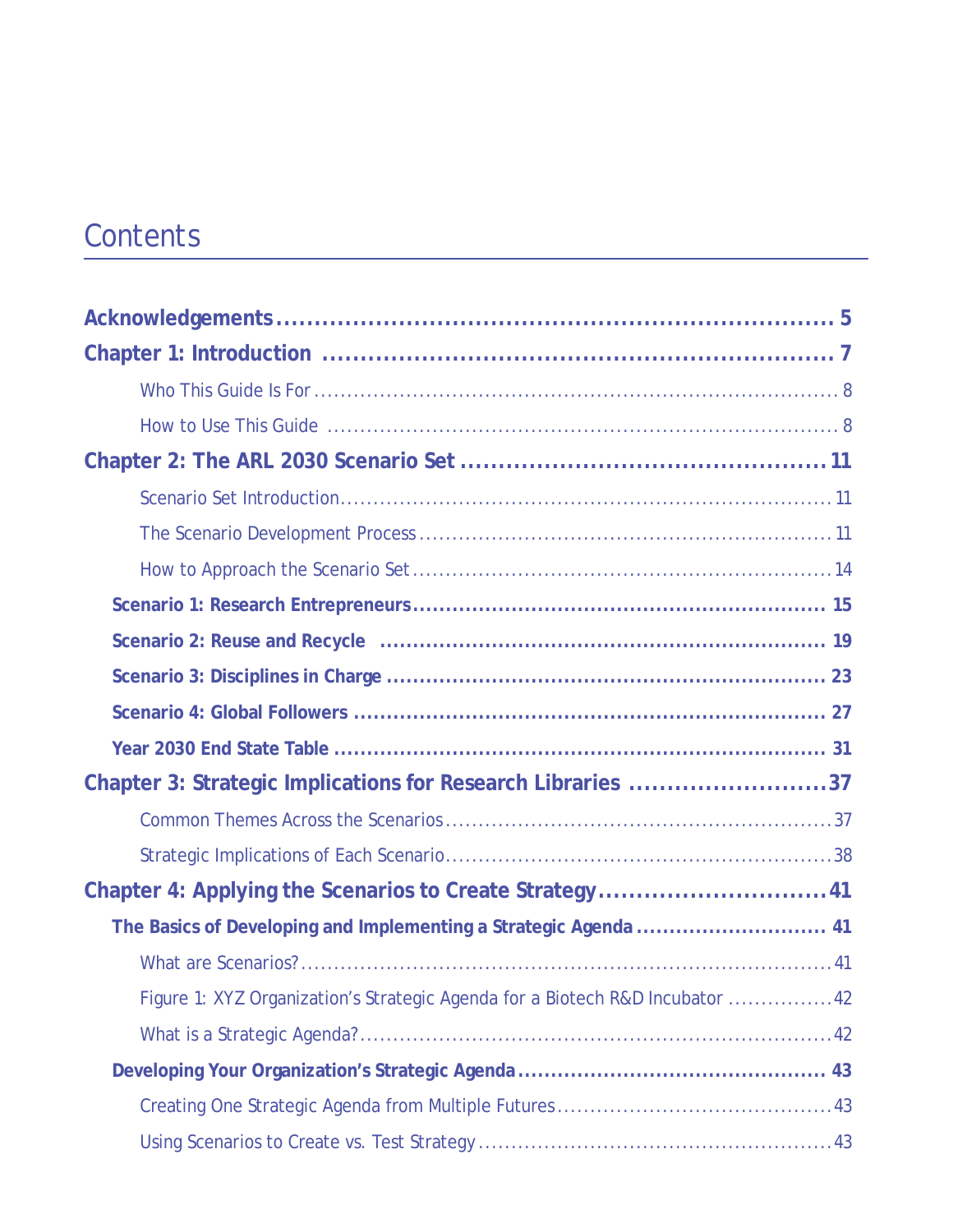| Figure 2: Examples of Early Indicators for Each of the ARL 2030 Scenarios45                  |  |
|----------------------------------------------------------------------------------------------|--|
| Chapter 5: Mapping Out Your Scenario Planning Process47                                      |  |
| Mapping Scenario Planning to Your Existing Strategic Planning Process49                      |  |
|                                                                                              |  |
| Figure 3: Process Map A-Library Planning Is Independent from Parent Institution 50           |  |
| Figure 4: Process Map B-Library Strategic Planning Is Part of Parent Institution's Strategic |  |
|                                                                                              |  |
|                                                                                              |  |
|                                                                                              |  |
| Chapter 7: Designs for Strategic Implications Workshops 57                                   |  |
|                                                                                              |  |
|                                                                                              |  |
|                                                                                              |  |
|                                                                                              |  |
|                                                                                              |  |
| Design D: Scenario Planning and ARL 2030 Scenarios Introduction 78                           |  |
|                                                                                              |  |
| Chapter 9: Designs for Keeping the Strategic Conversation Alive 83                           |  |
|                                                                                              |  |
|                                                                                              |  |
|                                                                                              |  |
|                                                                                              |  |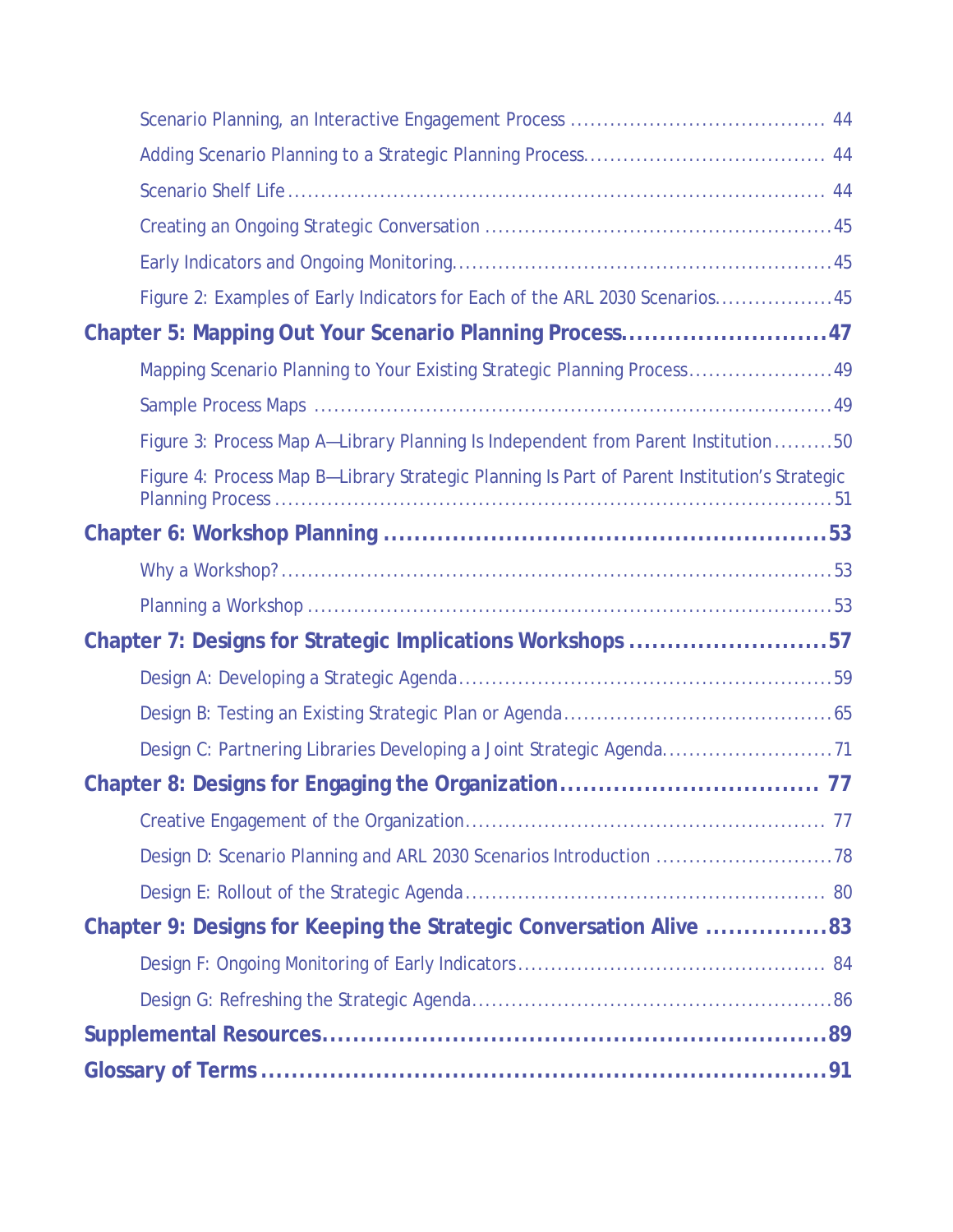# <span id="page-4-0"></span>Acknowledgements

#### Acknowledgements:

This document reflects the collective contributions of a variety of individuals from the membership of the Association of Research Libraries (ARL) and beyond. The scenario development process was implemented by ARL staff working with Susan Stickley of Stratus, Incorporated. Karla Strieb led the ARL project and wrote the introduction to this user's guide. The scenario development process and modes for planning are inspired by the methodology developed by GBN, Global Business Network, a member of the Monitor Group.

The scenarios and strategic implications presented in the user's guide were developed by representative leaders from ARL member institutions. The strategic focus and critical uncertainties highlighted in the scenarios were identified through a consultative process with the ARL membership during the spring of 2010. Input was provided through focus group participants, contributors to an online survey, and one-on-one interviews. Representative leaders from ARL member libraries identified the four scenarios and key elements and dynamics operating within them and provided valuable feedback on the scenarios during the editing process. Key strategic implications and related strategic questions for research library consideration were identified by representative leaders from ARL member libraries who met in September. They also played a role in helping to tune this resource to better serve the needs of research libraries.

Thanks go to the following individuals for their participation in and contributions to the project:

Rick Anderson (Utah) **In Anderson** (Utah) **Jim Mullins (Purdue**) Deborah Carver (Oregon) and a boost of the US of Jim Neal (Columbia) Jason Charron (NRC-CISTI) Ingrid Parent (British Columbia) Colleen Cook (Texas A&M) Neil Rambo (Washington) Paul Courant (Michigan) Patrick Reakes (Florida) Catherine Davidson (York) **Michael Ridley (Guelph)** Michael Ridley (Guelph) Robert Fox (Georgia Tech) Dana Rooks (Houston) Brinley Franklin (Connecticut) Rachel Schipper (Florida) Susan Gibbons (Rochester) The Controller of David Shulenburger (APLU) Fred Heath (Texas) Ann Snowman (Penn State) Chuck Henry (CLIR) Catherine Soehner (Michigan) Christopher Hives (British Columbia) Catherine Steeves (Guelph)

Diane Bruxvoort (Florida) Catherine Murray-Rust (Georgia Tech)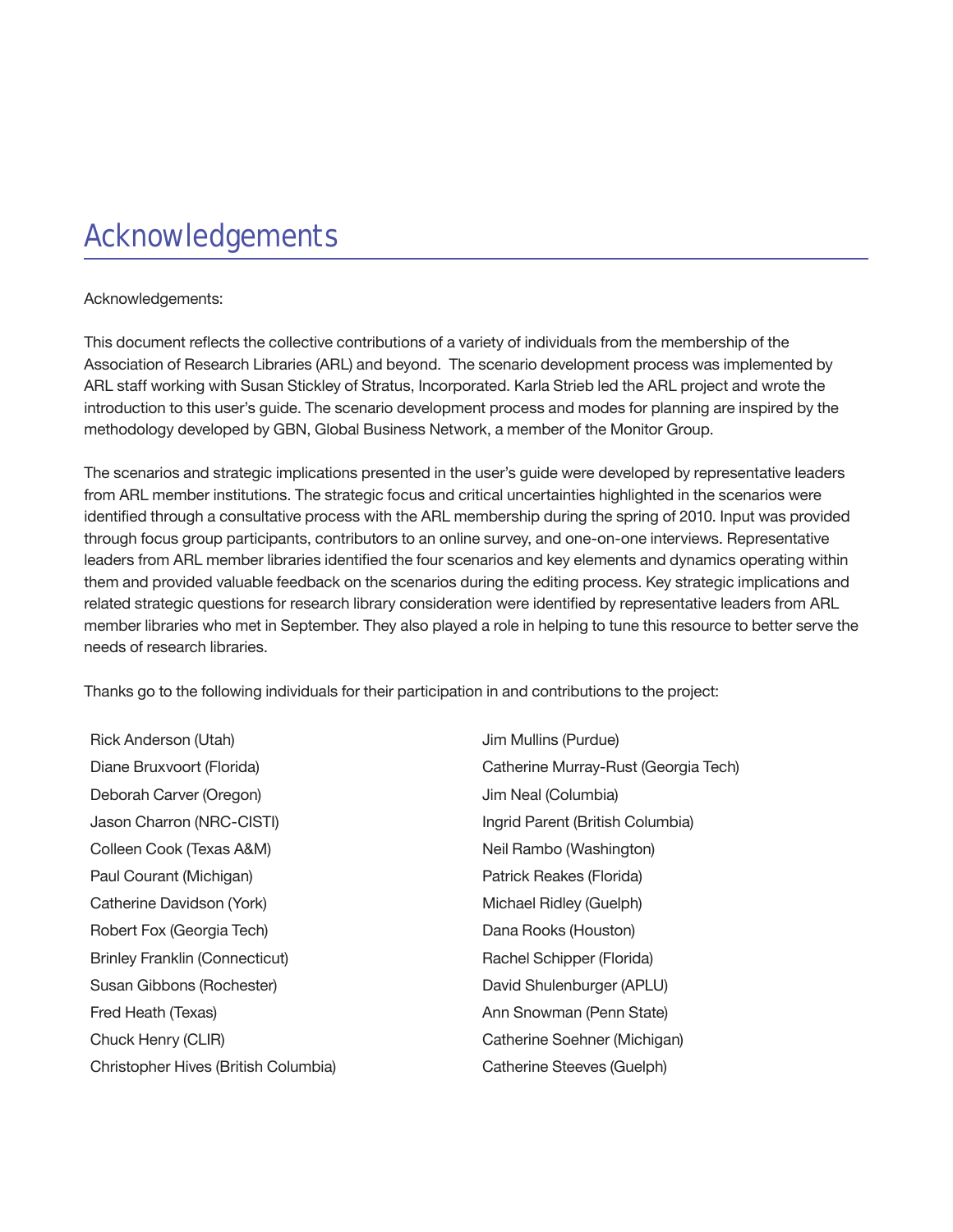| Robyn Huff-Eibl (Arizona)                      | Gary Strong (California, Los Angeles)       |
|------------------------------------------------|---------------------------------------------|
| Ernie Ingles (Alberta)                         | Winston Tabb (Johns Hopkins)                |
| Paula Kaufman (Illinois at Urbana-Champaign)   | Thomas Teper (Illinois at Urbana-Champaign) |
| John Lehner (Houston)                          | Jennifer Ward (Washington)                  |
| Tom Leonard (California, Berkeley)             | Ben Walker (Florida)                        |
| Wendy Pradt Lougee (Minnesota)                 | John Wilkin (Michigan)                      |
| Charles B. Lowry (ARL)                         | Catherine Wilkins (Ontario)                 |
| Clifford Lynch (CNI)                           | Jim Williams (Colorado)                     |
| Bonnie MacEwan (Auburn)                        | Vicki Williamson (Saskatchewan)             |
| Carol Mandel (New York)                        | Betsy Wilson (Washington)                   |
| Sarah Michalak (North Carolina at Chapel Hill) | Julia Zimmerman (Florida State)             |
| Carol Moore (Toronto)                          |                                             |

In addition, special thanks go to project provocateurs from outside the library community who ably stretched the group's thinking: Michael Dalby, Jaron Lanier, Jay Ogilvy, and Steven Weber.

Although developed by representatives of member libraries, the scenario narratives were written by Karla Strieb (ARL) with editorial assistance from M. Sue Baughman (ARL), Tricia Donovan (ARL), Lee Anne George (ARL), and Susan Stickley (Stratus, Inc.), with graphic designs created by Yolanda Glass (ARL). The user's guide unites the scenario set with substantial supporting material prepared by Susan Stickley (Stratus Inc.).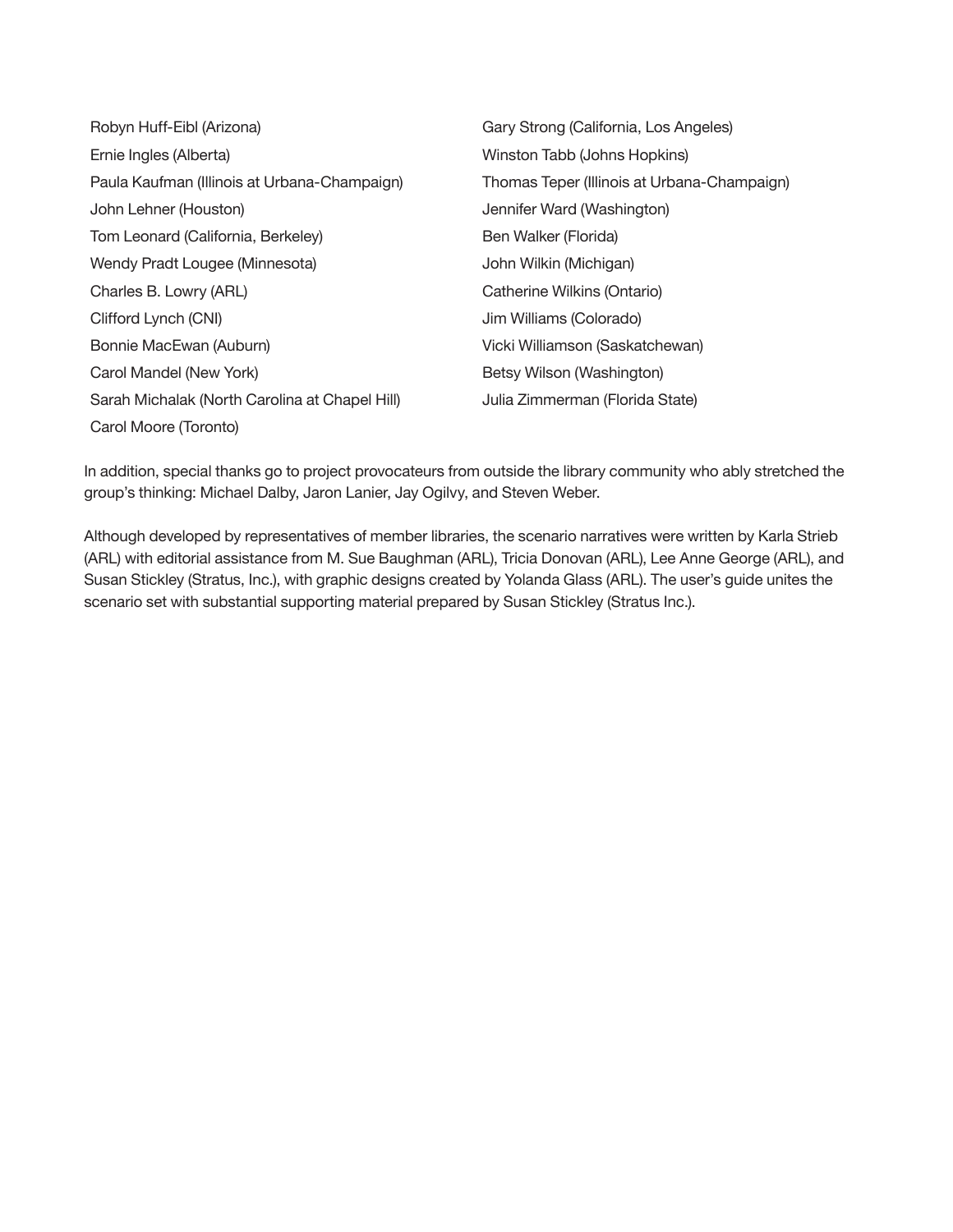# <span id="page-6-0"></span>Chapter 1: Introduction

#### **Strategic Direction: Transforming Research Libraries: Outcomes & Strategies**

*Strategy 1: Initiate visioning and scanning activities focused on emerging roles for research libraries in the processes of research, scholarship, and graduate education. Encourage and facilitate member engagement in adopting new roles in advancing research and scholarship*.

[ARL Strategic Plan 2010–2012](http://www.arl.org/arl/governance/strat-plan/index.shtml)

Confronting uncertainty in a rapidly changing environment is essential if research libraries are to continue to be valued and valuable contributors to the advancement of new research and the creation of new knowledge. The temptation to "wait and see" is appealing but exposes libraries to the risks of irrelevance and replacement. By delaying decision-making we may magnify the risks to our organization's future instead of reducing them. While research libraries think a lot about change and constantly change themselves, relatively little library planning actively engages with uncertainty.

When ARL's Transforming Research Libraries Steering Committee considered options for implementing the ARL Strategic Plan's call to initiate visioning and scanning activities to foster research libraries' adoption of new roles, the group was interested in seeking new approaches that the community could use to enrich and deepen its thinking about the future. A broad consensus emerged from ARL's strategic planning process that techniques are required that shift planning attention from incremental to transformational approaches.

Scenario planning is a tool that a few research libraries have used, but is largely new to the library community. Its ability to focus planning attention away from the false security of prediction to a balanced consideration of risk opens a range of largely unexplored avenues for thinking about the future and about strategic change. Scenario planning typically looks out over time horizons that are substantially longer than those used for strategic planning—20 to 50 years is not an uncommon span. This also enhances the technique's value in fostering transformational thinking.

Scenario planning is not a new technology; other sectors and industries have for decades been developing its methodologies for identifying and engaging with uncertainty and applying the results to organizational planning. In a variety of forms, it has been used by hundreds, if not thousands, of organizations. While it may be unfamiliar to many in research libraries, it is a mature planning tool that is used widely outside of higher education and occasionally within higher education. It is also a highly flexible activity—one that can be adapted and customized for a variety of needs and purposes. An institution can use a scenario set for a range of planning activities and can return to its scenario set again and again over time as its needs and circumstances change.

When ARL launched its scenario planning project, "Envisioning Research Library Futures: A Scenario Thinking Project," in the early spring of 2010, it set out to design a set of scenarios that could serve as a resource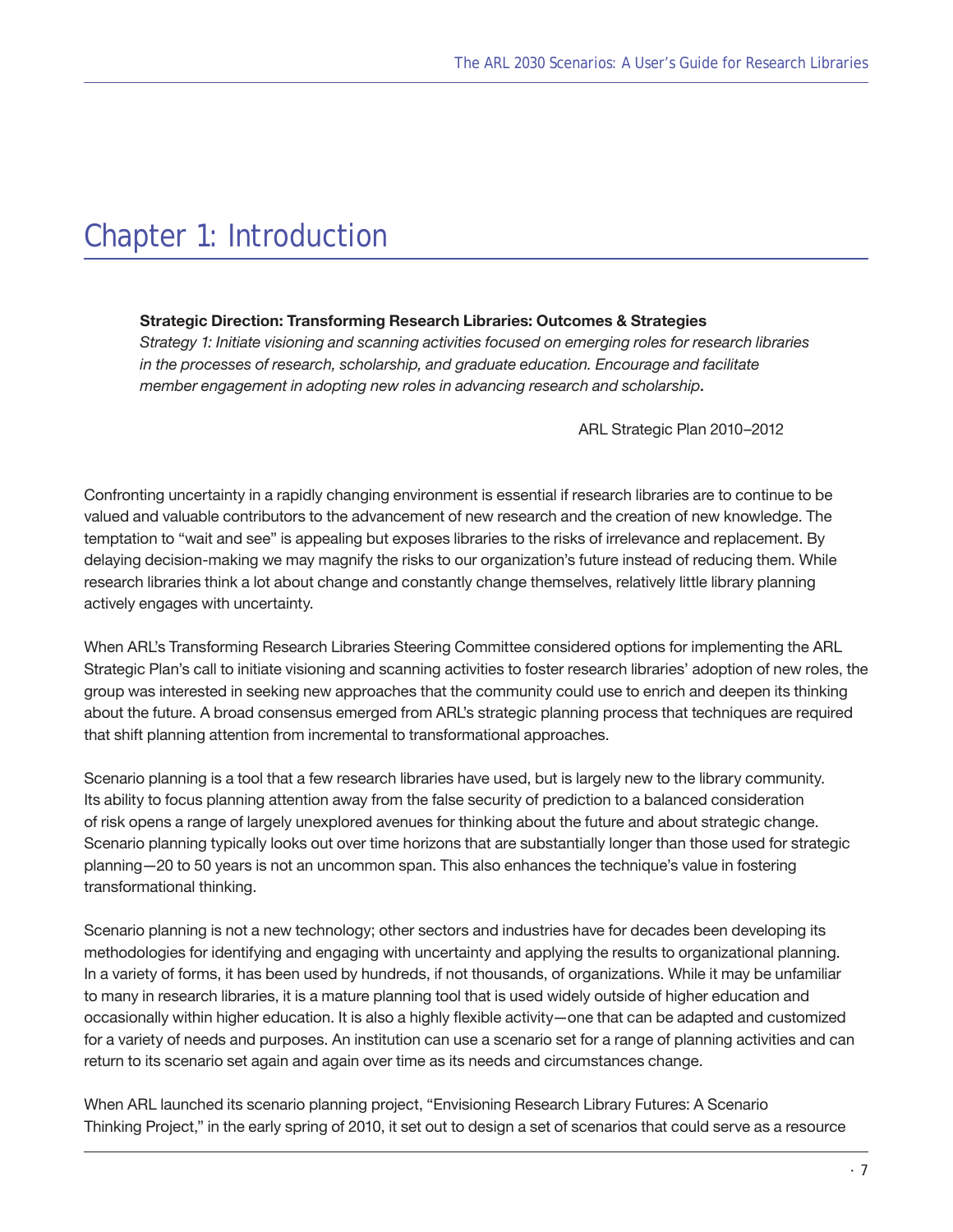<span id="page-7-0"></span>for any member library to use to enhance its strategic planning process and to foster organizational alignment around change. Developing a scenario set is not enough, however. ARL also determined that the project needed to engage in a variety of activities to help members learn about scenario planning and determine how best to use the scenarios to meet their own organizational objectives. This user's guide, including the ARL 2030 Scenarios, is designed to be a key resource supporting members' application of scenario planning. In addition, the ARL scenario planning project will be developing additional resources and supporting activities.1

#### Who This Guide Is For

This user's guide was developed to advance local planning at ARL member libraries. It is written for library leaders writ large and for anyone leading or contributing to research library planning processes. You do not need advanced facilitation skills to benefit from this guide, but facilitators charged with supporting scenario planning will find the detailed designs particularly helpful. For leaders, planners, and facilitators alike, the user guide introduces the ARL 2030 scenarios and explains many of the ways you can strengthen your institution's planning using the ARL 2030 Scenarios.

Scenario planning is a methodology that requires substantial time and other resources to implement. ARL has supported the investments in the creation of this scenario set, and individuals and libraries can find great value even by committing a few hours to consideration of the scenarios and the strategic implications this guide includes. However, to more fully benefit from scenario planning, libraries will need to make more significant, longer-term investments to implement the advanced designs the user's guide offers. Many readers will not be prepared to implement the guide's most powerful tools themselves, as well-developed facilitation skills are required. However, leaders can use the descriptions of the tools to decide which might be used most effectively at their organization and to determine what resources are needed to initiate scenario planning or integrate it with their strategic planning program.

Users should bear in mind that the scenarios are designed for a particular community—North American research libraries. ARL defined the project's strategic focus further to concentrate on those functions of research libraries that advance the research process. Thus the scenarios have been developed to be useful to a broad audience but do not attempt to address all of the possible concerns of research libraries. While the scenarios touch on developments in related activities, for instance undergraduate education, a different scenario set would need to be developed to look deeply at uncertainties around a topic like the future of undergraduate education. However, there is sufficient depth within the scenarios to support conversation and planning around the changing relationship between teaching and research.

#### How to Use This Guide

After reviewing the introduction, it is important to take the time to read the full scenario set carefully. "Scenarios" is a term that is often used in a vernacular sense. The ARL 2030 Scenarios are rich descriptions of four possible futures. Each presents a particular exploration of many critical uncertainties in a way that considers the dynamics that might unfold over a twenty-year time frame, as well as synergies and interactions between uncertainties. As a set, the four scenarios are designed to tell widely divergent stories to explore a broad range of possible developments over time.

The goal in using scenarios is not to pick one as more likely or more desirable but to accept that the future will contain elements of all four scenarios. Each scenario in itself, however, offers a chance to engage deeply with particular outcomes that libraries could face. The first page of each scenario offers an overview and highlights

<sup>1</sup> Visit the project website at http://www.arl.org/rtl/plan/scenarios/ or sign up for the list: ARL-2030-Scenarios@arl.org for information about other project activities and resources.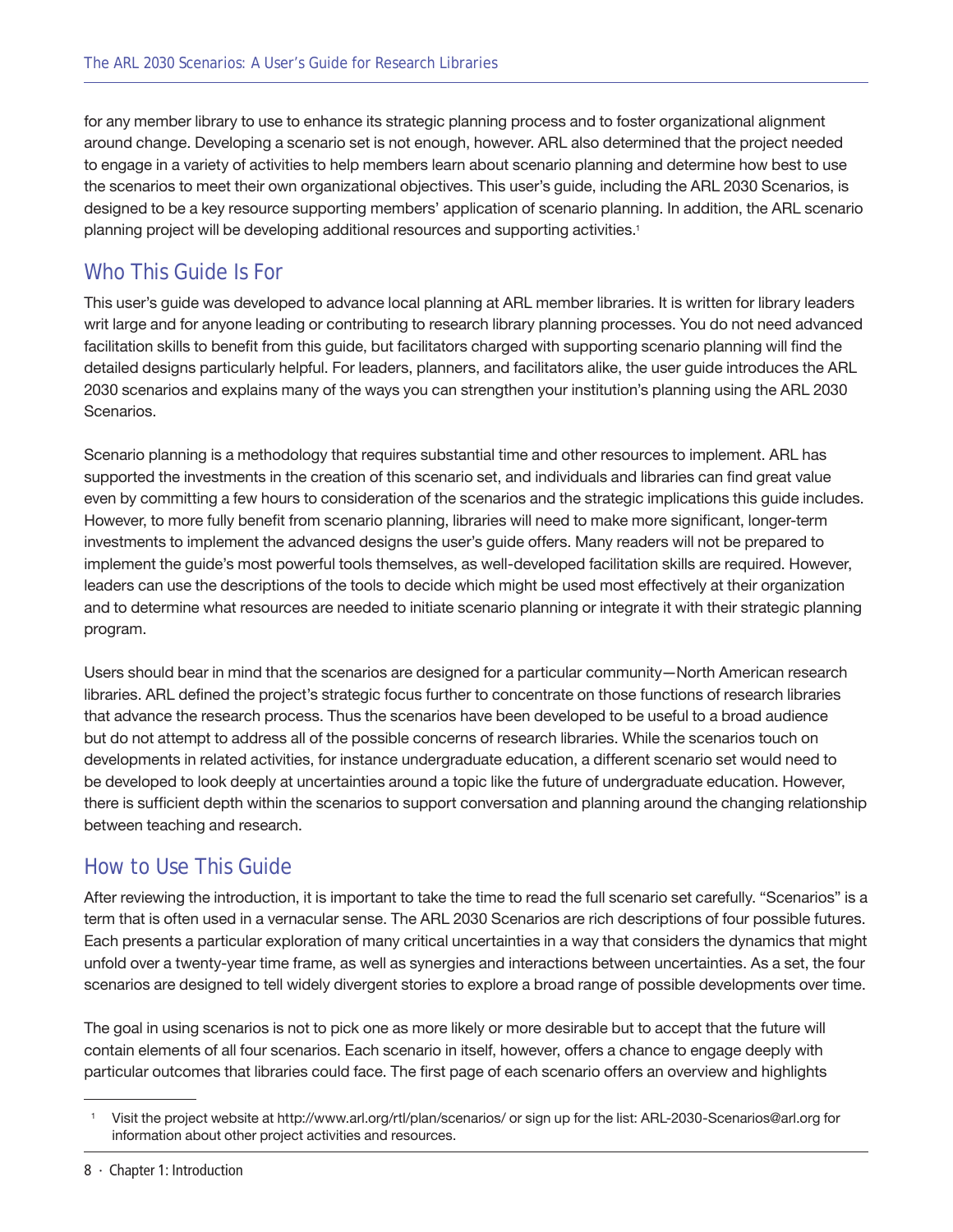important circumstances and dynamics. This is followed by a narrative story that paints a more detailed picture of the situation in 2030 and the circumstances that led to that particular future. To make it easier for users to work with the scenarios as a set and to look at how critical uncertainties vary across the four, the end state table provides a relatively compact guide and reference.

When you read the scenarios you will notice that there are four futures described, but libraries are not explicitly described in any of those futures. Scenarios created for use in scenario planning intentionally leave the organizations that are planning out of the picture. This allows the organization to better focus on the main forces that are shaping the environment around it. Thus, each scenario has a blank where the library can fill itself in through the planning process. It is assumed that in each future research libraries exist in some form.

This approach means that other kinds of organizations might also find blanks that they can explore through a scenario planning process. ARL can consider its future as an association using these scenarios, but other kinds of libraries, other actors in the research enterprise, or other participants in the scholarly communication system could find value in using this scenario set and the user's guide.

Once you are familiar with the ARL 2030 Scenarios, you are in a position to review the strategic implications that were identified through the ARL scenario project. These are intended as a starting point and model rather than a comprehensive identification of strategic implications implicit in the scenarios. With this understanding of the scenario material, you will be ready to browse through the information on mapping out an institutional process and read the descriptions of different strategies for applying the ARL 2030 Scenarios to planning in your organization. Each ARL member is unique. The guide is designed to provide a good range of ideas and resources from which member libraries can choose in deciding what best meets their individual needs.

For some member libraries, this guide may provide all the help they need in integrating the ARL 2030 Scenarios into their planning process. However, ARL is planning to continue its scenario project and develop workshops and other resources to support members' use of the scenarios. As further support is developed, information will be provided at the project's website at http://www.arl.org/rtl/plan/scenarios.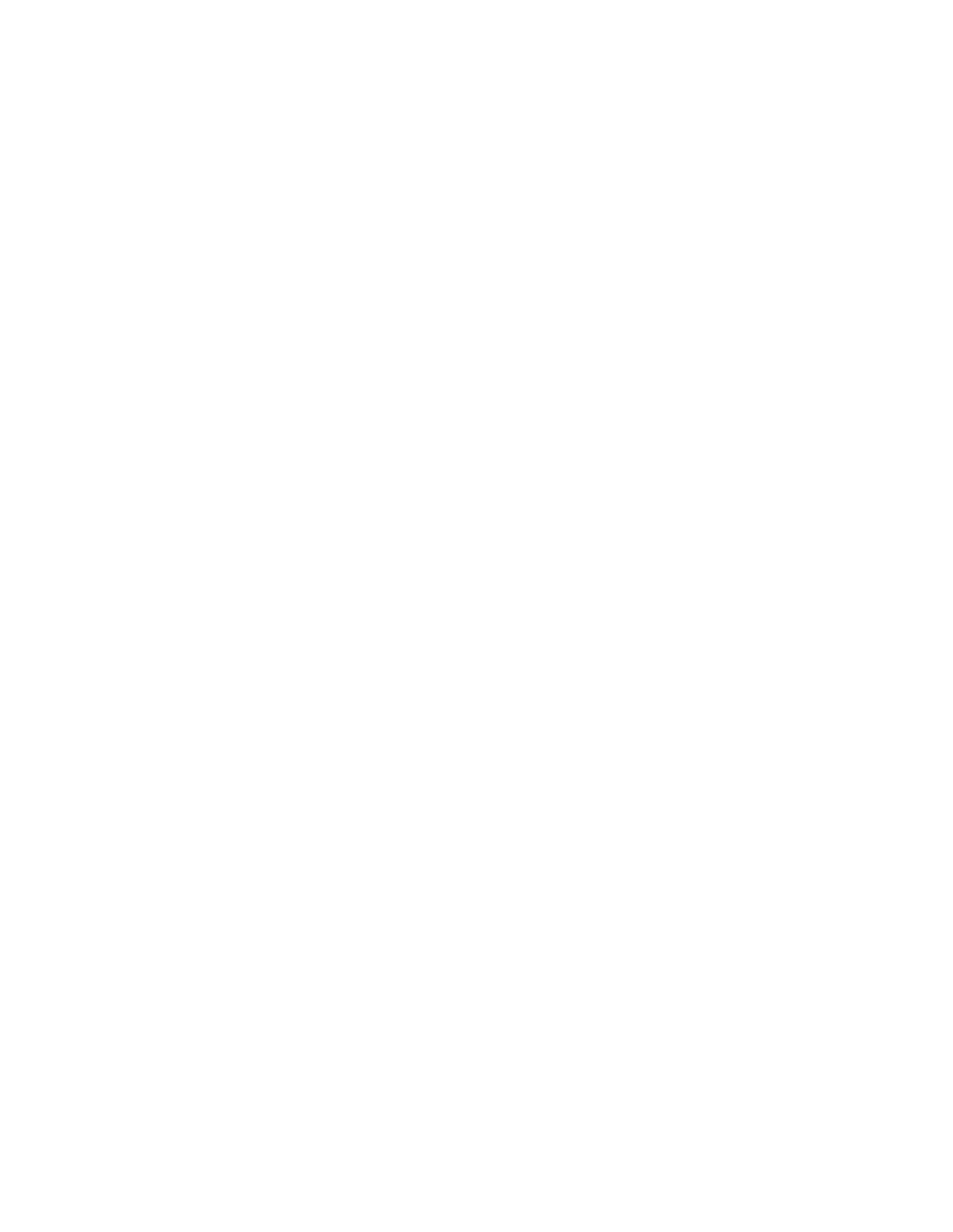# <span id="page-10-0"></span>Chapter 2: The ARL 2030 Scenario Set

#### Scenario Set Introduction

Scenario planning is a strategy-related methodology many organizations can use to explore the uncertain landscape of the future external environment in which they may operate. The process is designed to make deeply held assumptions and beliefs explicit, and to test those beliefs and assumptions against the critical uncertainties facing the organization.

Critical uncertainties are those drivers of change that are the most uncertain and most critical to the organization's future success. The critical uncertainties are crafted into a set of plausible and relevant scenarios, which represent what the future might hold. Scenarios are not prescriptions, but rather carefully constructed tools that help individuals consider the implications of future possibilities on their organizations and missions.

No single scenario ever captures the future with accuracy. Instead, the set of scenarios as a whole contain the elements and conditions the organization will face in the future. This is why it is important to consider the full set of scenarios in planning, and not choose one or consider one more likely than another. By exploring the strategic implications of a scenario set, organizations are able to create a strategy that is robust across a broad range of challenges and opportunities.

The ARL 2030 Scenarios were developed for ARL members to use in advancing organizational planning for their local institutional setting. The scenarios were created by representatives from member institutions to ensure their usefulness to ARL members seeking to engage in a rich strategic conversation on the futures of research libraries.

The time horizon for ARL's scenario planning project looks out 20 years from today (out to 2030). This time horizon determines the end state described in the scenarios. The ARL 2030 Scenarios allow members the opportunity to suspend disbelief and stretch beyond conventional wisdom about our future. Although the scenarios are far into the future, member organizations can use them effectively for planning for the next 1 to 5 years.

#### The Scenario Development Process

#### Strategic Focus Development

The first step in this process was to define the strategic focus for the scenarios and strategic conversation to follow. Using a series of internal interviews, focus groups, and surveys of key constituents conducted by Stratus Inc. and ARL staff, the core strategic questions on the minds of key decision-makers were gathered.<sup>2</sup> Through the internal data-gathering processes mentioned above, the following strategic focus for the scenarios emerged:

<sup>2</sup> A report that summarizes the findings of that process can be found on the ARL 2030 Scenario Planning Project website at http://[www.arl.org/bm~doc/scenarios-data-gathering-summary-082010.pdf.](www.arl.org/bm~doc/scenarios-data-gathering-summary-082010.pdf)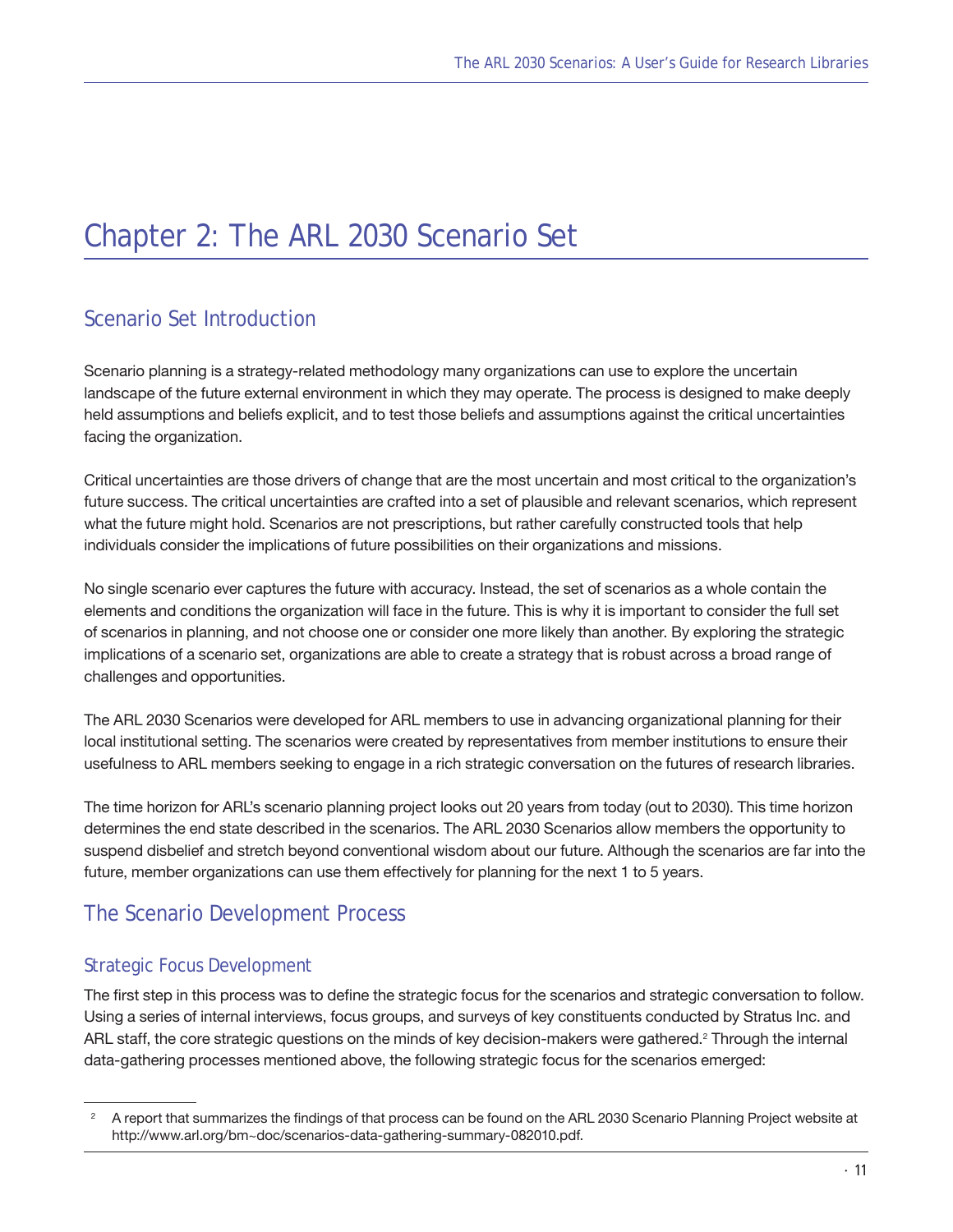How do we transform our organization(s) to create differential value for future users (individuals, institutions, and beyond), given the external dynamics redefining the research environment over the next 20 years?

The term, "we" refers to the ARL member research libraries. "Our organization(s)" was captured in both the singular and plural, as member libraries share an interest in both individual strategic planning as well as collaborative strategic planning.

"Transform" is a term that carries a legacy. In this context, the word refers to the opportunity to use the scenario set to help research libraries to redefine themselves to maintain and grow a differential value in the market. That being said, it is important to note that research libraries are all at different points in their individual evolution.

Everyone that shared insights with ARL brought up concerns about maintaining and/or building a relevancy that could be sustained and valued by users. Sustained value by definition must have some differentiating characteristic that ensures that value for users is maintained over time. As such, the terminology "differential value" seems to most accurately capture the strategic imperative most frequently focused on by member organizations.

Value is always for the customer, or in this case the user. Members discussed how the user group for research libraries was changing and expanding. As such, we chose to clarify the focus on "future users." Some members focused primarily on the parent institutions, others on individual users. The term "future users" includes these two critical stakeholders and is not limited to future possibilities that may take us beyond our current thinking.

"Research environment" is deliberately selected to constrain the scenarios to a manageable range of dynamics. The teaching and learning environment is thus not scoped within the strategic focus. However, it is important to note that although this scenario exercise did not concentrate on the full set of dynamics that are changing the learning environment, learning and its critical role in the research process are considered part of the "research environment."

#### Scenario Development

A Scenario Development Workshop brought together a group of 30 representative of the North American membership, along with external provocateurs and ARL staff, to create the scenario set. Participants considered a wide variety of social, economic, technological, political, and environmental drivers of change relevant to research library futures and chose a set of scenarios most relevant to ARL members and their strategic focus. The ARL 2030 Scenarios are captured on a 2 x 2 matrix in which the two axes represent the framing of critical uncertainties:

- **Research Enterprise**: To what extent are the broad set of activities and stakeholders that encompass the full global span of research activities programmatic and intentional? Will research be highly diffused into loosely related initiatives and activities or will it be aggregated, organized, and mediated by powerful social structures?
- **Individual Researchers**: Will individual researchers become constrained by technology, resources, or other factors that overshadow their role in the research process and limit their ability to shape their research program, or will they be unconstrained in their work, managing and expanding their research methodologies and programs as they see fit in increasingly creative and innovative ways?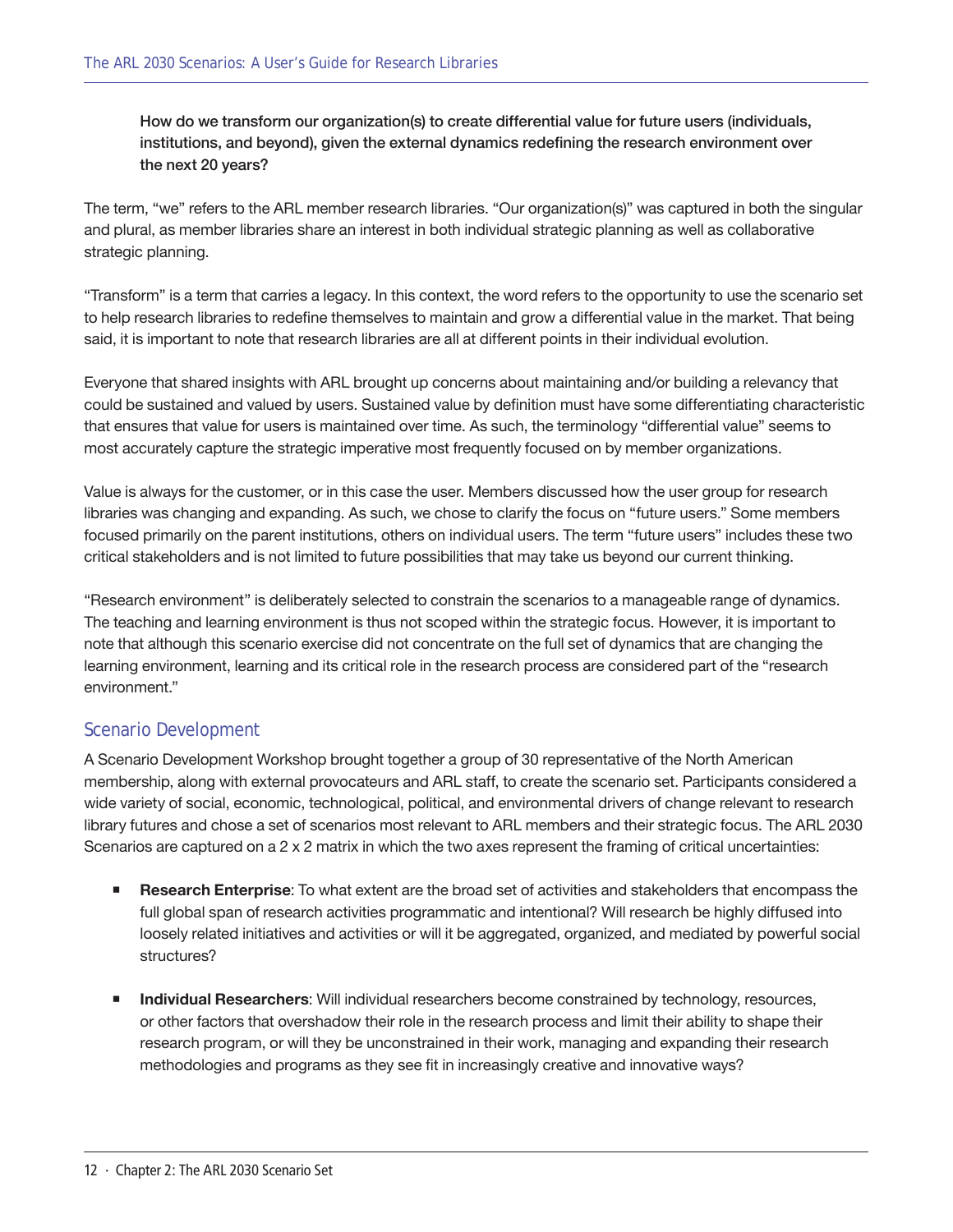When these two critical uncertainties are combined, four highly divergent and rich scenarios emerge that are organized in the four quadrants of the 2 x 2 framework:



These two uncertainties help to organize and distinguish the four scenario narratives, but each story explores the dynamics of change associated with a richer set of critical uncertainties that include:

- 
- 
- 
- The Dynamics of Knowledge Sharing Globalization
- Economic Outlook and Funding State of Higher Education
- Nature of Research **Nature of Technological Surprises** 
	- Researchers **Digitization** and Beyond
- The Research Community Government Regulation and Intellectual Property
	-
	-

Each scenario is presented first through a one-page overview that leads into a rich contextual story of how the future of research may play out in one of four highly divergent ways. This narrative strategy allows the reader to explore synergies and intersections among multiple uncertainties and surface opportunities and constraints that emerge as critical uncertainties play out over time.<sup>3</sup>

<sup>3</sup> The scenario narratives were written by Karla Strieb (ARL) with editorial assistance from M. Sue Baughman (ARL), Tricia Donovan (ARL), Lee Anne George (ARL), and Susan Stickley (Stratus, Inc.).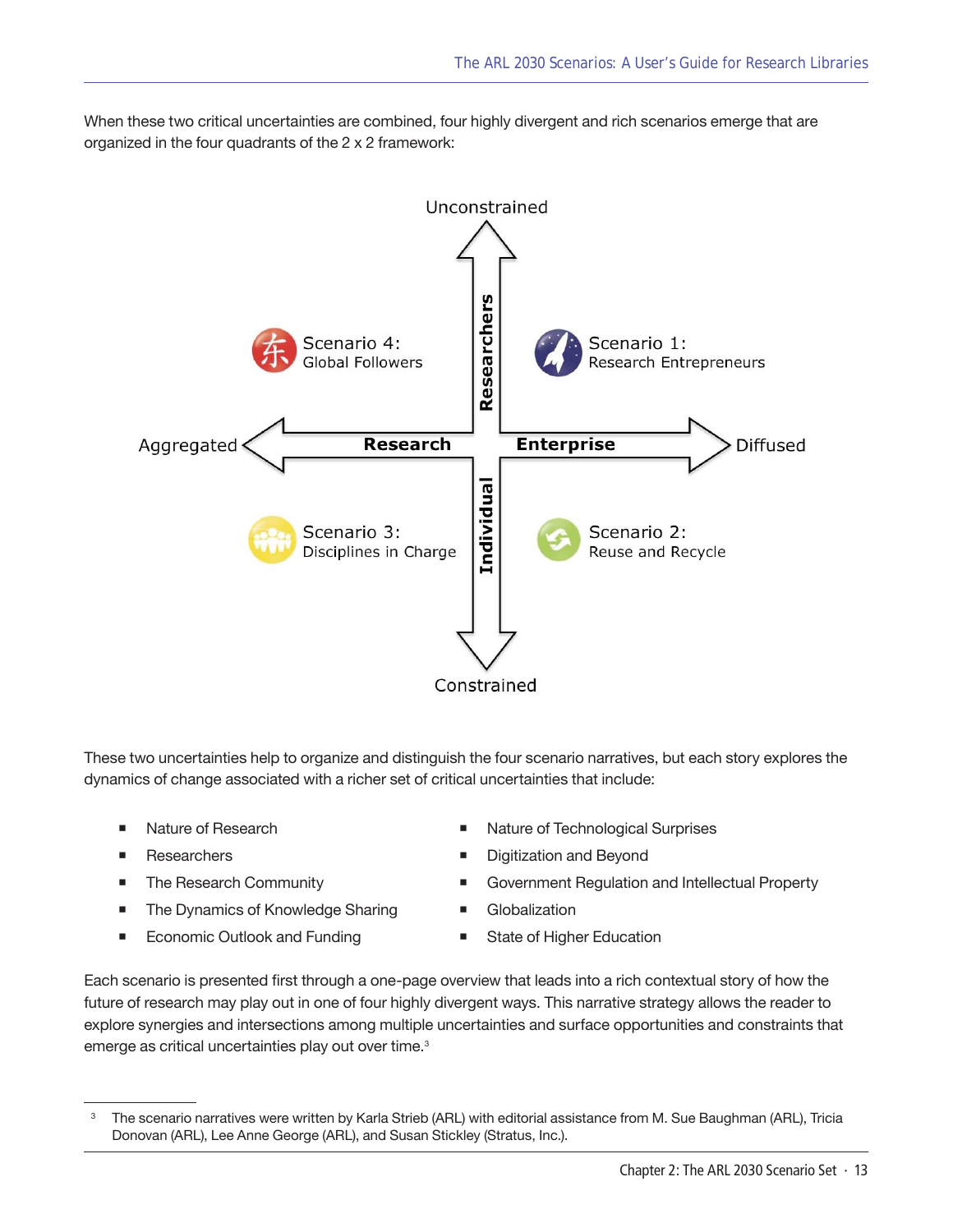#### <span id="page-13-0"></span>How to Approach the Scenario Set

In order to fully engage with this material, you must a) avoid the desire to choose a scenario as a more likely or desirable future; and b) suspend disbelief concerning the possibilities that stretch beyond your level of comfort.

Each scenario includes both a description of the end state in 2030, as well as an explanation of how that world came about. A useful reference for exploring the differences across the scenarios is the end state table, which can be found following the scenario narratives. You might find it easier to read the end state table first or to read just the overview of each scenario as you look at the four scenarios for the first time. Others may find that it is only when they read each scenario as a story that they can start to engage deeply with the possibilities each presents.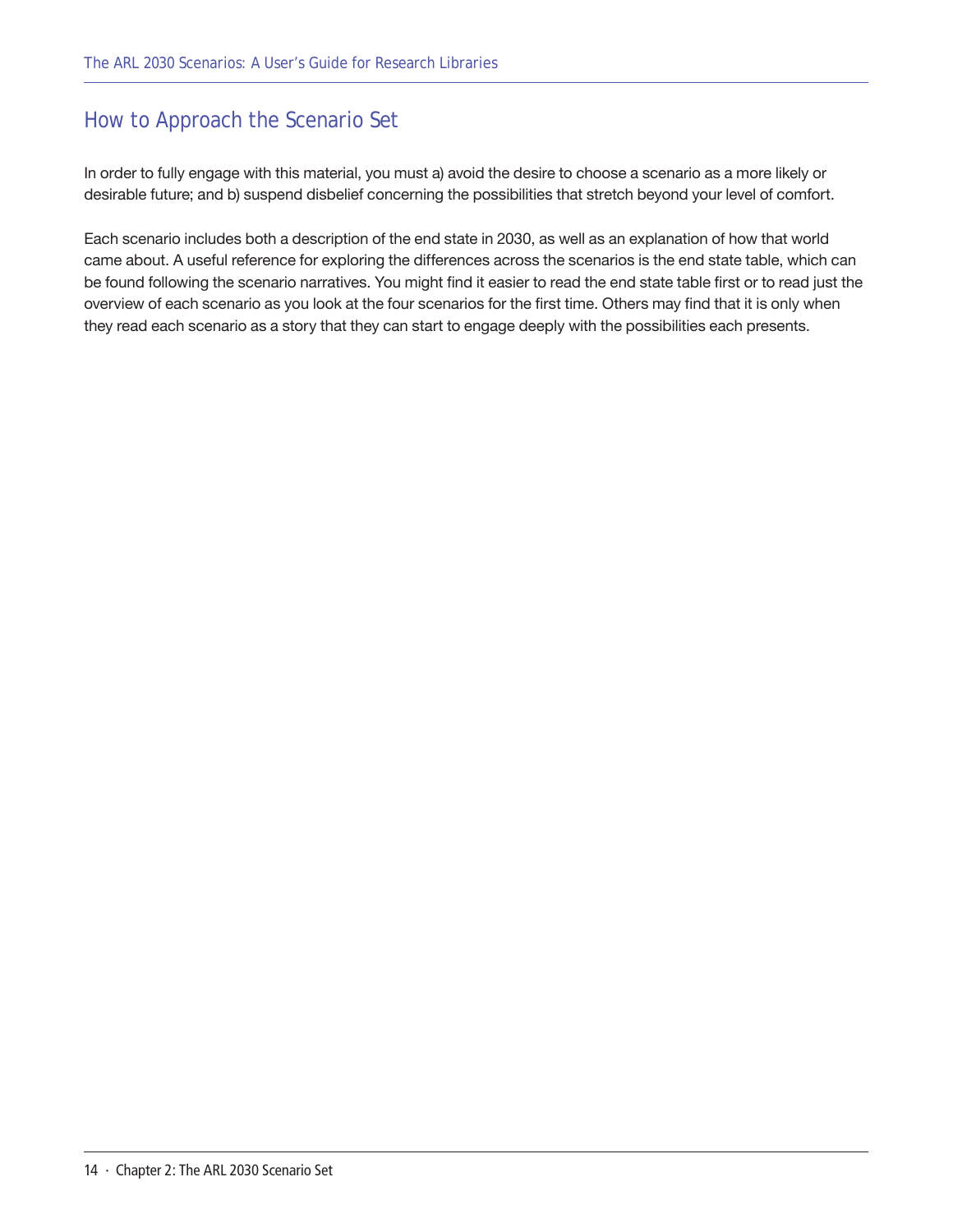# <span id="page-14-0"></span>Scenario 1: Research Entrepreneurs

#### **Overview**

*This is a future shaped by the rise of entrepreneurial research; individual researchers are the stars of the story. The path of technological developments has acted to empower*  researchers as creators of high-value new knowledge. Speed and innovation are *rewarded by corporate sources of support. New conceptions of translating research to market have opened avenues for more entrepreneurially rooted models of business* 



*investment in research, including venture capital. Relative reductions in government funding have freed researchers to seek funding from new sources and have encouraged philanthropists to seek opportunities to influence knowledge creation by supporting researchers directly.*

*This has come about as leading researchers used the spotlight provided by the "accountability movement" to*  entrepreneurially leverage a range of funding sources. Researchers collaborated freely and frequently but organized their *own alliances when they saw opportunities to enhance their research agendas, and they took individual credit for their contributions. Yet the burdens of institutional structures also motivated many researchers to leave institutional settings to go out on their own with funding from a range of sources. With big successes come visible failures, if researchers' claims prove to be wrong. While research projects attract large-scale investment, the money can go as quickly as it came when what funders find valuable shifts rapidly.*

*Disciplinary labels have lost much of their meaning in the face of the accomplishments and interests of individuals. For instance, humanistic sources of research content and modes of inquiry, along with deep knowledge of cultural context, are valued in many projects. In this world, creativity is highly valued and understood to be the defining characteristic of*  researchers rather than research modes. Research that changes or enriches society is valued, as well as research that *provides commercial opportunities.*

*With the fading of discipline boundaries, the training of new researchers becomes closely aligned with opportunities*  to work with successful individuals rather than following institutionally defined programs. Research institutions, while *they still contribute to the research enterprise, increasingly function to provide support services to researchers and the projects they attract. Much work is contractual, but it is the researchers who write the contracts to suit their own terms.*

*In this story, our protagonist, Hannah Chen, embodies the successful entrepreneurial researcher. She shapes her own career and research, flexibly pursuing opportunities as she chooses. Part of her edge comes from her personal willingness to follow new paths to her own development as a scholar, while she also demonstrates the benefits of canny partnerships with other researchers.*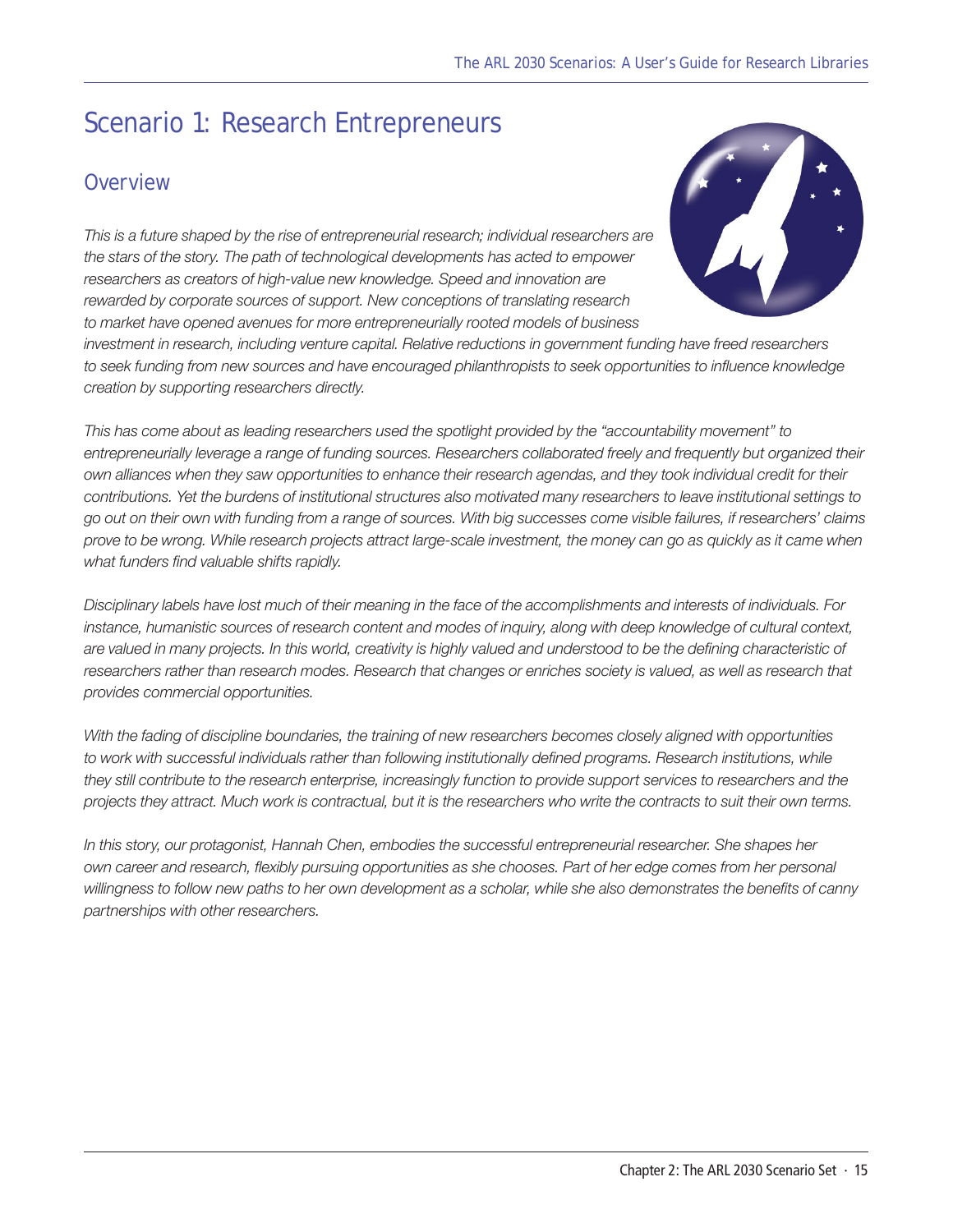### Scenario 1: Research Entrepreneurs

"Funny how strange it feels now to be going onto a university campus," Hannah Chen thinks as she waits for her turn to pass through campus security. Usually she works remotely when she has contracts with researchers still affiliated with higher education. She's feeling a little irritable; she had to skip her morning coffee as part the preparation for today's facilitated data analysis session. Twelve hours of fasting is mandatory before taking the heavily regulated drugs they'll be using during their time in the university's multi-sensory data analysis facility. Her apprentice, Tomas Perez, is in line right behind her, but without coffee she's in no mood for their usual banter.



Once through security, Hannah and Tomas head off to meet Robi Shaw, the faculty member she has subcontracted for her project with SmartGen, an implant design company. SmartGen is seeking their insights to help develop attention-enhancement products. Implants have become quite the craze in the last ten years, and the biotech sector has been pouring larger and larger amounts of money into a wide range of cognitive neuroscience research.

Hannah built her reputation around her insights into multi-sensory data processing in the brain, while Robi has used his training as a humanist to work with Hannah studying cultural imprints on brain processing patterns. SmartGen originally pitched this contract to Hannah, and she decided to draw in Robi, whom she's known since their graduate student days at the University of British Columbia. As a university-based researcher, he's a rather small player, but his access to university facilities saves her a lot of money. He also doesn't seem to mind that she calls the shots about licensing their work.

Today the three researchers will look at some data the implant company has collected and see how it fits with the data collection Hannah and Robi have been constructing for their next "book." Hannah and Robi have been preparing for this session for the past month—besides allocating Robi's semi-annual slot at his university's lab to the project—but it will be well worth it, given how much the company is paying and how interesting their data looks. Hannah feels confident they'll be able to map out at least three opportunities for SmartGen to pursue with further work.

Hannah also expects today's session will let her show Tomas an analytical technique that underpinned several breakthroughs that were part of her previous contract with a neuro-pharmaceutical giant. Tomas is her first apprentice, and sometimes she wonders if he slows her down more than he advances her work. He was eager to pay her fee and moved from Miami to Toronto to work with her, but his ambition can trip him up. He has responded well to the drugs they use and contributed quickly to their data analysis sessions, but he's not so diligent in writing up and promoting new findings. Right now, he's still got a lot to learn. Hopefully he'll do a decent job of preparing the final report that they will ultimately have to create for SmartGen. It will be proprietary, of course, but Tomas will also handle the data washing and deposit the data into the publicly accessible data store Robi's university manages—a key requirement she put in the SmartGen contract. While Tomas is taking care of those chores, Hannah will be working with Robi to put the final touches on their forthcoming publication—this one a comparison of cultural factors influencing the effectiveness of cognitive enhancement therapies. Hopefully it will be another bestseller for her.

The contrast in how Hannah and Robi's research careers have played out is striking. Looking back, it was the Great Recession that catalyzed many of the shifts that led Hannah to the path she followed to become a research star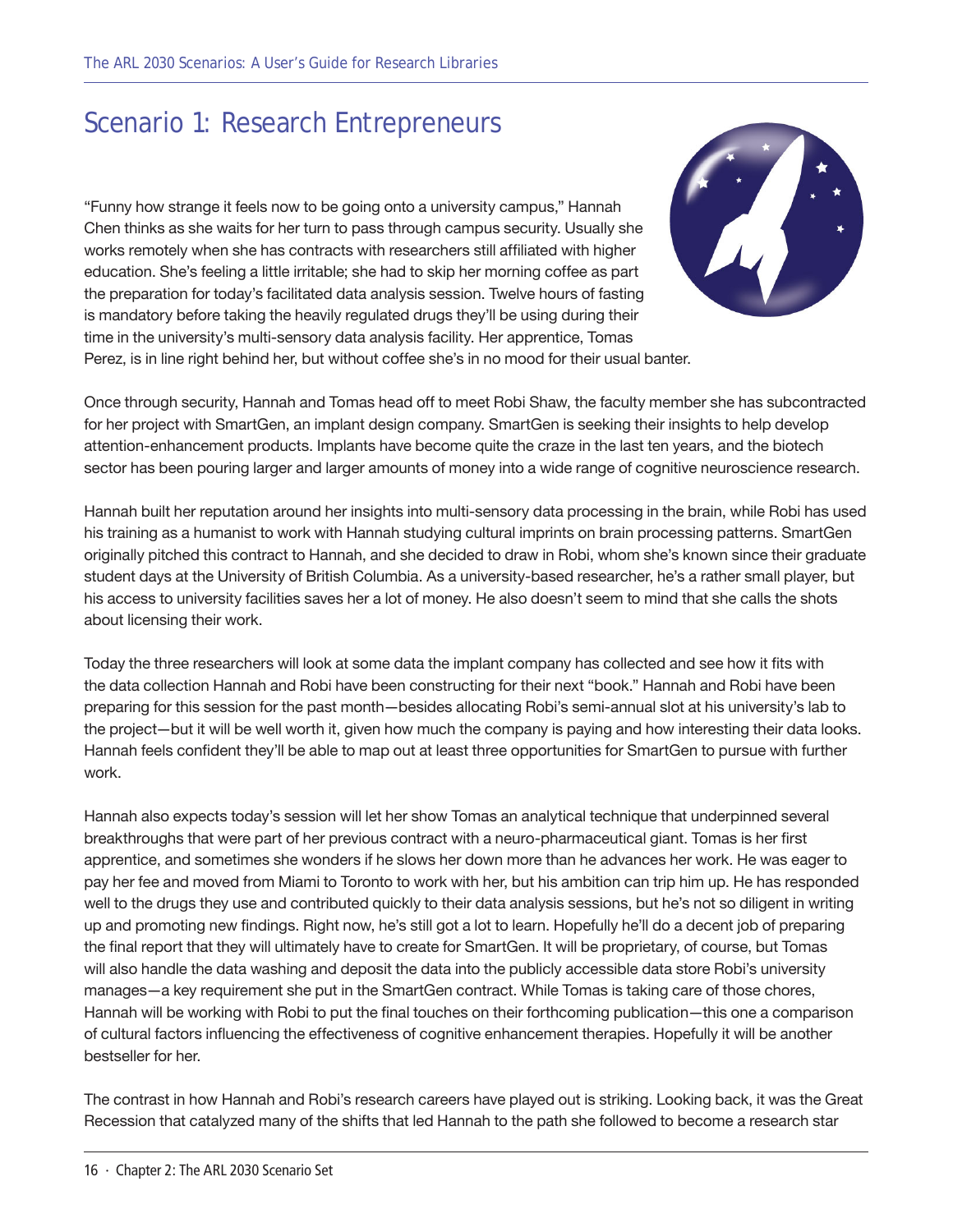with her pick of funded projects. Losses in public funding drove research universities into the arms of corporate funders, while an accountability movement cast a spotlight on the high value of a few leading researchers' activities. The stage was set for many faculty to begin experimenting with partnerships with venture capitalist firms. Small coalitions of researchers from different institutions started to be very successful in tapping into these new kinds of funding sources. Projects bringing together small, interdisciplinary teams that leveraged the latest generation of computational and analytic capacities proved especially attractive to private sector funding and venture capital. In this competitive, fast-paced research environment, researchers also began to experiment with "performanceenhancing drugs" to increase their intellectual functioning. Regulators intervened after several researchers died from side effects; now these drugs are only administered in medically controlled settings.

As a kind of "academic star" culture emerged, aided by strategic shifts in immigration laws among developed countries, some faculty started shopping themselves around among top universities worldwide. In 2019 alone, thirteen Nobel laureates left the US. In addition, many top faculty left their institutions and went out on their own taking their venture capital with them and shedding what they perceived as onerous bureaucratic demands. By 2021, forty-seven of the "Fortune Top 100 Researchers in North America" were operating as "free agents." Their collective 10-year returns to the companies that hired them were reported by *Fortune* to be enormous.

Another element of the researcher exodus from higher education was the growing popularity of apprenticeships, with leading researchers as a substitute for traditional graduate work. With researchers jumping from institution to institution or leaving altogether, it became very difficult and less attractive for graduate students to meet traditional degree requirements. Working one-on-one with particular researchers was a faster track to gaining visibility with potential private sector funders.

The imminent death of the research university was widely predicted when, in 2026, the entrepreneurial wave was slowed by the "Cure Fantasy" debacle. Cancer Cured Now, Inc. had generated an investment frenzy a few years earlier, based on their claims to have a model that could lead to a huge range of new cancer therapies. At the time, there were only a few groups left that had the computational firepower to test the models Cancer Cured was licensing. When the consensus finally emerged that their claims were false, their erroneous data had contaminated three major knowledge bases, setting up a firestorm of government "transparency" regulation. More than fifty researcher/partners ended up losing their personal fortunes as investors brought liability lawsuits. Suddenly, working within an institutional framework had started to have some appeal again.

Now in 2030, the small group of research institutions left regularly engaged in bidding wars—stealing "stars" and trying to lure back the entrepreneurs with "research support packages." It turns out that the main assets universities can offer to researchers are their information analysis labs, complete with medical supervision for pharmaceutical enhancement. Their data stores are also lures for many. Still, faculty like Robi have largely shifted to writing short-term contracts with universities, abandoning the tenure system. With so much uncertainty about which organizations will prosper, no one wants to be tied down for too long. Besides, they can get better money and retain more freedom to license their findings through short-term contracts.

Despite the problems of the new entrepreneurial models, Hannah still believes that the smartest move she ever made was deciding to leave the university research scene in 2020 to go work with Abie Grossmann, five years after he left Berkeley to write a contract with the BP Insight Foundation. At the time, she'd had to plunk down her entire inheritance from her grandfather as an "apprenticeship fee" to Grossman, but it had paid off in spades in terms of the technology and pharmaceuticals she'd gotten access to, what she'd learned about career management, and the connections she'd made. As a grad student, Hannah had felt like a small cog in a big machine, but as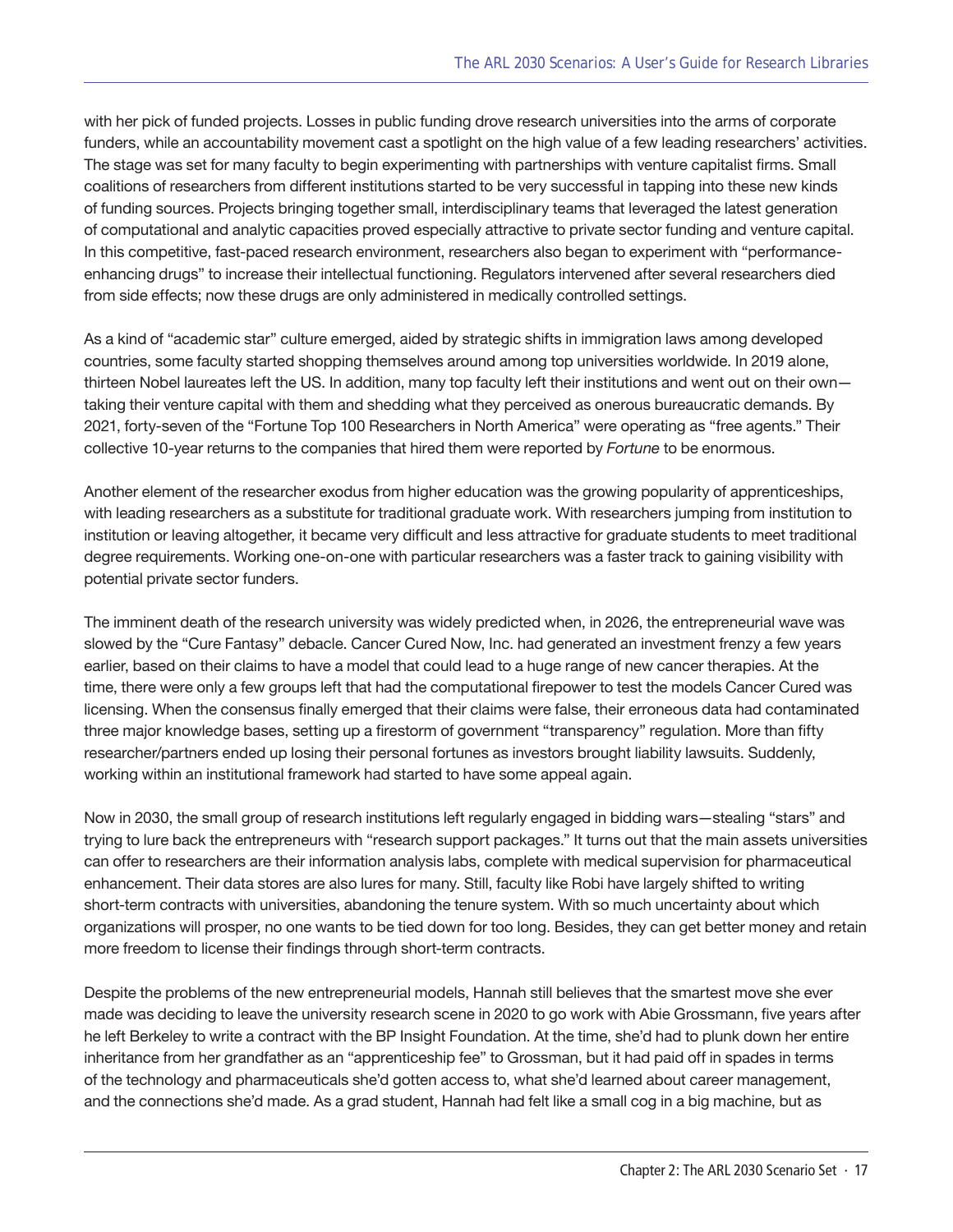Grossman's apprentice she'd gotten his focused attention. That time with Grossman turned her into the successful researcher she was now, moving her to the front lines of research analysis.

As Hannah rides with Tomas back to their hotel after their experiential session, it occurs to her that Tomas has been acting a little odd today. He catches her eye as they are about to separate in the lobby and says casually, "I need to talk to you tomorrow, before we head home to Toronto." Hannah agrees before going back to her room to sleep off the medication.

The next morning they sit down with coffees at a small table in the hotel's café.

"What's up?" Hannah asks.

"Well, I have to tell you. I've decided to exercise the exit clause in my contract with you," Tomas blurts out. "I think I'm ready to go out on my own. With two partners I've gotten enough venture capital to launch a startup. I'd ask you to join us, but I know we can't pay you enough to make it worth your while, for now." He glances down at his cup of coffee.

Caught off guard, Hannah says, "I don't think you're ready." Recovering swiftly, she continues, "But it's your choice. Just remember, there are also clauses in our contract barring reuse of any of my data and preventing you from working on cognitive implants for ten years."

"Don't worry," Tomas says. "This gig is for diabetes research. We're looking at synching insulin release with brain activity." He looks back up at Hannah.

"Look, I don't want any hard feelings," he says, smiling. "Some day I hope we can write a contract together."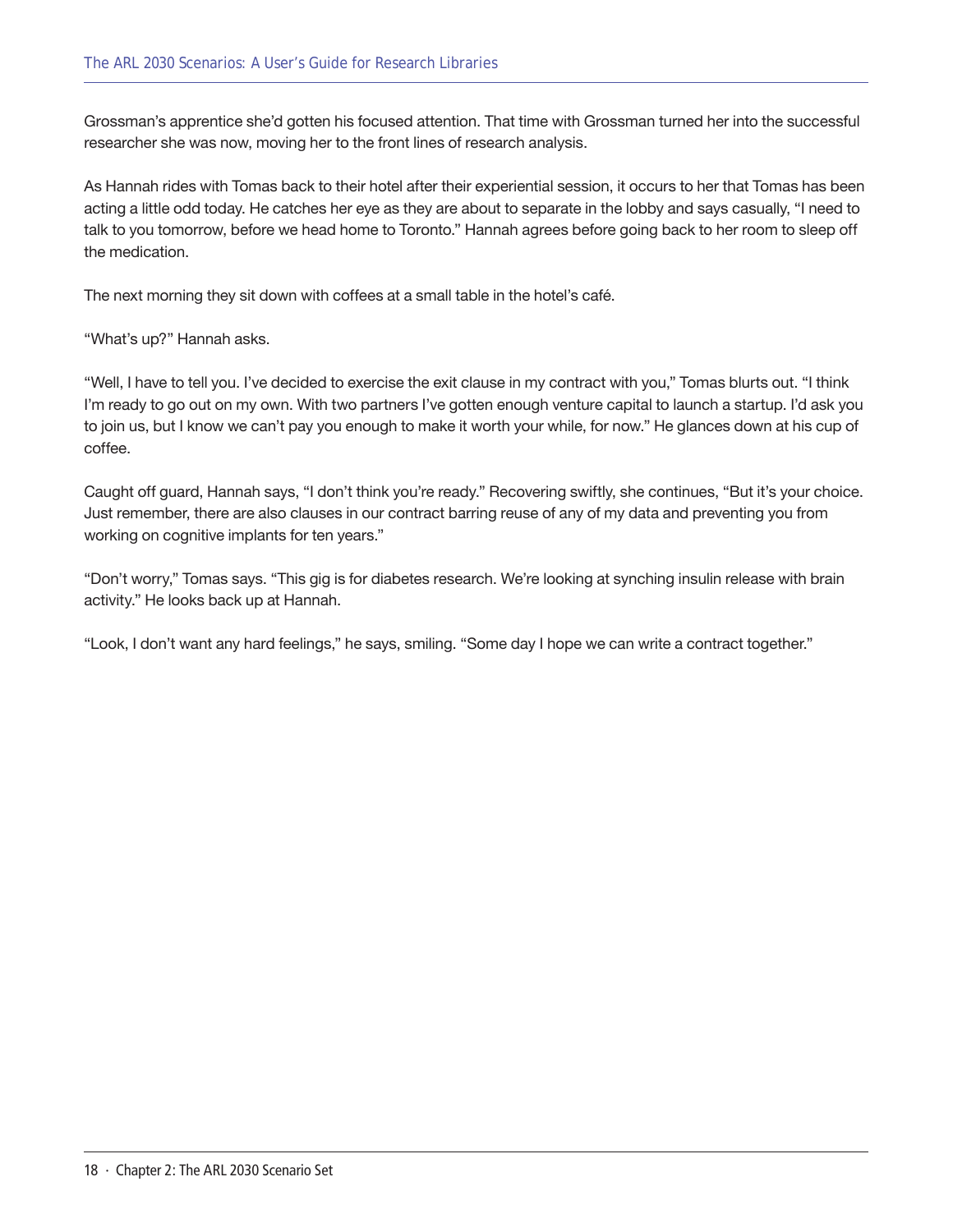# <span id="page-18-0"></span>Scenario 2: Reuse and Recycle

#### **Overview**

*This is a world where recycling and reuse predominate in research activities. Disinvestment in the research enterprise has cut across society. Ongoing scarcity of economic resources has led to an emphasis on reuse of basic research and repetitive applications of research findings to basic "business problems." Government's ability to fund research and research-intensive education has become limited to non-existent. As* 



*networked communication and other popular mass technologies evolve and spread knowledge widely, the perceived value of new information becomes reduced, accelerating the devaluation of the research enterprise and individual researchers.*

*In this future, research projects reuse not just common knowledge resources but also mass-market technology infrastructure to underpin research activity. Creativity within the research enterprise focuses on identifying needs and interests that can provide revenue to support low-level research activity. Much research is ad hoc—cobbled together in ephemeral and often small-scale projects.* 

*As researchers confront dwindling research support, one avenue they find open is participatory research modes that leverage large-scale audiences willing to make small contributions of money, expertise, or other kinds of support to research projects. These research opportunities cut across disciplinary boundaries, as many research questions currently associated with humanistic inquiry have widespread appeal to segments of mass audiences, such as hobbyists or enthusiasts of various topics. These participatory research modes also attract creative researchers from the social sciences and the "hard sciences."*

*Although discipline labels mean increasingly little, researchers collaborate, often in creative combinations. But competition for scarce resources and the proprietary nature of most application-oriented research keeps trust low within*  the research community. Even researchers affiliated with networked citizen projects jealously guard their association, *although the data the projects produce is shared openly. Consequently, individual researchers tend to rely on personal relationships in organizing research collaborations. Contracts are widely used, but the power brokers are those with funds to offer—whether these come from business activity, philanthropy, or the ability to organize citizen networks.*

*Research institutions have little to offer the research enterprise beyond loose organizing capacities, matching services, low-level overhead, and symbolic capital. A few institutions may have surplus revenue from endowments or education activities, but it is hard for most to justify subsidizing research activities.* 

*In this story, Hannah Chen is one of the lucky few who has persisted in crafting a career as a researcher. Her ability to "follow the money" to clients who can support her rather mundane research projects, combined with her skill in fostering personal relationships with other researchers, has allowed her to craft a niche to support her research activities, although not to fully develop her research interests.*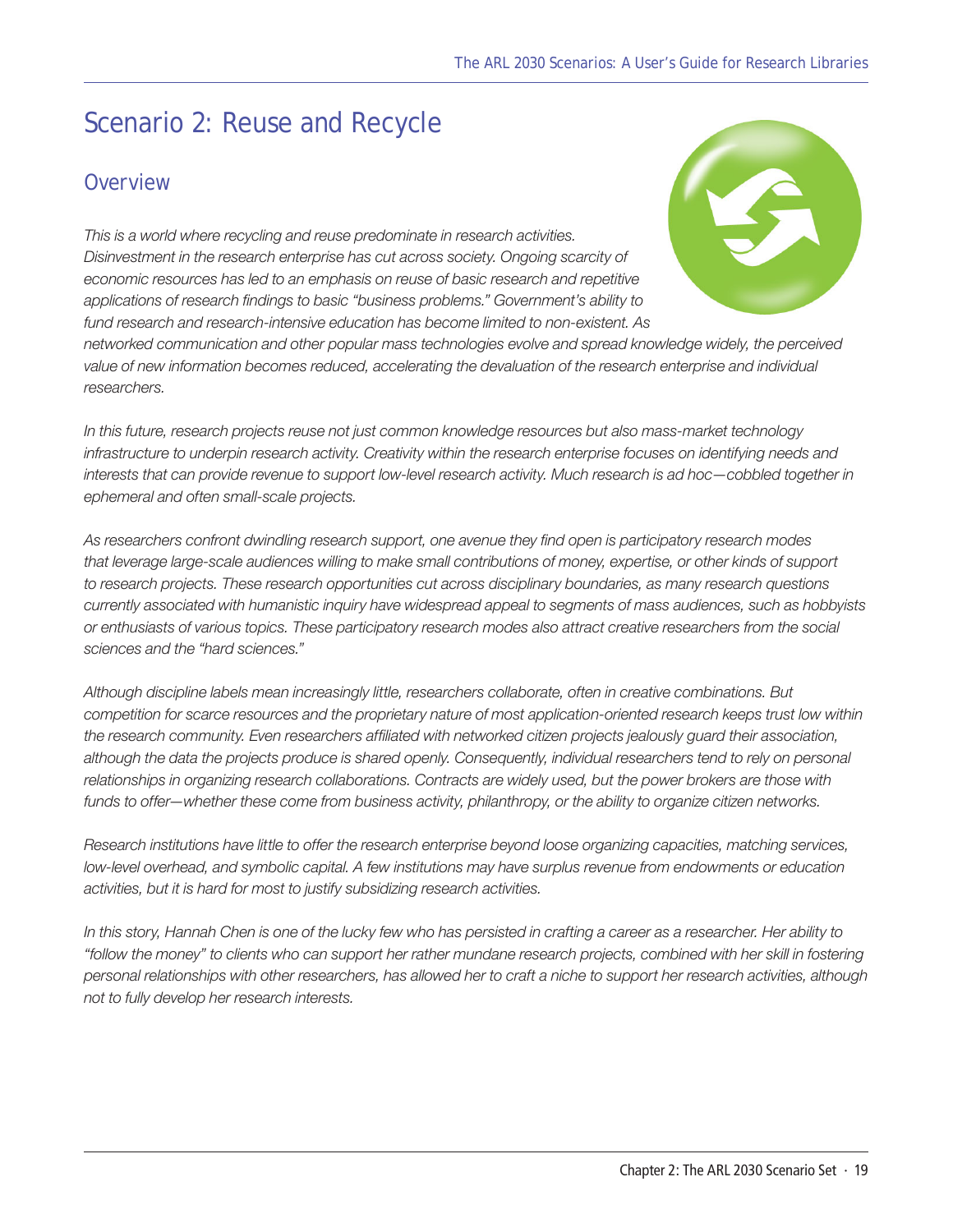#### Scenario 2: Reuse and Recycle

As Hannah Chen wrapped up her presentation, she exchanged a virtual glance with her colleagues, Netta Hamurabi and Jay Patel. From her campus office, she was reporting on the team's latest research to their contractor, Smart Sell, a big consumer-marketing firm for the food industry. She checked the screen window that showed Tomas Perez, the organizer and executive director of Food for Thought (FFT), the not-for-profit that had hired Smart Sell to lead a North American campaign to reduce obesity among Hispanics. Fortunately, Tomas was smiling.



The Smart Sell team asked a few predictable questions. Hannah and her team had done a handful of studies for them over the past ten years, and both teams knew the drill pretty well for this kind of work. This was the first time Smart Sell had taken on a non-profit client, though, and there was a pregnant pause as they waited for Perez to weigh in.

He looked ridiculously young, even on camera. It was only five years ago that he had launched Food for Thought as an online not-for-profit initiative from his parents' basement in Miami. Originally he'd focused on engaging people around issues of obesity in the Hispanic community, but FFT's creative projects engaged a much broader audience of ordinary people seriously looking at their food choices. Perez was definitely some kind of genius at growing the organization into a major citizen science/advocacy juggernaut. Of course, he hadn't done it alone, but he was the brains behind it.

"I like what you've done making sense of the data from FFT's past studies, Hannah," Perez said.

He turned to the Smart Sell team lead and asked her, "So what are you proposing to do to turn it into a marketing campaign?"

Relieved, Hannah allowed her thoughts to turn to speculating about what future projects she might propose to Perez; she'd heard the marketing firm's action framework described many times before, and she hadn't kept her career going this long by resting on her laurels. Fortunately, the cognitive processing underlying consumer choice was fertile territory for finding regular corporate contracts. While she hadn't done basic research on brain function for years, there was ongoing demand for looking at how people's brains responded to different kinds of product stimuli. She just had to stay in touch with the sector's growth areas and keep her proposals cost-competitive.

It had taken some grit to get herself into this niche in the funding landscape. In her graduate student days, prospects had looked pretty grim. The Great Recession had completely reworked the landscape between when she started grad school at the University of British Columbia in 2009 and when she finished up six years later.

By 2015, three US states had completely ceased providing state support to their universities. Repeated economic shocks had forced national governments to redirect their resources to propping up a series of tottering industries, leaving little left for either higher education or basic research. State and provincial contributions to public institutions became non-existent, once those first few states paved the way. National support for higher education became nearly entirely directed to high-volume, "low touch," jobs-focused education. By 2020, already scarce government research funds had been shrunk to merely token levels in most areas. The number of people who could afford high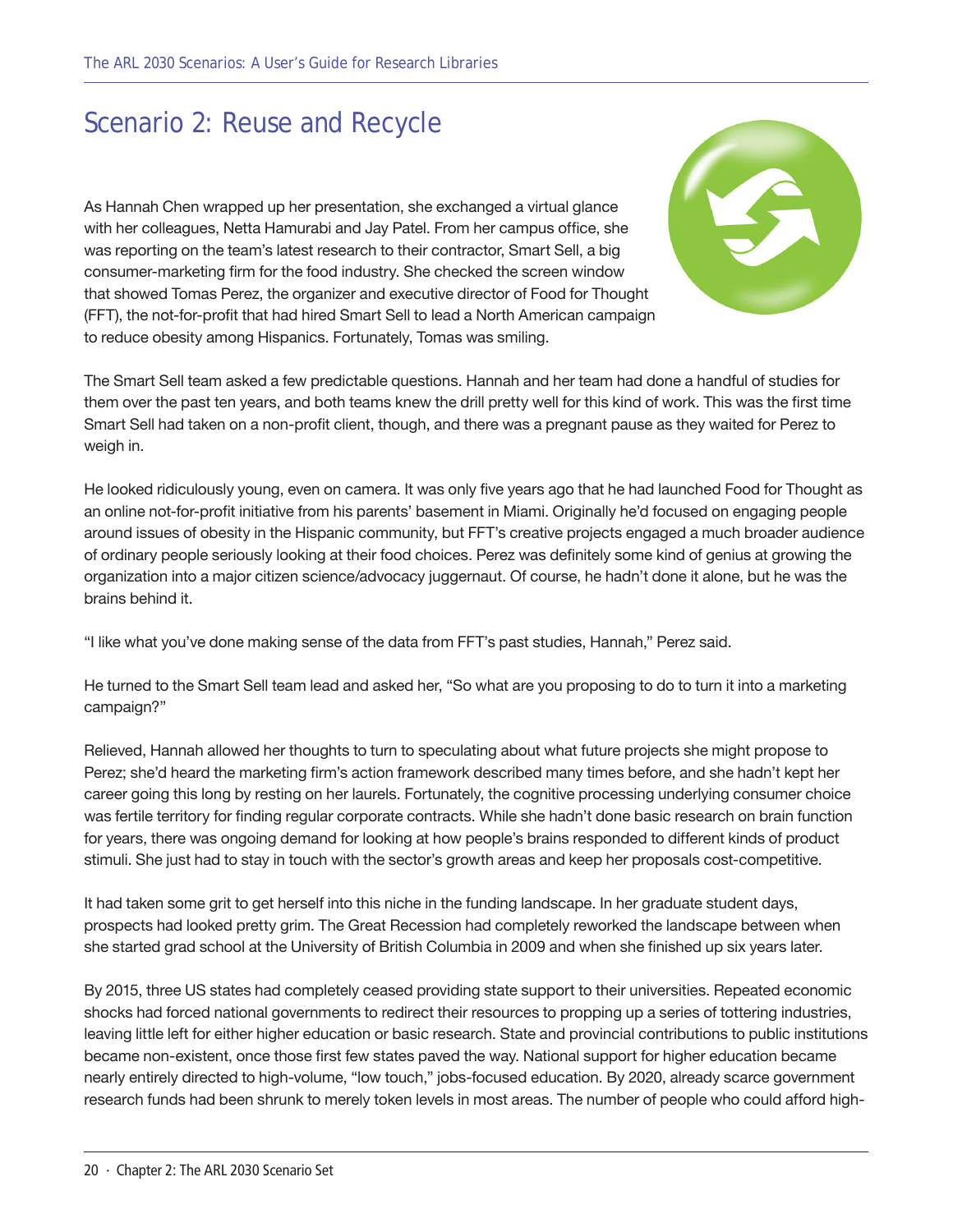tuition, "old-style" higher education was severely limited, and even they wanted professional training to move up the earnings ladder.

Many institutions had gone through multiple mergers or folded completely. Now, most "faculty" were eking out a living doing contract teaching for undergraduate and various job skills programs. Non-professional graduate education had become almost non-existent. Only a small cadre of research faculty persisted in higher education institutions, and most of them had "soft money" positions, where they responded to corporate RFPs and had to attract enough projects to cover their salaries and university overhead. Most of that "research" was really recycling and reapplying earlier work to create new business applications. Large corporations either ran their own applied research and tech transfer operations or parceled out piecework studies.

Although much research now relied on private sector funding, many researchers became quite creative in leveraging mass technologies to advance their research projects. Some cultural projects in the humanities became successful by organizing "fan bases" and amassing large sums of money from tens of thousands of small contributions. Netta Hamurabi, one of Hannah's regular collaborators on food choice projects, was a beneficiary of this trend. She was an independent historian who worked on the role of foods in cultural and historical contexts. Netta did a lot of work with the Canadian "Hong Kong Gateway Project" organization. The Project had done such a good job of connecting to the descendents of that immigrant community that it now supported a small-college's worth of scholars working on enhancing and preserving the cultural experiences of Canadians who had arrived via Hong Kong. Hannah first met Netta when Netta had recruited her to help with a project on how Asian immigrants changed their food choice behaviors, impacting food choices in the larger society.

Hannah had been part of the last cohort to get real tenure-track jobs in North American universities. Her student research on the neurochemical mediators of multi-sensory decision-making had turned out to be one of the last hot tickets. Once she'd finished up her post-doc on the influence of aromas on decision-making in 2018, she moved back to the states. Fortunately, when her university placed a moratorium on granting tenure in 2023 while she was still an assistant professor, it had offered her a place in their program to transition faculty into private-sector contract research. Her office was now in a research park, and teaching was completely off her job description. She hadn't published a "basic research paper" herself in years, just piles of project reports for the companies she'd worked for, most of which never left their information systems. Still, the companies she worked with were usually okay with contributing data to public stores, albeit with a five- or ten-year embargo. As for the occasional work she'd done for interest groups like the Gateway Project, the reports were generally disseminated through an open server—either the university's or one managed by the funder.

In Hannah's experience, companies haggled over every dime in the contract, but at least they provided large amounts of clean data to work with, not like a lot of the junk that circulated on the public networks. The work brought in necessary funds to cover her salary and the overheard "tax" she paid to the university. It was disgusting what the institution took in return for providing her with a cubicle, a title, and an Internet connection. Still, she was the envy of almost all of her collaborators who, like Netta and Jay, were mostly "independent scholars." Netta was resigned to that path, since the Gateway project provided her with predictable support. But not poor Jay—he was brilliant at data modeling and had worked on more than fifty research contracts since he'd been in grad school with Hannah. Yet he'd been turned down twice for corporate research lab jobs in just the last year.

By the time Hannah finished her meeting with Perez and Smart Sell, and conducted a short debrief with Netta and Jay, it was time to eat her lunch—a sandwich from home again. While she munched, she popped into the Global Research Exchange to do a combination of searching and scanning through the latest listings of organizations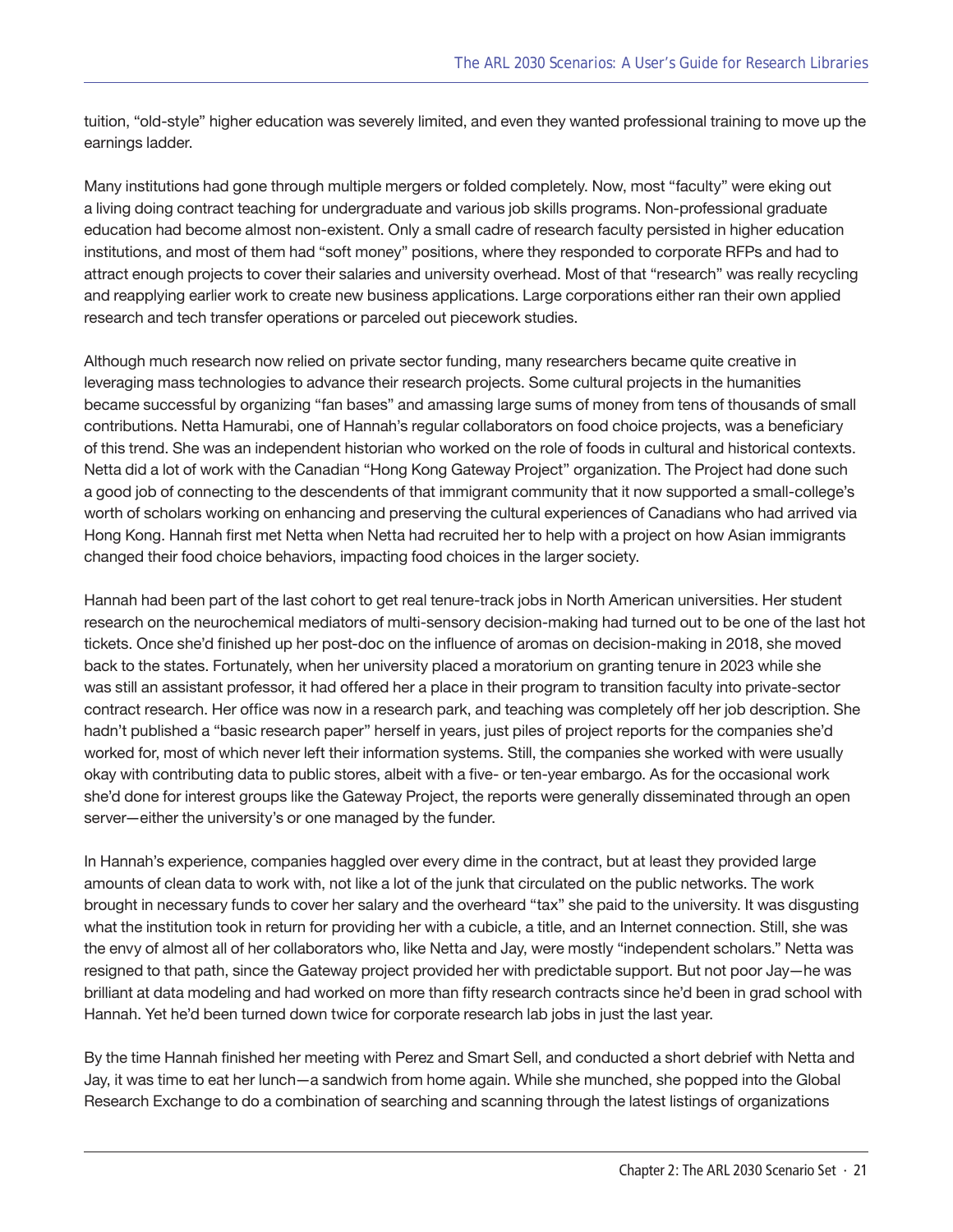offering research contracts. She got customized listings automatically through the university, but about once a week she liked to go in and do a little poking around on her own. You couldn't afford to get too complacent, expecting the work to find you. If she stopped pulling in the research funds, she'd be out the door in a hurry.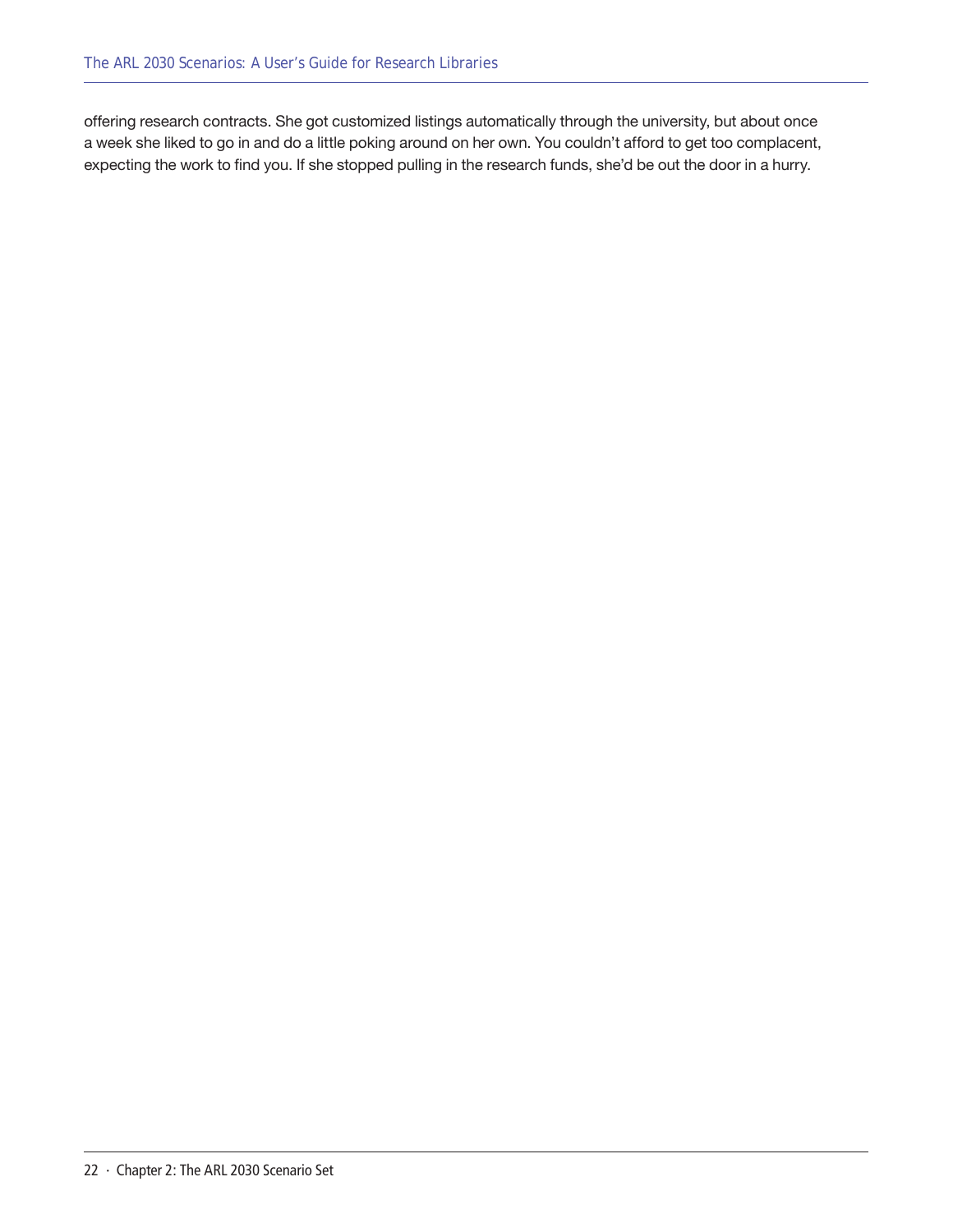# <span id="page-22-0"></span>Scenario 3: Disciplines in Charge

#### **Overview**

*By 2030, research using computational approaches to data analysis dominates the research enterprise. The new research modalities prove to be powerful drivers for organizing the research enterprise to address grand research challenges and support technology evolution. As a result, scholars, whether humanists or scientists, have been forced to align themselves around data stores and computational capacity that address large-scale research questions within their research field.* 



*Research fields, often operating at a sub-discipline level, have emerged as leading organizers of the research enterprise. By building and controlling access to key technologies that accelerate the creation and application of new knowledge, the organizations that align with the fields and disciplines are in a position to recruit funding and define the large-scale*  research questions. These organizations drive technology development and attract societal support from governments, *the corporate sector, and philanthropy.*

*Individual research fields follow various paths toward organization—some create new "associations," some align closely with a particular research institution, and some assume a contractual relationship with research institutions. Within broad disciplines, the research fields that accelerate their research fronts by leveraging new research technologies blossom, making their case to a varied mix of funders. Humanistic research fields rely more heavily on philanthropy and government sources, whereas many science fields draw more predominately from corporate sector funding.*

*As the capacities of research technologies define success for the research enterprise, researchers themselves increasingly belong to two classes. A very small group of leaders control the disciplinary organizations and their research infrastructure. The majority of researchers are pushed to the background of the research enterprise, scrambling to pick up "piecework" that emerges in conjunction with research projects.* 

*Research institutions are forced to specialize and align themselves with research fields, as the drive to focus research*  fields takes over. The connection between the research enterprise and undergraduate education and professional *training weakens dramatically. Even the largest research institutions specialize, as they shift to play credentialing roles for*  researchers in a narrow set of research fields, providing a home for the leading researchers who control the disciplinary *organizations. Service provision is a key concept in this future—researchers and research institutions provide services that feed the research enterprise.*

*In this world, Hannah Chen has found success by aligning herself with an emergent disciplinary research organization. She has leveraged her research skills, not in service of the discipline that trained her, but to play a leadership role in developing the research technologies that underpin another domain's research program.*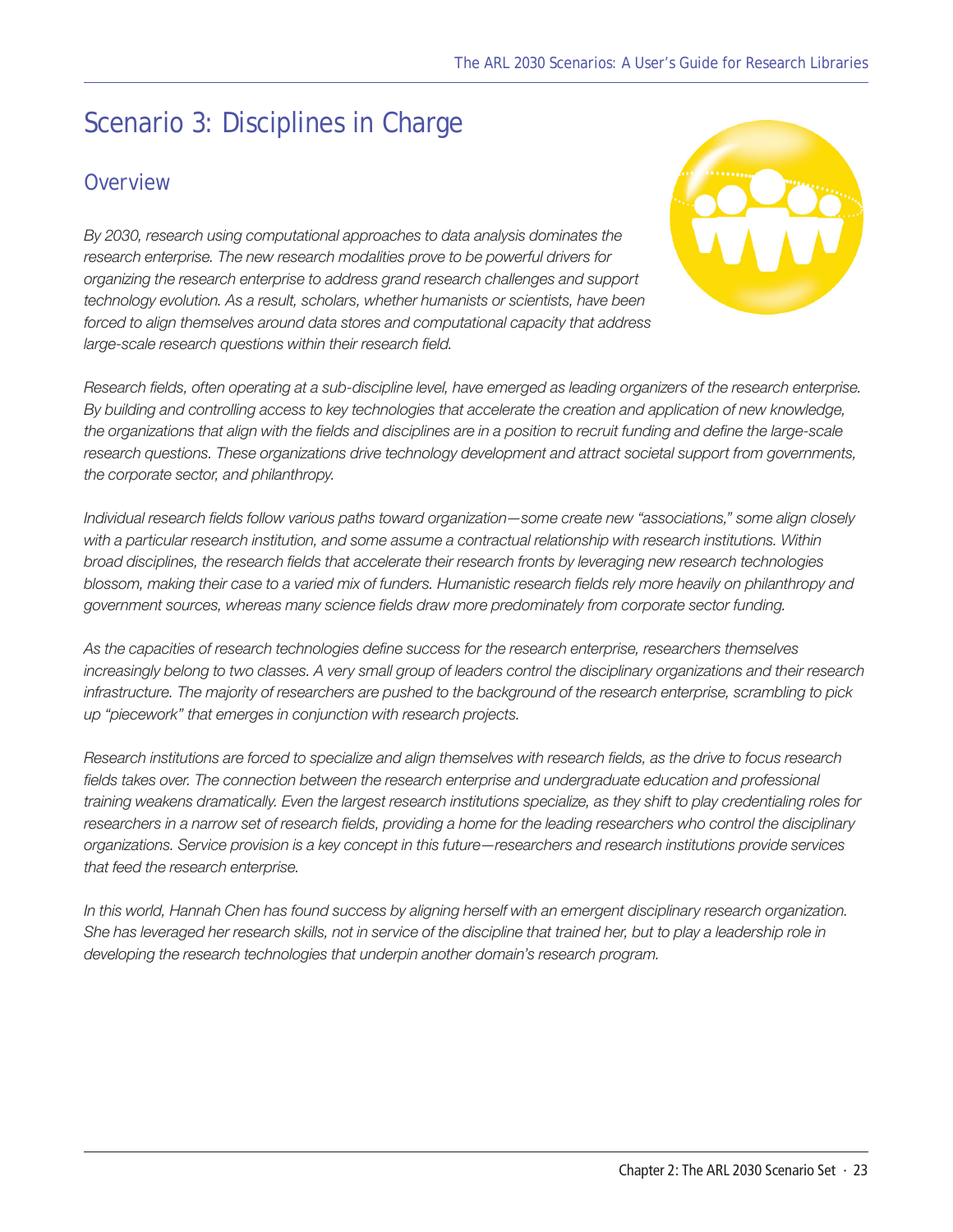### Scenario 3: Disciplines in Charge

Hannah Chen allows herself a five-minute break to gulp down a jumbo cup of coffee—it has been a busy day already, and it's not even noon yet. Hannah is head of the Machine Learning Department of the Economics Co-op. Today she's spending a rare day at the home office in Texas. For the past five years Hannah has lived in a resort community in Mexico, doing most of her work from home and only occasionally crossing the border for office visits.



This afternoon she plans to sit in on the Co-op Board's monthly discussion of strategy, the first with the Co-op's new president. They will be updating the current roster of priority projects and developing strategies for identifying marketing targets. She could do this from her Mexico home, of course, but somehow there's nothing like being in the room to read the "vibe." Depending on how priorities shift, or if new priorities show up on the list, she'll need to figure out how to redeploy the Co-op's programmers, find money to acquire applications, or determine whether to leverage open-source solutions. She's successful in her job because she's good at projecting development costs and programming parameters when new research questions are identified.

No matter what, though, she has to be sure to hold an hour free at lunch to meet face-to-face for the first time with Tomas Perez. He's been working for her for about six months and has been very good at his job. Normally Hannah wouldn't take time to meet with staff while on a home office visit, but Tomas is a special case. He's a grad student at the university that now credentials 60% of all cognitive science researchers. He has permission to work on human subjects, something she hasn't had reason to pursue for several years. Hannah's hoping to find ways to apply what Tomas learns from his study to the next round of algorithmic improvements planned for the Co-op's most valuable data analysis protocol.

The Co-op has grown enormously since Hannah became employee number five—straight out of her graduate program at the University of British Columbia. She got that job on the strength of a side project from her dissertation research. She'd applied an artificial intelligence application to her data set on multi-sensory inputs to decision-making. Her expertise in human neural networks and decision-making had turned out to be good preparation for working on the development of artificial intelligence capabilities. Her early work for the Co-op had underpinned the core artificial-intelligence-based data processing capacity that became one of the key assets of the organization.

AI analysis and machine processing of data dominates most research activity now. The 'teens were a period where nearly all research fields, including humanities areas, succeeded in constructing knowledge bases scaled to the point where they effectively seeded the machine learning capabilities that were developed through the '20s.

Although data stores and computational analysis drive the research activity in nearly all research fields, how change has played out in different domains of scholarly inquiry has varied substantially between different research fields. The old Google book corpus provided the seed content for computer analytic capacity development now organizing several research fields. Similarly, early genomic and astronomic data collections enabled emerging machine learning capabilities for a variety of scientific fields. Nowadays, access to a field's information stores and algorithmic processing capacity is essential for anyone calling themselves a researcher.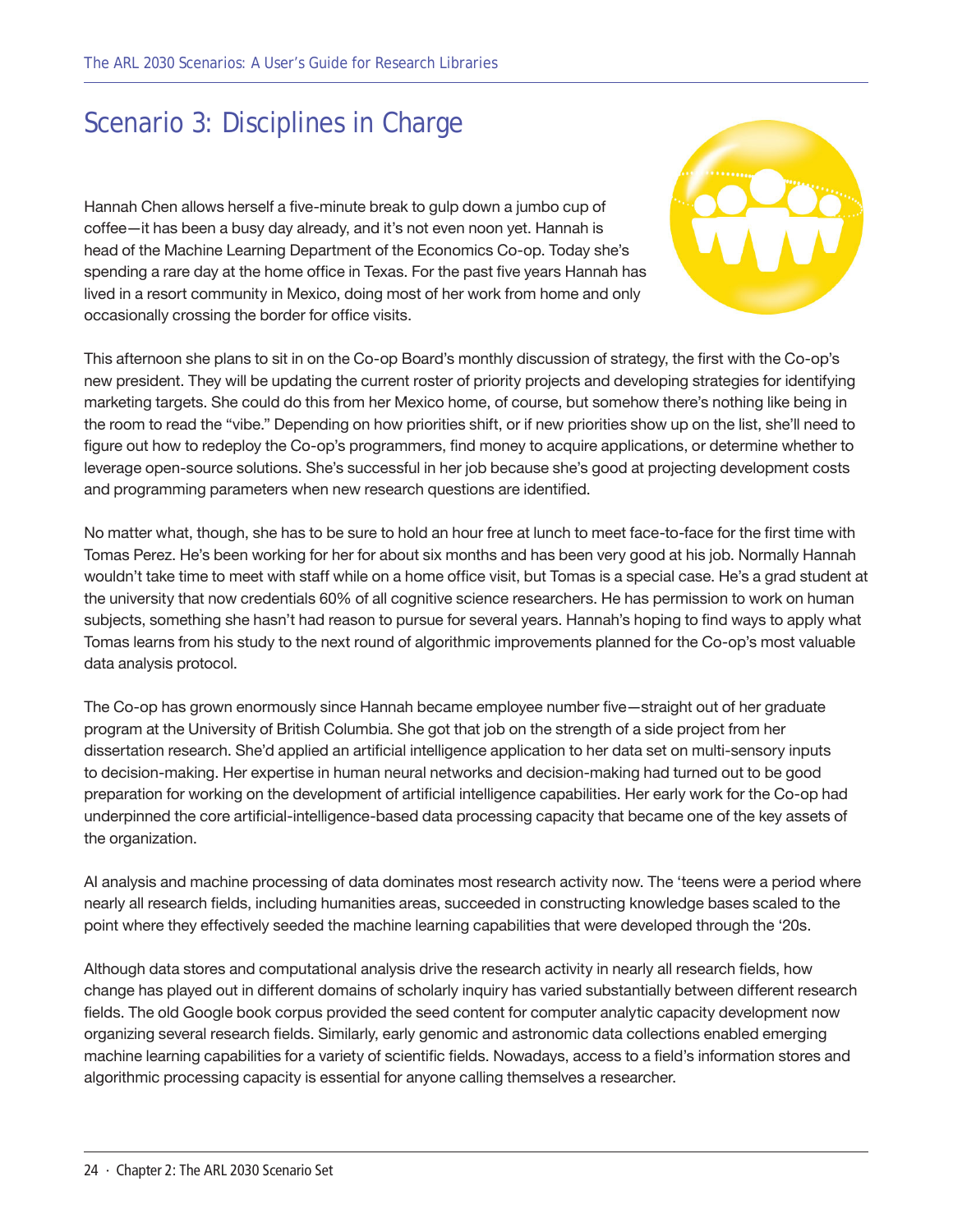Typically, the economists took their own route in organizing their discipline's questions and evolving its research capacity. They figured out early on that they needed a discipline-wide capability to negotiate funding for the development of new software, including new forms of machine learning. In 2015, the Co-op's Board was able to present a compelling case to a set of tech companies, energy companies, and the security community for funding the infrastructure and technology development that could then provide critical mass for supporting the next generation of economics research. That presentation led to early investment in a set of models and insights that effectively shifted public policy incentives to a course where most western nations were positioned to achieve energy self-sufficiency within the decade.

That money also positioned the Co-op as the entity that controlled access to the most valuable research capacity in the field of economics. By 2020, the Co-op's research infrastructure had attracted more than 200,000 members, and it was well on its way to becoming the global nexus of economics research activities. During the '20s, the Co-op became integral to the work of nearly every serious economics researcher around the world. Most industryemployed economists similarly sought membership. Even economists working as civil servants or educators began to see the benefits of Co-op affiliation.

The Co-op's early successes in arguing for research funding for the discipline and then delivering spectacularly on the investment led to even closer relationships between the Co-op and government and corporate sector funders. In the '20s, the Co-op really started calling the shots with the G-11 (formerly the G-8). It began setting baseline support levels expected from national governments to advance its compelling portfolio of "grand challenge research," which it showed was needed to support predictable economic growth and define the regulatory regimes nation states needed to enact to prevent "bubbles." Similarly, the Co-op had succeeded in shaking down the finance industry to support their program to identify key opportunities for new models—and create those models.

The Co-op's growing power naturally led to efforts to rein in its control of the assets of economics research. Because of the compelling interest of governments in its work, most Co-op research has to abide by a raft of government regulations that make its content openly available, although it can license use of the artificial intelligence and algorithmic capacities for five years before those too have to go into the public domain to feed corporate sector activities.

As it turned out, Hannah never even considered working for a university. She barely got her degree in time before the wave of consolidations and closures hit research universities in the 'teens, as they moved to specialize and align with the emerging research organizations. By 2030, the universities left generally serve one discipline or a cluster of research fields. They thrive by awarding research credentials for the fields they support. What used to be thought of as undergraduate education is now conducted by high-volume, common curriculum organizations—mostly for-profit outfits and a few remaining residential colleges for the elites. For specialist credentials, students typically apply to the few institutions that exist in a given field and then try and figure out how to pay for the best one they get into.

The lucky few researchers who are faculty at the specialist institutions mostly play leading roles in setting the agenda for developing research capacity, although those boards have a counterbalancing membership of experts from governments and leading private sector firms that are consuming the research. A few researchers have found salaried work in corporate sector R&D units, but most researchers nowadays do "piecework." The piecework crowd mainly cobbles together work from various projects circulated through the Co-op's "jobs" board. That work often fills in gaps in projects that algorithmic analysis can't fill.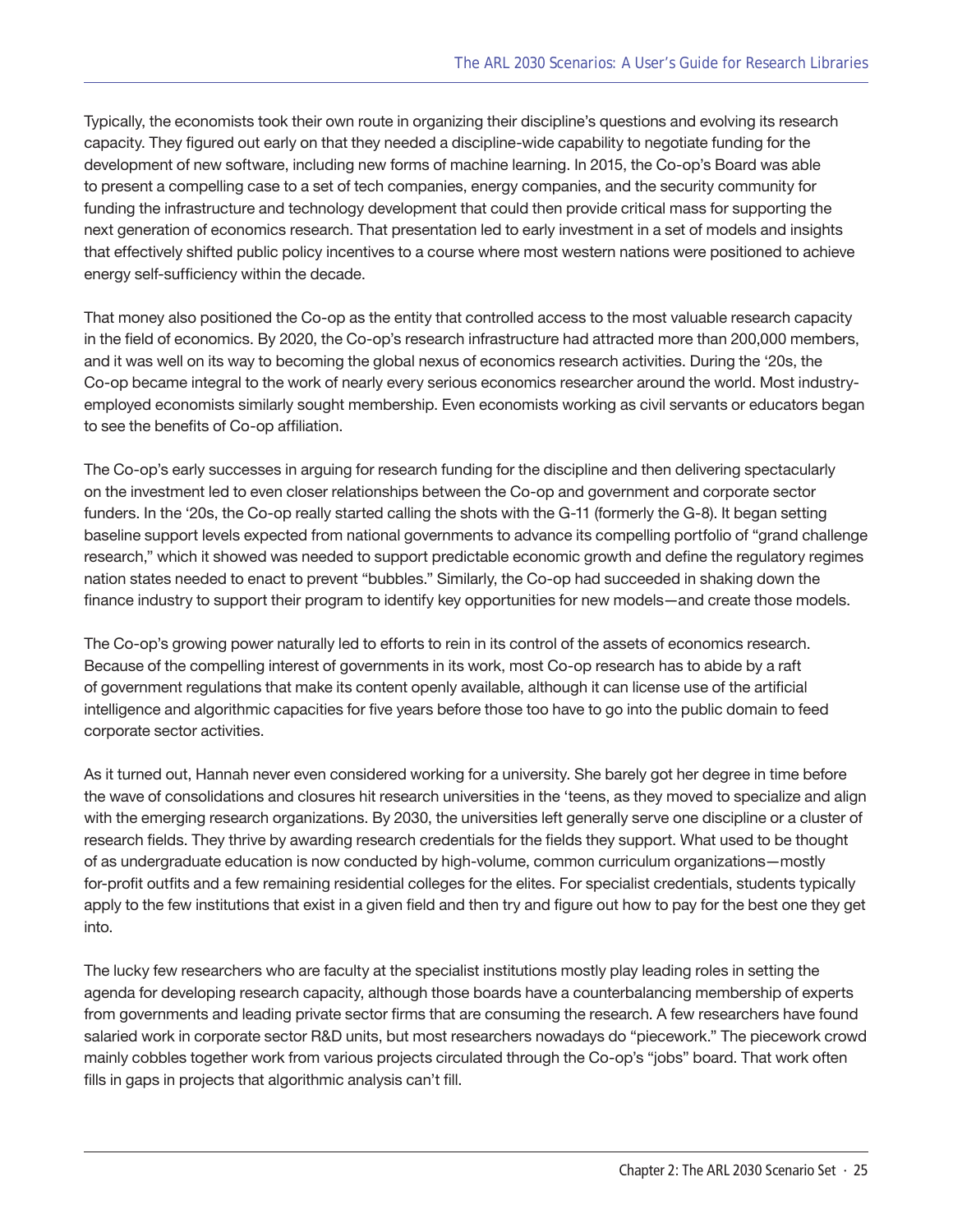Hannah is a rare person, a former researcher who got in on the ground floor in working with the new disciplinary infrastructure. She, and others like her, sacrificed a chance at a career in her field for an opportunity to devote her energy to building a new kind of research infrastructure. Ironically, she now has more influence over economics research than most economists, and as a Co-op Vice President she makes substantially more money than the researchers who use the Co-op's resources.

Reaching the bottom of her coffee cup, Hannah sighs. Today is hectic, but next week is going to be downright painful once the annual planning retreat starts. She's already dreading the annual round of tortured discussions on membership. They never seem to settle the questions of who can become an affiliate, what credentials are required to access various service levels, what the rules are for intellectual property assignment to the co-operative (particularly for research contracted by the private sector), who has to contribute what back to the data pool, etc. It's all part of her job, but Hannah still finds it hard to cope with the inevitable politicking that is a part of the process.

As Hannah talks with Tomas about his project over lunch, she feels a little sorry for him. He's so hopeful about his prospects as a researcher. She has to admit that in some ways the research playing field is more stable now than it was in her day. Now, research communities have gotten a pretty good grip on the control of the technology in their fields. Still, Hannah knows that at this point so much research is accomplished through machine processing of data that the people working on projects have become fairly interchangeable. On one hand, the value of funding research is well understood, so there is a lot of money targeted for research programs. But from where she sits, Hannah can see that it seems to be largely benefitting the research technology. Most of the people who try to present themselves as researchers seem to be standing in the shadows of the research process, chasing the latest technology advances, and filling in around the margins where artificial intelligence can't provide the full analysis. Even though there are only a few institutions training new researchers, each one still produces so many that there are always more of them than the market can really support. Tomas will likely have a long, hard slog to beat the odds and eventually snag a faculty position.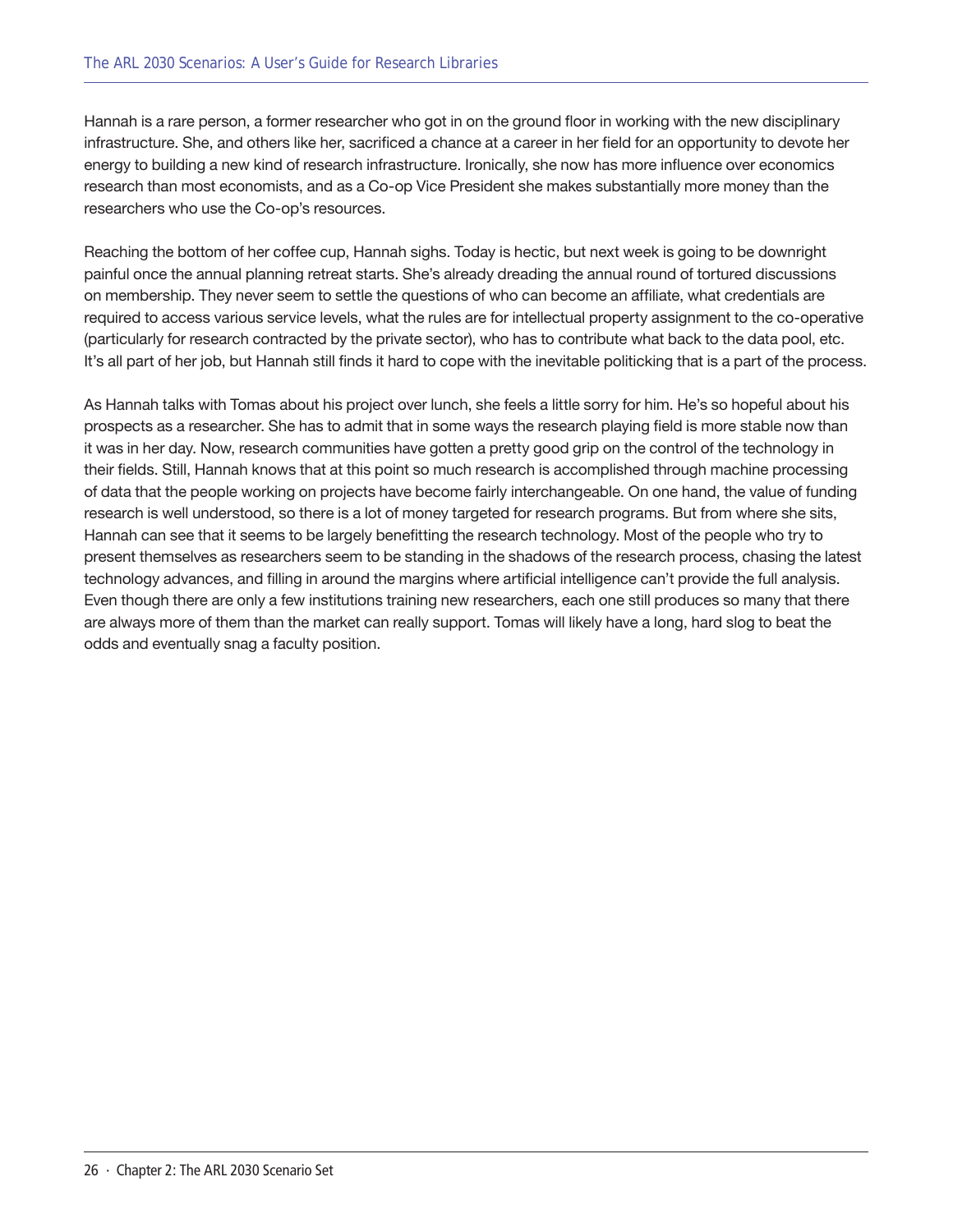# <span id="page-26-0"></span>Scenario 4: Global Followers

#### **Overview**

In this future the research enterprise is relatively familiar, but the cultural context that *frames the enterprise shifts profoundly. Key structures such as universities, faculty, and graduate students persist, but the locus of the funding that drives the enterprise migrates from North America and developed western nations to nations in the Middle East and Asia. These Middle Eastern and Asian cultures, which are able to build* 



*technical infrastructures that catalyze breakthrough research and attract top talent, can organize the activity into projects of relevance to their societies. Existing organizations and individuals act to realign themselves with the new sources of support.* 

In addition, cultural norms from the new lead investors are increasingly powerful in shaping practices. Over time, the *cultures that control the research funding increasingly shape beliefs about what research is important to society and what research and communication practices are acceptable or rewarded. For instance, eastern norms regarding issues*  like conceptions of intellectual property, research on human subjects, individual privacy, etc., assume a larger sphere of *influence in the research enterprise. Researchers bend to the prevailing wind rather than imposing western norms on the cultures that increasingly lead the enterprise.*

*The relative values placed on current disciplinary constructs are also reworked. What disciplines can contribute to answering particular categories of questions is rethought. There is increasing reconsideration of what the important questions are to ask. For instance, what westerners conceive of as "humanistic" approaches can be integrated in different ways into a research enterprise organized by different conceptions of research modes. In addition, as newly dominant non-western cultures take increasing pride in their traditions and historical concerns, topics that reflect historically western preoccupations languish.* 

*Mobility and connectivity are crucial to the adaptability of the research enterprise to new centers of gravity. While researchers and institutions from the newly leading cultures are increasingly dominant in research projects, researchers and institutions from western nations that are flexible enough to adapt to the new realities are free to pursue opportunities to leverage the new engines of the research enterprise.* 

In this world, Hannah Chen's career has unfolded along somewhat traditional lines, while also tracking the shifting *directions of the North American research enterprise. Throughout her development as a researcher, she has successfully aligned her research interests with the shifting grand research challenges identified by large-scale funding and leveraged emerging sources of research data. As a consequence, by 2030 her institutional allegiances have migrated beyond the borders of the US and Canada, although advances in technology and shifting cultural norms allow her to continue to live in North America.*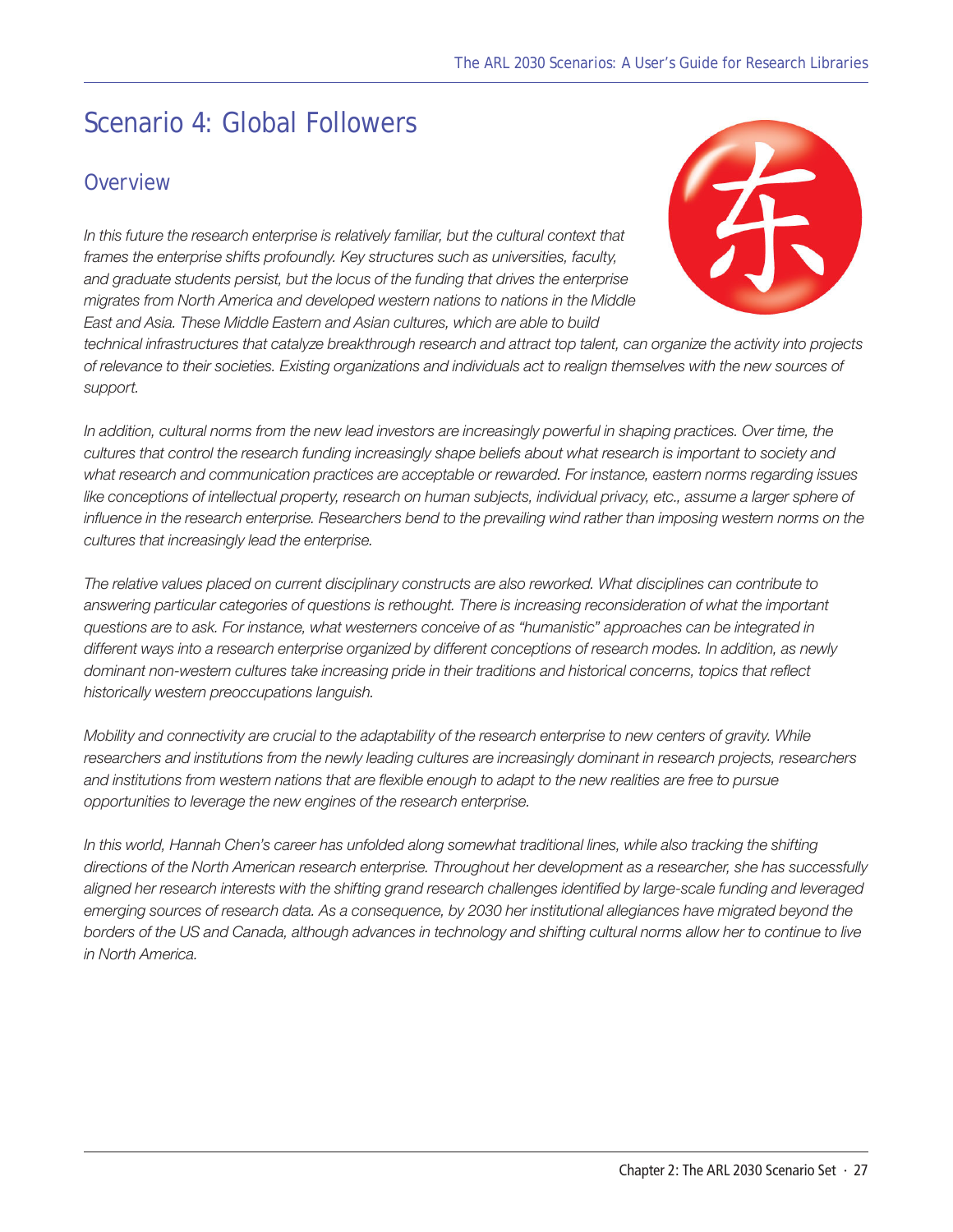### Scenario 4: Global Followers

"Funny to end up where I began," Hannah Chen thought as she unpacked boxes in her new condo in San Francisco. When she'd started out as a graduate student at the University of British Columbia, she'd been straight from undergraduate work at UC Berkeley. It had been a big adventure going to Canada after growing up in the Bay Area, and she'd been hopeful that she'd find better opportunities in the Canadian system of higher education than she'd thought were likely in the US. Who would have guessed then that today she'd be a tenured professor at Fudan, the



leading Chinese University in her field? Now she was in the Bay area again to have easy access to Fudan's cutting edge research visualization facility in Oakland.

Musing, Hannah resolved again to pay more attention to current events. She chided herself, "I really have been caught off-guard too often by how quickly the environment for North American researchers has changed." The Great Recession definitely had some unexpected effects. Being in California from the outset, she hadn't been so surprised to see the rapid pull out of states from funding higher education. Still, as a young grad student she had expected federal funding to hold up better. At first it looked like "grand challenge science" would be the organizing paradigm that would pull in, focus, and synthesize research in a variety of fields and keep the taps to public funding open. But while research activity did organize around key challenges, the sources of funding turned out to be different from those she had foreseen. Throughout the 'teens, western governments' resources became overwhelmed by the need to prop up sequentially collapsing industries and provide basic services. Real money for research became pretty scarce.

Amid all the economic woe, Hannah, like most North Americans, had only slowly grasped that the dynamics of the research enterprise were shifting. China and other "eastern" nations were rewriting the rules of the game. Perhaps it was the intense pragmatism of their approach that misled western observers at first. In 2015 China announced that, with several Middle Eastern leaders, it would jointly fund an initiative to create a broad research program around issues of air pollution, but no one in western policy circles paid much attention. Everyone she knew at the time had been much more interested in the World Health Organization's new initiative on climate change and human health. In hindsight, the amount of money the US and the EU threw into that enterprise had been laughably inadequate to create the scale of research infrastructures needed to produce breakthrough advances. What money was allotted to the US/EU initiative was parceled out in hundreds of loosely coordinated grants, while the award process took five long years.

By then, global research communities were buzzing about China's six new data analysis centers, constructed to support the knowledge bases expanding from the air pollution project. Still, what was happening with the "Eastern Coalition" research wasn't widely recognized as a power shift, despite announcements that similar ventures around water resources, food security, and new energy sources were being launched—and that other nations, including Singapore and India, were on board. Yet, within academic circles the amounts of money the Coalition was investing were eye-popping enough to get many western researchers networking actively with anyone they had a connection to in China.

At the time, North American academic institutions were also worried by the drying up of applications from potential graduate students from China, India, and the Middle East, and the aggressive recruiting of top North American faculty members by eastern universities. Hannah's younger sister was part of the first big wave of US students who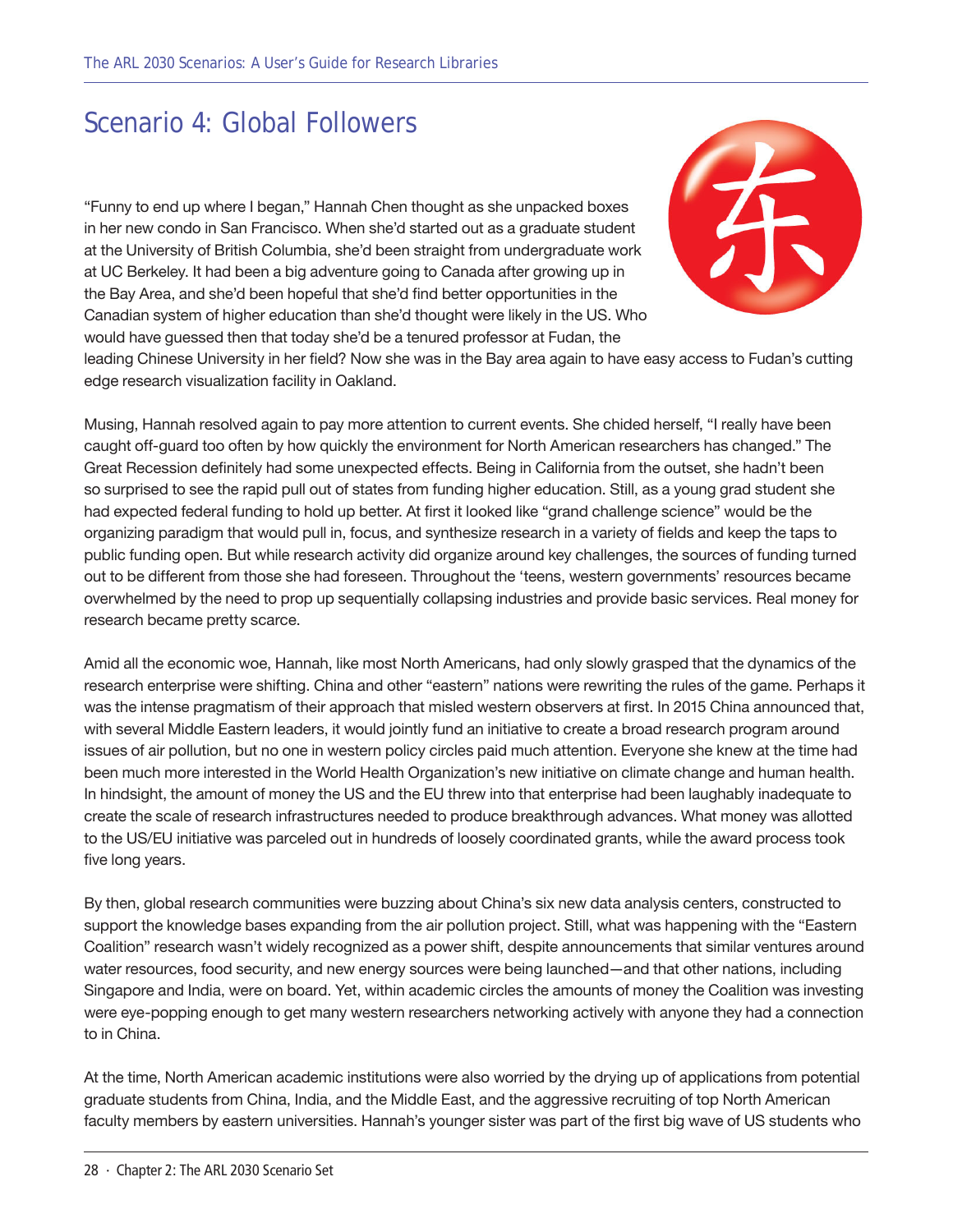decided to go to graduate school in the vibrant new schools in Asia and the Middle East. Hannah was in Canada at that point, struggling as a soft-money affiliate at a mid-tier Ontario research university. She was teaching an overload of online undergraduate courses and trying to get a position as part of the joint US/Canada project to fight obesity. Hannah shuddered to think where she might be now if that hadn't come through. Fortunately she had been successful with her proposal to look at the multi-sensory aspects of choice in food consumption behaviors. Her strategy to mine multiple sources of data to create a new synthesis relating genetic data, food characteristics, and multi-sensory responses to food stimuli had been clever, no doubt. She'd been in at the start of the creation of the knowledge bank on multi-sensory neurologic processing.

It just shows how bad the research system in North America had become by then, that even that accomplishment only let her move up to a top-tier Canadian institution's soft-money, "earn as you go" position. At least that job jump ensured she had access to the best Canadian analytic technologies (for as long as the grant money held up)—and that she no longer needed to teach. That was when she'd started to do work drawing on open data stores coming out of the Eastern Coalition projects. Since human subjects were much less tightly regulated in their studies, Hannah had moved her research program ahead by leaps and bounds using data that just could not be collected from citizens in the west.

In 2023, western funders finally woke up to the dire situation of their research enterprise when a team led by researchers at the University of Science and Technology for China announced they had unlocked the immunological bases of asthma and had developed both successful treatment and prevention regimens. With this new powerhouse technology to accurately model immune function, a whole host of diseases became curable, from HIV to the flu, and it was mostly teams led by Chinese researchers, albeit with many western collaborators, who led the research programs. Within two years, another Chinese-led team announced that it had developed technology that could design vaccines for SARS and the current year's avian flu variant. The technology had the capacity to tune a vaccine to samples of the evolving flu strain within a few hours of submission of a virus sample. Several of the key elements of the technology were developed by researchers based in North America, but with research appointments to institutions in Singapore and China.

Finally awake to the loss of US leadership in both basic and applied research, in 2024 US, Canadian, Mexican, and EU government and business leaders convened at a summit at Camp David to discuss developing a competitive research capacity based in the West. The existing Alternative Energy Public/Private Partnership program in the US was designated as the core and model that should be replicated. Hannah had been thrilled at the time, expecting that all kinds of new money for research would be raining down in the US and Canada. As it turned out, summit partners found it hard to produce public funding for even one new research enterprise. Big government was still so far out of favor after its perceived bungling of the Great Recession more than a decade earlier that public support for funding a research competition with the emerging east just didn't exist. "We can't afford another space race, let alone three" was the rhetoric that killed the plan. In the end, the EU put in more money for the alternative energy project than the US.

It probably hadn't helped the situation that the corporate sector in the west was lukewarm about increasing government spending on research capacity. The Chinese attitudes about intellectual property meant that western companies felt that they had easy access to any eastern-funded research they wanted to use. They tended to be a step behind because they weren't directly involved in the research, but that wasn't seen as enough of a handicap to justify funding a competing research capacity.

Hannah became worried about her own prospects when she saw signs that to support the new initiatives around alternative energy, the US and Canadian governments were going to be reallocating time at existing data analysis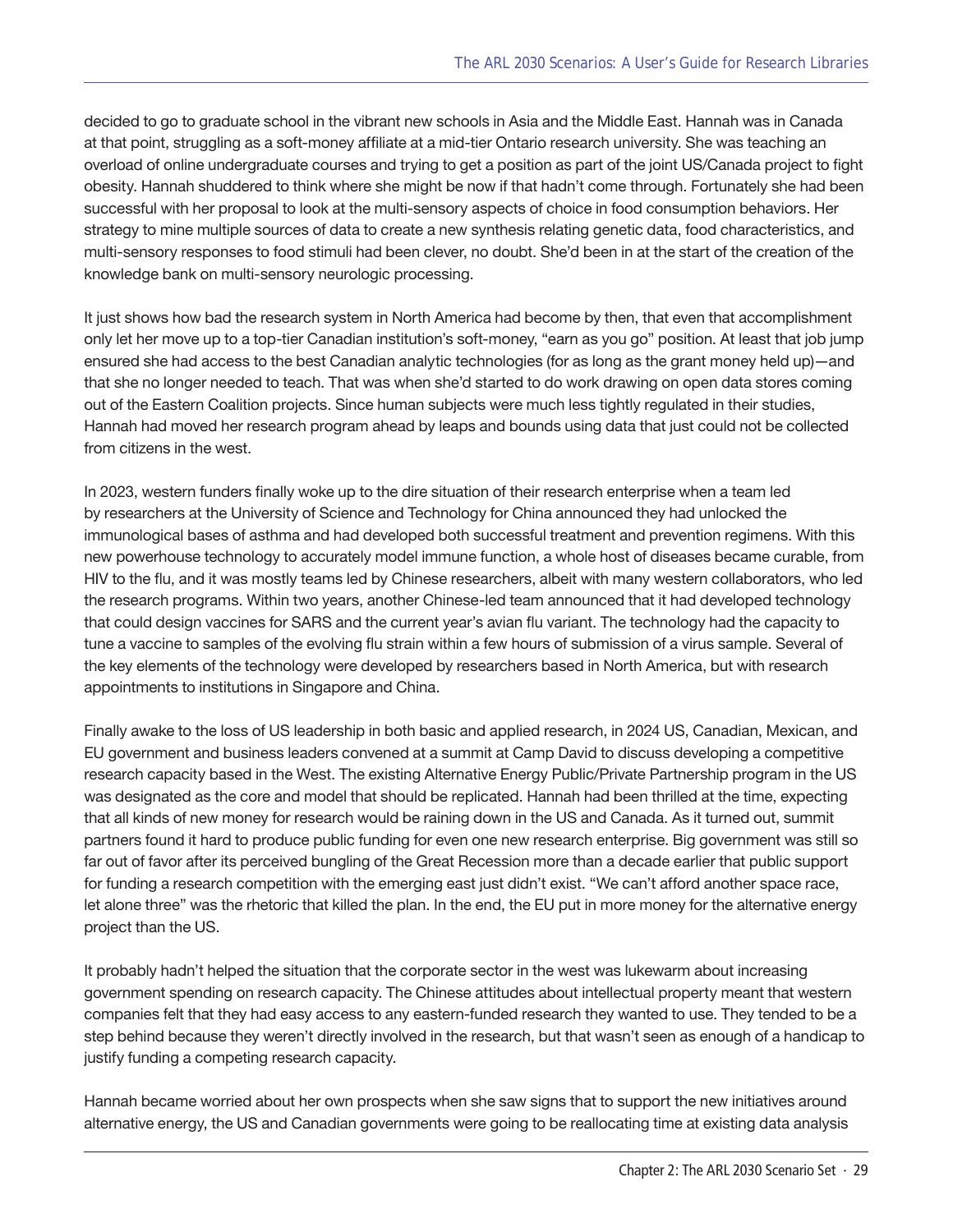facilities away from all other "lower priority" projects—like her obesity research. Fortunately, Hannah had several former collaborators who were doing work with the emerging eastern universities, two living in India and one in China. Also, her sister was now happily working at the University of Singapore where she'd done her graduate studies. Working her eastern network, Hannah turned up an opportunity to join a project on enhancing learning of aging adults that Fudan University was leading. Her approach to studying multi-sensory information inputs in a context of learning and decision-enhancement appealed to a team there. That had led to a mind-boggling visit to China. She had surprised herself by leaving the country with a full tenure job at Fudan University. Even better, she had worked out a deal to be based in the Bay area near her aging parents, as well as Fudan's nearby visualization center.

As Hannah opened up a box of framed diplomas, she realized that one aspect of the job still made her nervous supervising graduate students. During her time working in Canada very few students got support for graduate study, and contract researchers never supervised them. Now, her first grad student, Tomas Perez, would be working with her next week at the San Francisco visualization center. From their virtual chats, he seemed delighted with his first three years as a student at Fudan. He was originally from Miami, and after three years in China would be stopping in San Francisco en route to Florida, where he'd live while finishing his research project. It had been a little embarrassing in their first conversation when he assumed she'd prefer to converse in Chinese. He hadn't realized that she was a US citizen and had lived all her life in North America. After his initial training with her next week, Tomas would be working mostly at the Atlanta visualization lab operated by another Chinese university, although there was talk of Fudan opening a lab in southern Florida in a year. He would probably be done with his data analysis by then, though, and looking for a faculty opening with a university in China or India—after all, that was where the jobs were these days.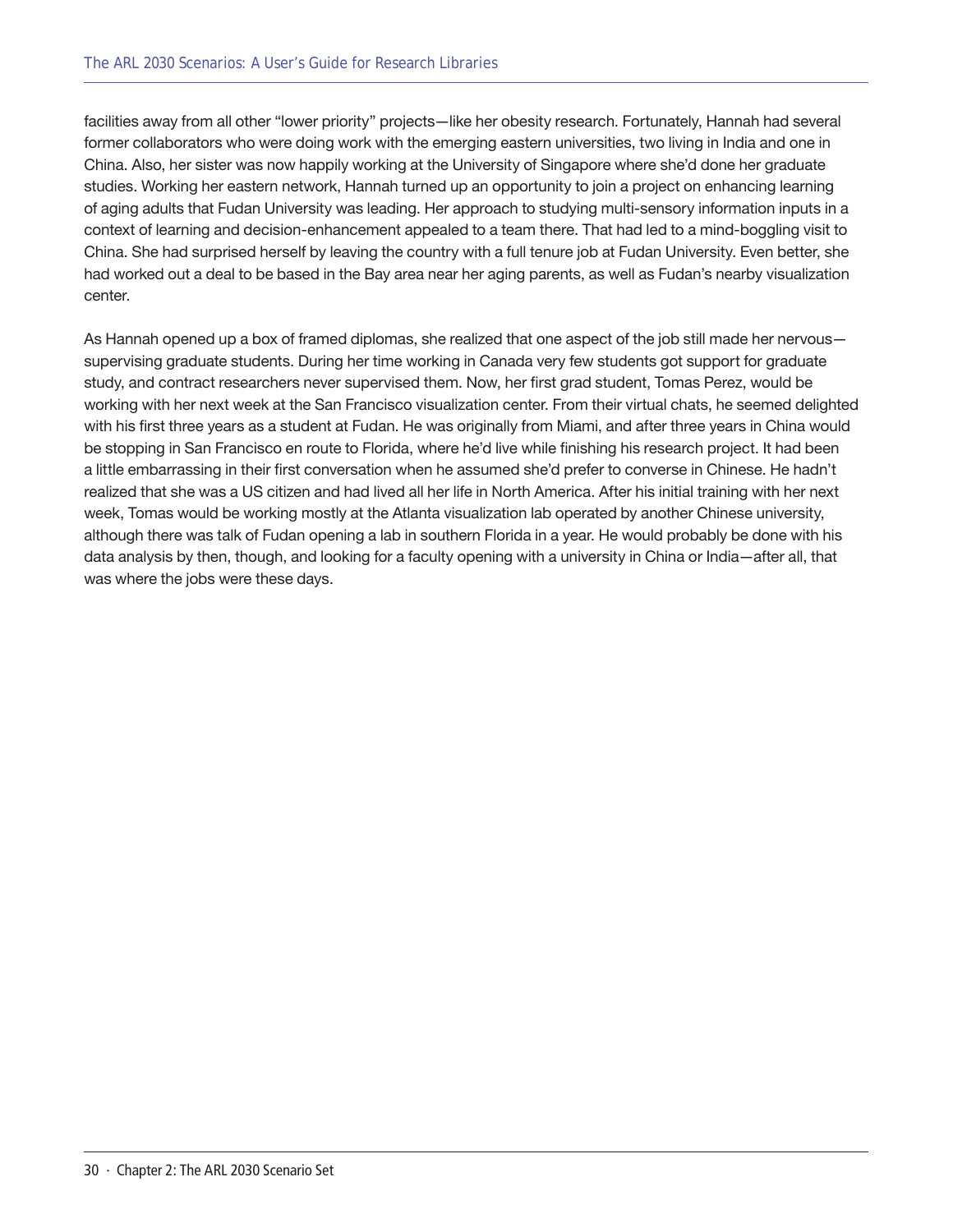### Year 2030 End State Table

<span id="page-30-0"></span>The end state table highlights how key critical uncertainties vary across the four scenarios. It is a compact guide to these variations and useful reference while exploring the outcomes in more depth. Some people like to look at the end state table first and then read the scenarios; some like to read the narratives first and then review the end state table.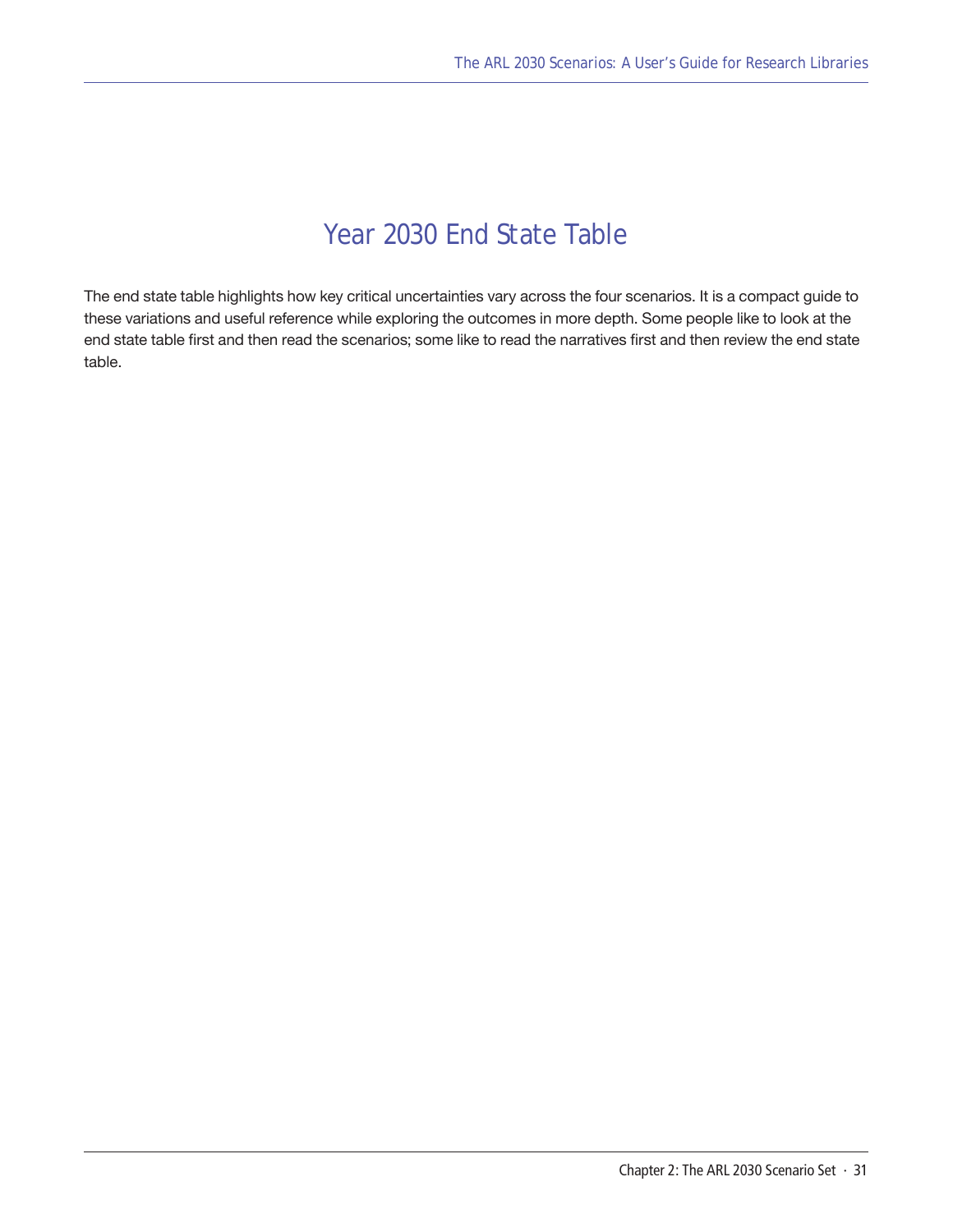| Year 2030 End State Table           |                                                                                                                                                                                                                                                                                                 |                                                                                                                                                                                                                                                                                      |  |
|-------------------------------------|-------------------------------------------------------------------------------------------------------------------------------------------------------------------------------------------------------------------------------------------------------------------------------------------------|--------------------------------------------------------------------------------------------------------------------------------------------------------------------------------------------------------------------------------------------------------------------------------------|--|
|                                     | Scenario 1: Research<br><b>Entrepreneurs</b>                                                                                                                                                                                                                                                    | Scenario 2: Reuse and<br>Recycle                                                                                                                                                                                                                                                     |  |
| <b>Research</b>                     | Researchers define entrepreneurial<br>$\bullet$<br>projects and produce insights that<br>dazzle readers, leaders, and markets.                                                                                                                                                                  | Corporate, applied research dominates<br>$\bullet$<br>and funders control and define the<br>research, often with RFP-like practices.<br>Relatively small projects focus on<br>$\bullet$<br>incremental improvements.                                                                 |  |
| Sciences vs.<br><b>Humanities</b>   | Projects blend science, social science,<br>$\bullet$<br>and humanities.<br>Highly creative research processes<br>$\bullet$<br>empower researchers from all<br>disciplines and attract funding.                                                                                                  | Primarily applied research finds funding,<br>but scholars also mix and match<br>humanities and social science content as<br>they contribute to projects.<br>Citizen science and "popular humanities"<br>evolve to join philanthropy as alternatives<br>to commercial-sector funding. |  |
| <b>Researchers</b>                  | Entrepreneurial, innovative researchers<br>$\bullet$<br>drive their own research careers,<br>mobilely and multi-laterally.<br>"All star teams."<br>$\bullet$<br>Affiliations are temporary, often<br>$\bullet$<br>contractually defined.                                                        | Affiliations depend on revenue generating<br>$\bullet$<br>ability (earn your keep).<br>Creativity focuses on finding support and<br>not the research itself.                                                                                                                         |  |
| Research<br>Community               | Complex and dynamic, as individuals<br>$\bullet$<br>work in a variety of settings and choose<br>to affiliate and collaborate.<br>Apprenticeships are the most effective<br>$\bullet$<br>model for getting start in research.                                                                    | Research community is a weak construct<br>$\bullet$<br>as competition for limited support heats<br>up.<br>Researchers follow projects and work as<br>teams, do not identify with larger research<br>community.                                                                       |  |
| Dynamics of<br>knowledge<br>sharing | Abundance of public information, but<br>$\bullet$<br>private "secrets" common, too.<br>The long argument flourishes, as<br>$\bullet$<br>researchers promote their ideas and<br>demonstrate their creativity.<br>Many information stores exist, often<br>$\bullet$<br>controlled by individuals. | "Crowd/cloud" information is ubiquitous<br>but low value.<br>Information is constantly repackaged,<br>$\bullet$<br>repurposed, and reused.<br>Sparse, high-value information may never<br>$\bullet$<br>be shared-or it is scarce and expensive.                                      |  |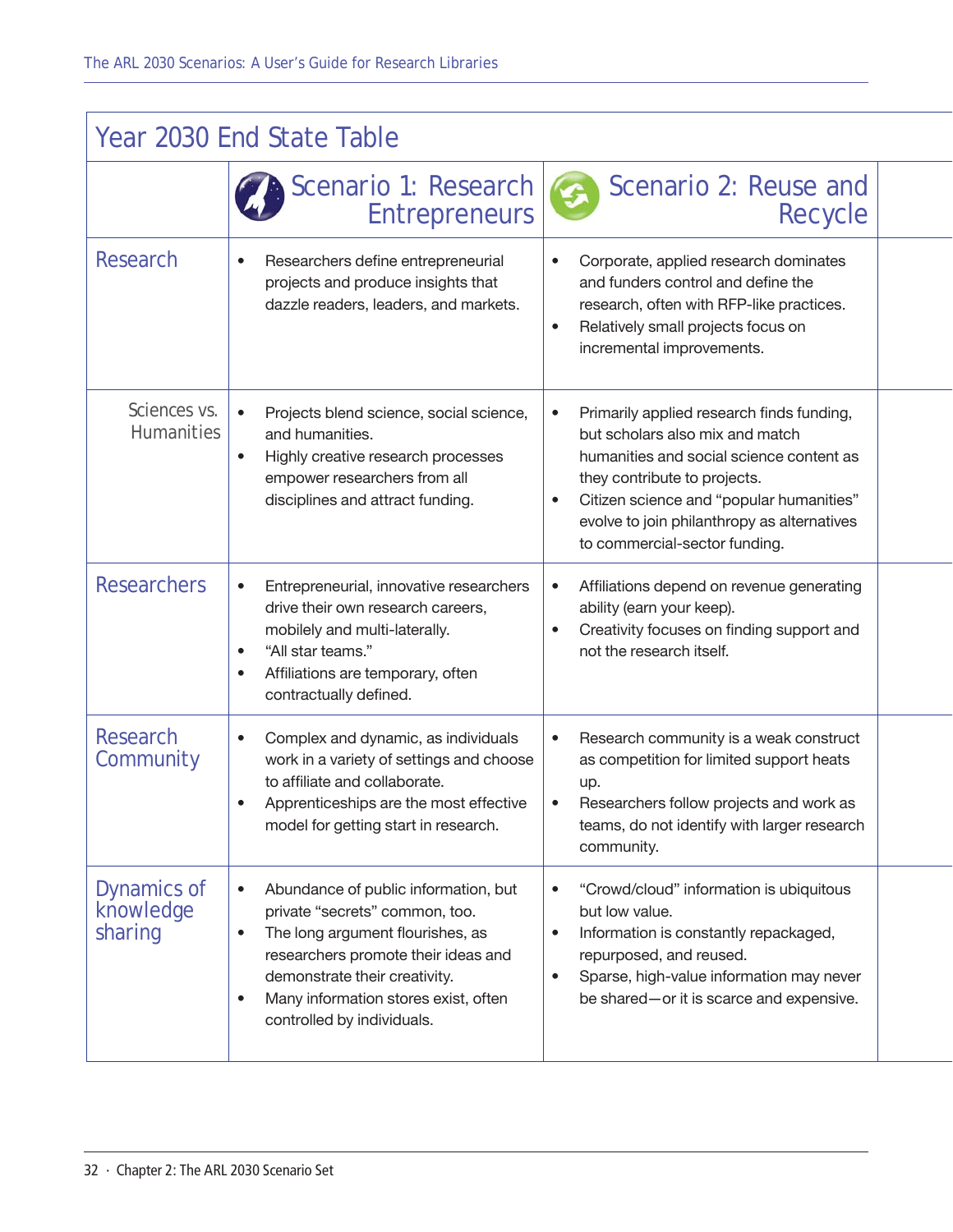| Scenario 3: Disciplines in                                                                                                                                                                                                                                                                                                      | Scenario 4: Global Followers<br>Charge                                                                                                                                                                                                                        |
|---------------------------------------------------------------------------------------------------------------------------------------------------------------------------------------------------------------------------------------------------------------------------------------------------------------------------------|---------------------------------------------------------------------------------------------------------------------------------------------------------------------------------------------------------------------------------------------------------------|
| Organizing structures operating at the level of<br>$\bullet$<br>research fields define the research questions,<br>manage funding, and decide who can<br>contribute.<br>As research field's organize, gaps can form<br>$\bullet$<br>between diverging research fronts.                                                           | Resource-rich cultures define and control a global<br>$\bullet$<br>research capacity.<br>Large, well-defined research (basic and applied)<br>$\bullet$<br>dominates.                                                                                          |
| Science and humanities shift to more focused,<br>$\bullet$<br>analytically intensive research topics and<br>strategies.<br>Philanthropy supports much humanities but also<br>$\bullet$<br>other fields, seeding and influencing research<br>agendas.                                                                            | In both humanities and sciences the "hot" topics are<br>$\bullet$<br>reshuffled as newly dominant cultures redefine what<br>questions are important.<br>Big Science and Big Humanities strongly influenced<br>$\bullet$<br>by eastern mindset.                |
| Discipline affiliation defines researchers.<br>$\bullet$<br>Access to research system is controlled via<br>$\bullet$<br>academic credentials.<br>Strong gate-keeping within disciplines.<br>$\bullet$<br>Researchers support the technology.<br>$\bullet$                                                                       | Large, global collaborations form around large-scale<br>$\bullet$<br>project areas.<br>Best people are organized for research requirement.<br>$\bullet$                                                                                                       |
| Strongly organized by disciplines and focused<br>$\bullet$<br>areas of research.<br>Most researchers provide small-scale piecework<br>$\bullet$<br>to projects, while a few elites in the discipline<br>control research priorities and technology<br>development agendas.                                                      | Global community employs traditional strategies for<br>$\bullet$<br>organizing.<br>Institutional affiliations remain important, but who the<br>$\bullet$<br>leading institutions are is reallocated.<br>International collaborations are common.<br>$\bullet$ |
| Information becomes the property of the<br>$\bullet$<br>discipline.<br>Centralized stores of data are very important<br>$\bullet$<br>to the success of technologies that advance<br>research.<br>Access is critical but mediated by the discipline<br>$\bullet$<br>through access to technologies that create new<br>knowledge. | Centers of information-generation shift to Asia.<br>$\bullet$<br>Information stores and research capacity are viewed<br>$\bullet$<br>as engines of economic success.<br>Open, Asian-style attitudes increasingly predominate.<br>$\bullet$                    |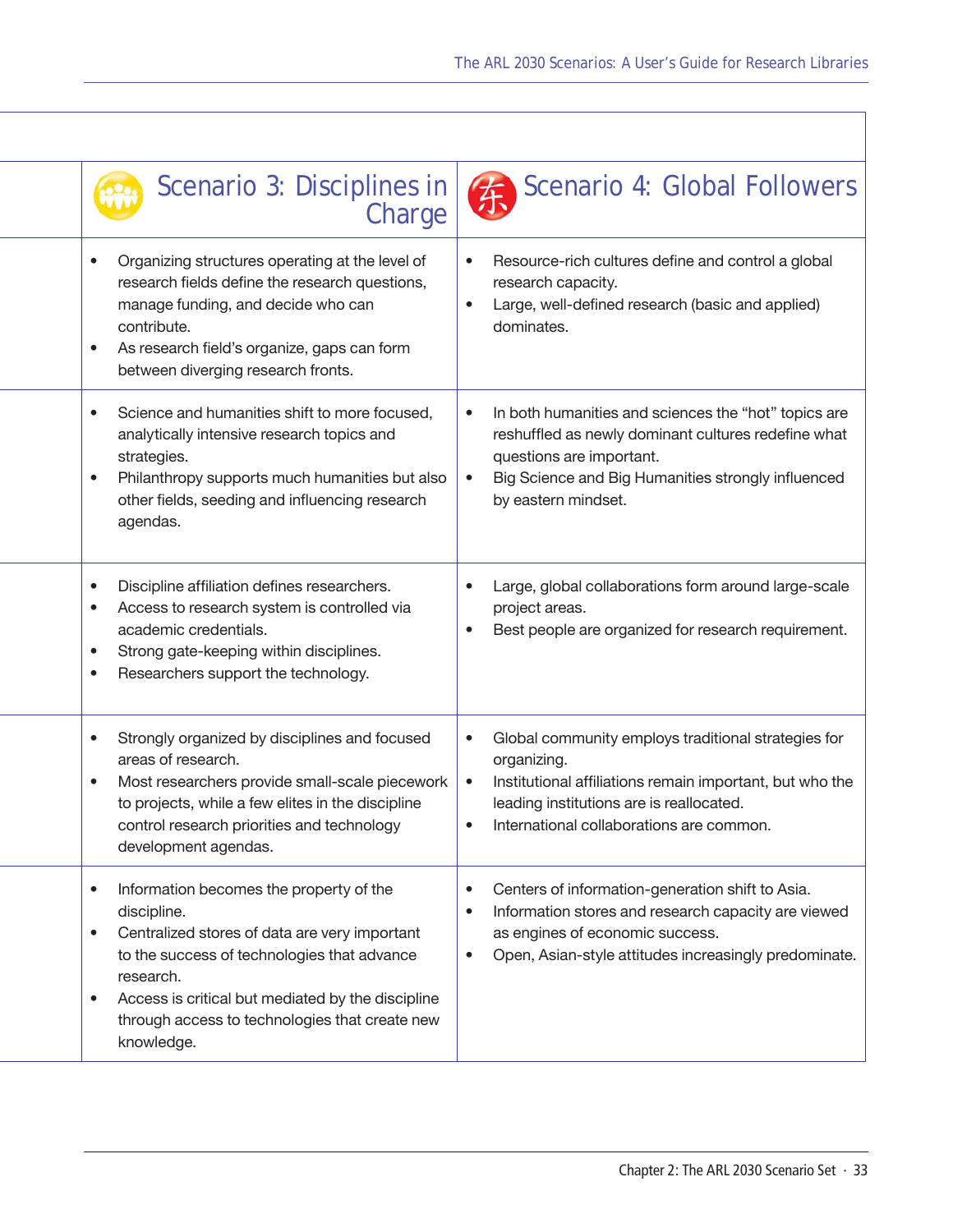| Year 2030 End State Table                                                     |                                                                                                                                                                                                                                                                                                                   |                                                                                                                                                                                                                                                                                                                     |  |
|-------------------------------------------------------------------------------|-------------------------------------------------------------------------------------------------------------------------------------------------------------------------------------------------------------------------------------------------------------------------------------------------------------------|---------------------------------------------------------------------------------------------------------------------------------------------------------------------------------------------------------------------------------------------------------------------------------------------------------------------|--|
|                                                                               | Scenario 1: Research<br><b>Entrepreneurs</b>                                                                                                                                                                                                                                                                      | Scenario 2: Reuse and<br>Recycle                                                                                                                                                                                                                                                                                    |  |
| <b>Resource</b><br>Outlook                                                    | Fluid, but large-scale funding with big<br>۰<br>risks and big payouts, bursts of money<br>and other resources centered on<br>innovative researchers.<br>Research capacity is powerful but<br>$\bullet$<br>expensive.<br>Humanities resources shift to<br>$\bullet$<br>museums, archives, and cultural<br>centers. | Scarce economic resources, private<br>$\bullet$<br>sector dominates. Researchers operate<br>under contract-pursuing applied topics.<br>Funders own IP, not the contracted<br>$\bullet$<br>scientists.<br>Aggregating small funding sources a<br>$\bullet$<br>strategy for supporting larger research<br>activities. |  |
| Nature of<br><b>Technology</b><br><b>Surprises</b><br>(Digital and<br>beyond) | New technologies allow researchers to<br>$\bullet$<br>achieve highest potential.<br>Race to apply new technologies<br>$\bullet$<br>(winners and losers defined quickly).                                                                                                                                          | Mass technologies dominate with slow<br>$\bullet$<br>innovation rates.<br>Virtual spaces and infrastructure common.<br>$\bullet$<br>New forms of repositories are created as<br>$\bullet$<br>accelerants of data reuse.                                                                                             |  |
| Government<br>Regulation                                                      | Regulation focuses on ensuring<br>$\bullet$<br>transparent information outputs and<br>regulating researchers.<br>Authentication of information growing<br>$\bullet$<br>concern.                                                                                                                                   | Regulation focuses on mass technologies<br>$\bullet$<br>and unanticipated outcomes of research.<br>Regulation seeks to enhance data reuse<br>$\bullet$<br>while protecting IP.                                                                                                                                      |  |
| Globalization                                                                 | Worldwide playing field-scour the<br>$\bullet$<br>world for the best minds.                                                                                                                                                                                                                                       | Many small groups of scientists working<br>$\bullet$<br>globally, but you work with who you know.                                                                                                                                                                                                                   |  |
| <b>Higher</b><br>Education                                                    | Your work defines you, not your<br>۰<br>institution.<br>Broad, liberal arts education valued.<br>$\bullet$<br>Apprenticeships outcompete higher<br>۰<br>education credentialing.<br>Higher education becomes a service<br>$\bullet$<br>provider and competes with other<br>sectors to support researchers.        | Nearly complete public sector defunding.<br>$\bullet$<br>Teaching loosely coupled to research.<br>$\bullet$<br>Academic rewards tied to funding success<br>$\bullet$<br>not knowledge production.<br>Research consumers not accountable to<br>$\bullet$<br>higher education.                                        |  |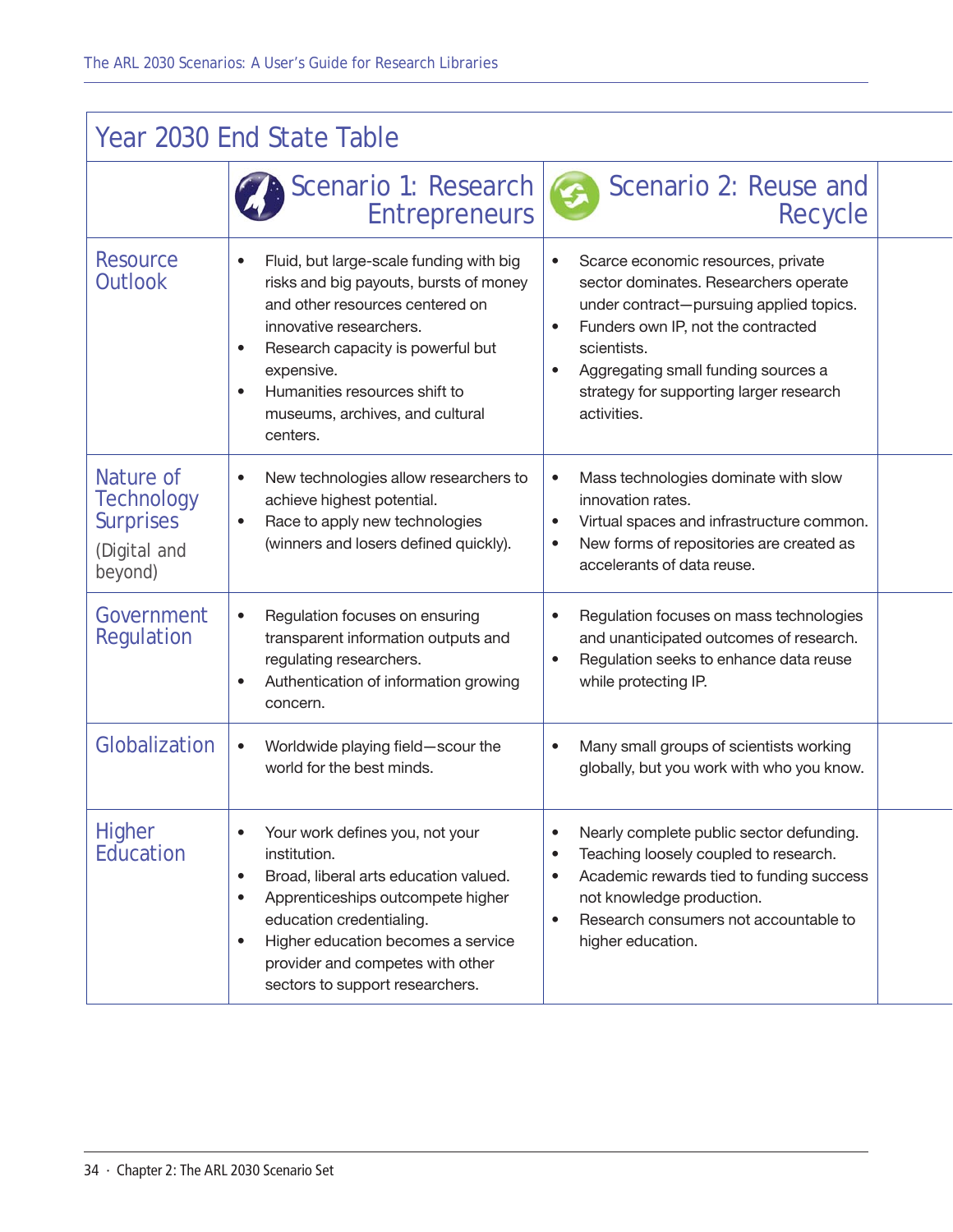| Scenario 3: Disciplines in<br>Charge                                                                                                                                                                                                                                                                              | Scenario 4: Global Followers                                                                                                                                                                                                                                                                                                                       |
|-------------------------------------------------------------------------------------------------------------------------------------------------------------------------------------------------------------------------------------------------------------------------------------------------------------------|----------------------------------------------------------------------------------------------------------------------------------------------------------------------------------------------------------------------------------------------------------------------------------------------------------------------------------------------------|
| Resources are adequate but allocated to<br>$\bullet$<br>disciplines.<br>Research that can attract large-scale<br>$\bullet$<br>government grants or private dollars dominates.<br>Funding supports technology innovations and<br>$\bullet$<br>data management with philanthropic influence<br>on research agendas. | Abundant resources for projects that uncover<br>$\bullet$<br>truth and improve quality of life-as seen by global<br>leaders.<br>Eastern contributions to research enterprise heavily<br>$\bullet$<br>outweigh western nations.<br>Resources drive results.<br>$\bullet$<br>Synergies from transnational collaboration pay off<br>$\bullet$<br>big. |
| Technology is the star and valued more than<br>$\bullet$<br>researchers in the research process.<br>Disciplines specify technology development.<br>$\bullet$<br>Machine learning, artificial intelligence common.<br>$\bullet$                                                                                    | Highly effective collaboration and communication-<br>$\bullet$<br>enhancing platforms.<br>Technology investment understood to drive research<br>$\bullet$<br>advances by empowering researchers.                                                                                                                                                   |
| Discipline controls trump much government<br>$\bullet$<br>regulation.<br>IP practices set by discipline.<br>$\bullet$<br>Preserving the value of the products of<br>$\bullet$<br>scholarship is a priority for disciplines.                                                                                       | Looser regulatory regimes predominate in eastern<br>$\bullet$<br>projects and can provide competitive advantage.<br>Funders set IP expectations and distribution.<br>$\bullet$<br>Asian influence on IP law.<br>$\bullet$                                                                                                                          |
| Disciplinary organizations span national<br>$\bullet$<br>boundaries and articulate cases for international<br>funding and research.                                                                                                                                                                               | Leaders from the east support global-scale<br>$\bullet$<br>cooperative research projects.                                                                                                                                                                                                                                                          |
| Strong credentialing role for graduate higher<br>education.<br>Graduate de-coupled from undergraduate.<br>$\bullet$<br>Few research-intensive organizations.<br>$\bullet$<br>Many researchers are not affiliated.<br>$\bullet$                                                                                    | Teaching and research remain linked.<br>Leading higher education institutions found in Asia<br>$\bullet$<br>and Middle East.<br>Students follow the leading institutions across<br>$\bullet$<br>national boundaries.                                                                                                                               |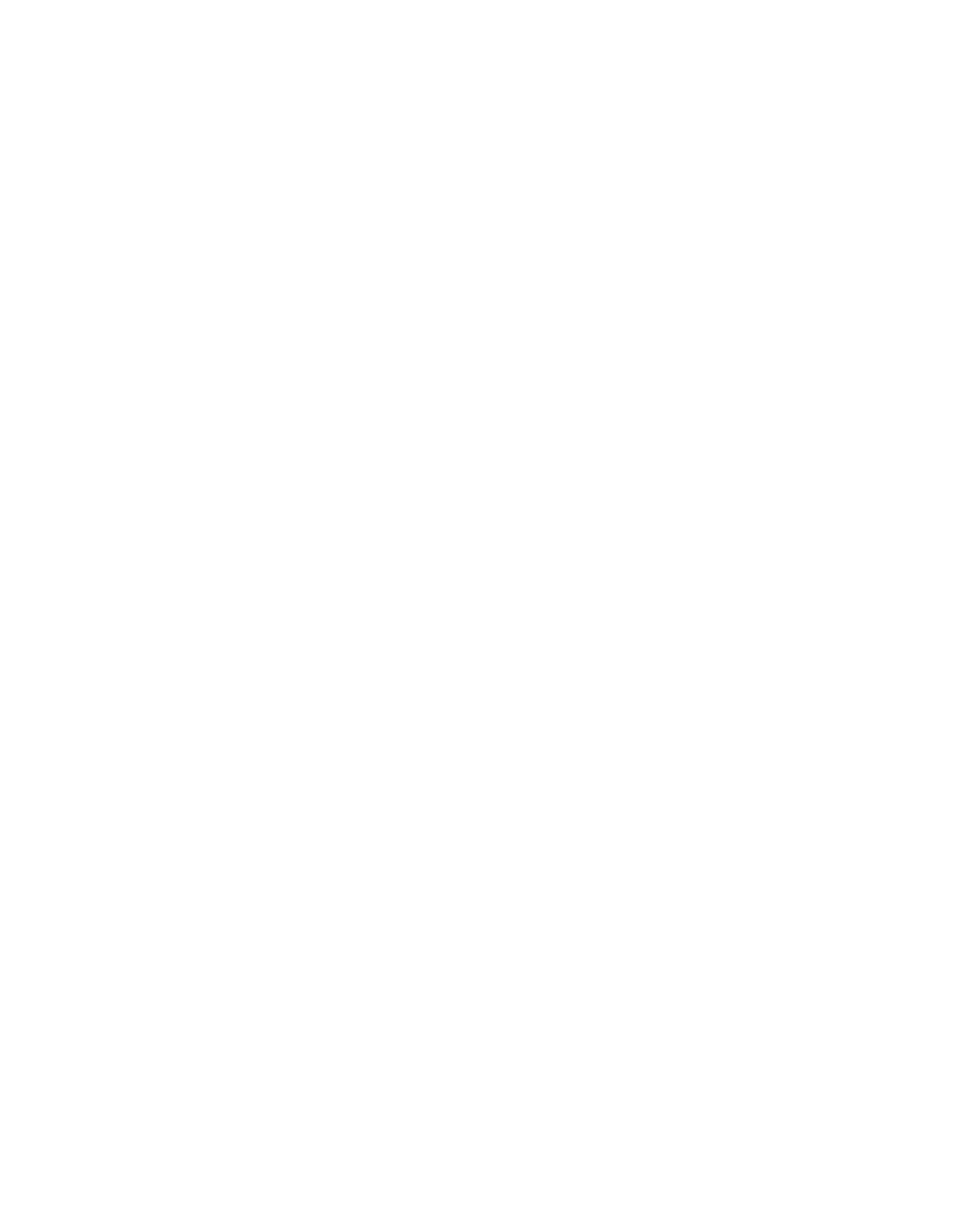## Chapter 3: Strategic Implications for Research Libraries

*The following is a summary of strategic implications for research libraries that emerged during an initial exploration of*  the ARL 2030 Scenarios by a representative set of ARL library directors. This content should be approached as a useful *reference and guide to some of the more interesting and provocative conversations that can be elicited at your research*  library. Each organization will have its own interpretation of the scenarios and based on the organization's current *circumstance will create its own unique set of strategies associated with the ARL 2030 Scenarios.* 

*That being said, the initial exploration of the ARL 2030 Scenarios uncovered common themes and strategic questions that will benefit the reader by broadening his or her thinking on the strategic implications of the many critical uncertainties that are reshaping the research arena. You can use the strategic implications in other ways as well. They can inform your selection of an approach or focus for a workshop. You can also use them as a provocative pre-reading for participants as they prepare for the workshop (The scenario-specific implications are built into the materials for several of the workshop designs that appear later in the guide).*

## Common Themes Across the Scenarios

In exploring the strategic implications of each scenario, the ARL library directors uncovered common themes that emerged in more than one scenario and in many cases in all of the scenarios. This list is by no means exhaustive, but provides a sampling of some of the provocative areas that might elicit conversations within your organizations from which insights on robust strategies emerge.

## Developing Diverse and Novel Sources of Revenue and/or Funding

Many of the scenarios suggested continuing challenges associated with sources of funding and, hence, in sustaining and growing the research library. Research libraries cannot assume that traditional sources of support and accountability will be stable over the next 20 years. A key uncertainty is how research activity will be aligned or not with research universities. Research libraries should begin to explore new relationships and opportunities from which to generate revenue and/or funding. The conversations around the scenarios suggest potential opportunities to obtain revenue from the private sector as well as contracting opportunities with independent researchers or research enterprises.

## **Balancing Mission and Values with Sustaining the Enterprise**

The term "values" means many things to different individuals in our organizations. How we define and understand library values has major implications for how we respond to the uncertainties represented in the scenarios. As research libraries move into the future, they will need to consider what level of support they are willing and able to apply to services and content collections. This is especially true for those collections and services not adequately funded, those that do not generate revenue, and those that cannot be shifted to new network environments as open content.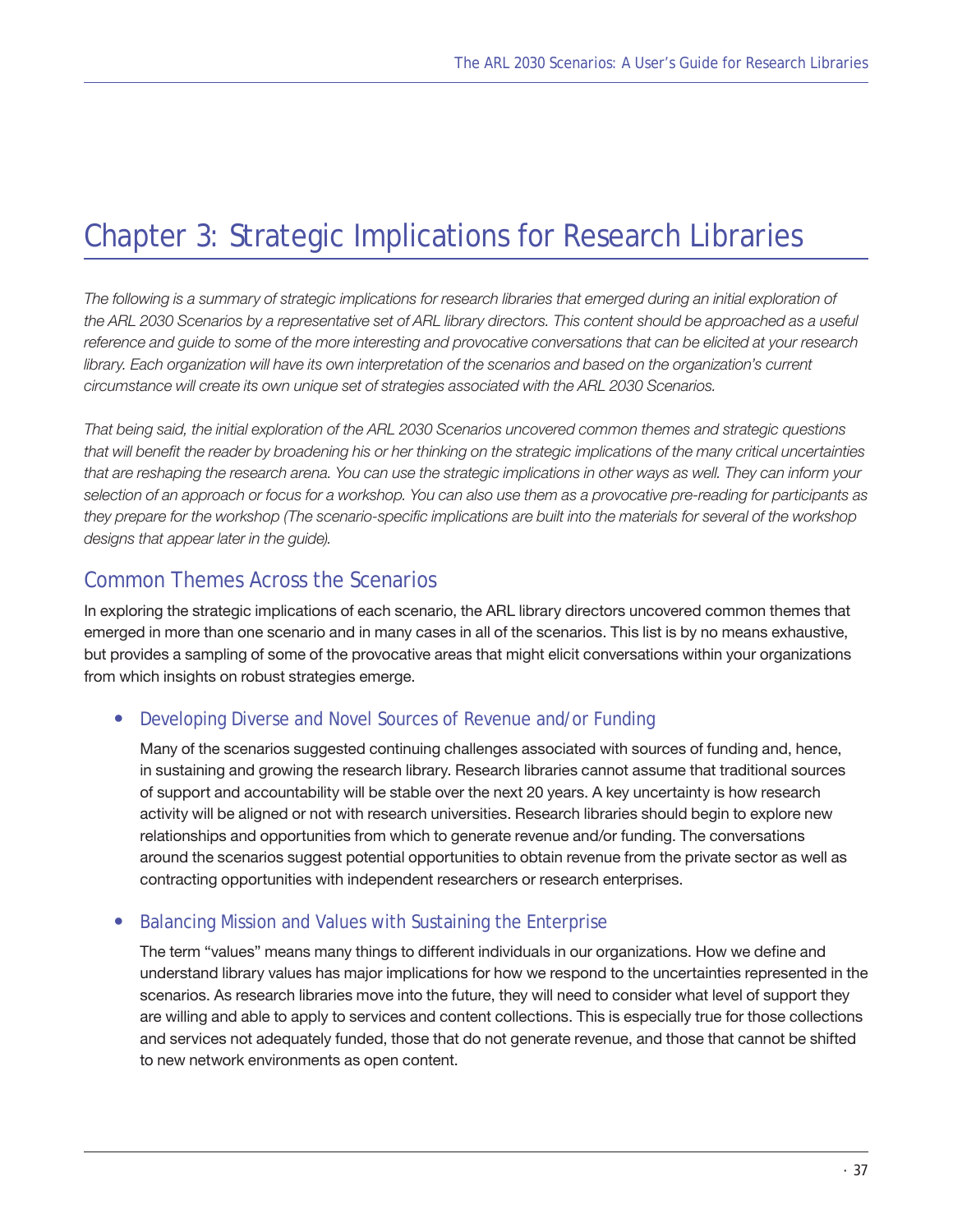## • Engaging Fully in Research Activities as Service Provider and Steward of Content

Across the highly divergent future research environments shared through the scenarios, research libraries will have the opportunity to provide a broad set of services to researchers throughout the research process. Those services require the library professional of the future to be a fully engaged member of the research team with responsibility to create, describe, curate, control access, and authenticate information.

In addition to this expanded role during the research process, at the end of the research process there will be valuable content produced by researchers that research libraries can steward. Some of that information will be open and some will be proprietary, offering the potential for research libraries to manage closed as well as open content.

## **Developing Focused, Specialized Capabilities and Scope**

The scenarios highlight uncertainties that significantly challenge research libraries' impulse to be all things to all people. Each scenario highlights in a different way the powerful advantages that will accrue to research libraries that effectively focus and specialize in areas of content and/or services that build off of their existing distinctive competencies.

## **Creating Research Library Cooperative Capacities**

All of the scenarios evoke an interesting strategic conversation on what opportunities exist to effectively collaborate and network with other research libraries. Collaborative capacities serving groups of research libraries or the full community of research libraries allows for increasing opportunities to develop a strategy for maintaining and sharing open and rich general collections. Opportunities for cross-pollinating research activities and the potential for shared endeavors are also viable strategies.

## Strategic Implications of Each Scenario

These scenario-specific implications complement the themes. They provide a starting point for surfacing and exploring potential elements of strategic agendas suggested by each scenario's circumstances.

## Scenario 1: Research Entrepreneurs

This scenario highlights the challenges associated with supporting the growing pool of entrepreneurial researchers who are often funded through private or venture capital. Research is increasingly a creative blend of science, social science, and the humanities. To succeed in this world, research libraries need to consider how to re-invent themselves to be indispensable partners in the research team. In this scenario, stewardship of information is still valued and involves maintaining both open and proprietary information. Research libraries need to understand what information to maintain as open and how to most effectively share and leverage that information, but they could engage with proprietary information as well. Research content collections and service provision could be delivered via independent entities offering highly specialized subject knowledge and services to a wide range of researchers, as well as through capacities embedded within private companies.

The following are three strategic questions that research library leadership should address in the next 1 to 5 years to be well positioned to succeed in this potential future:

 What non-traditional sources of funds or revenue should we be nurturing today to supplement our traditional sources of funding?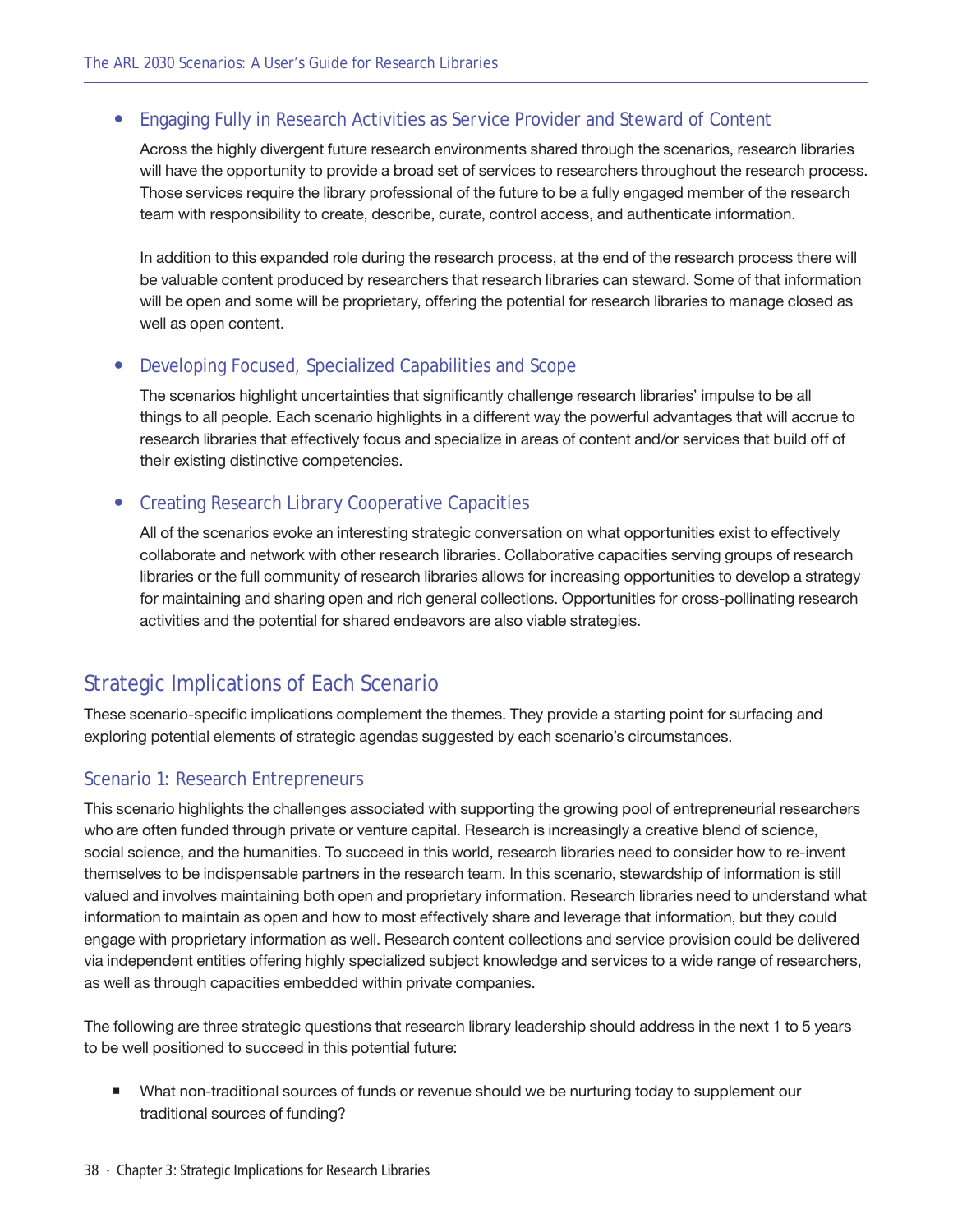- How do we begin now to develop the library professional of this future—a highly capable and credible service provider who can work directly with researchers with data preparation and curation capabilities? What skills are we currently developing in our library professionals that may not be valued in the future?
- How do we successfully position our organization for this potential future given our traditional library values and culture?

## Scenario 2: Reuse and Recycle

This scenario brings into focus the dramatic impact that a decades-long economic downturn combined with the cultural devaluation of new knowledge can have on research and the role of the research library. This is the world of the researcher as rainmaker, who skillfully creates opportunities to perform research valued in a world surfeited with knowledge. The ongoing economic downturn has turned most business focus toward efficiency and cost reduction, leading to reuse, reapplication, and repurposing of data and earlier research content, and hence, the commoditization of research. With dwindling public resources, information as a public good is receiving less funding. To flourish in this scenario, research libraries will need to determine the proper balance between public mission and business endeavor. Under resource constraints, research libraries become increasingly competitive, experiencing closings and consolidation. Informatics professionals with discipline knowledge and the ability to mine data collections to answer targeted questions are valued. In a world awash in ubiquitous, low-value information, skills in creating, curating, and authenticating high value information to which access is limited retain some value.

The following are three strategic questions that research library leadership should address in the next 1 to 5 years to be well positioned to succeed in this potential future:

- How do we develop new, competitive, and diverse revenue generating models?
- How do we understand our mission in a world with abundant, but low-value information and only scarce high-value information? Strategically, what levels of support are we willing and able to apply to (redundant) general collections and services if they are not adequately funded or able to generate revenue?
- How do we develop the library professional of this future—an informatics professional with discipline knowledge and project management skills? What skills are we currently developing in our library professionals that may not be valued in the future?

## Scenario 3: Disciplines in Charge

This scenario highlights the need for research libraries to think about new organizing structures for themselves and the community that align with new organizing structures emerging in the research enterprise. To function well in this world, research libraries need to transform themselves into more specialized research service providers based on a content discipline or area of service. A critical success factor will be the creation of a new extra-organizational capacity or federated service that serves the community of specialized research libraries and research enterprises. Programmatic research agendas will dominate and seek alignment with deep, rich research support capacity. Research fields are highly focused, and sub-disciplinary in scope. Research libraries become uniquely positioned to bridge the research field boundaries, disseminating content across fields to seed and re-invigorate research. In order to succeed, research libraries need to build new relationships with other research libraries, research service centers, and research fields—relationships that might or might not be mediated by research institutions.

The following are three strategic questions that research library leadership should address in the next 1 to 5 years to be well positioned to succeed in this potential future: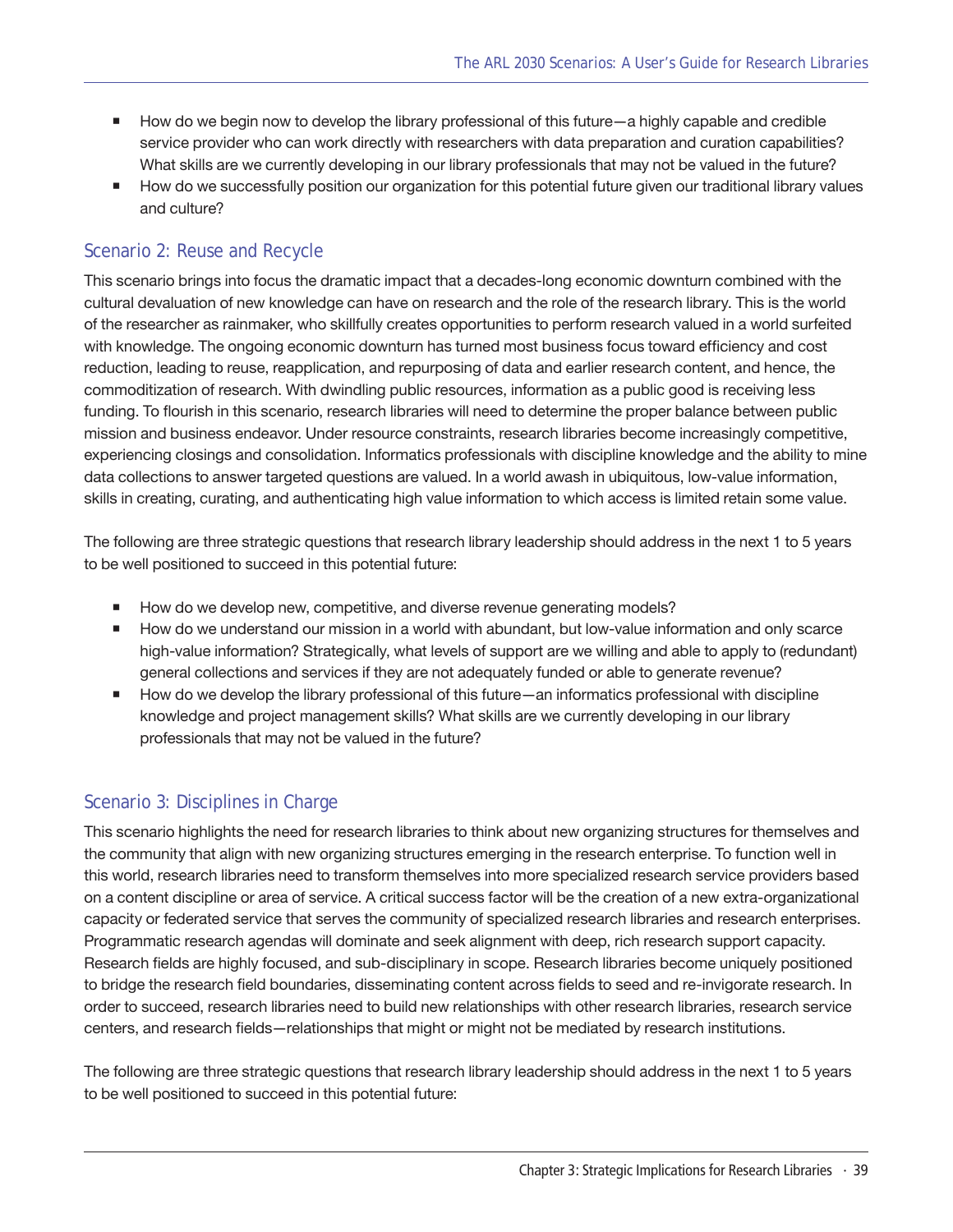- **How do our organizations identify areas where we are uniquely positioned to focus resources to further** build expertise and distinctive competency?
- What relationships do we need to build with the research community?
- What relationships do we build with other research libraries? How do we best support the development of the network of research libraries?

## Scenario 4: Global Followers

This scenario highlights the rise of eastern influence and leadership in higher education and research. In this scenario, universities still exist much as they do today. However, institutions in the West are no longer the global leaders, they are the followers. Followership requires new abilities and new roles in the research arena. Strong relationships with eastern peers and collaboration lead to access to information and to remaining an active contributor to the research enterprise. Success requires integrating library knowledge management expertise into institutional multi-national agendas and projects. Content is revalued relative to research agendas set within nonwestern cultural contexts. The greatest challenge for research libraries is to overcome their western mindset, freeing themselves up to reinvent intellectual property, and leverage the richness of a multi-cultural framing of the research process and content.

The following are three strategic questions that research library leadership should address in the next 1 to 5 years to be well positioned to succeed in this potential future:

- How do we position ourselves to flourish in the role of follower to leading eastern institutions and research agendas?
- **How do we effectively build cross-cultural and multi-cultural participation and expertise?**
- What is required to develop common cause and cooperation around intellectual property issues?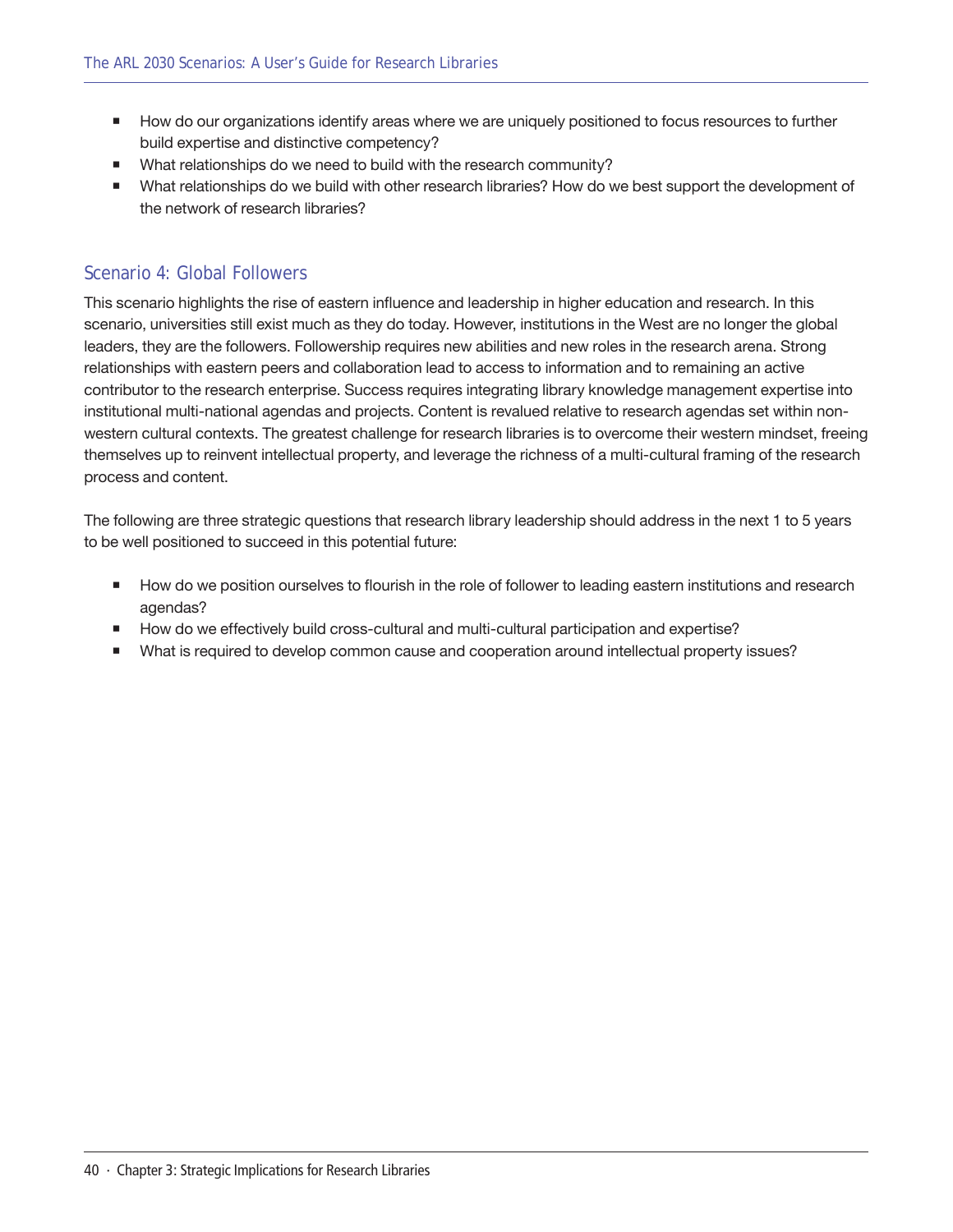# Chapter 4: Applying the Scenarios to Create Strategy

## The Basics of Developing and Implementing a Strategic Agenda

Although the environment in which organizations operate is constantly changing, organizations over time develop a set of understandings and beliefs about that environment that are not dynamic. Those assumptions and beliefs become the conventional wisdom of the organization. Organizations act on what they know or what they believe they know to be certain. Many of those certainties are in actuality uncertainties. Those false certainties become the basis for an organization's strategic decision-making. The more mature the business, the more embedded those false certainties become and the more significant the perceived risk associated with change or acting against those certainties. Incumbent, mature organizations find it extremely difficult to challenge false certainties and to imagine new possibilities. The result is organizations that seem incapable of changing or adapting over time.

*"There is this totally absurd notion that knowledge proceeds in neat steps from known facts through logical deduction."*

Edward de Bono

Scenario planning has organizations focus on what they do not know and cannot control; those forces that are external to the organization, but that over time define the environment in which the organization must operate. These unknown and uncontrolled forces that shape the external environment are termed critical uncertainties, the platform on which scenarios are created. Scenario planning is a strategy-related methodology that is designed to challenge deeply held assumptions and beliefs and thereby liberate thinking from current constructs and structures. Scenario planning helps organizations develop the capability to see multiple possible futures and to identify and make sense of indicators of change that emerge in the external environment. The result is an organization that is more anticipatory and proactive in its operational arena.

Scenario planning is not an analytic process. It is not about assigning probabilities to future events or choosing a desired future. Scenario planning is based on the belief that the future is inherently uncertain and that an organization cannot choose the future environment in which it will operate. However, an organization can take a disciplined approach to understanding the critical uncertainties that it faces and develop a robust strategy that will work across a wide range of possible futures.

## What are Scenarios?

Scenarios are stories about the future. They are devices for ordering perceptions about multiple future environments in which decisions might be played out. The platform for ordering our perceptions is built on a set of relevant uncertainties. Their power comes from a clear and relevant strategic focus. As a result, scenarios must be created to context. The ARL member community was engaged broadly to identify a strategic focus that would be valuable to our diverse community of libraries. The ARL 2030 Scenario Set **[strategic focus](#page-11-0)** can be found in Chapter 2 on **[page 12](#page-11-0)**.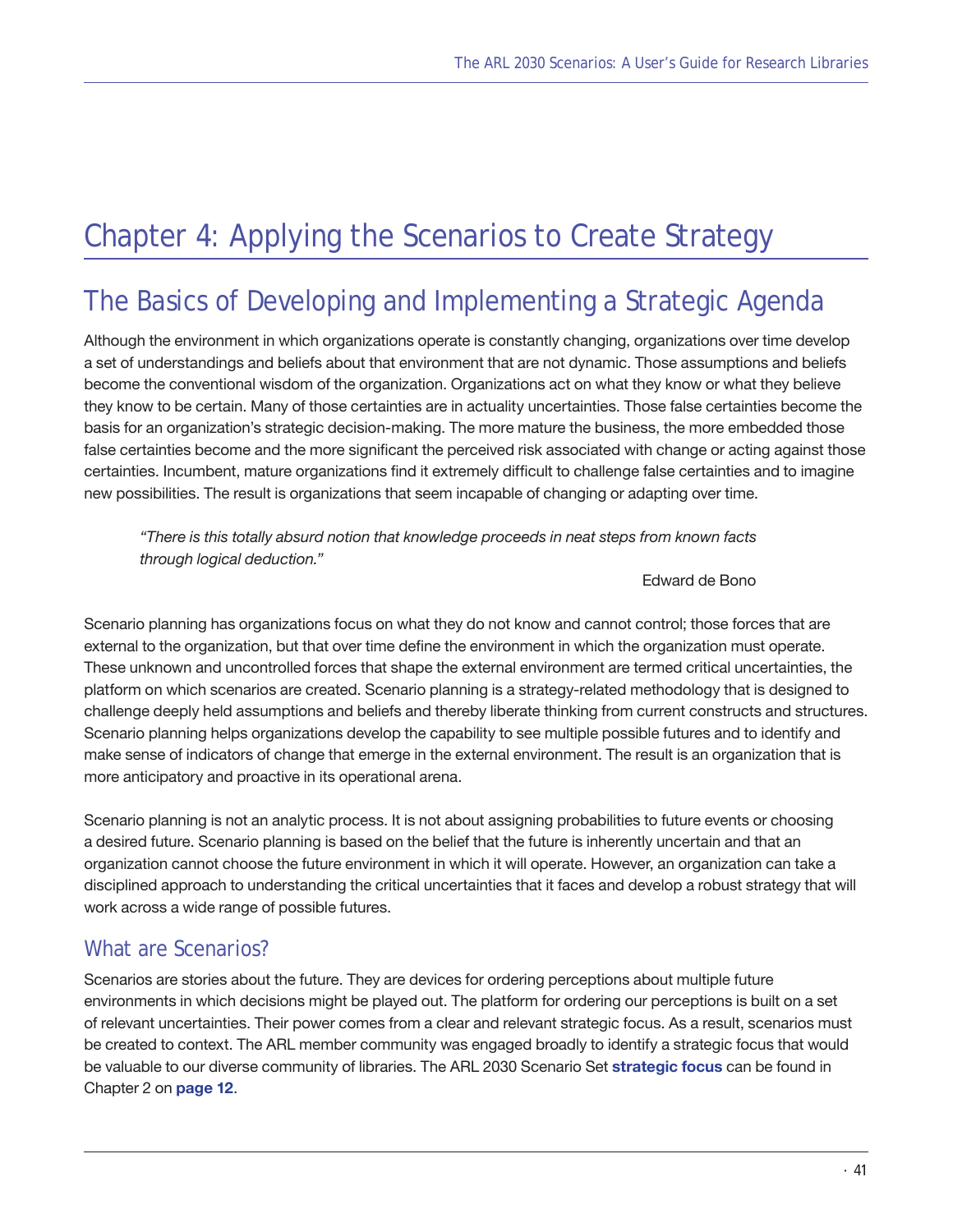## What is a Strategic Agenda?

A strategic agenda is a set of coherent and aligned strategies that an organization identifies through exploring a set of scenarios. The strategic agenda is an organization's platform for its strategic plan. Although the ARL 2030 Scenarios are 20 years in the future, the strategic agenda a library develops from the scenarios will guide implementation in the next few years. The strategic agenda is then translated into the organization's strategic plan. This guide will focus on the process of moving from scenarios to a strategic agenda. Figure 1 is an example of a strategic agenda for an organization.

<span id="page-41-0"></span>

| Strategy: | <b>Transition to a Virtual Platform</b>                                                |
|-----------|----------------------------------------------------------------------------------------|
|           | Strategic Option: Develop a multi-disciplinary network of biotech thought leaders<br>٠ |
|           | Strategic Option: Invest in a multi-media social networking platform<br>٠              |
|           | Strategic Option: Experiment with virtual laboratory capability<br>ш                   |
| Strategy: | Develop Bridge Function with Other Knowledge Centers                                   |
|           | Strategic Option: Determine strategic partners<br>п                                    |
|           | Strategic Option: Formulate win-win relationships<br>п                                 |
| Strategy: | <b>Expand Pool of Participating Scientists</b>                                         |
|           | Strategic Option: Create innovative commons or shared IP model<br>п                    |
|           | Strategic Option: Empower participating scientists to network and grow pool<br>п       |
| Strategy: | Growth focused on virtual rather than physical expansion                               |
|           | Strategic Option: Maintain but not expand existing R&D laboratory                      |
|           | Strategic Option: Identify strategic partners<br>п                                     |
|           | Strategic Option: Invest in virtual or partnered laboratory assets<br>п                |

<span id="page-41-1"></span>A powerful strategic agenda has the following characteristics:

- **Robust**—works across a divergent and challenging set of scenarios
- **Distinctive and Advantaged**—leverages the distinctive competencies of the organization toward achieving an advantaged position in the external research environment
- **Inspiring**—delights the end use customer and inspires the staff
- **Focused**—requires strategic choices of things to do and things not to do, assessed against a realistic understanding of capabilities and resources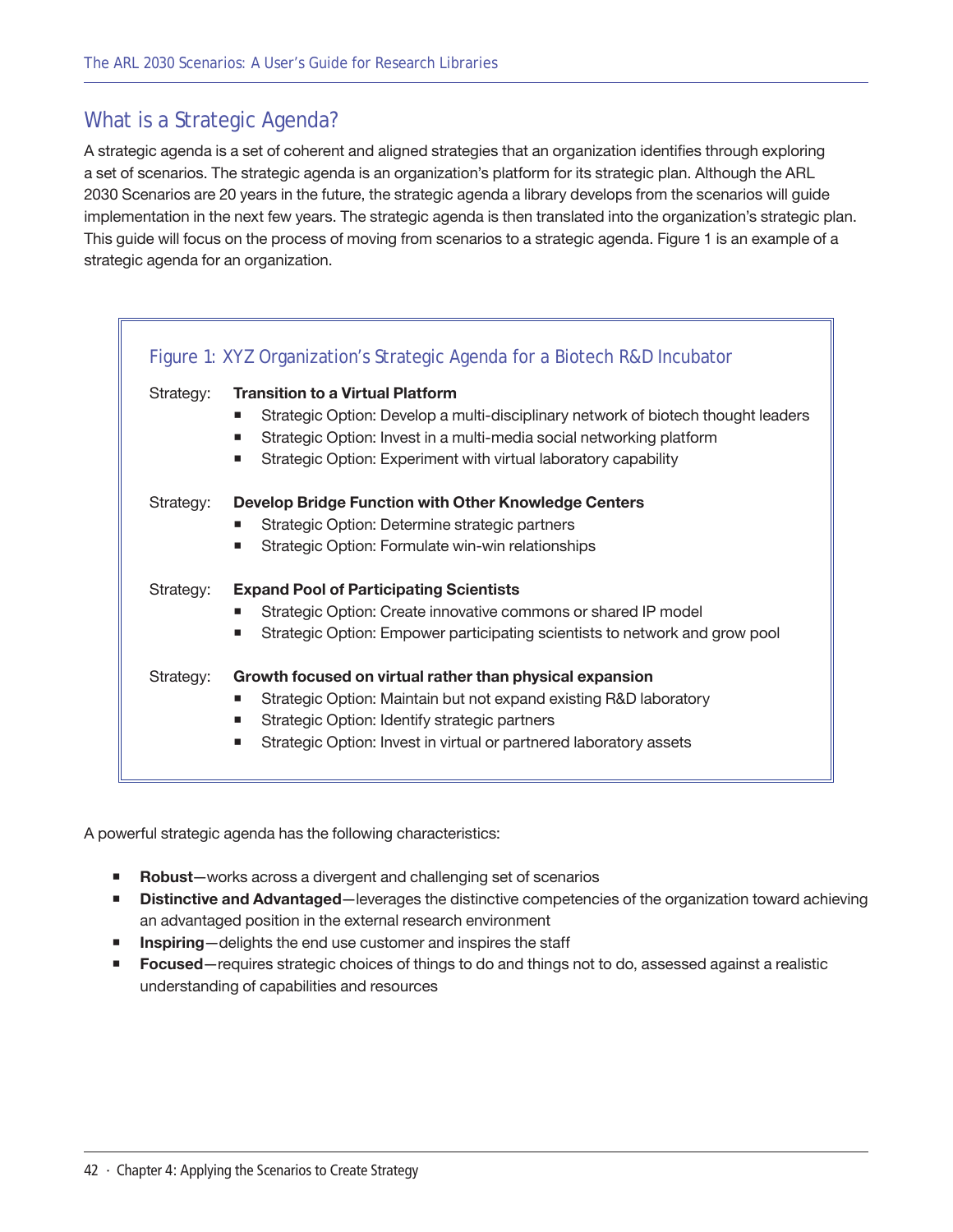## Developing Your Organization's Strategic Agenda

Scenario planning provides an effective platform for organizations to prepare for an uncertain future by creating a coherent set of strategies that work across a wide span of future possibilities—the strategic agenda. Whereas the strategic plan of an organization can take on many different forms, the strategic agenda of an organization is the consistent and common underpinning of any strategic plan. It can also function independently in the absence of a strategic plan.

## Creating One Strategic Agenda from Multiple Futures

At first glance, it would appear quite complex to try to develop one set of strategies from multiple futures. However, that is exactly what an organization does with a set of scenarios. The process steps for developing a strategic agenda are provided in **Chapter 7: Designs for [Strategic Implications Workshops](#page-56-0)** [\(page 57](#page-56-0)).

The process begins with participants exploring the strategic implications and potential strategic options associated with each scenario. They then identify those strategic options that are robust strategies. Robust strategies are ones that make sense across a wide range of scenarios. Robust strategies do not have a significant downside or risk if acted on. Those robust strategies are foundation for the strategic agenda. Not all robust strategies need to be acted on. Organizations should consider their unique market position, current strategic activities, and distinctive competencies in determining which of the robust strategies to pursue.

Many strategic options are not robust. They remain connected to a specific scenario. These options are called contingent strategies because their application is contingent upon that scenario playing out in the external environment. Those strategies are a resource for the organization to draw on at some point in the future. The use of contingent strategies is directly connected with ongoing monitoring of the external environment to know when and if they should be added to the strategic agenda.

## Using Scenarios to Create vs. Test Strategy

When applying scenario planning, an organization may have an existing strategy that it wants to test and strengthen, or it may wish to create a new strategy in response to the strategic focus. Although the process applied in both cases is similar, there are subtle and important differences.

An organization with an existing strategy should rehearse implementing that strategy in each scenario to determine how well it works. This process is referred to as wind tunneling, a term that comes from the aviation industry. In aviation, new aircraft designs are tested in a wind tunnel to determine how well they fly. Wind tunneling allows critical refinements to be made to the aircraft design to insure safe and successful flight. Wind tunneling of the strategy follows the same principles and process. In aviation, the wind tunnel applies various challenging wind scenarios to the aircraft. In scenario planning, the scenarios apply several different challenging scenario conditions to the strategy. Through the process strengths and weaknesses of the existing strategy can be identified and refinements can be made to increase the robustness of the strategy across the full range of scenarios. This process allows both the identification of strategic activities to begin or adjust and the identification of activities to remove from the organization's "To Do" list. Good strategy always implies choice.

Often, scenario planning is undertaken to address a new and unfamiliar area of inquiry or to release an organization from stagnation. In these cases, an organization is not looking to test a strategy, but to create a new strategy. To create a new strategy, an organization enters the process with an understanding of its "organizational self." The organizational self includes understanding distinctive capabilities, assets, values and the organization's purpose.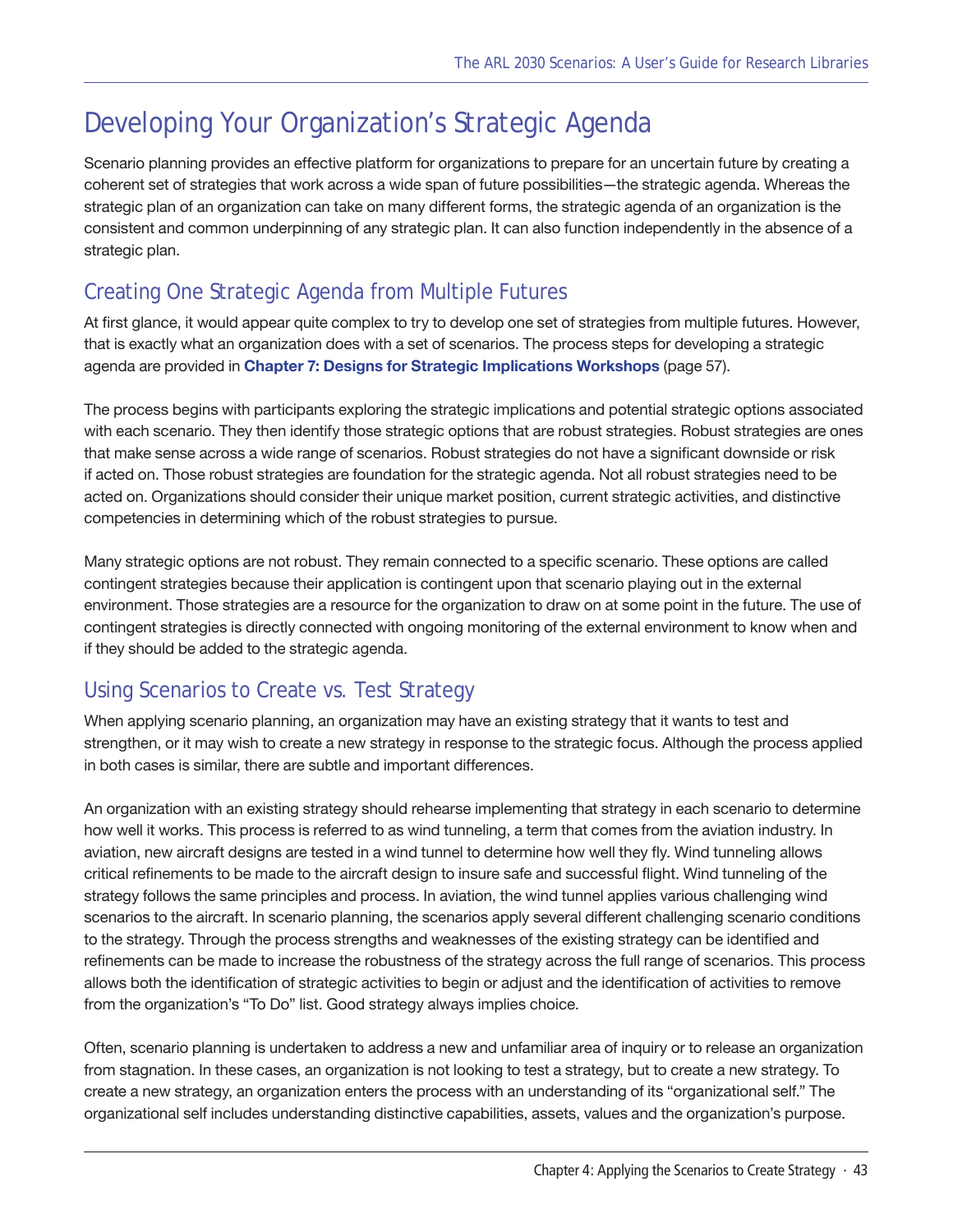With this understanding, an organization can literally start with a blank slate to identify a powerful and robust strategic agenda. That strategic agenda will lead to the identification of strategic activities to begin or enhance and the identification of activities to remove from the organization's "To Do" list. Once again, good strategy implies choice.

In either case, the core premise behind scenario planning is for the organization to determine how to succeed in an uncertain and often challenging set of future possibilities. As such, scenario planning is an inherently optimistic and empowering process. Organizations do not undertake scenario planning to learn how to fail, but to learn how to succeed.

## Scenario Planning, an Interactive Engagement Process

Scenario planning can be used by individuals as a personal broadening exercise. However, the power of the methodology is how it engages groups of people to collectively create a new and powerful understanding of future possibilities. The more diverse and varied the group, the richer the outcome. Scenario planning embraces diversity and builds from the creative leveraging of conflicting and differing views. It is a collective and social process. Engaging and gaining buy-in within the organization beyond the leadership team is critical to successful implementation of the strategic agenda. Thoughtful planning early on in the scenario planning process pays off as you move into implementing the strategic insights that emerge from the process.

## Adding Scenario Planning to a Strategic Planning Process

Scenario planning does not have to be done in conjunction with strategic planning, but most organizations have a strategic planning process in place that is undertaken either every year or every few years to refresh the strategic plan of the organization. The form of the strategic plan product and the process itself varies from organization to organization. Each organization needs to take stock of their existing strategic planning process when determining how best to leverage scenario planning within that existing institutionalized process. That being said, there are a few general comments that can be made that will help organizations determine how to most effectively build scenario planning into their organization's strategic planning process.

Scenario planning is an excellent tool to challenge conventional thinking on what the future holds by allowing the uncertainties facing the organization to be fully explored. As such, scenario planning is usually undertaken at the start of the strategic planning process, before strategies are identified. That way, the scenario planning process becomes a key element in identifying and testing strategic options toward developing a robust and effective strategic agenda for the organization. The existing strategic planning process can then be used to further flesh-out strategies and related implementation plans.

## Scenario Shelf Life

Scenarios are relevant and useful for a period of time. The rule-of-thumb is that most scenarios have a shelf life of 3 to 5 years. The ARL 2030 Scenarios, likewise, will have a shelf life of usefulness. During that period, the strategic planning process does not recreate the scenarios themselves, but rather uses the existing scenarios to identify and to refresh the strategic agenda. During the first cycle of use, the organization conducts a strategic implications workshop and process as described in **Chapter 7:** [Designs for Strategic Implications Workshops](#page-56-0) [\(page 57](#page-56-0)). In later years, the organization can choose to follow one or some of the approaches suggested in **[Chapter 8](#page-76-0)**: Designs for Engaging the Organization ([page 77\)](#page-76-0), and **[Chapter 9](#page-82-0)**: Designs for Keeping the Strategic Conversation Alive ([page 83](#page-82-0)).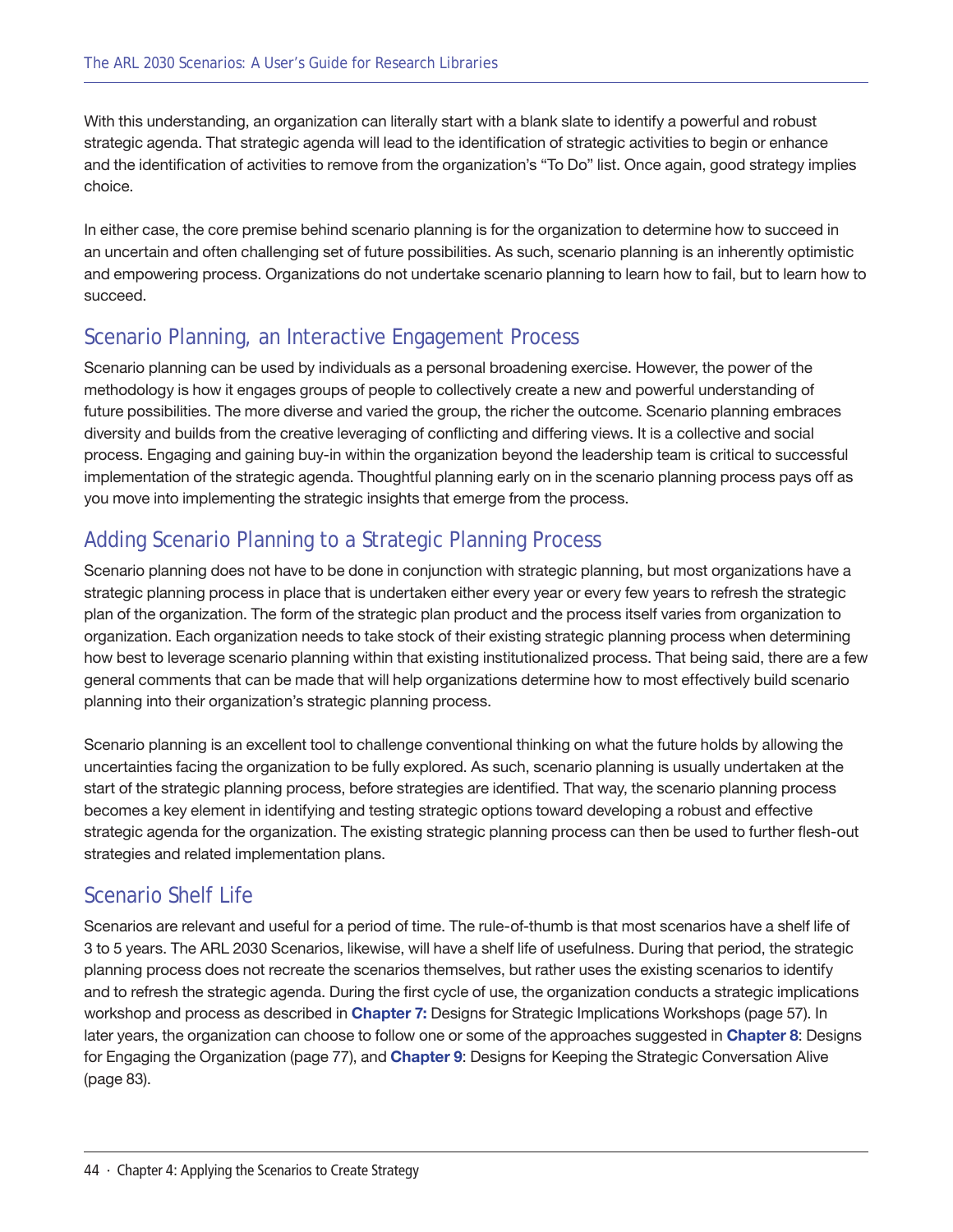## Creating an Ongoing Strategic Conversation

Most strategic planning tools are designed for a single application with a clear starting point and ending point. Scenario planning also has a starting point, which begins with the defining of a strategic focus for the effort. However, scenario planning does not have an ending point. It cannot be captured and neatly stored in a binder on a shelf. Scenario planning is a way of thinking that fosters a living strategic conversation that continues well beyond the identification of strategic implications and strategic options. Organizations can, of course, end the scenario planning process once strategic implications and options are identified. However, in doing so, organizations lose the opportunity to build up their organization's antennae to external dynamics of change and the potential to develop a more adaptive and anticipatory stance in their operating environment.

## Early Indicators and Ongoing Monitoring

Early indicators are events or dynamics currently underway external to the organization that validate the dynamics or characteristics portrayed in a specific scenario. Early indicators can be weak signals or much more pronounced dynamics of change.

Because there is a time element embedded in the ARL 2030 Scenarios, in that each story begins today and takes us out to 2030, there are early indicators in all four scenarios currently playing out in the research environment. Becoming aware of early indicators and engaging your organization in the process of identifying, sharing, and making sense of indicators that it identifies in the research arena allows your organization to build awareness and understanding of dynamics changing the external environment.

## Figure 2: Examples of Early Indicators for Each of the ARL 2030 Scenarios

## Scenario 1: Research Entrepreneurs

## **Industry Supports Research Funding**

Academic research spending from all sources increased by 5.8% (to \$54.94 billion) in the 2009 fiscal year as indicated by a National Science Foundation report. Spending by industries rose by 11.6% (to \$3.20 billion) and by universities by 7.6% (to \$11.20 billion). Academic scientists and public policy scholars express concerns that scientists will skew findings to suit commercial interests.

Source: Brainard, Jeffrey. "The Top 100 Universities in Research Spending Had More Industry Help in 2009." *Chronicle of Higher Education*. September 28, 2010.

## **Start Up Funds Revolutionize Research**

High-powered researchers come together to forge new models for cancer therapies. The model considers the disease as it affects a whole organism.

Source: Buchen, Lizzie. "Cancer Crunch." *New Scientist*. 207: 2768. July 10, 2010.

## Scenario 2: Reuse and Recycle

## **Ban on Data Sharing**

BP PLC offers lucrative contracts to university scientists with confidentiality clauses. Data collected over the next few years cannot be published. Ethical questions raised about the use of publicly owned laboratories to conduct confidential work on behalf of BP, a private company. Source: Raines, Ben. "BP Buys Up Gulf Scientists For Legal Defense, Roiling Academic Community." *Press-Register* (Alabama) July 16, 2010.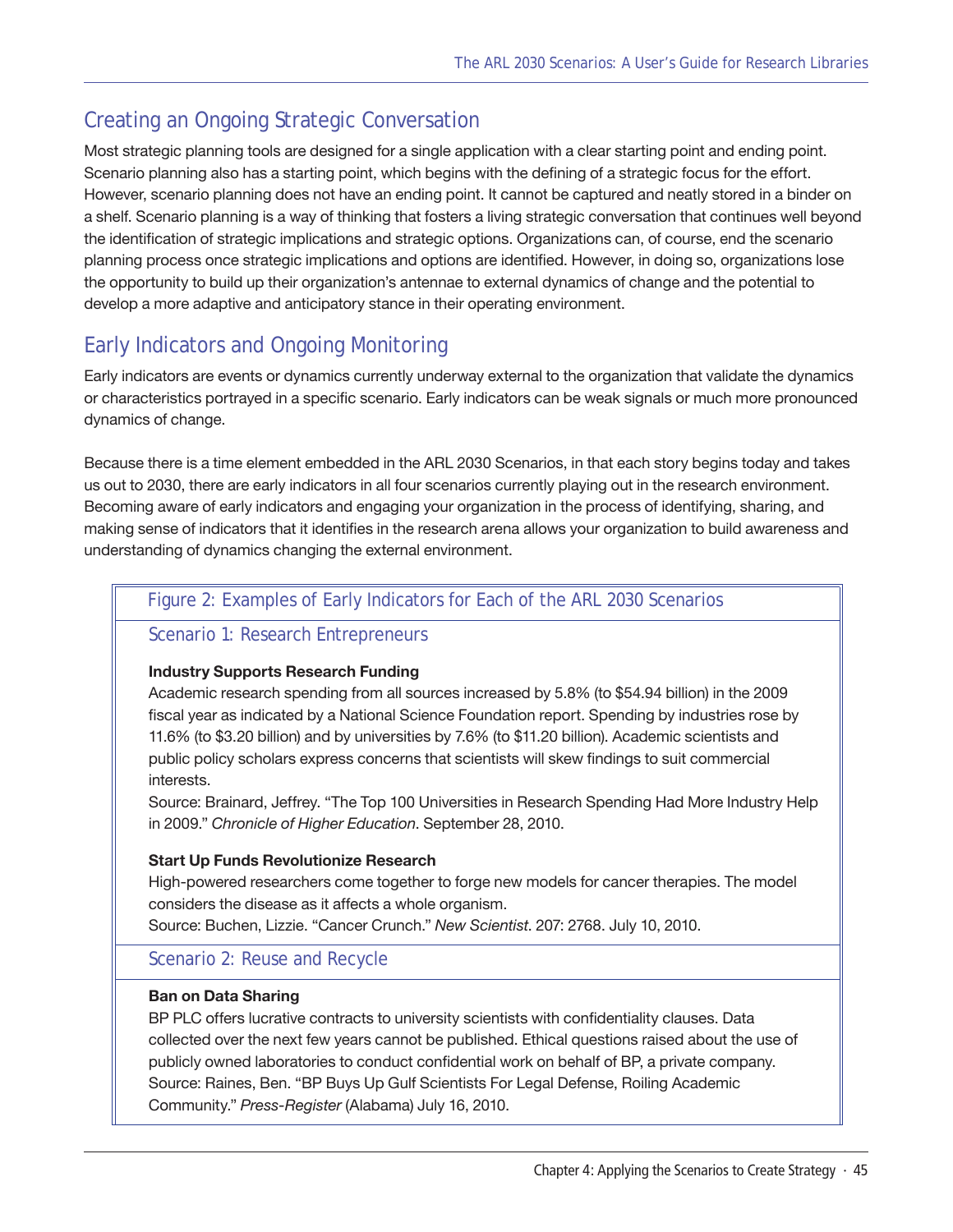#### **Citizen Science Expanding Knowledge and Literacy**

Citizen science, around for decades, engages the public in gathering data on a vast array of interests and projects. In turn, the citizen scientists build their knowledge and literacy about topics of interest and value to them.

Source: Cooper, Caren B.; et al. *Bioscience* 59, Issue 11 (December 2009): 977–84.

## Scenario 3: Disciplines in Charge

#### **Google Awards Grants for Digital Humanities**

Google announces grants totaling \$479,000 to start a new digital humanities research program. Program supports humanities text-mining research projects.

Source: Parry, Marc. "Google Awards First Grants for New Digital Humanities Research Program." *Chronicle of Higher Education*. July 14, 2010.

#### **Social Science Agenda Identifies Top Issues**

The National Science Foundation hopes to create a social science research agenda that will identify questions that deserve more study and those areas in most need of NSF support. There us a commitment to support interdisciplinary projects, especially those that link social sciences with other sciences.

Source: Scott Jaschik. 2010. News: New NSF Social Science Agenda. *Inside Higher Ed*, August 16.

### Scenario 4: Global Followers

#### **Nine Out of Top 50 Universities Are Asian**

Asian universities are providing students with a quality education and cultural experiences. Government funding in China has aided its rise in standings. Source: http://www.topuniversities.com/university-rankings/world-university-rankings/2010/results

#### **China Incubates Scholarly Spin-offs**

"China's 15-year plan for science and technology, issued in 2007, calls for reducing alliance on foreign technology." Issues surface about protection of intellectual property rights. Source: Young, Jeffrey R. 2010. Chinese Research Park Incubates Hope for Scholarly Spinoffs. *The Chronicle of Higher Education*, September 14, sec. Technology.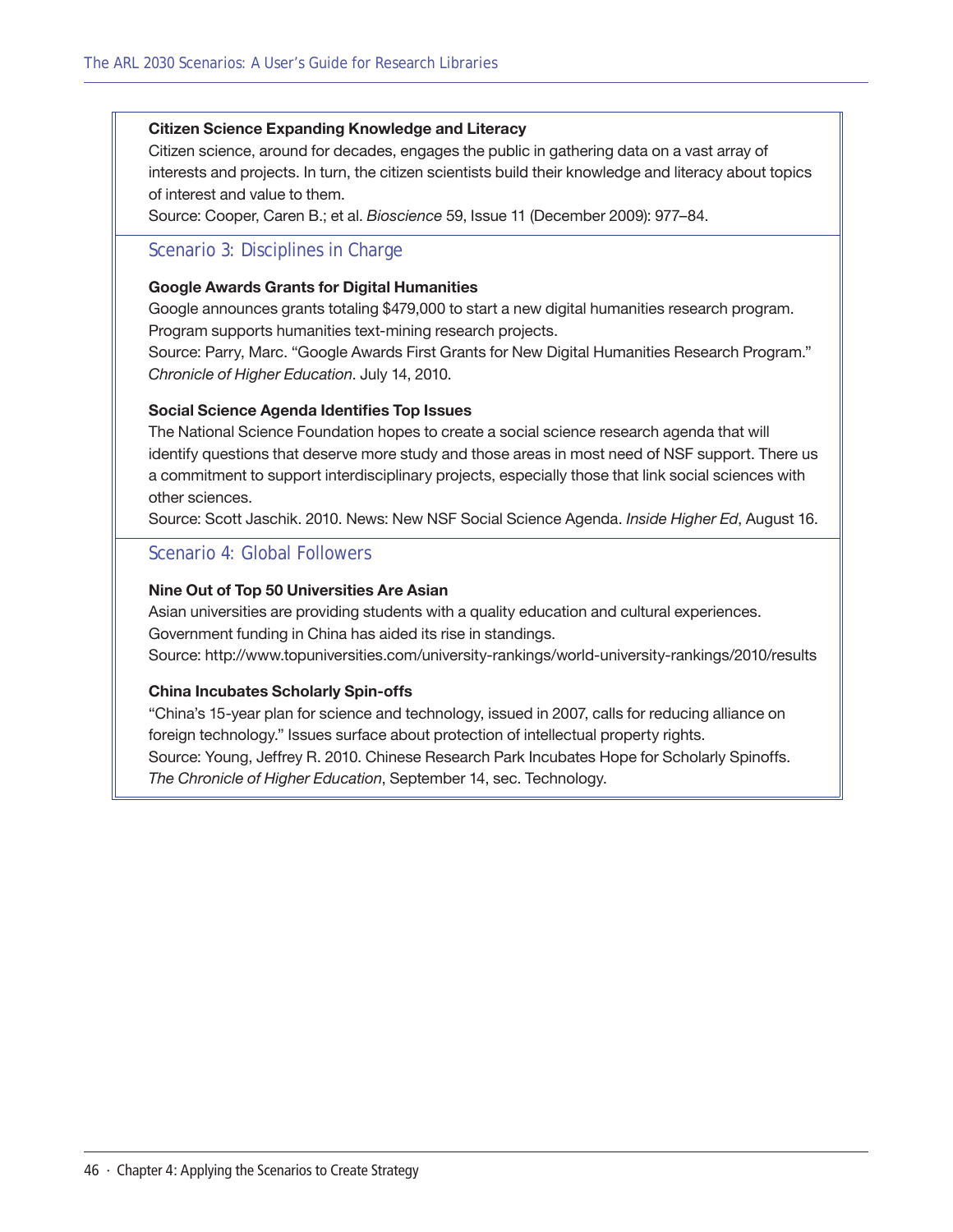## Chapter 5: Mapping Out Your Scenario Planning Process

This user's guide focuses on the formal implementation of scenario planning within your research library. While the ARL 2030 Scenarios can be read and reflected upon to enhance your own personal understanding of the changing environment facing your research library, their value is increased when they are applied in a more formal planning process.

It is safe to say that those who explore the ARL 2030 Scenarios will increase their appreciation for the uncertainties facing the future of research and the research library and will build their ability to apply multiple future possibilities to strategic thinking. This ability shifts leaders from an "either or" to a "both and" approach to planning for the future. However, organizations that invest more deeply in the engagement of a wider group of staff will obtain greater benefits and achieve deeper organizational alignment. Applying the ARL 2030 Scenarios more formally to your organization's strategic planning leads an organization to develop a robust strategic agenda and to be well positioned to proactively, rather than reactively, adapt and change over time.

This guide provides a full set of resources you can use to create a scenario planning process for your research library. It provides a scenario set, identifies some of the scenarios' strategic implications, and offers a range of specific activities that you could use. However, each research library is unique, and each will benefit from a unique planning process. For your organization to get the most out of the ARL 2030 Scenarios, it is necessary to spend some time mapping out your customized scenario planning process. This could be done by an individual or by a small group. It is valuable to include an individual with facilitation expertise in the planning group, if possible. While a few sample process maps are included in this chapter, the best way to approach process map development is to review all of the designs and content in the guide before tackling the mapping activity.

Ideally, scenario planning can be mapped to strategic planning activities already occurring at your library, or more broadly within the institution. Because strategic planning is so widespread in research libraries, the user's guide devotes considerable attention to process maps and workshop designs that integrate scenario planning into strategic planning. However, scenario planning can be conducted as an activity independent of strategic planning.

The following are the seven designs included in this user's guide:

#### **[Design](#page-58-0) A**: Developing a Strategic Agenda

This is a good design to use at the outset of the strategic planning process if the organization is creating a new strategic agenda. The participants should include the key leadership of the library with responsibility for strategy and a few key members of the organization with implementation responsibility. (2 days)

#### **[Design](#page-64-0) B**: Testing an Existing Strategic Plan or Agenda

This is a good design to use if the organization has a strategic plan that is currently in use. This design allows the existing strategic plan or agenda to be tested and refined. The participants should include the key leadership of the library with responsibility for strategy and a few key members of the organization with implementation responsibility. (2 days)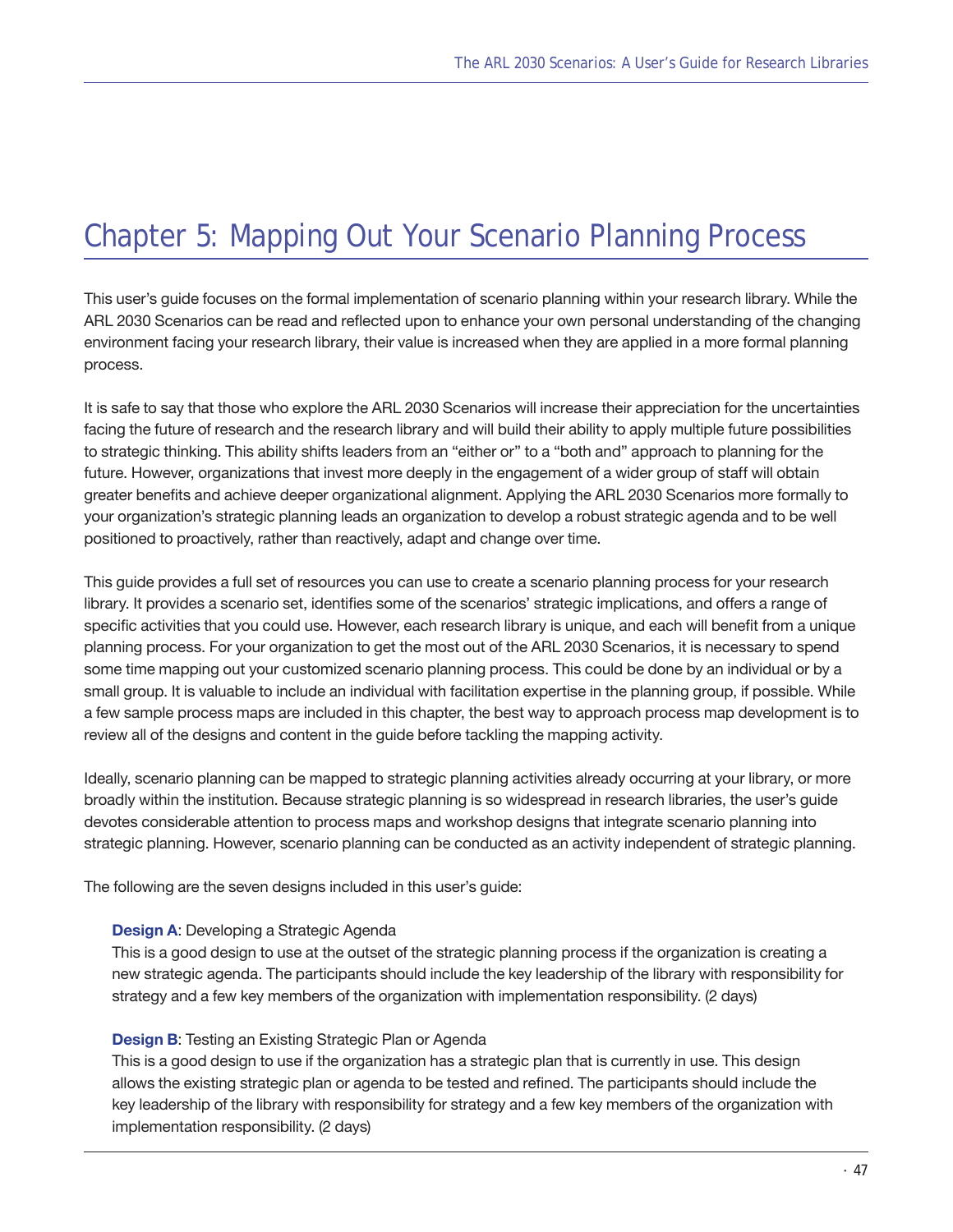#### **[Design](#page-70-0) C**: Partnering Libraries Developing a Joint Strategic Agenda

This is a good design to use by a set of organizations that are currently partnering or want to explore new partnership opportunities. The participants should evenly represent all of the organizations and should include key leadership of each library with responsibility for strategic decision-making. (2 days)

### **[Design](#page-77-0) D**: Scenario Planning and ARL 2030 Scenarios Introduction

This is a good design to use to introduce staff or members of the broader research library organization to scenario planning and the ARL 2030 Scenarios. It is ideal for a brown bag lunch discussion. Currently, the design is written to introduce one scenario to the participants. This design can be expanded to include more than one scenario. Another option is to use this design as-is and offer four sessions, one session focused on each scenario. (1 hour)

#### **[Design](#page-79-0) E**: Rollout of the Strategic Agenda

This is a good design to use when introducing staff or members of the organization to the strategic agenda and to allow participants to align their activities with the strategic agenda and the implementation process. (2 hours)

### **[Design](#page-83-0) F**: Ongoing Monitoring of Early Indicators

This is a good design to use to review early indicators for the ARL 2030 Scenarios on a regular basis. As an ongoing activity this session should be scheduled 3 to 4 times per year and can be scheduled to occur prior to leadership team sessions. For this activity, consider identifying an ongoing monitoring team to create continuity in your process. The members of a monitoring team can each take responsibility for watching for early indicators between sessions. (3 hours)

#### **[Design](#page-85-0) G**: Refreshing the Strategic Agenda

The strategic agenda should be refined and adjusted over time to take advantage of the changing external research environment. This process can be embedded in an organization's annual strategic planning process or incorporated in other scheduled group meetings to engage the broader organization in the ongoing strategic conversation. (3 hours)

Designs A, B, and C are three variations on a 2-day strategic implications workshop; Design D is a 1-hour introductory session. Designs E, F, and G are 2- to 3-hour sessions for reviewing or refreshing the library's strategic agenda.

Libraries that want to be more exploratory in their approach can also start with Design D as a mechanism for learning about scenario planning. Based on an initial positive experience with that design, the library can then revisit the designs to determine how to create a fuller process map.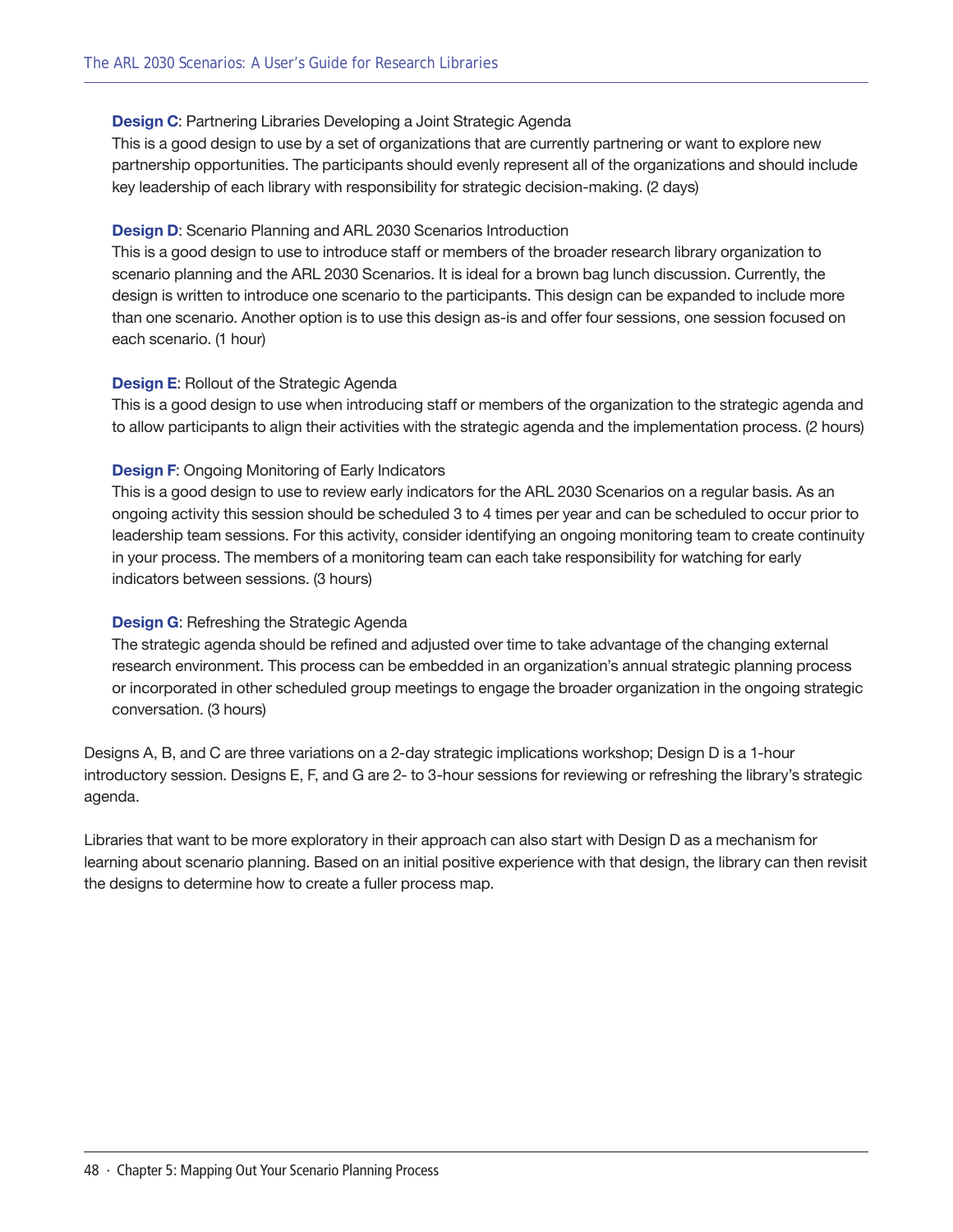## Mapping Scenario Planning to Your Existing Strategic Planning Process

In choosing how to assemble the building blocks of the designs in Chapters 7, 8, and 9 within an organization's strategic planning process, several key questions will drive the decision process. What is your organization currently doing? If a strategic planning process is in place, how formal is the process? How often is the strategic plan revisited? Where is your organization currently within the strategic planning cycle? Is a strategic plan already in place or being developed?

Does your strategic planning process already include environmental scanning of the external research environment that you serve? Some organizations have mechanisms in place to watch for changing needs in the external environment. If such a process exists in your organization, scenario planning can be woven in to further enhance the analysis portion of the process.

How tied is your strategic planning to your parent institution's strategic planning process? If you are tied to your parent institution's process, what control do you have over the context in which you engage in your strategic planning? Are you given the institution's strategic plan and asked to implement it, or are you given the parent institution's strategic plan and asked to create a strategic plan for the research library that supports the institution's strategic plan?

All of these questions will help you determine how to most effectively shape your scenario planning process. Begin by scanning through these questions and determine which apply to your situation. Depending on your answers thoughtfully position the scenario planning activities to enhance your organization's strategic conversation.

## Sample Process Maps

The following are two sample process maps that might be helpful to you as you work to create your own unique scenario planning process. Process Map A could apply to organizations whose planning process is independent of its parent institution. It can serve organizations creating, testing, or collaborating to create a strategic agenda. Process Map B could apply to a process where strategic planning is part of the parent institution's process, for either creating or testing a strategic agenda.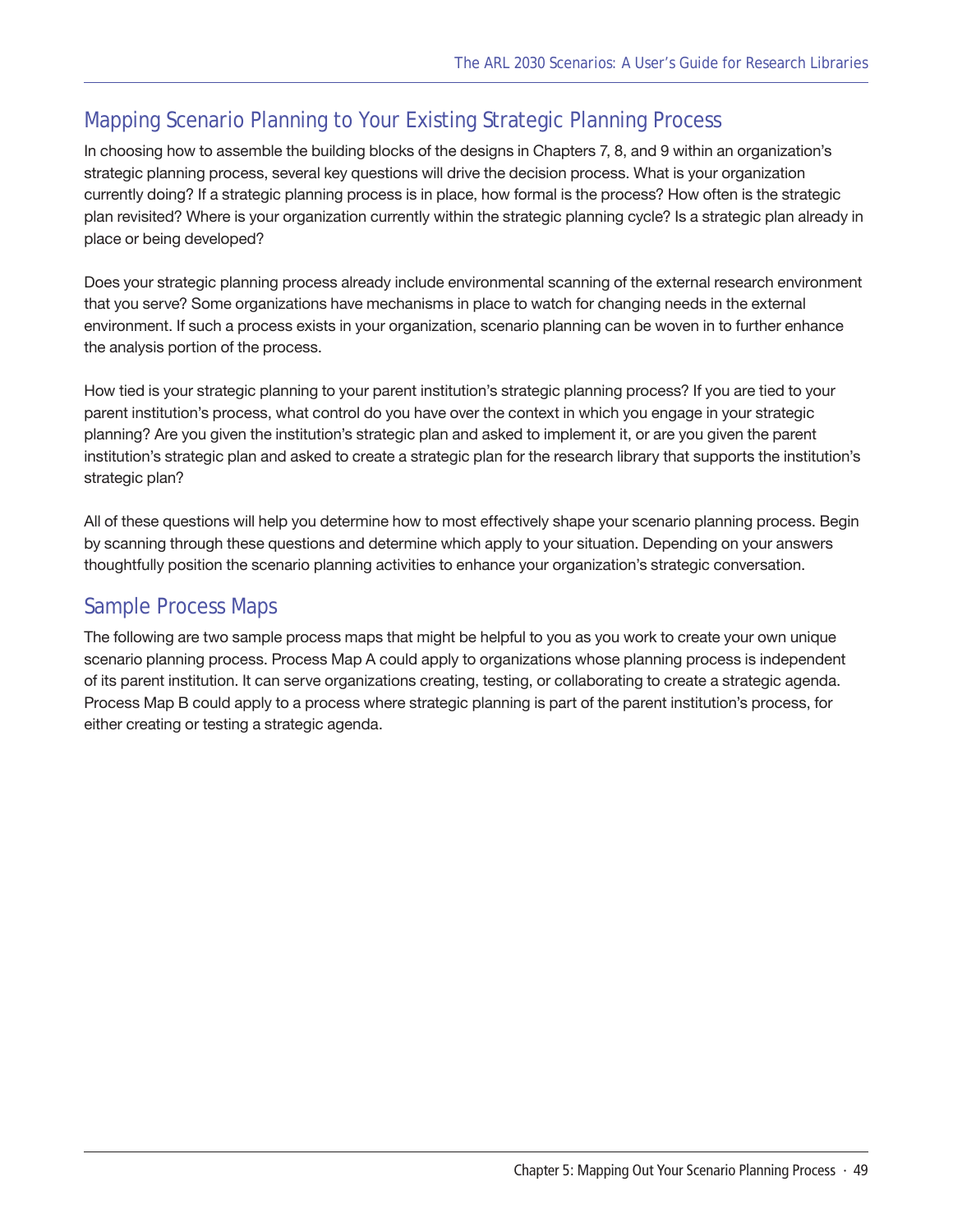<span id="page-49-0"></span>

| Figure 3: Process Map A-Library Planning Is Independent from Parent Institution |                                                                                                                                                                                               |
|---------------------------------------------------------------------------------|-----------------------------------------------------------------------------------------------------------------------------------------------------------------------------------------------|
| Step 1:                                                                         | Scenario Planning and the ARL 2030 Scenarios Introduction Sessions<br>(Design D; series of kick-off sessions)                                                                                 |
| Step 2:                                                                         | <b>Strategic Implications Workshop</b><br>(Design A, B, or C)                                                                                                                                 |
| Step 3:                                                                         | <b>Fleshing out Strategic Agenda</b><br>(After workshop, a small team needs to spend time cleaning up the language and<br>creating a communication package for sharing the strategic agenda.) |
| Step 4:                                                                         | <b>Rollout of Strategic Agenda</b><br>(Design E; series of roll out sessions)                                                                                                                 |
| Step 5:                                                                         | Strategic Agenda Translated into Strategic Plan<br>(A strategic plan document captures and describes the implementation of the strategic<br>agenda.)                                          |
| Step 6:                                                                         | <b>Ongoing Monitoring of Early Indicators</b><br>(Design F; quarterly sessions)                                                                                                               |
| Step 7:                                                                         | Refreshing Strategic Agenda<br>(Design G; annual strategy session)                                                                                                                            |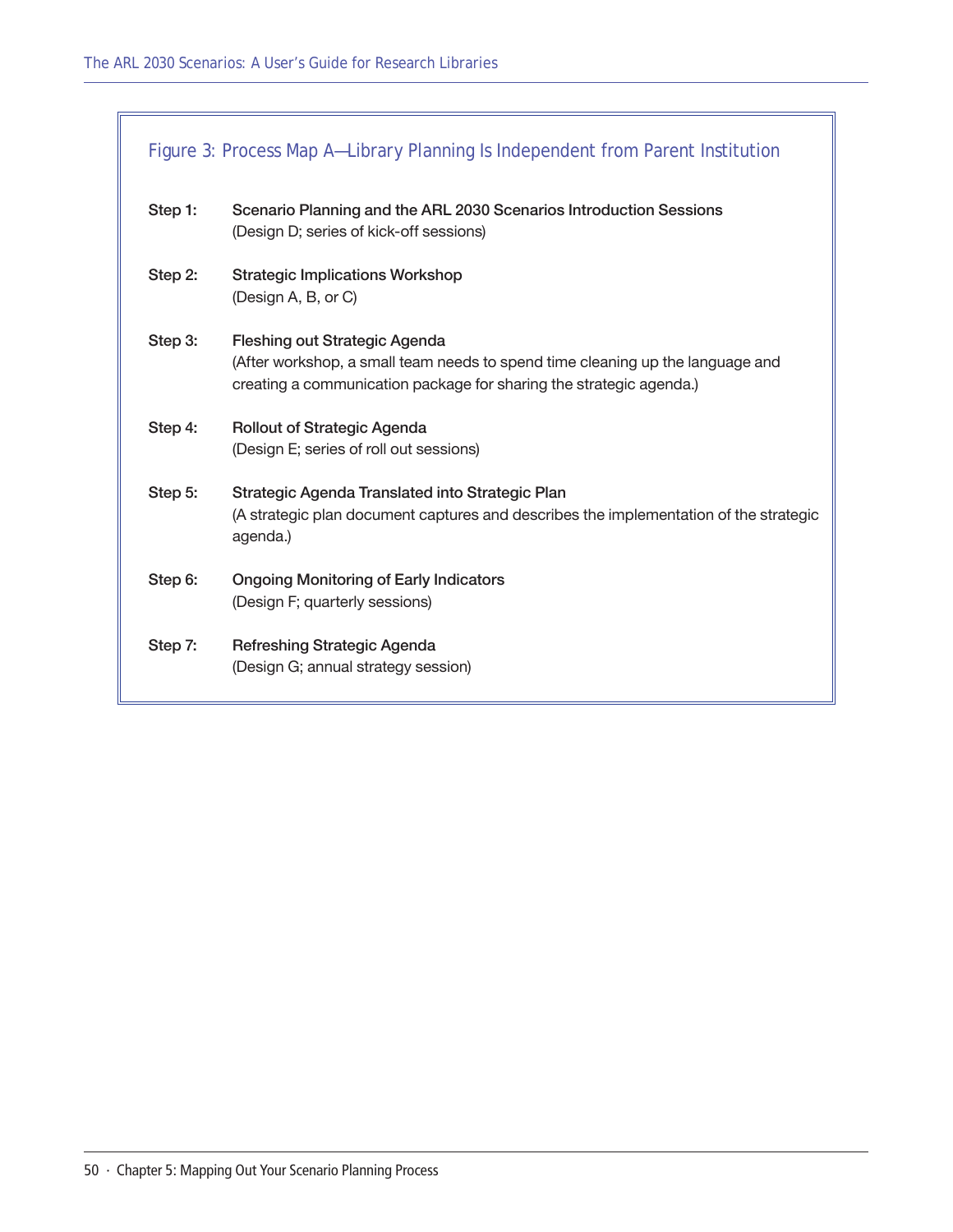| Figure 4: Process Map B-Library Strategic Planning Is Part of Parent Institution's<br><b>Strategic Planning Process</b> |                                                                                                                                                                                                                                                                                                                                                   |
|-------------------------------------------------------------------------------------------------------------------------|---------------------------------------------------------------------------------------------------------------------------------------------------------------------------------------------------------------------------------------------------------------------------------------------------------------------------------------------------|
| Step 1:                                                                                                                 | Scenario Planning and the ARL 2030 Scenarios Introduction Sessions<br>(Design D; series of kick-off sessions. One of the sessions could include leadership<br>from the parent institution. Think carefully how you would introduce the leadership to<br>the scenario planning process and engage them in discussions.)                            |
| Step 2:                                                                                                                 | <b>Strategic Implications Workshop</b><br>(Design A or B; pre-work will include familiarizing the participants with the parent<br>institution's strategic plan or directive. In this case the designs would be tweaked<br>to allow the strategic options to be developed in response to the parent institution's<br>strategic plan or directive.) |
| Step 3:                                                                                                                 | <b>Fleshing Out Strategic Agenda</b><br>(After workshop, a small team needs to spend time cleaning up the language and<br>creating a communication package for sharing the strategic agenda.)                                                                                                                                                     |
| Step 4:                                                                                                                 | <b>Rollout of Strategic Agenda</b><br>(Design E; series of roll out sessions)                                                                                                                                                                                                                                                                     |
| Step 5:                                                                                                                 | Strategic Agenda Translated Into Strategic Plan<br>(A strategic plan document captures and describes the implementation of the strategic<br>agenda.)                                                                                                                                                                                              |
| Step 6:                                                                                                                 | <b>Ongoing Monitoring of Early Indicators</b><br>(Design F; quarterly sessions)                                                                                                                                                                                                                                                                   |
| Step 7:                                                                                                                 | <b>Refreshing Strategic Agenda</b><br>(Design G; annual strategy session)                                                                                                                                                                                                                                                                         |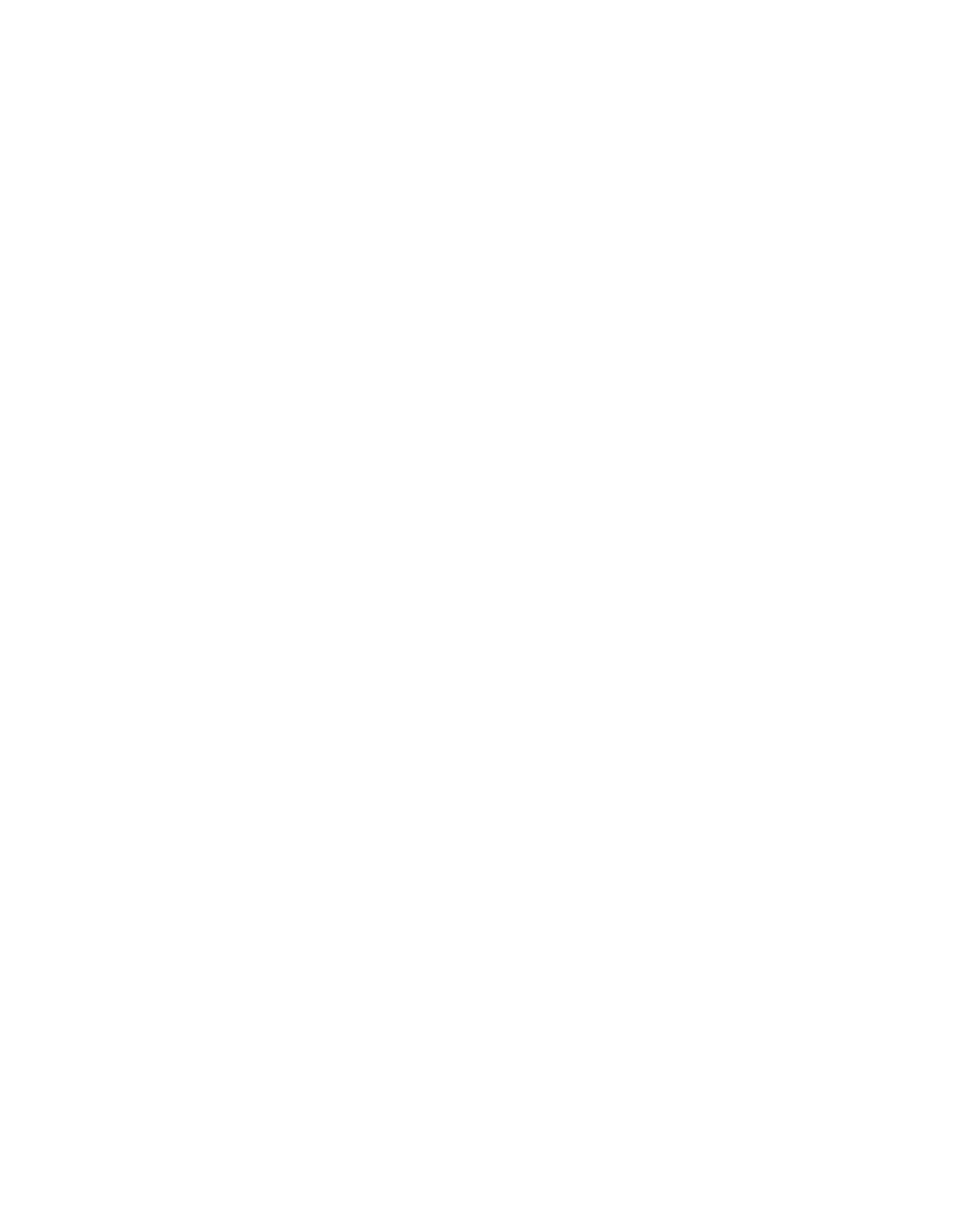## <span id="page-52-0"></span>[Chapter 6: Workshop Planning](#page-52-0)

*The workshop designs provided in Chapter 7 are building blocks you can work with as you plan and structure the process to create your library's strategic agenda. No one design will in itself provide a full strategic agenda development process. A full agenda development process will require the creation of a* **[process map](#page-49-0)***, as described in the previous chapter. Please note that the designs may not appear in the order in which they will be applied within a library's process. In fact, many organizations may choose to start with an exploratory session based on* **[Design D](#page-77-0)**  *([page 78\)](#page-77-0) prior to conducting a strategic implications workshop.*

*Each design is laid out in somewhat generic terms to be shaped and refined to fit in with your organization's culture and approach to strategy. An experienced facilitator can work with library leadership or a planning group to select the appropriate design and make modifications to reflect the library's goals, organizational structure, and resources.* 

## Why a Workshop?

These designs are labeled "workshop" deliberately to denote a very different type of environment and process from a "meeting." Meetings tend to be a more passive and formal interaction with structured presentations and Q&A. These workshop designs promote a creative environment that encourages participants to think in new ways, to collectively problem-solve, to roll up their sleeves, and to create something that did not exist when they entered the room.

High-quality strategy has to be collectively developed to insure it is collectively owned within the organization. Good strategy development creatively engages a wide range of thinkers to work through complex issues to generate a strategic plan for success. The workshop environment is the ideal environment for a scenario-based strategic conversation.

Workshops are also generally longer than meetings and require a greater up-front investment in planning, as well as more active facilitation to promote the necessary environment for transformational thinking. Most of the workshop designs are for two-day events. This allows the necessary time for a group to engage deeply with the process, expand their thinking, and create and test new ideas. There are no substitutes for sustained engagement to achieve deep insights, although use of the short workshop laid out in **[Design D](#page-77-0)** can allow a group to explore the potential of scenario planning and take some first steps toward broadening their thinking.

## Planning a Workshop

Since planning a workshop is significantly more complex than planning a meeting, start your workshop planning by reviewing the following suggestions.

## Workshop Space

The space for a workshop is critical to the success of the process. Ideally, the workshop should be conducted in a large and open space. Do not follow conference center specifications for the size of your group, as these are based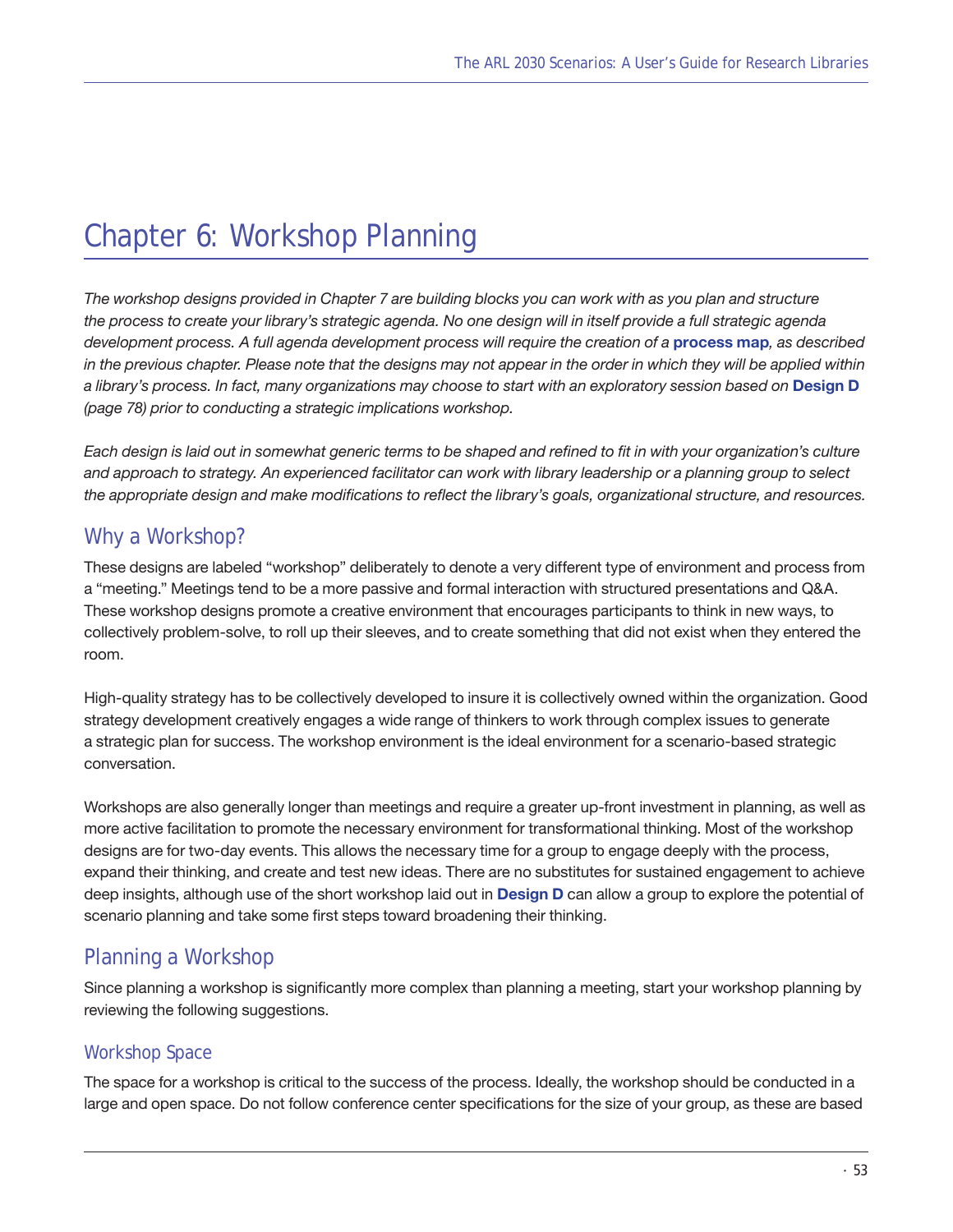on schoolroom- or conference-style set-ups. A room of approximately 1000 to 1400 sq ft works well. In addition, a room with natural lights and windows is highly conducive to creating a high energy, creative environment.

The question of where to hold the workshop often comes up. To minimize distractions and participants stepping out for conversations and meetings, an offsite location is best.

## Facilitating a Workshop

This user's guide provides a comprehensive overview of scenario planning along with actual workshop designs to use with members of your organization. Workshops do not just happen by handing an agenda to a group of people. They are highly interactive processes that need someone or a team of individuals to lead and guide the process. Although you may have the ability to facilitate the workshop, be clear as to whether you also want to participate in the workshop. It is extremely difficult to facilitate and participate in a workshop. As such, you may want to consider bringing in a neutral party to help facilitate the session so you can fully participate in the strategic conversation. If your research library has a department responsible for organizational development, you may have facilitators on staff. If not, a facilitator can be contracted to help with your workshop. He or she should be given the design documentation for planning and preparation. Ideally, the facilitator should have some experience in facilitating strategy sessions.

## Who to Invite

Even more critical then the space is whom you choose to invite to the workshop. You need to consider both your longer-term interest in engaging critical players in the development of the strategy and your need to invite unique, creative, and strategic thinkers. The ideal number for a strategic implications workshop is 12 to 20 people. Beyond this range, the facilitation of the session can become rather complex. Below this range risks a lack of energy and individuals to properly engage in scenario breakout conversations. Thoughtful time should be spent identifying the ideal set of participants and the date set with plenty of notice to insure this critical workshop is on people's calendars. The strategic implications workshop is best approached as a consecutive two-day session.

## Gaining Buy-in Is Essential

Those ARL member directors who participated in the development of the ARL 2030 Scenarios would find it difficult to communicate to you all the thought and dialogue that led to the scenarios themselves. The process was highly iterative and complex, and the result is a set of rich and provocative futures. Indeed, if you don't create the scenarios yourself, you will find it difficult to buy-in to the scenario content, which means allowing yourself to suspend disbelief and fully engage in a serious discussion of the implications of each scenario.

Nothing can fully take the place of being a part of the scenario creation itself. However, to say, "You had to be there!" cannot suffice. Overtime, scenarists have learned that it is critical to purposely engage new participants entering the process after the scenarios are created. That engagement ideally includes both the thoughtful reading of the scenario content and interacting with the content by identifying current early indicators present in the external environment that validate the plausibility and importance of each scenario. This process is a critical part of the process and is incorporated in the designs as a pre-work assignment in preparation for a strategic implications workshop. Do not overlook the importance of this critical step in the process.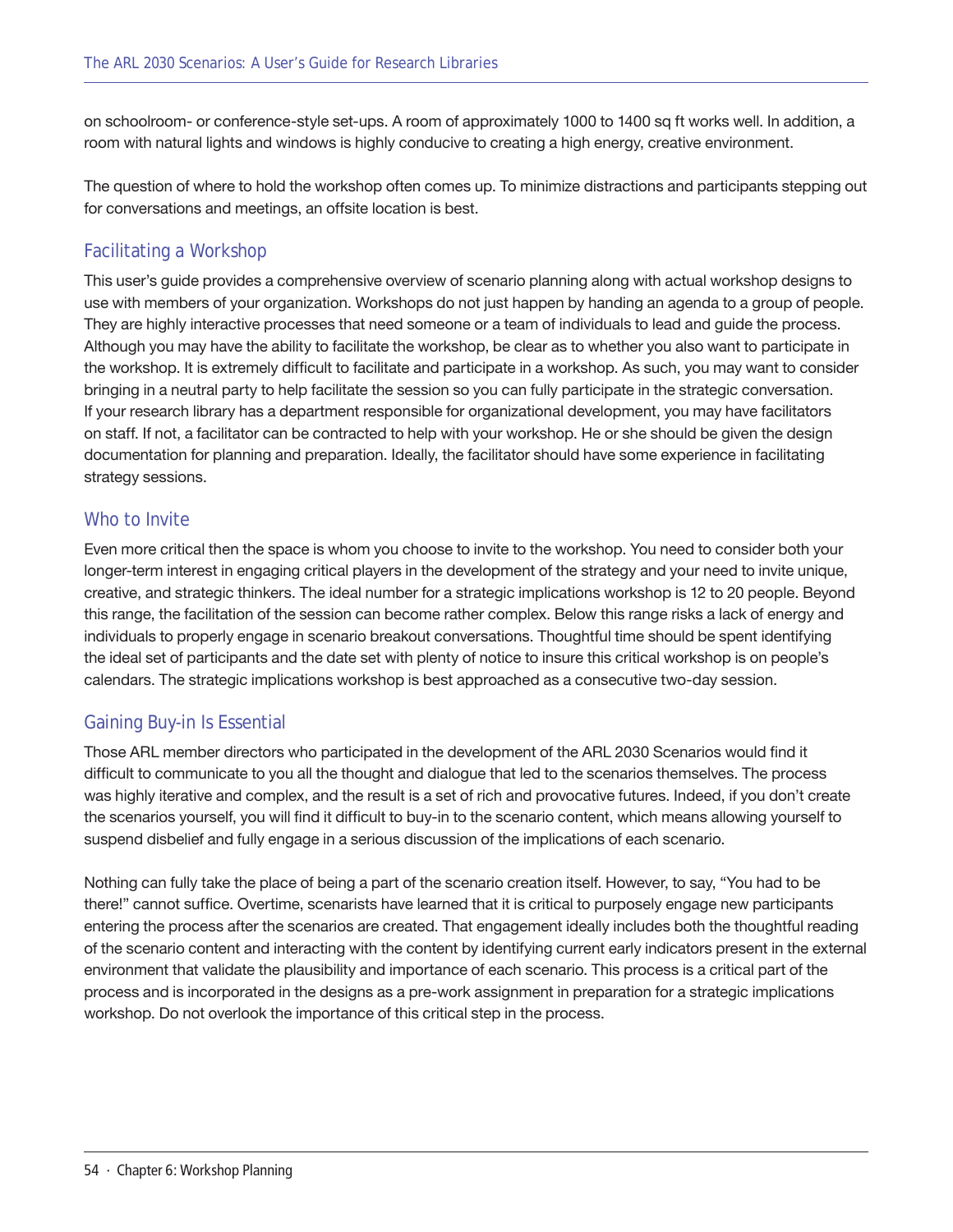## The Pre-work Assignment

The pre-work assignment familiarizes the participants with the logic of each scenario and allows them to find validating evidence of the value of considering the full range of scenarios. Suggested language to use in sharing the pre-work assignment with the participants is provided as appropriate in each design. Plan to send the assignment with the ARL 2030 Scenarios out to participants at least one week ahead of the workshop to insure they have time to complete the assignment.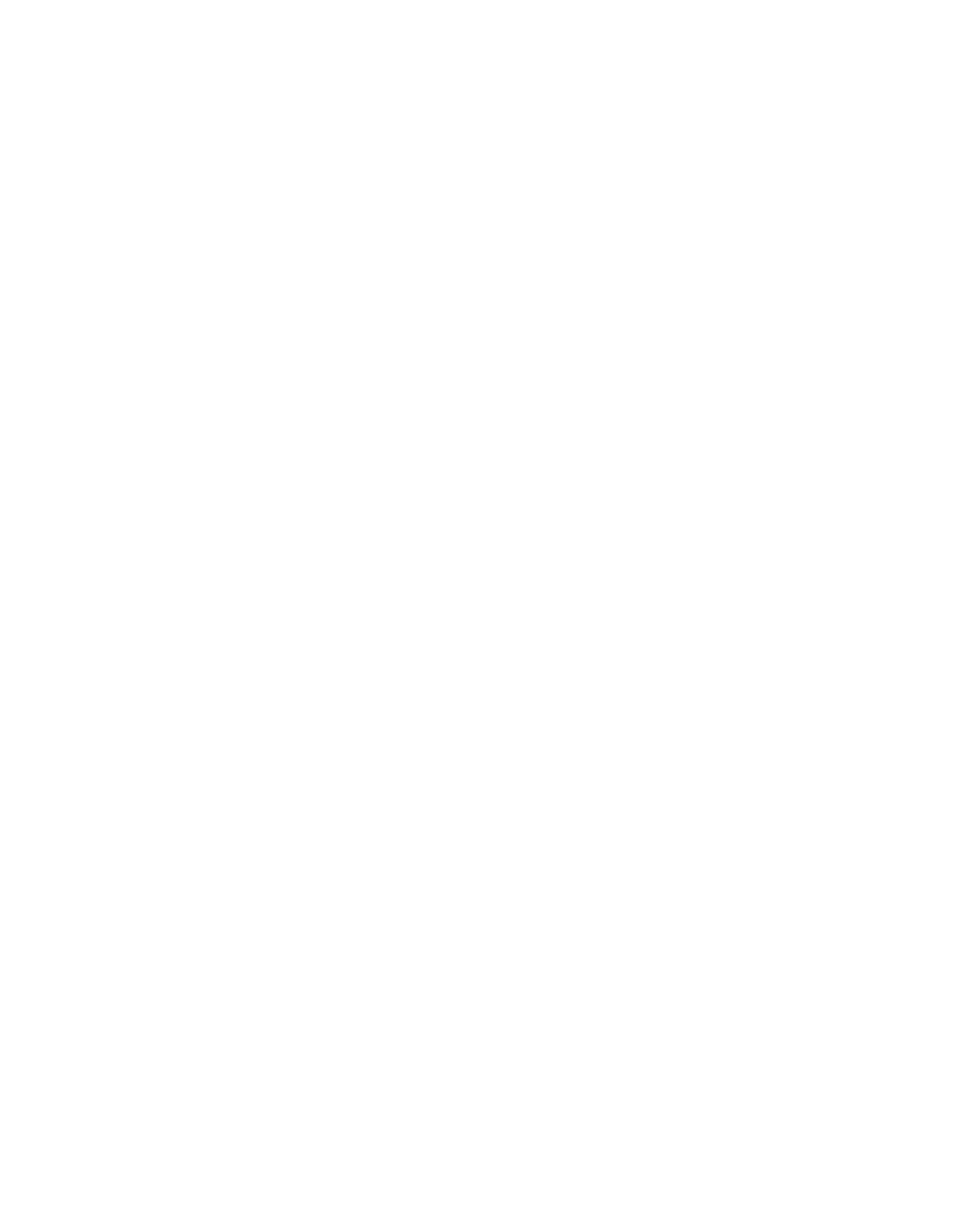## <span id="page-56-0"></span>Chapter 7: Designs for Strategic Implications Workshops

*The following workshop designs are suggestions to help you plan and structure an effective strategic implications workshop. As such, they are laid out in rather generic terms to be shaped and refined to fit in with your organization's culture and approach to strategy.*

*Three sample designs have been included for the strategic implications workshop. Each design is for a different situation and includes information on when to use the design and who should participate.*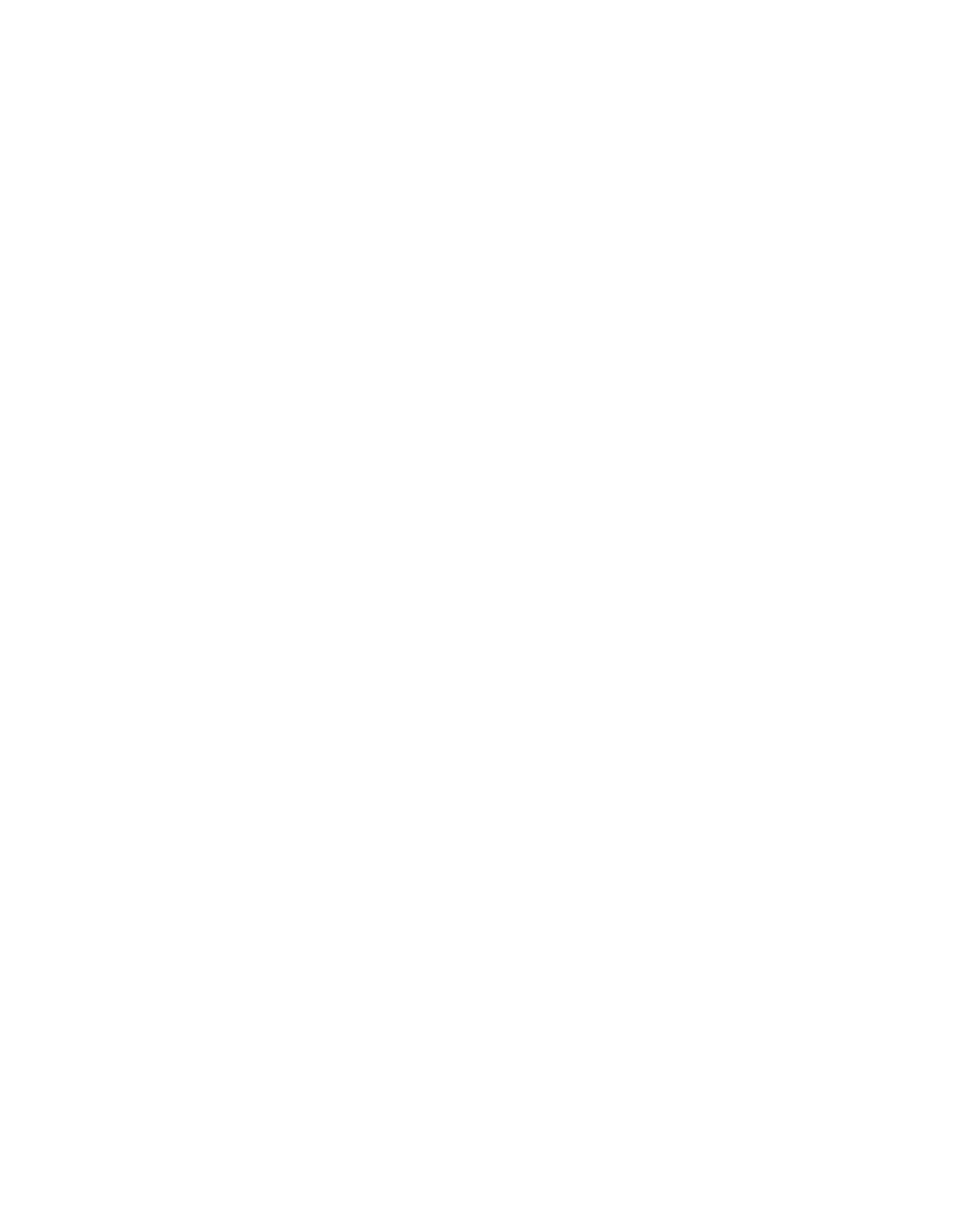## <span id="page-58-0"></span>Design A: Developing a Strategic Agenda

This is a good design to use at the outset of the strategic planning process if the organization is creating a new strategic agenda. The participants should include the key leadership of the library with responsibility for strategy and a few key members of the organization with implementation responsibility.

## Process Design

Workshop Length: 2 days Number of Participants: 12 to 20

#### Pre-work Assignment:

Distribute 1 week before the workshop.

*1) Thoughtfully read the full scenario set. Some people like to look at the end state table first and then read the scenarios; some like to read the narratives first and then review the end state table. It is important that you take time to read the scenarios and review the table carefully before the workshop, as they will be our starting point for the ensuing conversation.*

*2) Come prepared to share at least one early indicator for each of the four scenarios on the first day of the*  workshop. An indicator is something in the external environment that suggests a shift in one of the critical *uncertainties the scenarios address. Early indicators can be weak signals of change or events that suggest the logic of one of the scenarios beginning to play out at the present time. Participants can bring an actual article with them to share or notes on the specific piece.*

Workshop Materials:

- 6 to 10 full pads of 3"x5" Post-it Notes, ideally lined and in various colors
- 12 to 20 Sharpie Permanent Markers (or equivalent felt tip marker) for writing on post-its
- 12 Pack of flip chart markers, chisel tip
- 5 rolls of 1" masking tape (if flip charts are not 3M Post-it Pads)
- Note paper and pens—1 for each participant

#### Room Set-up:

Large room with 4 round tables with 3 to 5 seats each, seats facing the "front" of the room. Each table given 1 flip chart easel with paper, flip chart markers, post-its, masking tape, and Sharpie markers. A screen and LCD can be set up at the "front" of the room, if desired. One additional flip chart easel with paper, markers, and tape for session leader.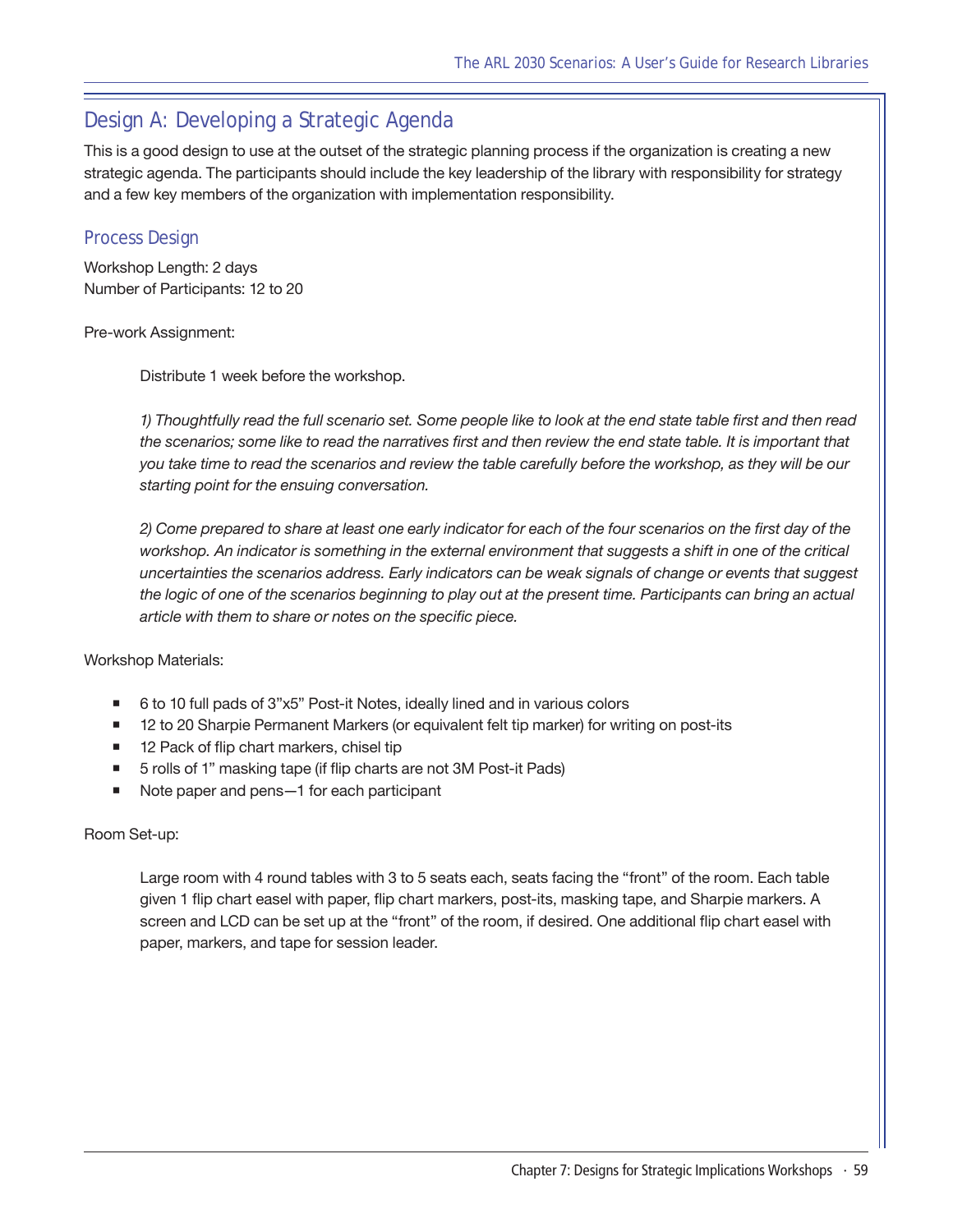| <b>Process Description</b> |                                                                                                                                                                               |
|----------------------------|-------------------------------------------------------------------------------------------------------------------------------------------------------------------------------|
| Day 1:                     |                                                                                                                                                                               |
| $15$ min                   | <b>Welcome and Opening Remarks</b><br>Share expectations, desired outcome, and group norms for strategic dialogue.                                                            |
|                            |                                                                                                                                                                               |
|                            | Expectations: These should be developed specifically for your audience. The following are some                                                                                |
|                            | ideas to consider:                                                                                                                                                            |
|                            | Everyone will fully participate.<br>We will suspend disbelief and seriously engage in discussing all the scenarios.                                                           |
|                            | We will work together collectively to uncover critical strategic insights for our organization.                                                                               |
|                            | Desired Outcome: A robust strategic agenda for our organization to use in our strategic planning.                                                                             |
|                            | Group Norms for Effective Strategic Dialogue (captured on flip chart in the room)<br>Be open to new ideas                                                                     |
|                            | challenge your assumptions                                                                                                                                                    |
|                            | ask clarifying questions of each other<br>$\bullet$                                                                                                                           |
|                            | Suspend disbelief<br>ш<br>Balance inquiry and advocacy                                                                                                                        |
|                            | Stay in the strategic space, future-oriented                                                                                                                                  |
|                            | Fully participate<br>ш                                                                                                                                                        |
|                            | listen actively                                                                                                                                                               |
|                            | contribute<br>$\bullet$                                                                                                                                                       |
|                            | leave "space" in the conversation for others<br>$\bullet$<br>stay together (gadgets off, no multi-tasking, be on time)<br>$\bullet$                                           |
|                            |                                                                                                                                                                               |
| 15 min                     | Introduction to Scenario Planning with the ARL 2030 Scenarios                                                                                                                 |
|                            | Key Points:                                                                                                                                                                   |
|                            | Scenarios allow organizations to look at the critical uncertainties that are changing the<br>environment in which they operate.                                               |
|                            | Avoid the desire to choose a future scenario. The future will not be any one of the ARL 2030                                                                                  |
|                            | Scenarios; the future will be made up of components of all four scenarios.<br>The scenarios are 20 years in the future. They are used to plan for the next 1 to 3, or 1 to 5, |
|                            | years.                                                                                                                                                                        |
| 60 min                     | ARL 2030 Scenarios and Early Indicators                                                                                                                                       |
|                            | Take time to remind the participants of each scenario, and discuss early indicators of each                                                                                   |
|                            | scenario that participants identified in their pre-work and any new indicators identified during                                                                              |
|                            | discussion. (approx. 10 minutes per scenario)                                                                                                                                 |
|                            | At the end of reviewing the early indicators of all four scenarios, ask participants to step back                                                                             |
|                            | from the full set of early indicators and share what they see or observe in the indicator data. End                                                                           |
|                            | by making the observation that there are early indicators of all four scenarios, meaning all four are<br>currently playing out in the external environment.                   |
| 15 min                     | <b>Break</b>                                                                                                                                                                  |
|                            |                                                                                                                                                                               |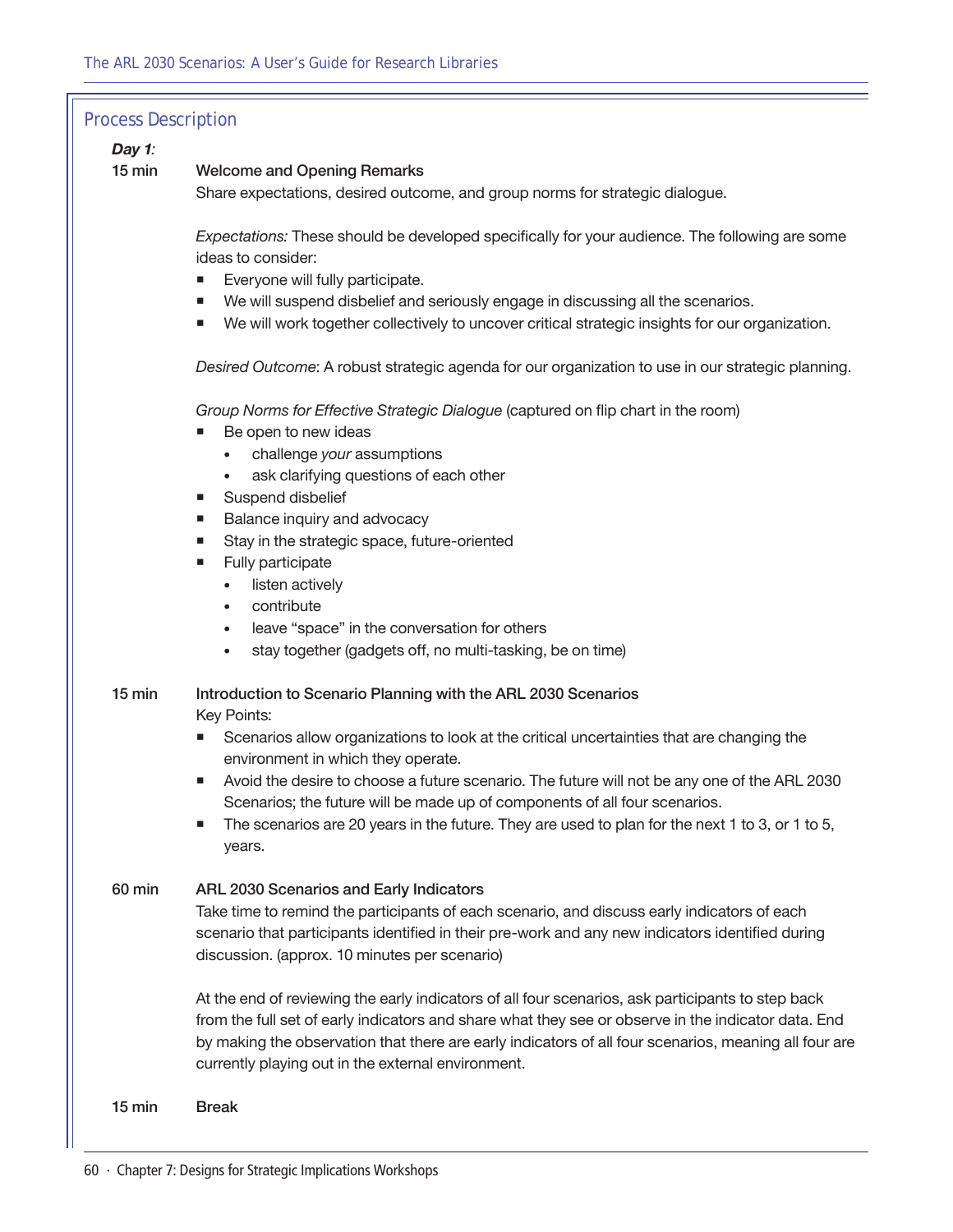| 60 min             | <b>Scenario Deep Dive</b><br><b>Breakout Activity</b><br>Participants should be separated into four breakout groups. To optimize breakout group dynamics,<br>you may want to pre-assign individuals to the groups. Each group is asked to focus on one<br>scenario. See the following Breakout Template for the details of this activity. Participants continue<br>this conversation into the morning of Day 2. Breaks for lunch and refreshments and the overnight<br>pause help the groups sustain their energy and balance different thinking styles as they work<br>through the Deep Dive activities. |
|--------------------|-----------------------------------------------------------------------------------------------------------------------------------------------------------------------------------------------------------------------------------------------------------------------------------------------------------------------------------------------------------------------------------------------------------------------------------------------------------------------------------------------------------------------------------------------------------------------------------------------------------|
| 60 min             | Lunch                                                                                                                                                                                                                                                                                                                                                                                                                                                                                                                                                                                                     |
| 90 min             | Scenario Deep Dive, cont.<br><b>Breakout Activity</b>                                                                                                                                                                                                                                                                                                                                                                                                                                                                                                                                                     |
| $15 \text{ min}$   | <b>Break</b>                                                                                                                                                                                                                                                                                                                                                                                                                                                                                                                                                                                              |
| 60 min             | Scenario Deep Dive, cont.<br><b>Breakout Activity</b>                                                                                                                                                                                                                                                                                                                                                                                                                                                                                                                                                     |
| 30 min             | <b>Breakout Groups Share Insights from Conversations</b><br>Plenary                                                                                                                                                                                                                                                                                                                                                                                                                                                                                                                                       |
|                    | Close                                                                                                                                                                                                                                                                                                                                                                                                                                                                                                                                                                                                     |
| Day 2:<br>$15$ min | <b>Morning Reflections</b><br>Plenary<br>Participants share new reflections and insights arising from their time away from the conversation.                                                                                                                                                                                                                                                                                                                                                                                                                                                              |
| 60 min             | Scenario Deep Dive, cont.<br><b>Breakout Activity</b>                                                                                                                                                                                                                                                                                                                                                                                                                                                                                                                                                     |
| $15 \text{ min}$   | <b>Break</b>                                                                                                                                                                                                                                                                                                                                                                                                                                                                                                                                                                                              |
| 45 min             | <b>Presentations</b><br>Plenary<br>Each breakout group presents its key strategic insights<br><b>Strategic Options</b><br>п<br>Highlight from discussion of Strategic Questions<br>п                                                                                                                                                                                                                                                                                                                                                                                                                      |
| 45 min             | <b>Key Learnings and Takeaways</b><br>Plenary<br>Discussion of key learnings and takeaways from the Deep Dive activity                                                                                                                                                                                                                                                                                                                                                                                                                                                                                    |
| 60 min             | Lunch                                                                                                                                                                                                                                                                                                                                                                                                                                                                                                                                                                                                     |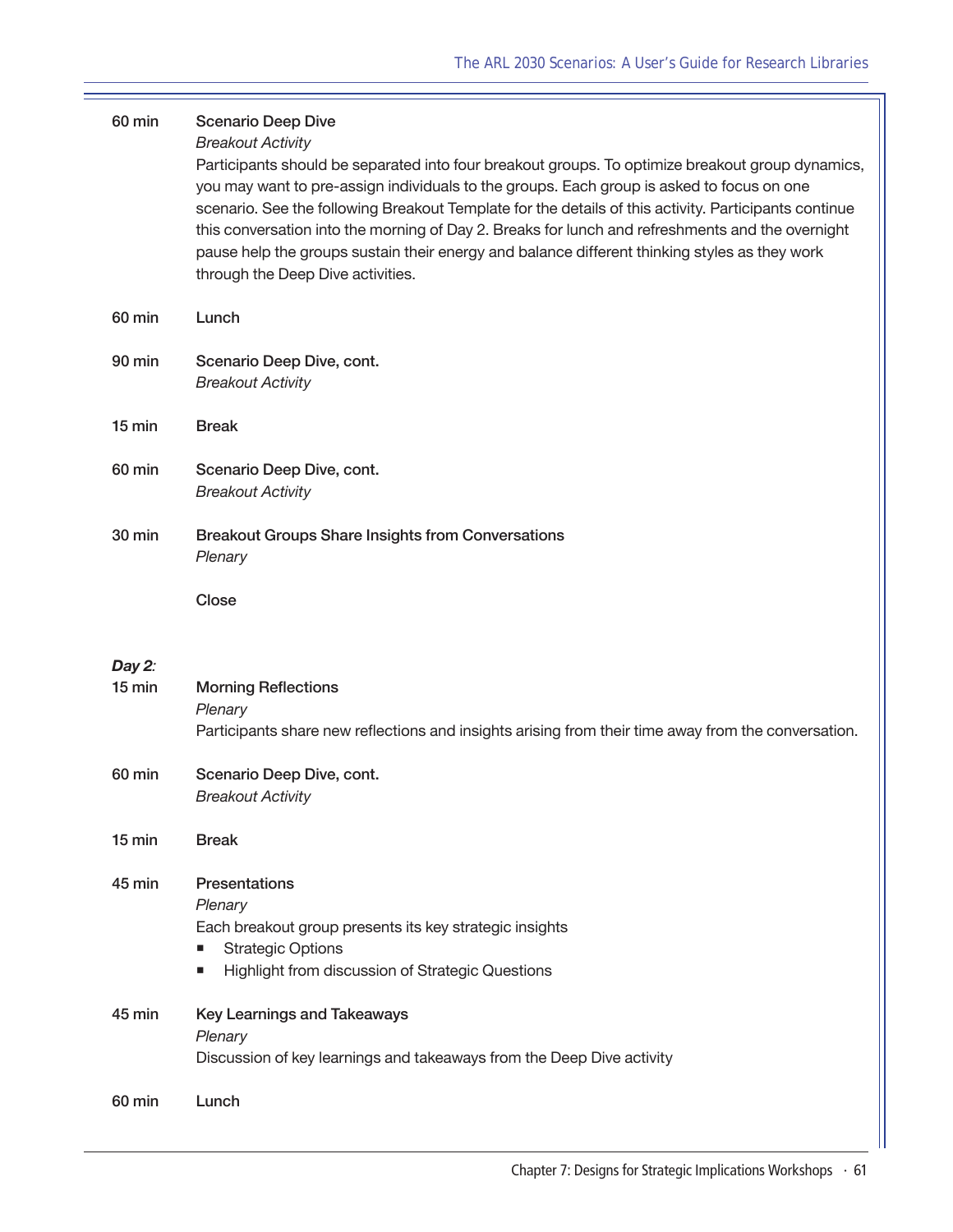## 90 min Building the Strategic Agenda

*Plenary*

#### 60 min Identifying Robust Strategic Options

Have participants work in small groups and walk around the room to uncover which of the "strategic options" work across the scenarios. A strategic option may be applicable to all four scenarios, but may have only been identified by one or two groups during the breakout activity. "Robust strategies" will work in at least three of the four scenarios and if it works in only three, it will have no detrimental impact if acted on in the remaining scenario. The small groups should keep notes on the strategic options they believe are robust. The notes should include full description of the strategic option and what scenarios it applies to. (15 min)

Once groups have identified the robust strategies, have groups share them in plenary. Someone should capture and compile the full list on a flip chart entitled, "Strategic Agenda." If each strategic option is captured on a separate post-it note, the participants will be able to move them around and even remove them in the process of organizing and fine tuning the strategic agenda. (45 min)

#### 30 min Clustering Strategic Options into Robust Strategies

With the strategic options on Post-its, work with the participants to organize the material into robust strategies, see **[Figure 1](#page-41-0)**: XYZ Organization's Strategic Agenda for a Biotech R&D Incubator ([page 42\)](#page-41-0).

15 min Break

#### 90 min Refining Strategic Agenda

#### 45 min Prioritizing Robust Strategies

Not all robust strategies need to be acted on. Your organization needs to consider who it is and what its distinctive capabilities are to determine which robust strategies to focus on. The strategic agenda should not be looked at as a list of strategies, but an agenda of strategic activity that systemically works as a whole. An organization should capitalize on the ability to focus strategic efforts. It is much better that your organization is positioned to implement three to six robust strategies than attempt 12 that cannot be properly implemented.

#### 45 min Adding Additional Strategies to the Strategic Agenda

In exploring the four scenarios in breakout groups, an organization may identify a strategy that is not robust but that offers powerful advantages given the organization's current positioning in the research arena. Before leaving the scenario, did such a strategy emerge during the breakouts? Should that strategy be added to the strategic agenda?

Before leaving this activity, participants should test the refined strategic agenda against the **[key](#page-41-1)  [characteristics](#page-41-1)** of a powerful strategic agenda [\(page 42](#page-41-1)).

#### 30 min Next Steps and Closing Remarks

Adjourn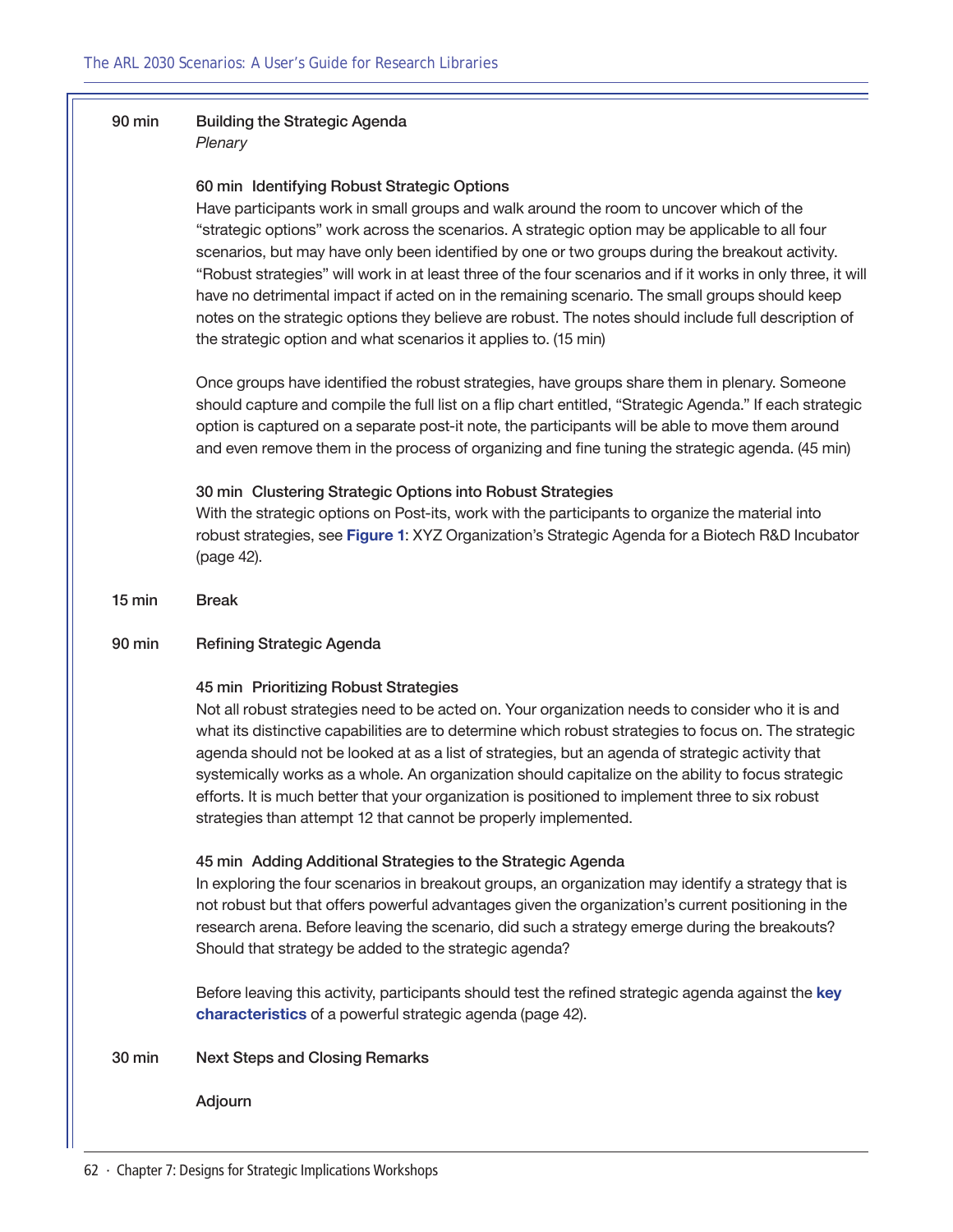## Design A: Breakout Template

#### Scenario:

#### Breakout Members:

*Capture your discussion on flip chart sheets. Be sure to capture full ideas and concepts and note what question you are answering on the flip chart.*

- 1) Who will be the end-user of our research library in 2030? What will be their needs? What forces drive their needs? (60 min)
- 2) Brainstorm Opportunities and Threats for our research library in this scenario. (30 min)

Brainstorm Rules

- Capture all ideas.
- Redundancy is OK.
- Do not critique and analyze.
- At the end, note top ideas.
- 3) Identify our Strengths and Weaknesses in this scenario. (30 min)
- 4) What are the strategic implications of this scenario in 2030 for our research library? (30 min)
- 5) Identify strategies we might employ that mitigate threats and leverage opportunities, given our strengths and weaknesses. Each strategy is a strategic option. Capture each on a separate post-it note so you can organize and cluster your strategic options. (60 min)
- 6) Discuss the strategic questions for your scenario. What new strategic options emerge from your discussion? Add these strategic options to your work in exercise 5 above. (60 min)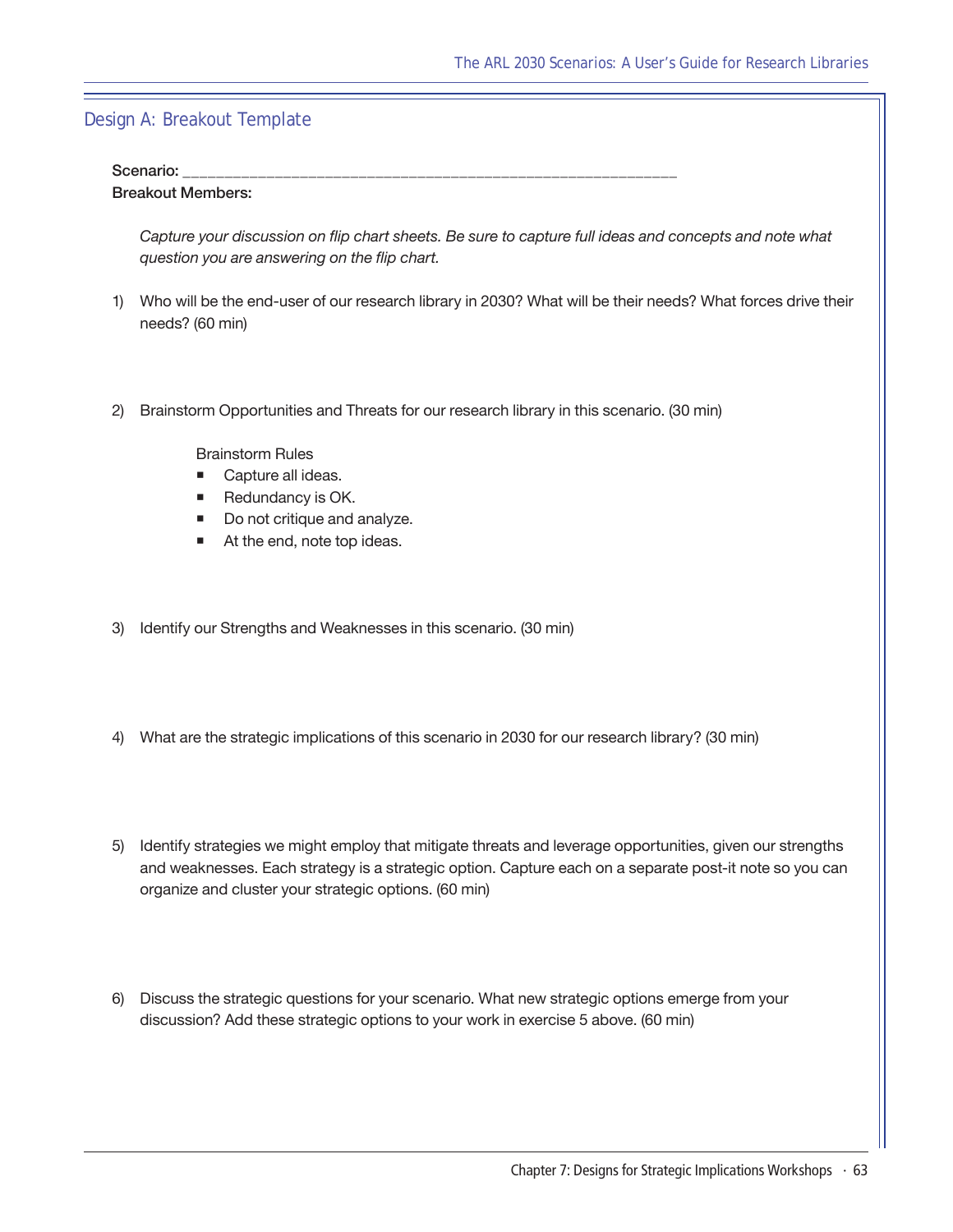## Strategic Questions

*Developed by ARL Members for Research Library Consideration*

#### Scenario 1: Research Entrepreneurs

- **Nhat non-traditional sources of funds or revenue should we be nurturing today to supplement** our traditional sources of funding?
- How do we begin now to develop the library professional of this future—a highly capable and credible service provider who can work directly with researchers with data preparation and curation capabilities? What skills are we currently developing in our library professionals that may not be valued in the future?
- **How do we successfully position our organization for this potential future given our traditional** library values and culture?

#### Scenario 2: Reuse and Recycle

- How do we develop new, competitive, and diverse revenue-generating models?
- How do we understand our mission in a world with abundant, but low-value information and only scarce, high-value information? Strategically, what levels of support are we willing and able to apply to (redundant) general collections and services if they are not adequately funded or able to generate revenue?
- How do we develop the library professional of this future—an informatics professional with discipline knowledge and project management skills? What skills are we currently developing in our library professionals that may not be valued in the future?

#### Scenario 3: Disciplines in Charge

- How do our organizations identify areas where we are uniquely positioned to focus resources to further build expertise and distinctive competency?
- What relationships do we need to build with the research community?
- What relationships do we build with other research libraries? How do we best support the development of the network of research libraries?

#### Scenario 4: Global Followers

- **How do we position ourselves to flourish in the role of follower to leading eastern institutions** and research agendas?
- How do we effectively build cross-cultural and multi-cultural participation and expertise?
- What is required to develop common cause and cooperation around intellectual property issues?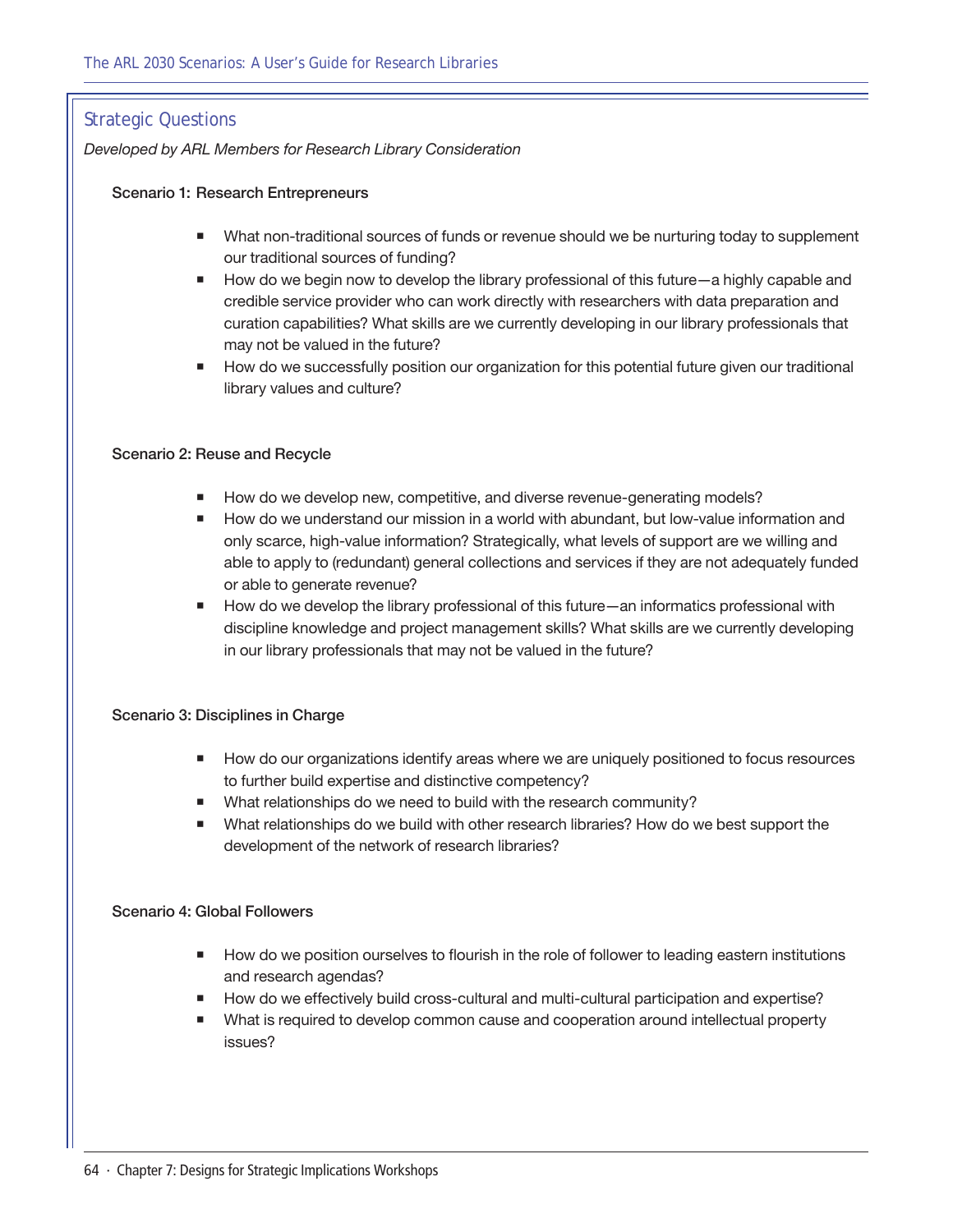## <span id="page-64-0"></span>Design B: Testing an Existing Strategic Plan or Agenda

This is a good design to use if the organization has a strategic plan that is currently in use. This design allows the existing strategic plan or agenda to be tested and refined. The participants should include the key leadership of the library with responsibility for strategy and a few key members of the organization with implementation responsibility.

## Process Design

Workshop Length: 2 days Number of Participants: 12 to 20

### Pre-work Assignment:

Distribute 1 week before the workshop. In addition to the scenario-related pre-work, documentation of the current strategic plan or agenda should be distributed. Participants should be asked to refresh themselves on the content.

*1) Thoughtfully read the full scenario set. Some people like to look at the end state table first and then read*  the scenarios; some like to read the narratives first and then review the end state table. It is important that *you take time to read the scenarios and review the table carefully before the workshop, as they will be our starting point for the ensuing conversation.*

*2) Come prepared to share at least one early indicator for each of the four scenarios on the first day of the*  workshop. An indicator is something in the external environment that suggests a shift in one of the critical *uncertainties the scenarios address. Early indicators can be weak signals of change or events that suggest the logic of one of the scenarios beginning to play out at the present time. Participants can bring an actual article with them to share or notes on the specific piece.*

Workshop Materials:

- 6 to 10 full pads of 3"x5" Post-it Notes, ideally lined and in various colors
- 12 to 20 Sharpie Permanent Markers (or equivalent felt tip marker) for writing on post-its
- 12 pack of flip chart markers, chisel tip
- 5 rolls of 1" masking tape (if flip charts are not 3M Post-it Pads)
- Note paper and pens—1 for each participant

### Room Set-up:

Large room with 4 round tables with 3 to 5 seats each, seats facing the "front" of the room. Each table given 1 flip chart easel with paper, flip chart markers, post-its, masking tape, and Sharpie markers. A screen and LCD can be set up at the "front" of the room, if desired. One additional flip chart easel with paper, markers, and tape for session leader.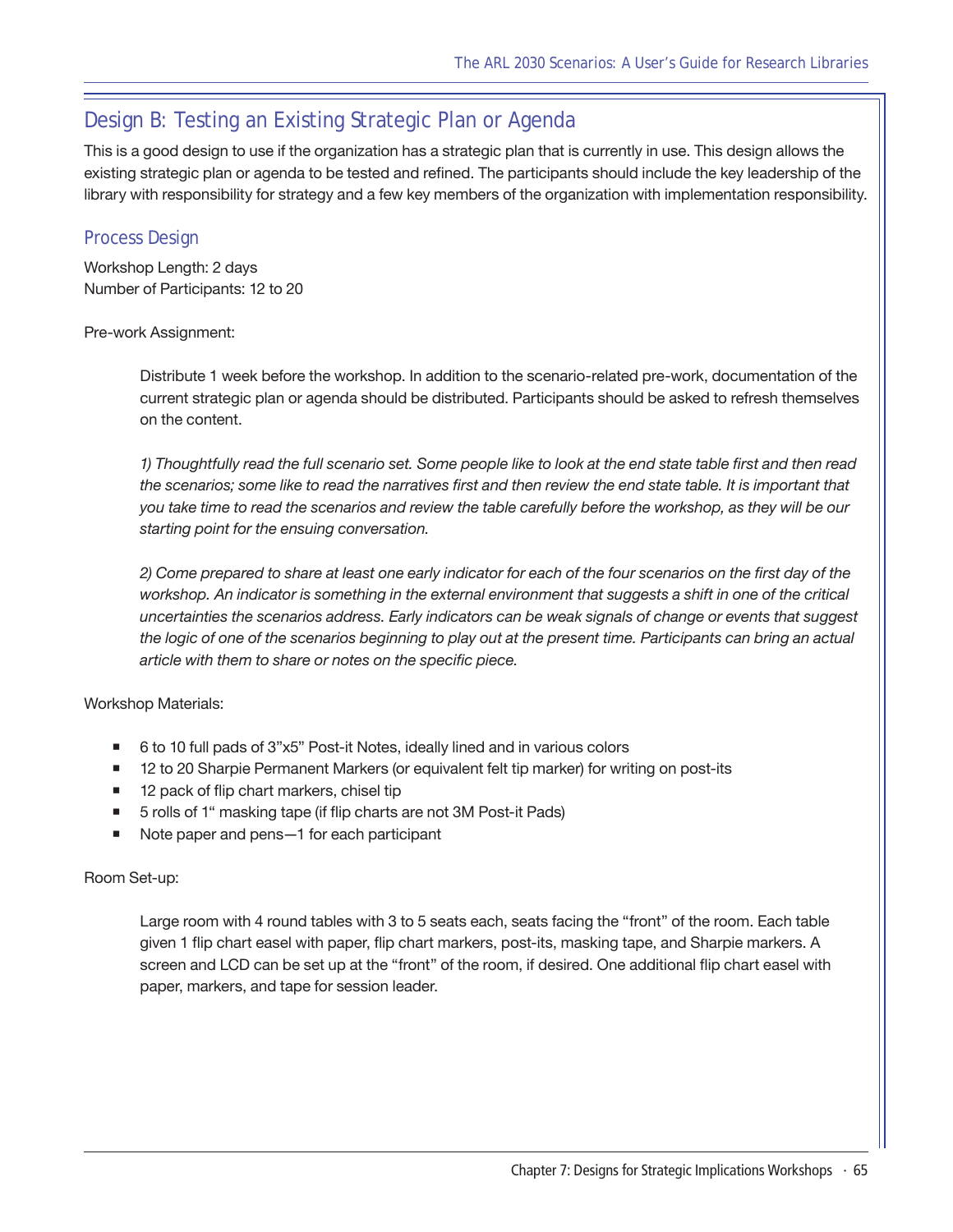| <b>Process Description</b> |                                                                                                                                                                                                                                                       |
|----------------------------|-------------------------------------------------------------------------------------------------------------------------------------------------------------------------------------------------------------------------------------------------------|
| Day 1:                     |                                                                                                                                                                                                                                                       |
| $15$ min                   | <b>Welcome and Opening Remarks</b>                                                                                                                                                                                                                    |
|                            | Share expectations, desired outcome, and group norms for strategic dialogue.                                                                                                                                                                          |
|                            | Expectations: These should be developed specifically for your audience. The following are some                                                                                                                                                        |
|                            | ideas to consider:                                                                                                                                                                                                                                    |
|                            | Everyone will fully participate.<br>п                                                                                                                                                                                                                 |
|                            | We will suspend disbelief and seriously engage in discussing all the scenarios.<br>ш                                                                                                                                                                  |
|                            | We will work together collectively to test our existing strategic plan or agenda.<br>п                                                                                                                                                                |
|                            | Desired Outcome: Refinements and changes to the existing strategic plan or strategic agenda to<br>make it more robust.                                                                                                                                |
|                            | Group Norms for Effective Strategic Dialogue (captured on flip chart in the room)<br>Be open to new ideas<br>ш                                                                                                                                        |
|                            | challenge your assumptions                                                                                                                                                                                                                            |
|                            | ask clarifying questions of each other                                                                                                                                                                                                                |
|                            | Suspend disbelief<br>ш                                                                                                                                                                                                                                |
|                            | Balance inquiry and advocacy<br>п                                                                                                                                                                                                                     |
|                            | Stay in the strategic space, future-oriented<br>ш                                                                                                                                                                                                     |
|                            | Fully participate<br>ш                                                                                                                                                                                                                                |
|                            | listen actively<br>$\bullet$<br>contribute<br>$\bullet$                                                                                                                                                                                               |
|                            | leave "space" in the conversation for others<br>$\bullet$                                                                                                                                                                                             |
|                            | stay together (gadgets off, no multi-tasking, be on time)<br>$\bullet$                                                                                                                                                                                |
|                            |                                                                                                                                                                                                                                                       |
| 30 min                     | Current Strategic Plan or Agenda                                                                                                                                                                                                                      |
|                            | This should be a brief overview and refresher on the key strategic content.                                                                                                                                                                           |
| $15 \text{ min}$           | Introduction to Scenario Planning with the ARL 2030 Scenarios<br>Key Points:                                                                                                                                                                          |
|                            | Scenarios allow organizations to look at the critical uncertainties that are changing the                                                                                                                                                             |
|                            | environment in which they operate.                                                                                                                                                                                                                    |
|                            | Avoid the desire to choose a future scenario. The future will not be any one of the ARL 2030<br>п                                                                                                                                                     |
|                            | Scenarios; the future will be made up of components of all four scenarios.                                                                                                                                                                            |
|                            | The scenarios are 20 years in the future. They are used to plan for the next 1 to 3, or 1 to 5,<br>п<br>years.                                                                                                                                        |
| 60 min                     | ARL 2030 Scenarios and Early Indicators<br>Take time to remind the participants of each scenario and discuss early indicators of each scenario<br>that participants identified in their pre-work and any new indicators identified during discussion. |
|                            | (approx. 10 minutes per scenario)                                                                                                                                                                                                                     |
|                            | At the end of reviewing the early indicators of all four scenarios, ask participants to step back from<br>the full set of early indicators and share what they see or observe in the indicator data.                                                  |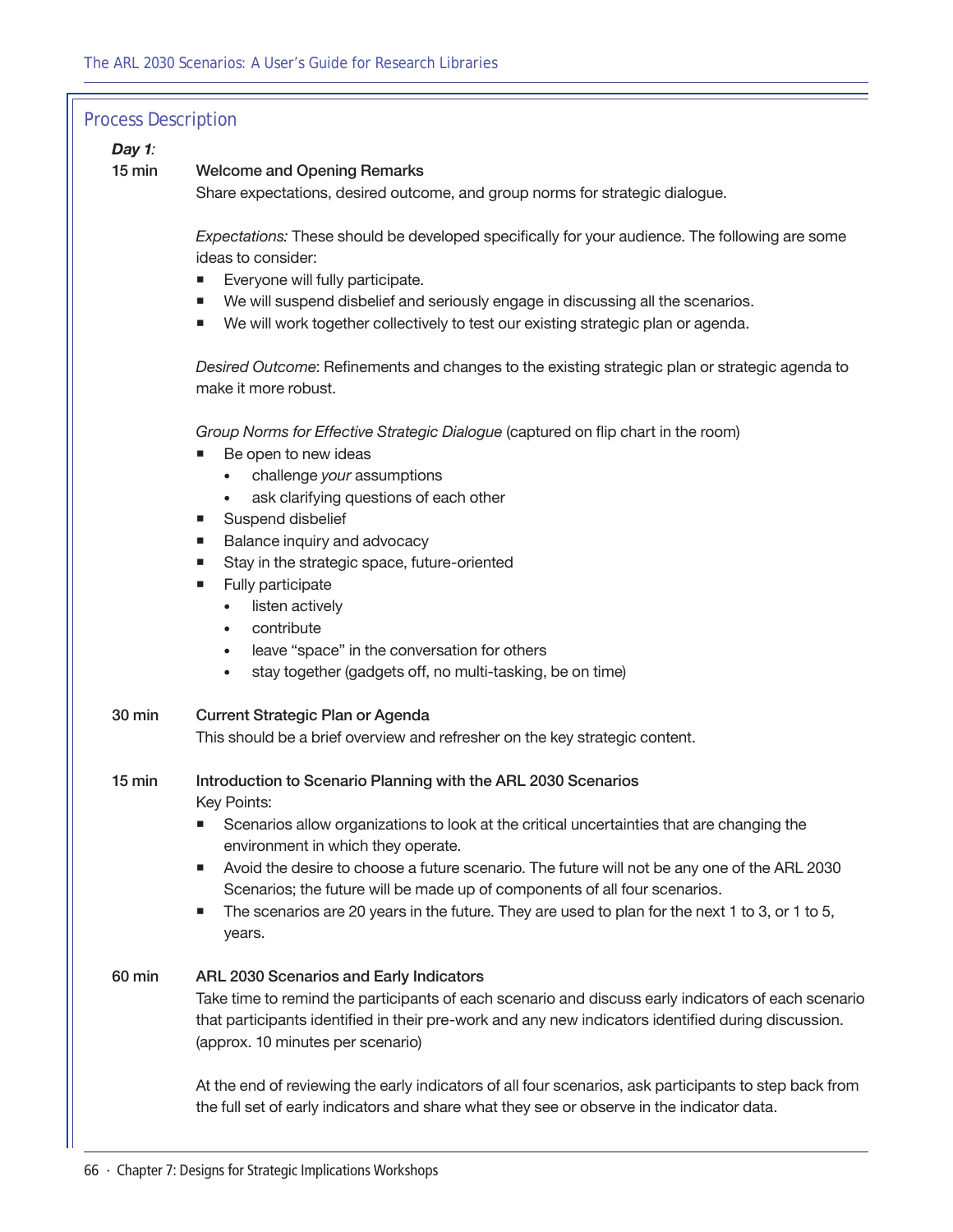End by making the observation that there are early indicators of all four scenarios, meaning all four are currently playing out in the external environment.

| $15 \text{ min}$   | <b>Break</b>                                                                                                                                                                                                                                                                                                                                                                                                                                                                                                                                                                                              |
|--------------------|-----------------------------------------------------------------------------------------------------------------------------------------------------------------------------------------------------------------------------------------------------------------------------------------------------------------------------------------------------------------------------------------------------------------------------------------------------------------------------------------------------------------------------------------------------------------------------------------------------------|
| 60 min             | <b>Scenario Deep Dive</b><br><b>Breakout Activity</b><br>Participants should be separated into four breakout groups. To optimize breakout group dynamics,<br>you may want to pre-assign individuals to the groups. Each group is asked to focus on one<br>scenario. See the following Breakout Template for the details of this activity. Participants continue<br>this conversation into the morning of Day 2. Breaks for lunch and refreshments and the overnight<br>pause help the groups sustain their energy and balance different thinking styles as they work<br>through the Deep Dive activities. |
| 60 min             | Lunch                                                                                                                                                                                                                                                                                                                                                                                                                                                                                                                                                                                                     |
| 90 min             | Scenario Deep Dive, cont.<br><b>Breakout Activity</b>                                                                                                                                                                                                                                                                                                                                                                                                                                                                                                                                                     |
| $15 \text{ min}$   | <b>Break</b>                                                                                                                                                                                                                                                                                                                                                                                                                                                                                                                                                                                              |
| 60 min             | Scenario Deep Dive, cont.<br><b>Breakout Activity</b>                                                                                                                                                                                                                                                                                                                                                                                                                                                                                                                                                     |
| 30 min             | <b>Breakout Groups Share Insights from Conversations</b><br>Plenary                                                                                                                                                                                                                                                                                                                                                                                                                                                                                                                                       |
|                    | Close                                                                                                                                                                                                                                                                                                                                                                                                                                                                                                                                                                                                     |
| Day 2:<br>$15$ min | <b>Morning Reflections</b><br>Plenary<br>Participants share new reflections and insights arising from their time away from the conversation.                                                                                                                                                                                                                                                                                                                                                                                                                                                              |
| 60 min             | Scenario Deep Dive, cont.<br><b>Breakout Activity</b>                                                                                                                                                                                                                                                                                                                                                                                                                                                                                                                                                     |
| $15$ min           | <b>Break</b>                                                                                                                                                                                                                                                                                                                                                                                                                                                                                                                                                                                              |
| 45 min             | <b>Presentations</b><br>Plenary<br>Each breakout group presents its key strategic insights<br><b>Strategic Options</b><br>Highlight from discussion of Strategic Questions<br>ш                                                                                                                                                                                                                                                                                                                                                                                                                           |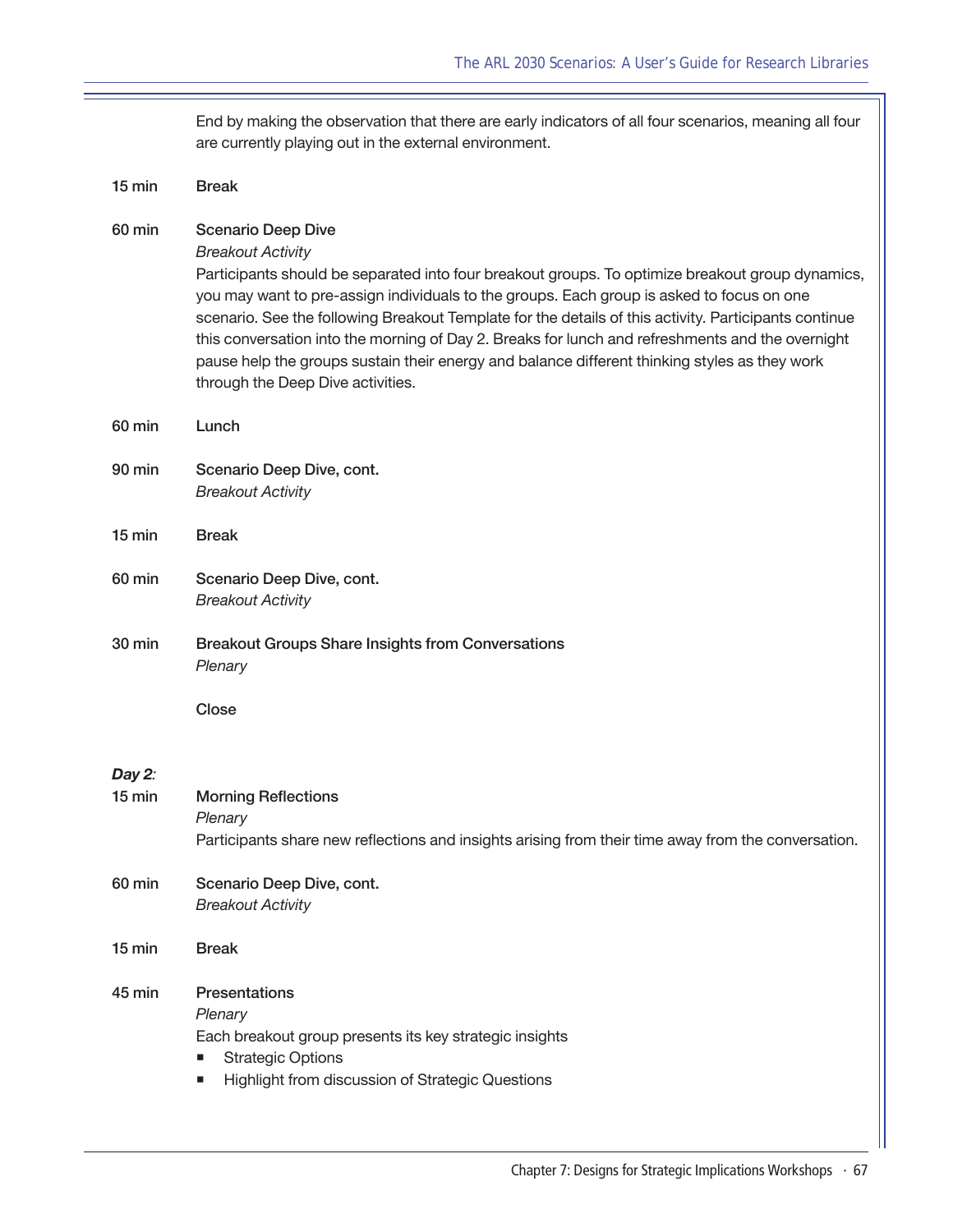| 45 min   | <b>Key Learnings and Takeaways</b><br>Plenary                                                                                                                                                                                                                                                                                                                                                          |
|----------|--------------------------------------------------------------------------------------------------------------------------------------------------------------------------------------------------------------------------------------------------------------------------------------------------------------------------------------------------------------------------------------------------------|
|          | Discussion of key learnings and takeaways from the Deep Dive activity.                                                                                                                                                                                                                                                                                                                                 |
| 60 min   | Lunch                                                                                                                                                                                                                                                                                                                                                                                                  |
| 60 min   | <b>Compiling and Organizing Recommendations</b><br>Plenary<br>Whether you enter the workshop with a strategic plan or a strategic agenda, it will be helpful at this<br>point to frame the strategic content of the current strategy in the form of a strategic agenda. See<br>Figure 1: XYZ Organization's Strategic Agenda for a Biotech R&D Incubator (page 42).                                    |
|          | Participants work together to compile the recommendations on how to refine the current strategic<br>agenda.                                                                                                                                                                                                                                                                                            |
|          | Some conflicting recommendations may emerge that will need to be talked through. The goal here<br>is to maximize the robustness of the strategic agenda.                                                                                                                                                                                                                                               |
|          | The recommendations may need to be organized to understand their cumulative impact on the<br>current strategic agenda.                                                                                                                                                                                                                                                                                 |
| 90 min   | <b>Refining Strategic Agenda</b>                                                                                                                                                                                                                                                                                                                                                                       |
|          | 45 min Testing Recommendations<br>Not all recommendations need to be acted on. Some may have been dismissed during the<br>compiling process. At this point it is worth applying the full set of recommendations to the strategic<br>agenda to see if any issues still need to be addressed.                                                                                                            |
| $15$ min | <b>Break</b>                                                                                                                                                                                                                                                                                                                                                                                           |
|          | 45 min Adding Additional Strategies to the Strategic Agenda<br>In exploring the four scenarios in breakout groups, an organization may identify a strategy that is<br>not robust but that offers powerful advantages given the organization's current positioning in the<br>research arena. Did such a strategy emerge during the breakouts? Should that strategy be added<br>to the strategic agenda? |
|          | Before leaving this activity, participants should test the refined strategic agenda against the key<br>characteristics of a powerful strategic agenda (page 42).                                                                                                                                                                                                                                       |
| 30 min   | <b>Next Steps and Closing Remarks</b>                                                                                                                                                                                                                                                                                                                                                                  |
|          | Adjourn                                                                                                                                                                                                                                                                                                                                                                                                |
|          |                                                                                                                                                                                                                                                                                                                                                                                                        |
|          |                                                                                                                                                                                                                                                                                                                                                                                                        |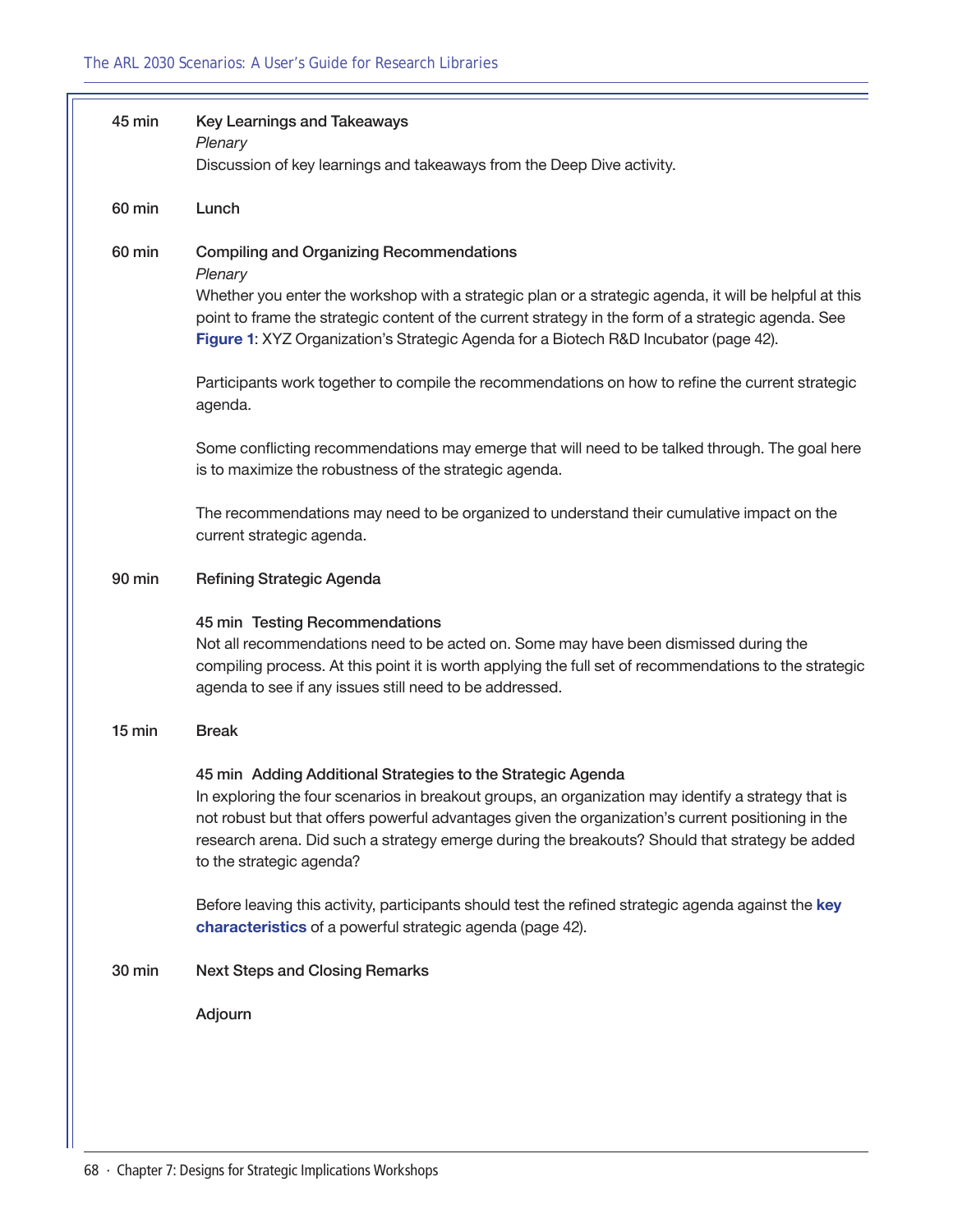## Design B: Breakout Template

#### Scenario:

#### Breakout Members:

*Capture your discussion on flip chart sheets. Be sure to capture full ideas and concepts and note what question you are answering on the flip chart.*

- 1) Who will be the end-user of our research library in 2030? What will be their needs? What forces drive their needs? (45 min)
- 2) Brainstorm Opportunities and Threats for our research library in this scenario. (30 min)

Brainstorm Rules

- Capture all ideas.
- Redundancy is OK.
- Do not critique and analyze.
- At the end, note top ideas.
- 3) What are the strategic implications of this scenario in 2030 for our research library? (30 min)
- 4) Identify the Strengths and Weaknesses of our current strategic plan or agenda in this scenario. (30 min)
- 5) What changes or refinements to the current strategic plan or agenda would be necessary for it to be robust in this scenario? Compile a list of recommendations. (60 min)
- 6) Discuss the strategic questions for your scenario. What new strategic insights emerge from your discussion? Capture any additional recommendations related to the strategic questions. (60 min)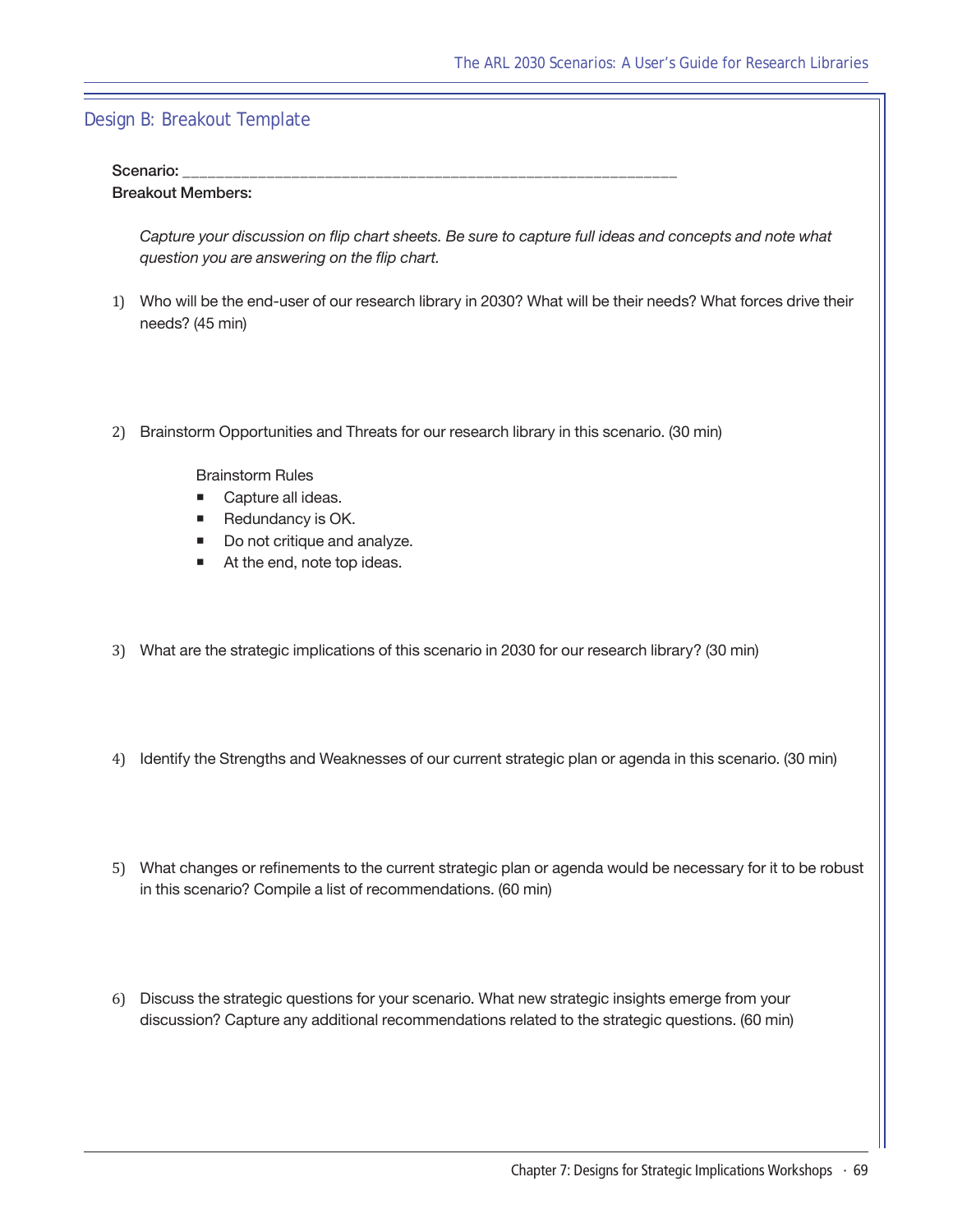## Strategic Questions

*Developed by ARL Members for Research Library Consideration*

#### Scenario 1: Research Entrepreneurs

- **Nhat non-traditional sources of funds or revenue should we be nurturing today to supplement** our traditional sources of funding?
- How do we begin now to develop the library professional of this future—a highly capable and credible service provider who can work directly with researchers with data preparation and curation capabilities? What skills are we currently developing in our library professionals that may not be valued in the future?
- **How do we successfully position our organization for this potential future given our traditional** library values and culture?

#### Scenario 2: Reuse and Recycle

- How do we develop new, competitive, and diverse revenue-generating models?
- How do we understand our mission in a world with abundant, but low-value information and only scarce, high-value information? Strategically, what levels of support are we willing and able to apply to (redundant) general collections and services if they are not adequately funded or able to generate revenue?
- How do we develop the library professional of this future—an informatics professional with discipline knowledge and project management skills? What skills are we currently developing in our library professionals that may not be valued in the future?

### Scenario 3: Disciplines in Charge

- How do our organizations identify areas where we are uniquely positioned to focus resources to further build expertise and distinctive competency?
- What relationships do we need to build with the research community?
- What relationships do we build with other research libraries? How do we best support the development of the network of research libraries?

#### Scenario 4: Global Followers

- **How do we position ourselves to flourish in the role of follower to leading eastern institutions** and research agendas?
- How do we effectively build cross-cultural and multi-cultural participation and expertise?
- What is required to develop common cause and cooperation around intellectual property issues?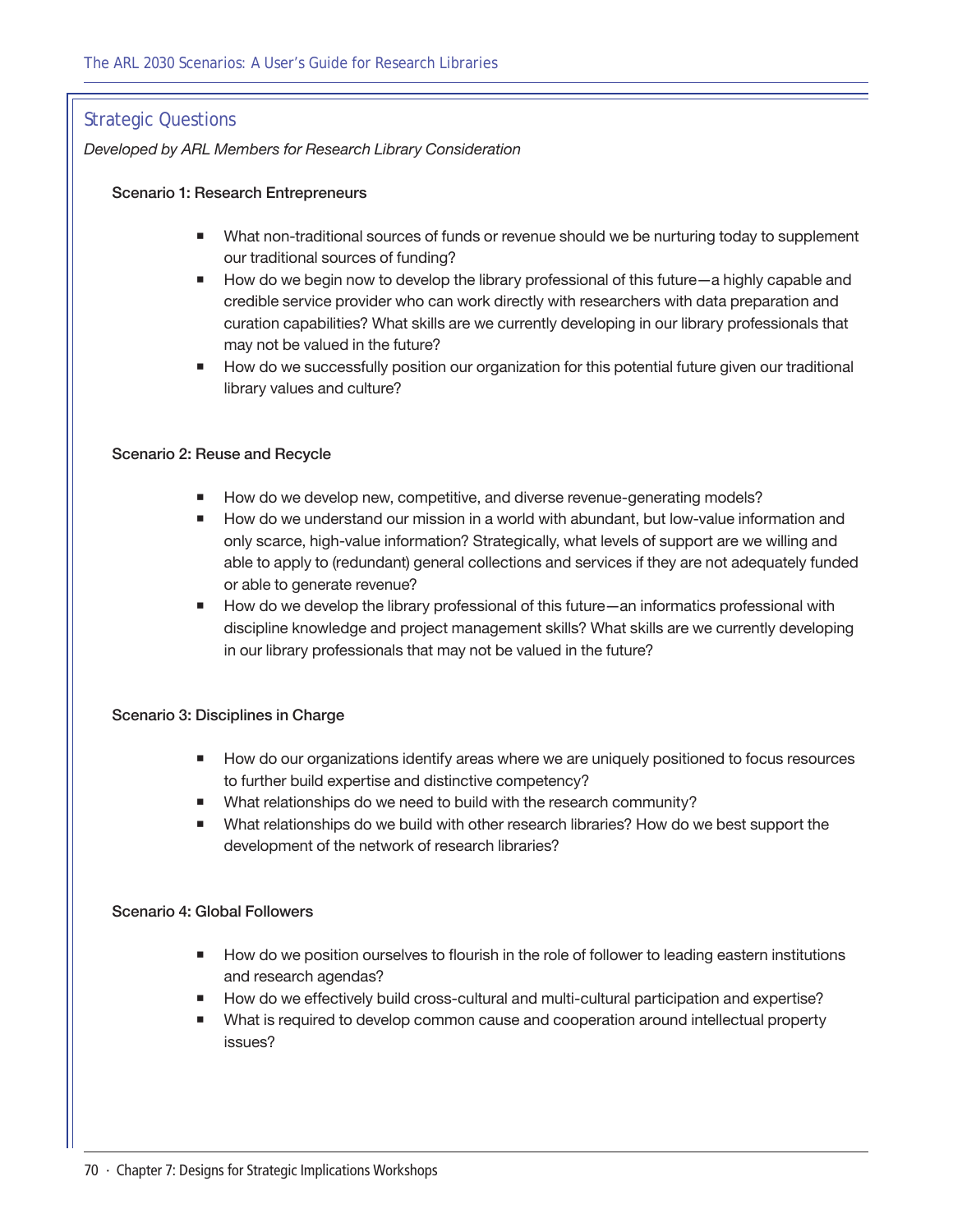## <span id="page-70-0"></span>Design C: Partnering Libraries Developing a Joint Strategic Agenda.

This is a good design to use by a set of organizations that are currently partnering or want to explore new partnership opportunities. The participants should evenly represent all of the organizations and should include key leadership of each library with responsibility for strategic decision-making.

## Process Design

Workshop Length: 2 days Number of Participants: 16 to 24

### Pre-work Assignment:

Distribute 1 to 2 weeks before the workshop.

*1) Thoughtfully read the full scenario set. Some people like to look at the end state table first and then read the scenarios; some like to read the narratives first and then review the end state table. It is important that you take time to read the scenarios and review the table carefully before the workshop, as they will be our starting point for the ensuing conversation.*

*2) Come prepared to share at least one early indicator for each of the four scenarios on the first day of the*  workshop. An indicator is something in the external environment that suggests a shift in one of the critical *uncertainties the scenarios address. Early indicators can be weak signals of change or events that suggest*  the logic of one of the scenarios beginning to play out at the present time. Participants can bring an actual *article with them to share or notes on the specific piece.*

Workshop Materials:

- 10 to 12 full pads of 3"x5" Post-it Notes, ideally lined and in various colors
- **16 to 24 Sharpie Permanent Markers (or equivalent felt tip marker) for writing on post-its**
- 12 pack of flip chart markers, chisel tip
- 5 rolls of 1" masking tape (if flip charts are not 3M Post-it Pads)
- Note paper and pens—1 for each participant

### Room Set-up:

Large room with 4 round tables with 4 to 6 seats each, seats facing the "front" of the room. Each table given 1 flip chart easel with paper, flip chart markers, post-its, masking tape, and Sharpie markers. A screen and LCD can be set up at the "front" of the room, if desired. One additional flip chart easel with paper, markers, and tape for session leader.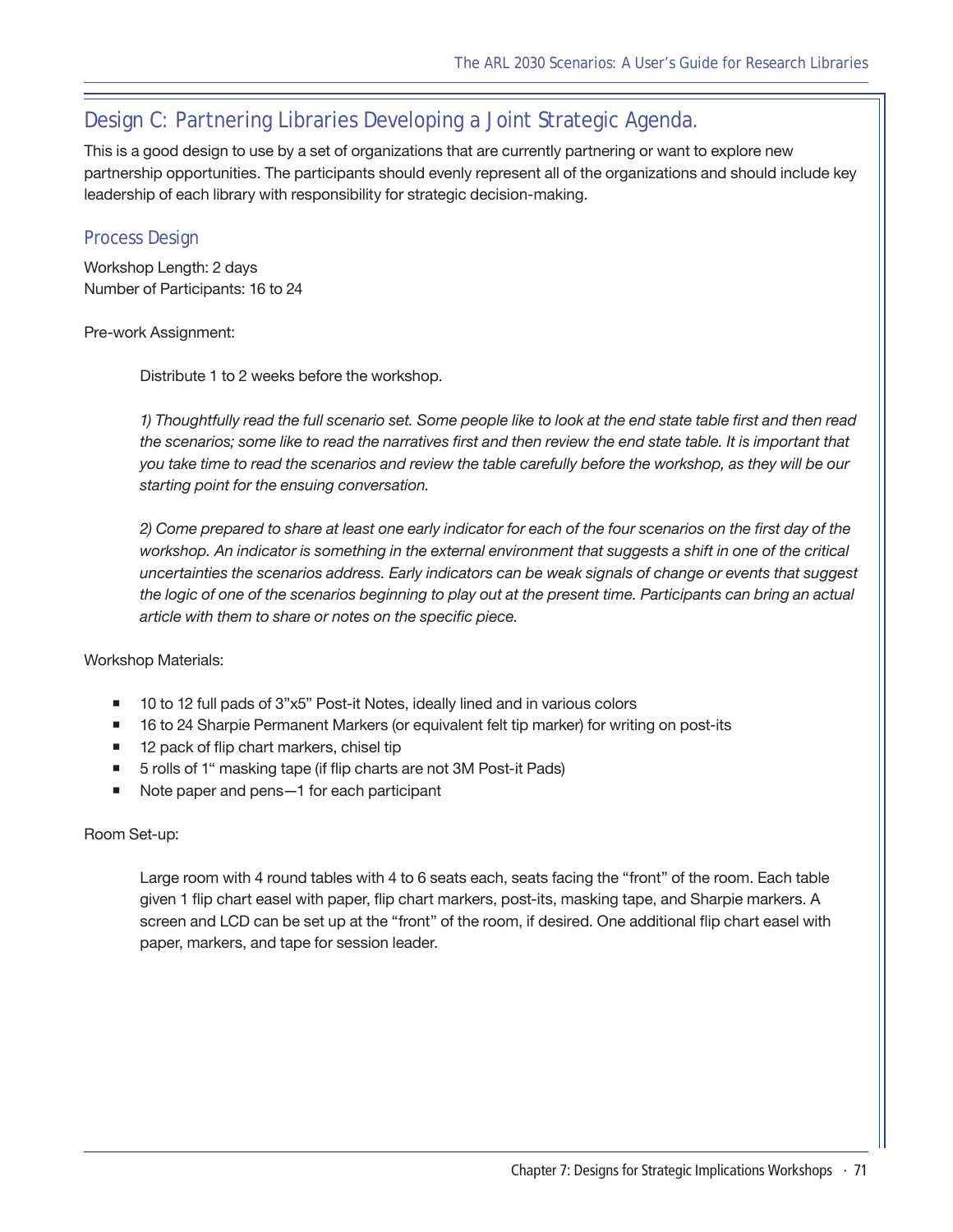## Process Description

## *Day 1:*

30 min Welcome, Introductions, and Opening Remarks

Share expectations, desired outcome, and group norms for strategic dialogue.

*Expectations:* These should be developed specifically for your audience. The following are some ideas to consider:

- Everyone will fully participate.
- We will suspend disbelief and seriously engage in discussing all the scenarios.
- We will work together collectively to uncover critical strategic insights for our organization.

*Desired Outcome*: A robust strategic agenda for our organization to use in our strategic planning.

*Group Norms for Effective Strategic Dialogue* (captured on flip chart in the room)

- Be open to new ideas
	- • challenge *your* assumptions
	- ask clarifying questions of each other
- Suspend disbelief
- **Balance inquiry and advocacy**
- Stay in the strategic space, future-oriented
- Fully participate
	- listen actively
	- contribute
	- leave "space" in the conversation for others
	- stay together (gadgets off, no multi-tasking, be on time)
- 15 min Introduction to Scenario Planning with the ARL 2030 Scenarios

Key Points:

- **Scenarios allow organizations to look at the critical uncertainties that are changing the** environment in which they operate.
- Avoid the desire to choose a future scenario. The future will not be any one of the ARL 2030 Scenarios; the future will be made up of components of all four scenarios.
- $\blacksquare$  The scenarios are 20 years in the future. They are used to plan for the next 1 to 3, or 1 to 5, years.

#### 60 min **ARL 2030 Scenarios and Early Indicators**

Take time to remind the participants of each scenario and discuss early indicators of each scenario that participants identified in their pre-work and any new indicators identified during discussion. (approx. 10 minutes per scenario)

At the end of reviewing the early indicators of all four scenarios, ask participants to step back from the full set of early indicators and share what they see or observe in the indicator data. End by making the observation that there are early indicators of all four scenarios, meaning all four are currently playing out in the external environment.

15 min Break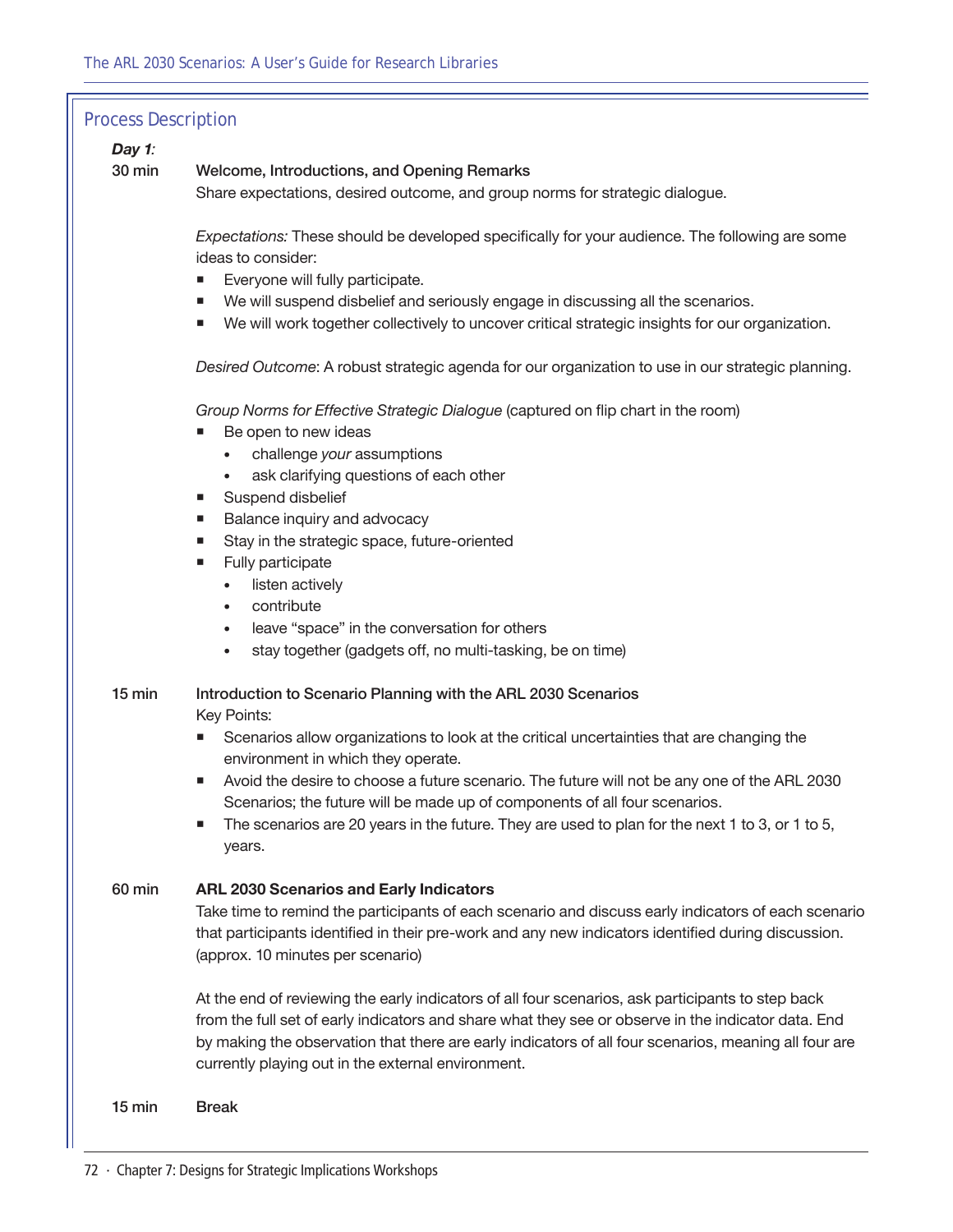| 60 min             | <b>Scenario Deep Dive</b><br><b>Breakout Activity</b><br>Participants should be separated into four breakout groups. Pre-assign participants to optimize<br>breakout group dynamics and insure each library is represented adequately in all four groups. Each<br>group is asked to focus on one scenario. See the following Breakout Template for the details of this<br>activity. Participants continue this conversation into the morning of Day 2. Breaks for lunch and<br>refreshments and the overnight pause help the groups sustain their energy and balance different<br>thinking styles as they work through the Deep Dive activities. |
|--------------------|--------------------------------------------------------------------------------------------------------------------------------------------------------------------------------------------------------------------------------------------------------------------------------------------------------------------------------------------------------------------------------------------------------------------------------------------------------------------------------------------------------------------------------------------------------------------------------------------------------------------------------------------------|
| 60 min             | Lunch                                                                                                                                                                                                                                                                                                                                                                                                                                                                                                                                                                                                                                            |
| 90 min             | Scenario Deep Dive, cont.<br><b>Breakout Activity</b>                                                                                                                                                                                                                                                                                                                                                                                                                                                                                                                                                                                            |
| $15 \text{ min}$   | <b>Break</b>                                                                                                                                                                                                                                                                                                                                                                                                                                                                                                                                                                                                                                     |
| 60 min             | Scenario Deep Dive, cont.<br><b>Breakout Activity</b>                                                                                                                                                                                                                                                                                                                                                                                                                                                                                                                                                                                            |
| <b>30 min</b>      | <b>Breakout Groups Share Insights from Conversations</b><br>Plenary<br>What can we learn through this exercise about each of our libraries and our partnership?                                                                                                                                                                                                                                                                                                                                                                                                                                                                                  |
|                    | Close                                                                                                                                                                                                                                                                                                                                                                                                                                                                                                                                                                                                                                            |
| Day 2:<br>$15$ min | <b>Morning Reflections</b><br>Plenary<br>Participants share new reflections and insights arising from their time away from the conversation.                                                                                                                                                                                                                                                                                                                                                                                                                                                                                                     |
| 60 min             | Scenario Deep Dive, cont.<br><b>Breakout Activity</b>                                                                                                                                                                                                                                                                                                                                                                                                                                                                                                                                                                                            |
| $15 \text{ min}$   | <b>Break</b>                                                                                                                                                                                                                                                                                                                                                                                                                                                                                                                                                                                                                                     |
| 45 min             | <b>Presentations</b><br>Plenary<br>Each breakout group presents its key strategic insights.<br><b>Strategic Options</b><br>Highlight from discussion of Strategic Questions<br>п                                                                                                                                                                                                                                                                                                                                                                                                                                                                 |
| 45 min             | <b>Key Learnings and Takeaways</b><br>Plenary<br>Discussion of key learnings and takeaways for our partnership from the Deep Dive activity.                                                                                                                                                                                                                                                                                                                                                                                                                                                                                                      |
| 60 min             | Lunch                                                                                                                                                                                                                                                                                                                                                                                                                                                                                                                                                                                                                                            |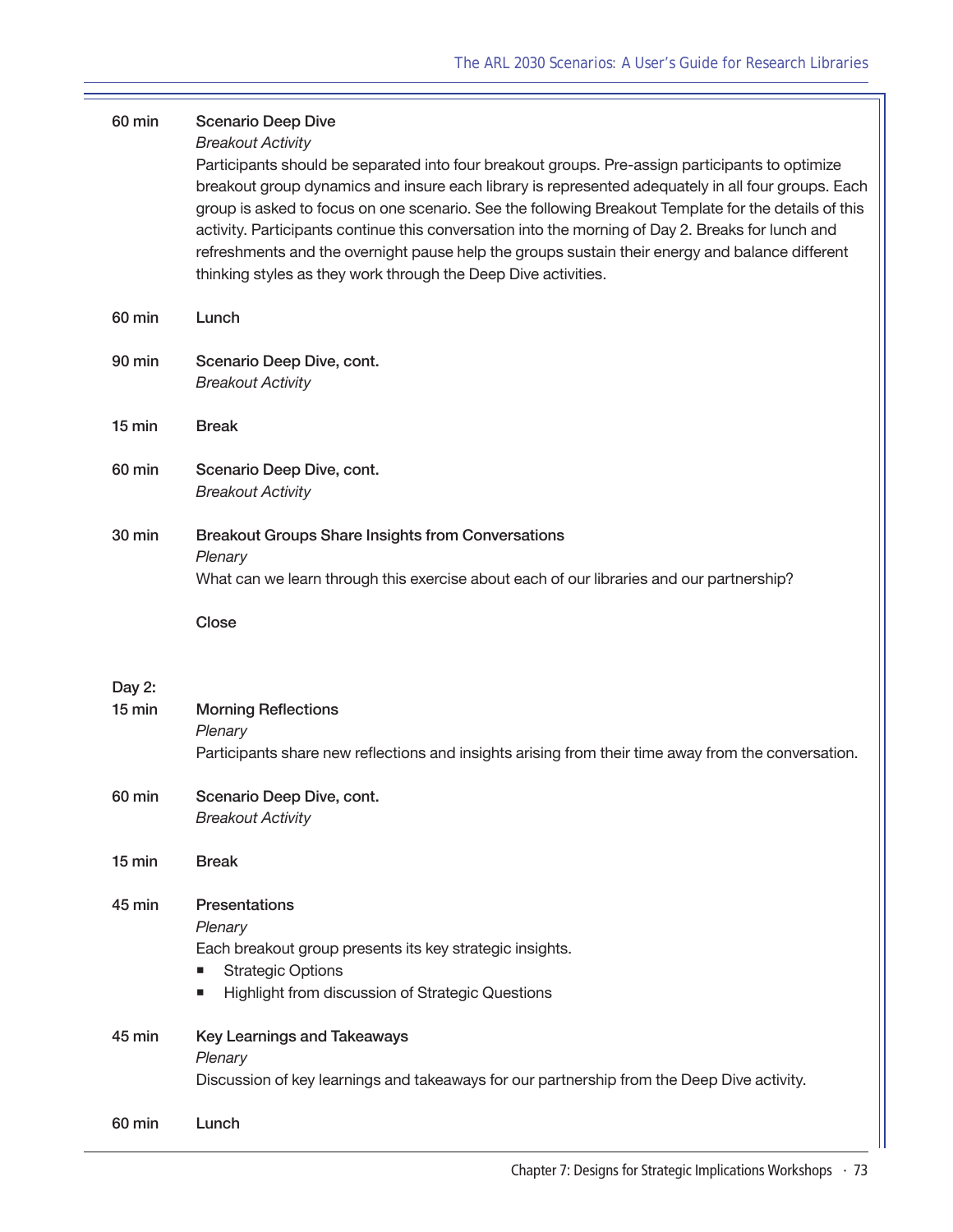# 90 min Building a Shared Strategic Agenda

*Plenary*

#### 60 min Identifying Robust Strategic Options

Have participants work in small groups and walk around the room to uncover which of the "strategic options" work across the scenarios. The small groups of three to four should be a mix of the partnering libraries. A strategic option may be applicable to all four scenarios, but may have only been identified by one or two groups during the breakout activity. "Robust strategies" will work in at least three of the four scenarios and if it works in only three, it will have no detrimental impact if acted on in the remaining scenario. The small groups should keep notes on the strategic options they believe are robust. The notes should include a full description of the strategic option and what scenarios it applies to. (15 min)

Once groups have identified the robust strategies, have groups share them in plenary. Someone should capture and compile the full list on a flip chart entitled, "Our Strategic Agenda." If each strategic option is captured on a separate post-it note, the participants will be able to move them around and even remove them in the process of organizing and fine tuning the strategic agenda. (45 min)

### 30 min Clustering Strategic Options into Robust Strategies

With the strategic pptions on Post-its, work with the participants to organize the material into robust strategies, see **[Figure 1](#page-41-0)**: XYZ Organization's Strategic Agenda for a Biotech R&D Incubator ([page 42\)](#page-41-0).

15 min Break

#### 90 min Refining Strategic Agenda

#### 45 min Prioritizing Robust Strategies

Not all robust strategies need to be acted on. Your partnering organizations need to consider how together you are uniquely positioned to determine which robust strategies to focus on. The strategic agenda should not be looked at as a list of strategies, but an agenda of strategic activity that systemically works as a whole. Capitalize on your ability to focus strategic efforts. Identifying three to six robust strategies that your partnership is positioned to implement is much better than 12 that cannot be properly implemented.

#### 45 min Adding Additional Strategies to the Strategic Agenda

In exploring the four scenarios in breakout groups, the participants may identify a strategy that is not robust but that offers powerful advantages given the unique positioning of the partnering organizations in the research arena. Did such a strategy emerge during the breakouts? Should that strategy be added to the strategic agenda?

Before leaving this activity, participants should test the refined strategic agenda against the **[key](#page-41-1)  [characteristics](#page-41-1)** of a powerful strategic agenda [\(page 42](#page-41-1)).

30 min Next Steps and Closing Remarks Adjourn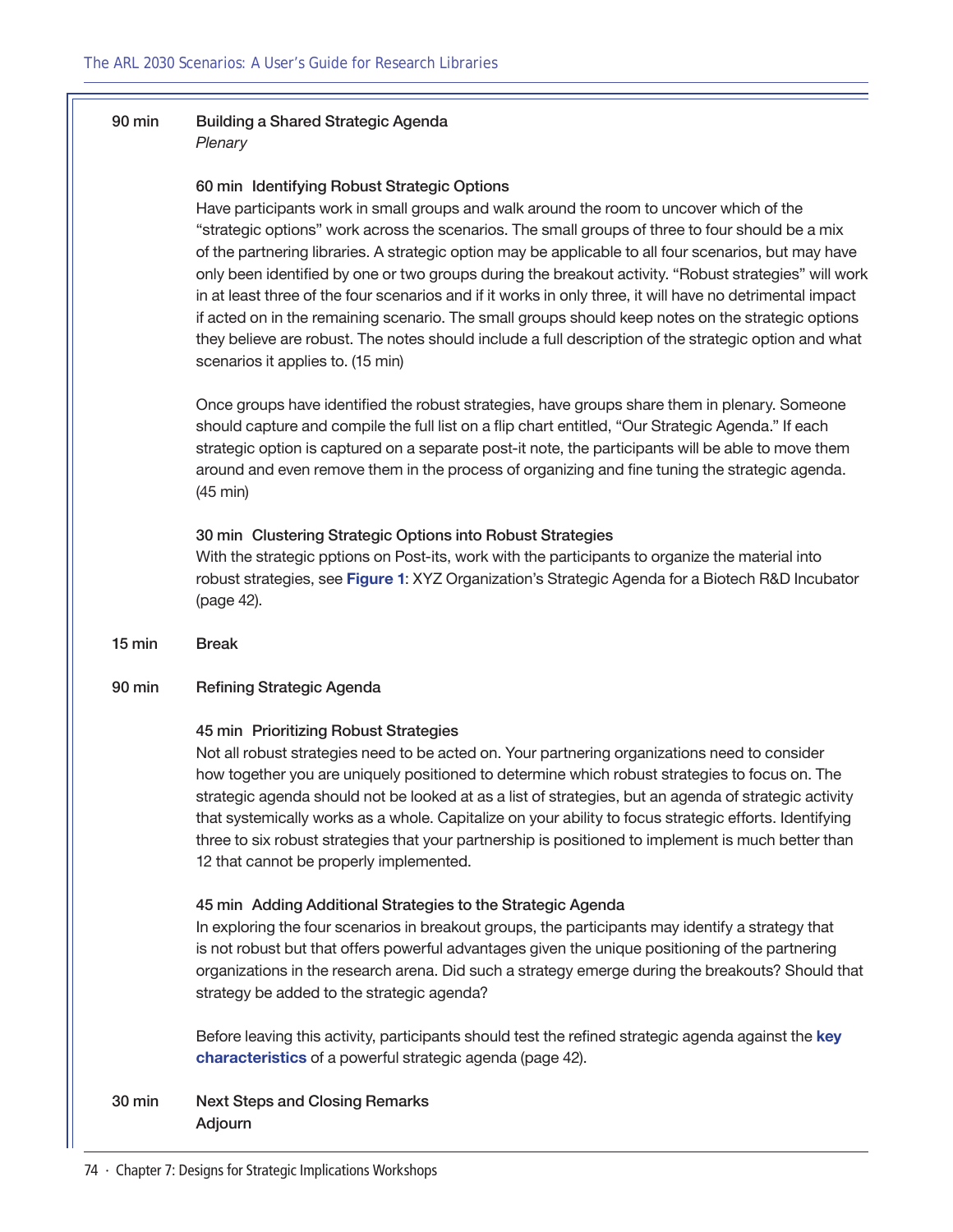### Design C: Breakout Template

#### Scenario:

#### Breakout Members:

*Capture your discussion on flip chart sheets. Be sure to capture full ideas and concepts and note what question you are answering on the flip chart.*

- 1) Who will be the end-user of our research library partnership in 2030? What will be their needs? What forces drive their needs? (60 min)
- 2) Brainstorm Opportunities and Threats for our research library partnership in this scenario. (30 min)

Brainstorm Rules

- Capture all ideas.
- Redundancy is OK.
- Do not critique and analyze.
- At the end, note top ideas.
- 3) Identify our relevant Strengths and Weaknesses in this scenario. (30 min)
- 4) What are the strategic implications of this scenario in 2030 for our research library partnership? (30 min)
- 5) Identify strategies we might employ that mitigate threats and leverage opportunities, given our strengths and weaknesses. Each strategy is a strategic option. Capture each on a separate post-it note so you can organize and cluster your strategic options. (75 min)
- 6) Discuss the strategic questions for your scenario. Frame them from the perspective of your partnership. What new strategic options emerge from your discussion? Add these strategic options to your work in exercise 5 above. (75 min)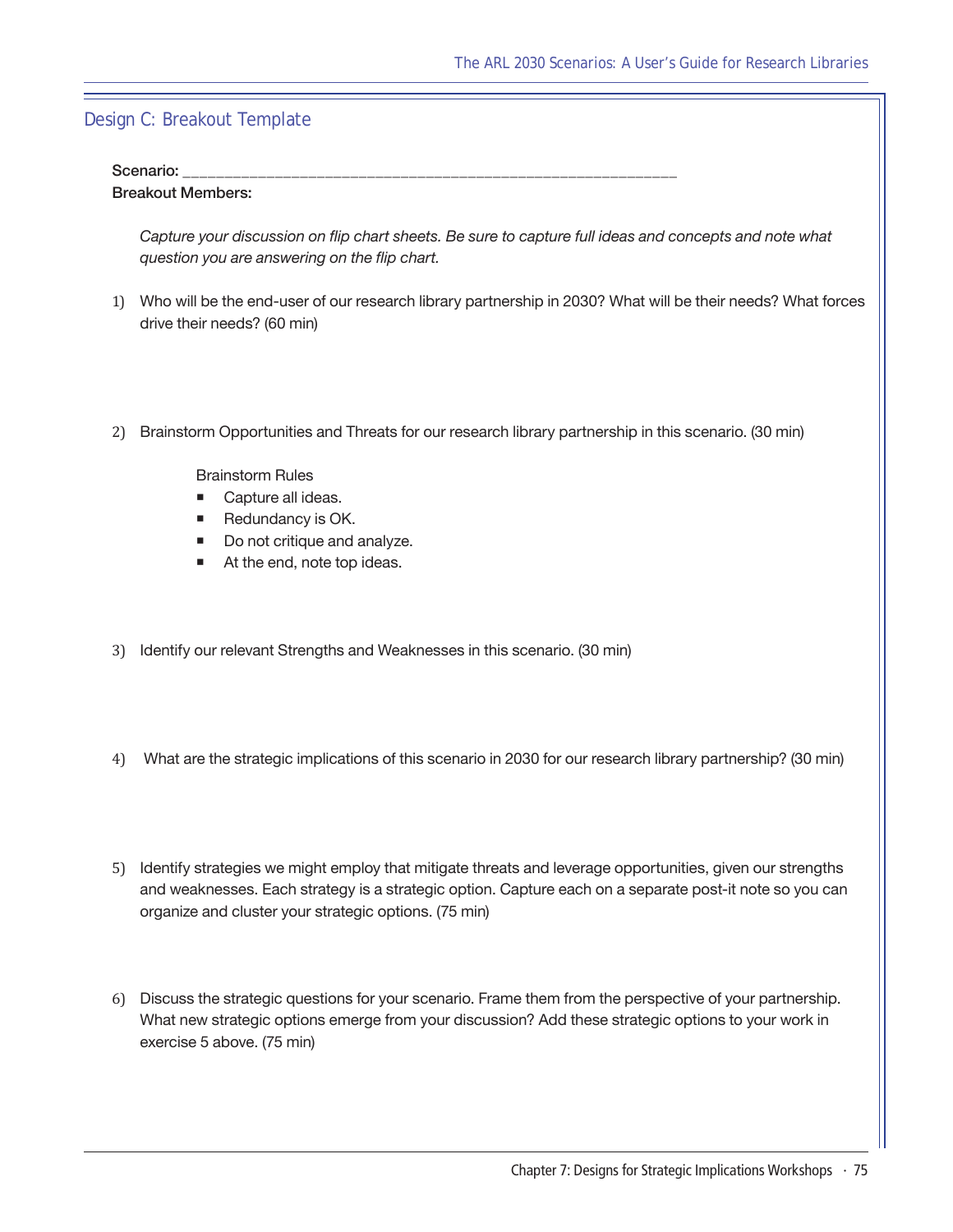## Strategic Questions

*Developed by ARL Members for Research Library Consideration*

#### Scenario 1: Research Entrepreneurs

- **Nhat non-traditional sources of funds or revenue should we be nurturing today to supplement** our traditional sources of funding?
- How do we begin now to develop the library professional of this future—a highly capable and credible service provider who can work directly with researchers with data preparation and curation capabilities? What skills are we currently developing in our library professionals that may not be valued in the future?
- **How do we successfully position our organization for this potential future given our traditional** library values and culture?

#### Scenario 2: Reuse and Recycle

- How do we develop new, competitive, and diverse revenue-generating models?
- How do we understand our mission in a world with abundant, but low-value information and only scarce, high-value information? Strategically, what levels of support are we willing and able to apply to (redundant) general collections and services if they are not adequately funded or able to generate revenue?
- How do we develop the library professional of this future—an informatics professional with discipline knowledge and project management skills? What skills are we currently developing in our library professionals that may not be valued in the future?

#### Scenario 3: Disciplines in Charge

- How do our organizations identify areas where we are uniquely positioned to focus resources to further build expertise and distinctive competency?
- What relationships do we need to build with the research community?
- What relationships do we build with other research libraries? How do we best support the development of the network of research libraries?

#### Scenario 4: Global Followers

- **How do we position ourselves to flourish in the role of follower to leading eastern institutions** and research agendas?
- How do we effectively build cross-cultural and multi-cultural participation and expertise?
- What is required to develop common cause and cooperation around intellectual property issues?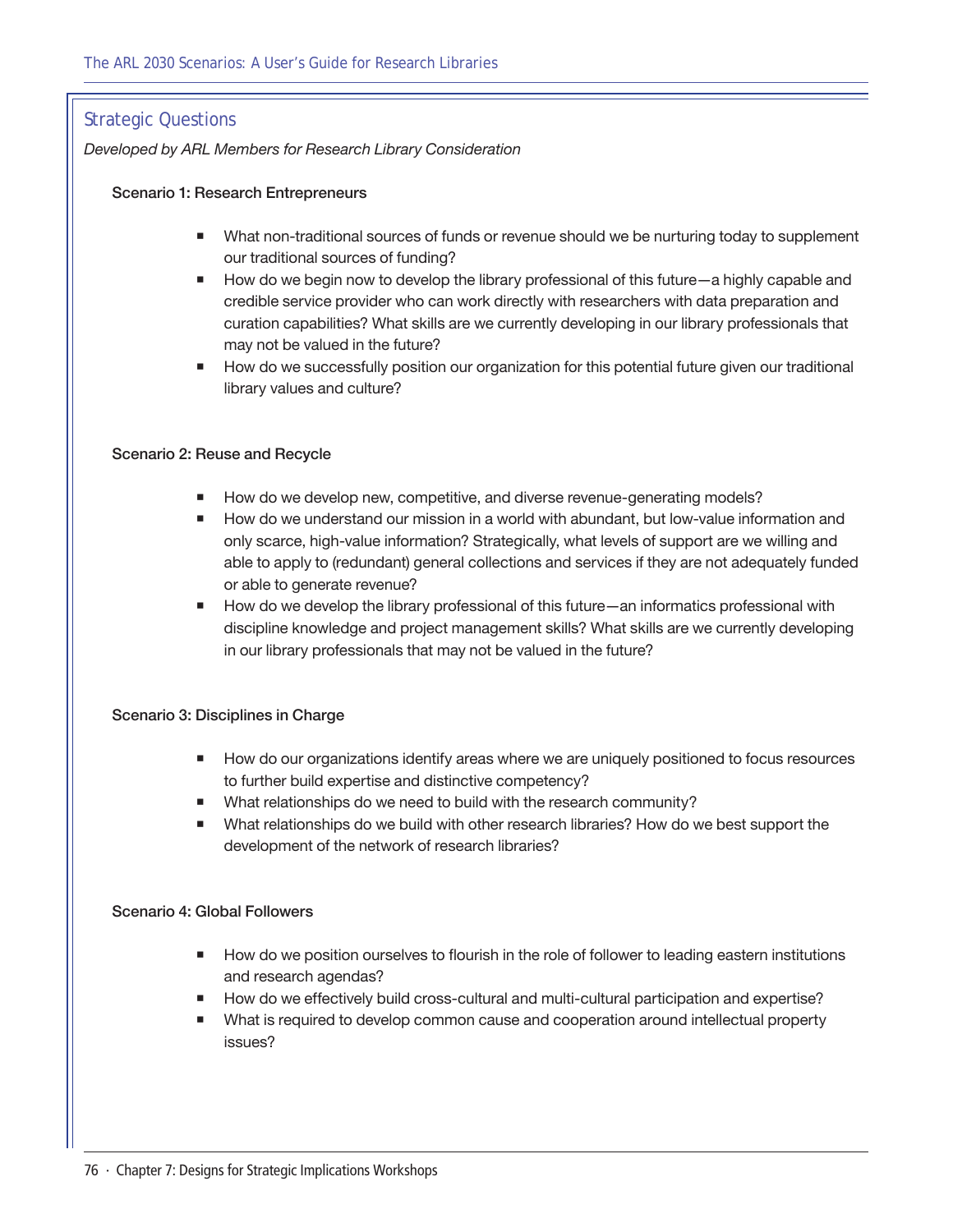# Chapter 8: Designs for Engaging the Organization

*Scenario planning is an excellent foundation for developing an organization that is aligned around a strategic agenda. Engagement can be achieved at many levels and can cascade as deeply as desired into an organization. The members of the organization can engage with the scenarios themselves, building awareness of the dynamic nature of the research environment. They can also engage in understanding and playing an active role in implementing the strategic agenda developed from the scenario planning activity. The following are a few examples of ways to initiate engagement with a leadership or planning group, or engage the broader organization beyond the leadership team that participated in the strategic implications workshop. Each of these activities takes 1 to 2 hours of time. The designs can be combined to create a more comprehensive experience or used at planned intervals to keep the strategic conversation alive.*

# Creative Engagement of the Organization

A strategic agenda is normally created and maintained over time by the leadership of an organization. The subsequent implementation of that strategic agenda involves the engagement of the broader organization and requires the cascading of the scenarios and resultant strategic agenda throughout the organization. Some organizations choose to fully involve all levels of the organization in the process of engagement. Others choose to engage selective departments and levels within the organization that they feel are critical to the successful implementation of the strategic agenda. The decision on who to engage is an individual decision for each organization that is influenced by many things including the organization's structure and culture.

Engagement requires individuals in the organization to:

- 1) Understand the scenario planning process.
- 2) Be familiar with and experience the ARL 2030 Scenarios.
- 3) Understand how the strategic agenda was informed by the ARL 2030 Scenarios.
- 4) Explore how each individual can align their work with successful implementation of the strategic agenda.

The two designs described here are essential to almost any organizational process map. They are important components when scenario planning is being used to enrich a strategic planning process. They also can be used independently when an organization does not rely on strategic planning. Design D can work on its own as an exploratory activity to help a group or organization engage with the scenarios or as an exercise to build alignment among partner organizations.

The background information explaining general workshop planning (described in **[Chapter 6](#page-52-0)**) is relevant to the designs in this chapter, and should be reviewed as part of the planning process.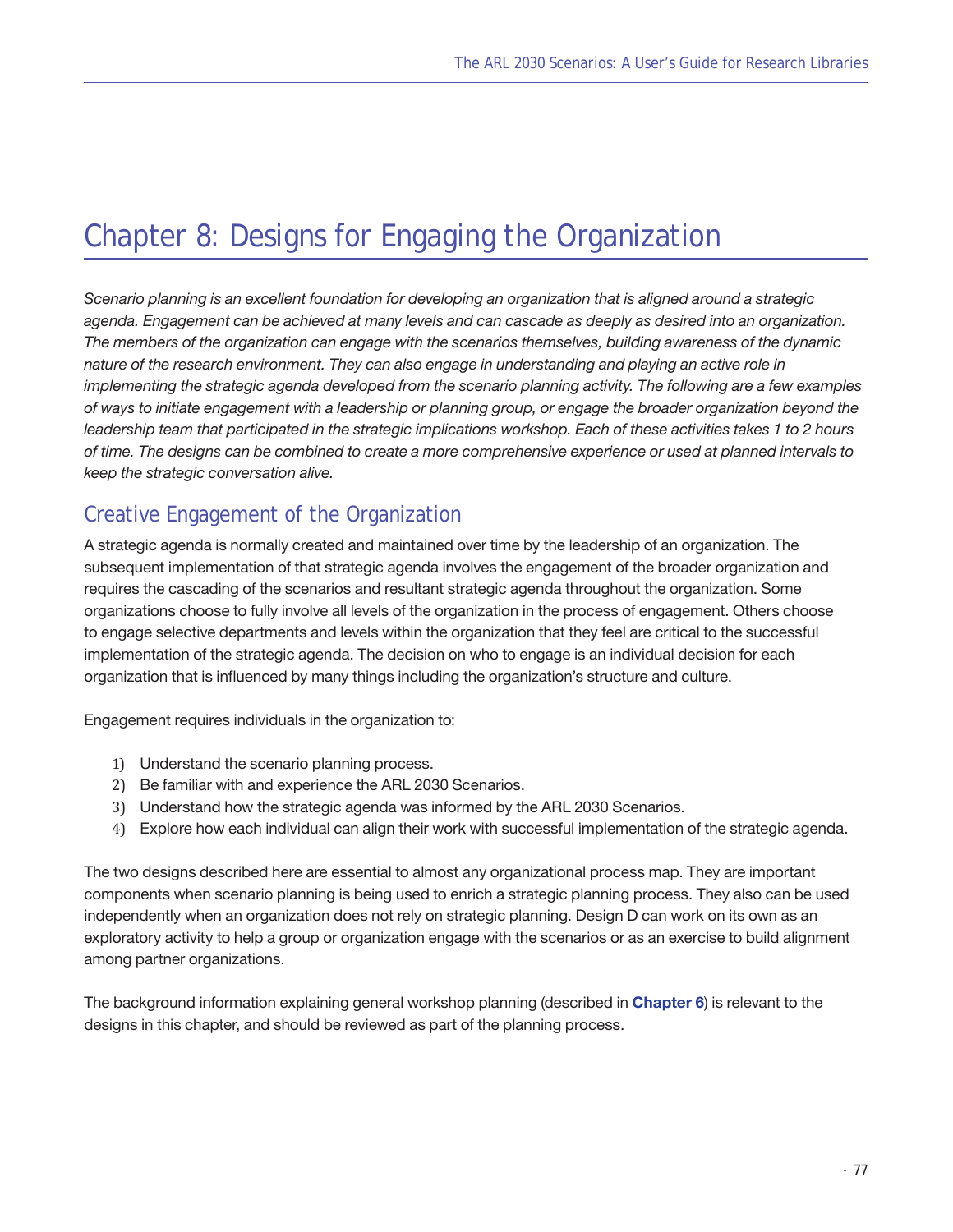# Design D: Scenario Planning and ARL 2030 Scenarios Introduction

This is a good design to use to introduce staff or members of the broader research library organization to scenario planning and the ARL 2030 Scenarios. It is ideal for a brown bag lunch discussion. Currently, the design is written to introduce one scenario to the participants. This design can be expanded to include more than one scenario. Another option is to use this design as-is and offer four sessions, one session focused on each scenario.

### Process Design

Workshop Length: 1 hour Number of Participants: 6 to 24

Pre-work Assignment:

Distribute the scenario(s) you will focus on 1 week ahead of the session.

*1) Thoughtfully read the full scenario set. Some people like to look at the end state table first and then read*  the scenarios; some like to read the narratives first and then review the end state table. It is important that *you take time to read the scenarios and review the table carefully before the workshop, as they will be our starting point for the ensuing conversation.*

*2) Come prepared to share at least one early indicator for each of the four scenarios on the first day of the*  workshop. An indicator is something in the external environment that suggests a shift in one of the critical *uncertainties the scenarios address. Early indicators can be weak signals of change or events that suggest*  the logic of one of the scenarios beginning to play out at the present time. Participants can bring an actual *article with them to share or notes on the specific piece.*

Workshop Materials:

- Flip chart easel with paper, markers (varied colors, chisel tip)
- 1 roll of 1" masking tape (if flip charts are not 3M Post-it Pads)

Room Set-up:

Flexible. Can be in classroom set-up, boardroom, or other. Screen and LCD projector, if you are planning to share slides.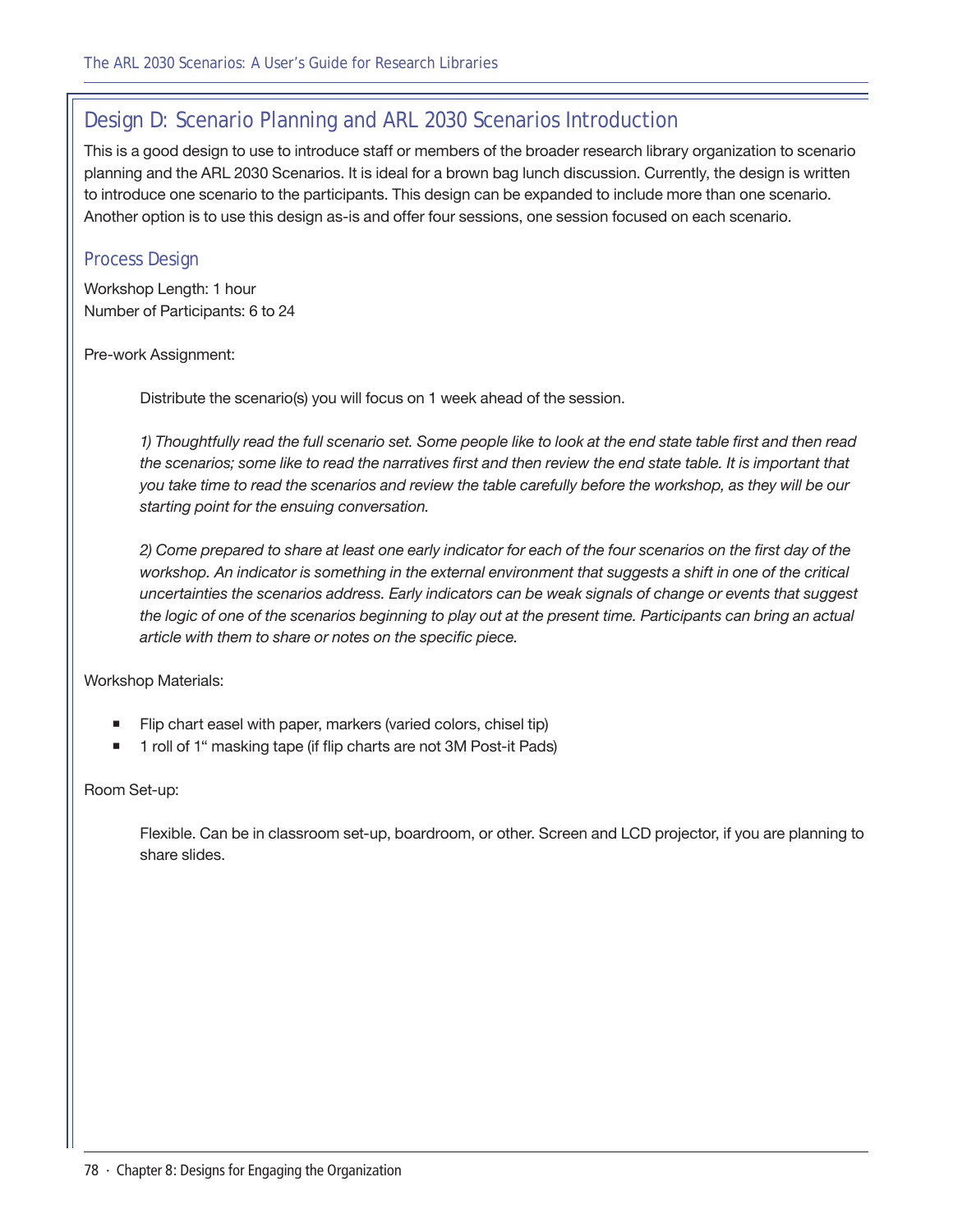#### 5 min Welcome and Opening Remarks

*Desired Outcome*: Familiarize the attendees with scenario planning and engage in a strategic conversation of one or more of the scenarios.

#### 10 min Introduction to Scenario Planning with the ARL 2030 Scenarios Key Points:

- Scenarios allow organizations to look at the critical uncertainties that are changing the environment in which they operate.
- Avoid the desire to choose a future scenario. The future will not be any one of the ARL 2030 Scenarios; the future will be made up of components of all four scenarios.
- The scenarios are 20 years in the future. They are used to plan for the next 1 to 3, or 1 to 5, years.

#### 15 min ARL 2030 Scenario and Early Indicators

Take time to remind the participants of the scenario you wish to focus on. Ask them to share some early indicators of that scenario already present in the external research environment. Capture the early indicators on a flip chart. End the discussion by noting that current early indicators validate the plausibility of that scenario playing out over time. They speak to the fact that dynamics are already at play that support this future state coming to pass. Always note that scenario planning is never done through consideration of just one scenario. The future is very uncertain, so it is important to consider a wide range of potential futures.

You have the option of expanding this segment to include additional scenarios.

# 25 min Strategic Implications for Our Organization

Ask attendees to discuss the implications of this scenario on the research library. How might we prepare for such a future? How might such a future change what you do at the library and how you do it?

#### 5 min Closing Remarks

This is an opportunity to share how scenario planning is being applied at your research library and how you would like the attendees to play a role in the successful roll out of the process in the library.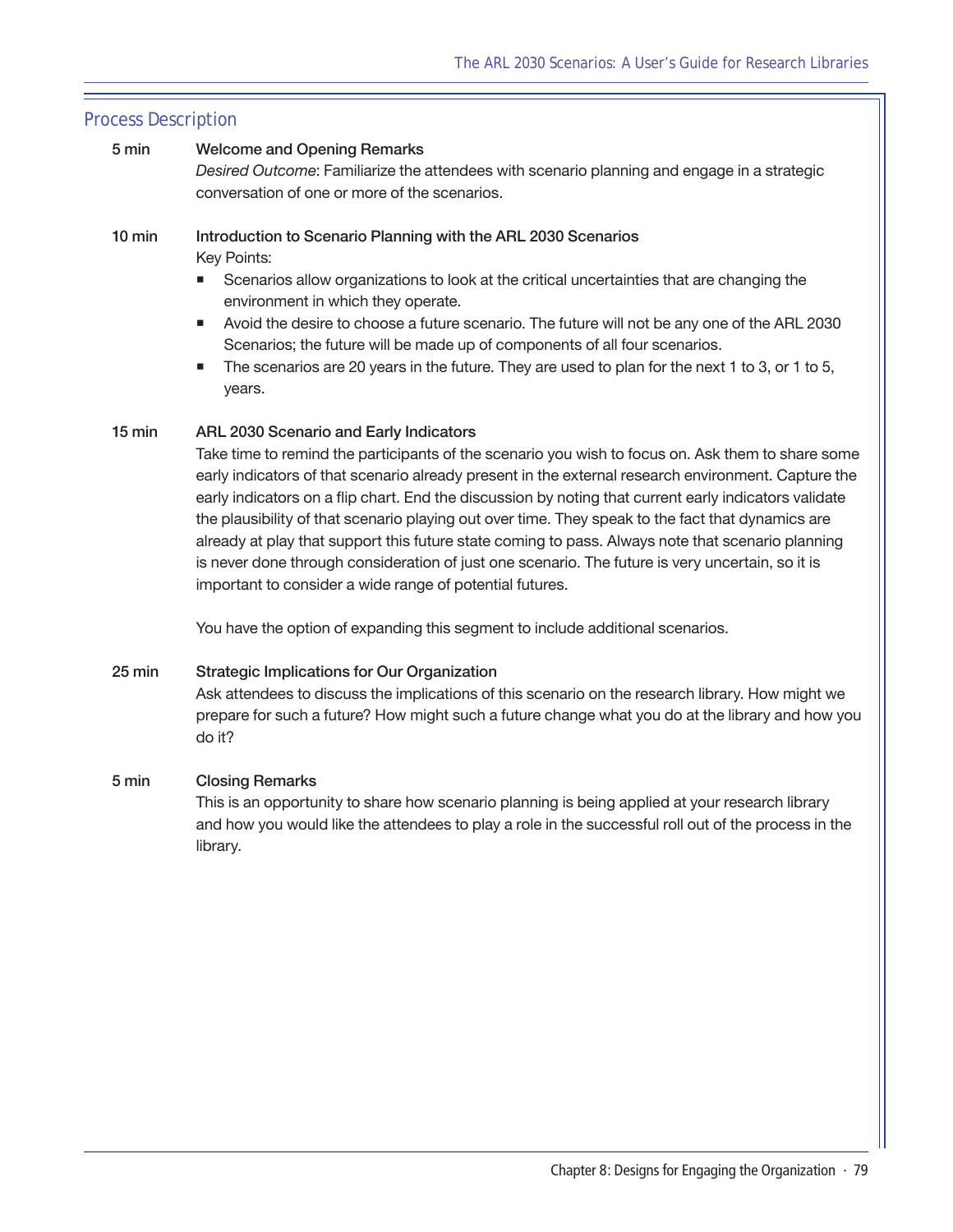# Design E: Rollout of the Strategic Agenda

This is a good design to use to introduce staff or members of the organization to the strategic agenda and to allow participants to align their activities with the strategic agenda and the implementation process.

## Process Design

Workshop Length: 2 hours Number of Participants: 6 to 24

#### Pre-work Assignment:

No pre-work assignment is suggested. The strategic agenda is best shared in person with participants. Although one might be tempted to send out the strategic agenda ahead of the session to speed up the process, the result often is just the opposite, as each individual will come to the session with preconceived notions on the meaning of the various strategies. To avoid the process of redirecting and reforming the groups understanding, and to insure the strategic agenda is accurately understood, present the strategic agenda in the session with a clear explanation and context.

Workshop Materials:

- Filip chart easel with paper, markers (varied colors, chisel tip)
- 1 roll of 1" masking tape (if flip charts are not 3M Post-it Pads)
- Additional flip charts with markers and paper, if you plan to break the group into smaller groups.

Room Set-up:

Flexible. Can be in classroom set-up, boardroom, or other. Screen and LCD projector, if you are planning to share slides.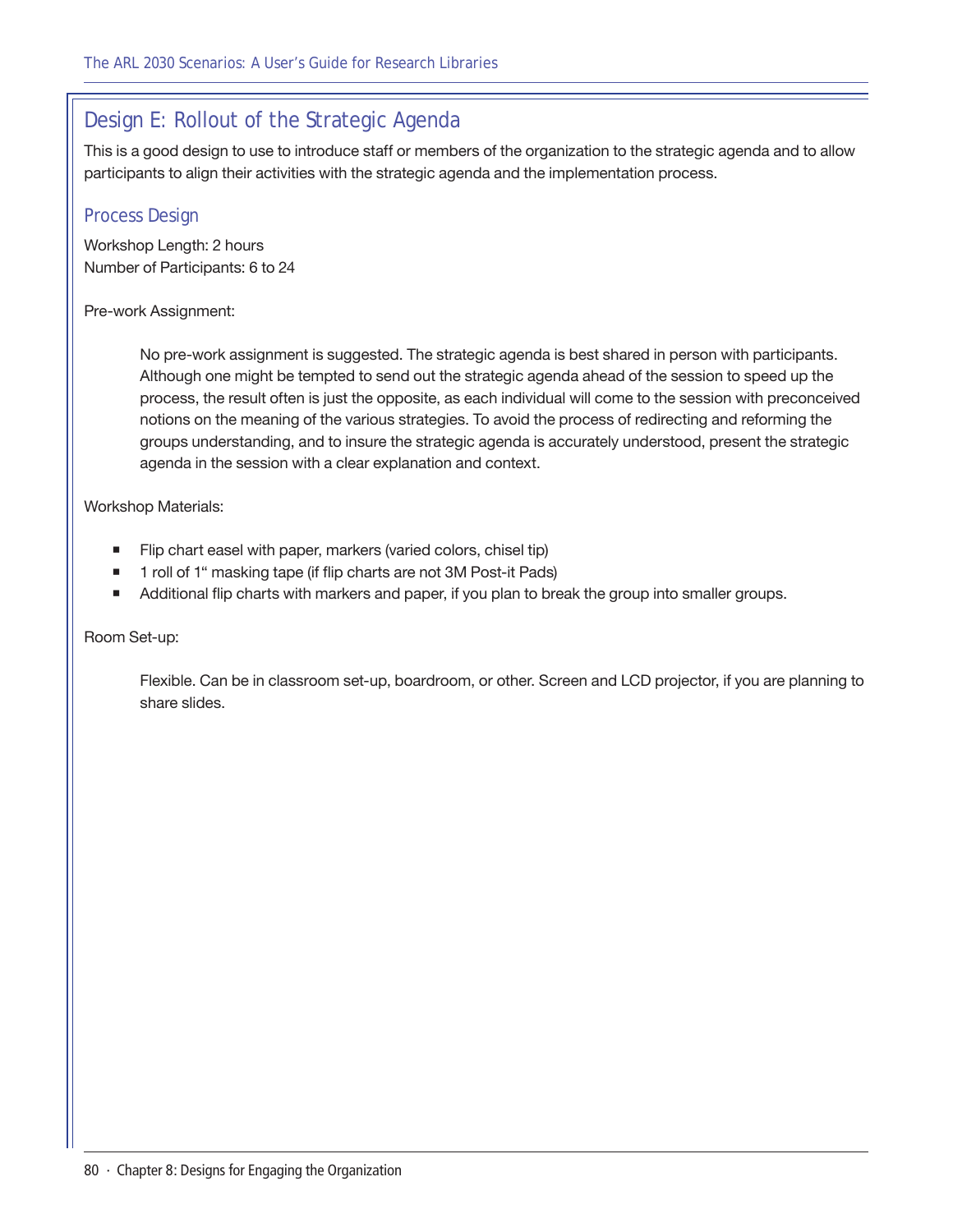#### 5 min Welcome and Opening Remarks

*Desired Outcome*: Attendees have the opportunity to learn about the scenario planning process at the research library and begin to understand how they can align themselves and their activities with the strategic agenda developed through this process.

### 45 min Scenario Planning Process and the Resultant Strategic Agenda

Key Points:

- **Scenarios allow organizations to look at the critical uncertainties that are changing the** environment in which they operate.
- Avoid the desire to choose a future scenario. The future will not be any one of the ARL 2030 Scenarios; the future will be made up of components of all four scenarios.
- $\blacksquare$  The scenarios are 20 years in the future. They are used to plan for the next 1 to 3, or 1 to 5, years.
- Share a summary of the strategic implications of the scenarios for your research library and the resultant strategic plan.

Introducing the attendees to the ARL 2030 Scenarios is an optional activity that could be included. An introduction to the scenarios would include a brief description of each scenario and a discussion of early indicators.

#### 50 min Aligning to the Strategic Agenda

Depending on the group size, this activity can either be done in plenary or by forming trios that each talk about one key strategy in the strategic agenda. If you use trios, allow them to speak for 20 minutes and use the remaining 25 minutes for trios to share with the whole group the highlights of their conversation. Whether done in plenary or with small groups, be sure to capture the key highlights at the front of the room on flip chart paper.

Each key scenario within the strategic agenda is discussed for a few minutes. Clarifying questions on what the key strategy means should be answered. Attendees should then be asked how the strategy affects them and what they do? How might their work change with this strategy? What role can they play in successfully implementing this strategy?

#### 20 min Next Steps and Close

An opportunity to share how the strategic agenda is being rolled out at your research library and how you would like the attendees to play a role in the implementation of the strategic agenda.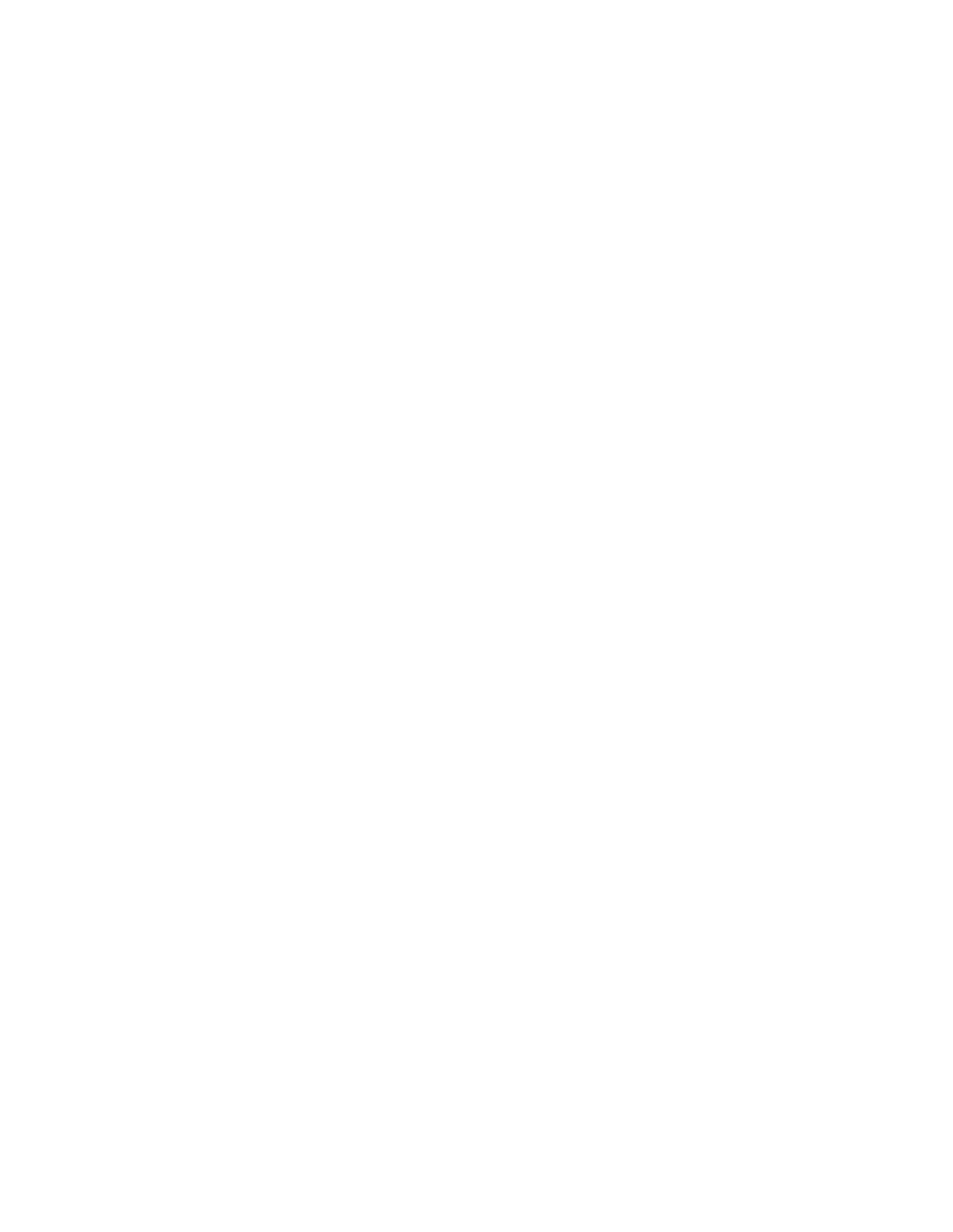# Chapter 9: Designs for Keeping the Strategic Conversation **Alive**

*As described in* **[Chapter 4](#page-40-0)***, organizational planning through scenarios creates an ongoing strategic conversation*  focused on developing a robust and effective strategic agenda and then adapting that strategic agenda over time as the *external research environment changes and evolves. The process is a living one and leads to an organization developing adaptive foresight capability. The two critical components of keeping the strategic conversation alive are developing a mechanism to monitor indicators in the external research environment and to know when and how to refresh and adapt the strategic agenda over time.* 

Monitoring the external environment can easily balloon into a complex and resource-draining proposition. Organizations succeed in sustaining monitoring processes when the approach is kept simple and becomes part of the existing meeting and process structure already in place in the organization. This means finding ways to leverage existing quarterly or semi-annual leadership sessions to share insights on the external research environment and leveraging user-friendly approaches to gather early indicator data over time.

When should a strategic agenda be refreshed or adapted? Each year the organization should test the strategic agenda against its understanding of the dynamics playing out in the external research arena. When new threats or opportunities are identified, the organization should look back at the contingent strategies developed at the strategic implications workshop to determine how best to adapt to the new situation. If no contingent strategy applies to the new threat or opportunity, the organization will need to determine what refinement is needed to the strategic agenda to leverage the opportunity or mitigate the threat.

The two designs presented here provide options for the later portion of your organizational **[process map](#page-49-0)** [\(page](#page-49-0)  [50\)](#page-49-0). With a modest investment of time, they allow a library to draw ongoing advantage from its original investment in developing a strategic agenda.

The background information explaining general workshop planning (described in **Chapter 6**) is relevant to the designs in this chapter, and should be reviewed as part of the planning process.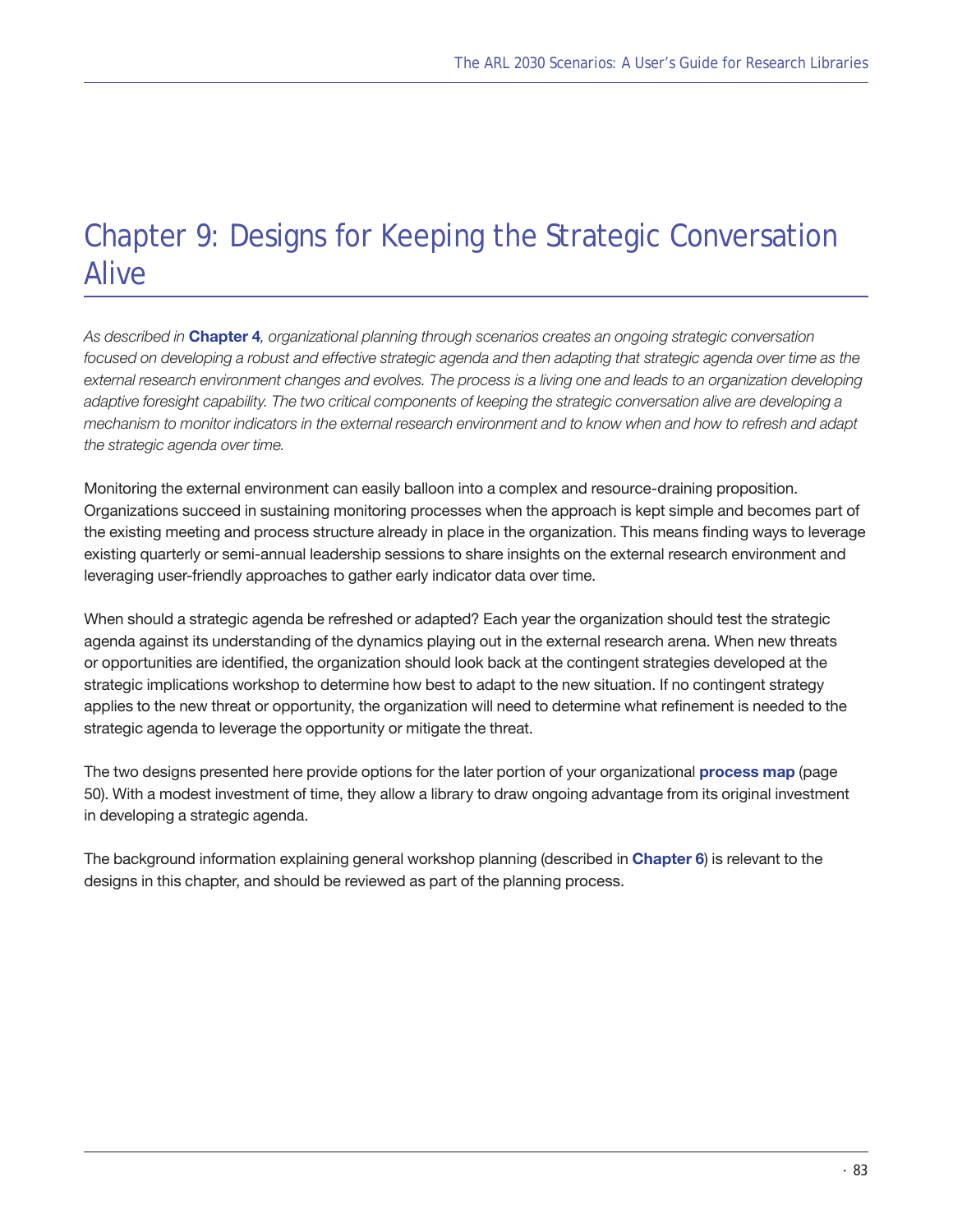# Design F: Ongoing Monitoring of Early Indicators

This is a good design to use to review early indicators for the ARL 2030 Scenarios on a regular basis. As an ongoing activity this session should be scheduled 3 to 4 times per year and can be scheduled to occur prior to leadership team sessions. For this activity, consider identifying an ongoing monitoring team to create continuity in your process. The members of a monitoring team can each take responsibility for watching for early indicators between sessions.

## Process Design

Workshop Length: 2 hours, 45 minutes Number of Participants: 6 to 10

#### Pre-work Assignment:

This design can be employed in an organization that has an ongoing process of gathering and reviewing early indicators or that does not. In the case where there is an ongoing process, the pre-work assignment would be based on reviewing the latest early indicator data prior to the session. If the organization does not have an ongoing process of gathering and reviewing early indicators, the pre-work assignment would be based off of the traditional pre-work and participants would be asked to bring early indicators to the workshop. See suggested pre-work assignment language below. In the latter case, organizations should plan to conduct a monitoring workshop several times a year to stay connected to the dynamics of change in the external research environment.

*1) Thoughtfully read the full scenario set. Some people like to look at the end state table first and then read*  the scenarios; some like to read the narratives first and then review the end state table. It is important that *you take time to read the scenarios and review the table carefully before the workshop, as they will be our starting point for the ensuing conversation.*

*2) Come prepared to share at least one early indicator for each of the four scenarios on the first day of the*  workshop. An indicator is something in the external environment that suggests a shift in one of the critical *uncertainties the scenarios address. Early indicators can be weak signals of change or events that suggest*  the logic of one of the scenarios beginning to play out at the present time. Participants can bring an actual *article with them to share or notes on the specific piece.*

#### Workshop Materials:

- 2 flip chart easels with paper
- 6 to 10 full pads of 3"x5" Post-it Notes, ideally lined and in various colors
- 6 to 16 Sharpie Permanent Markers (or equivalent felt tip marker) for writing on post-its
- 1 pack of flip chart markers, various colors, chisel tip
- 1 roll of 1" masking tape (if flip charts are not 3M Post-it Pads)
- Note paper and pens—1 for each participant (optional)

#### Room Set-up:

Flexible. Can be in classroom set-up, boardroom, or other. Screen and LCD projector, if you are planning to share slides.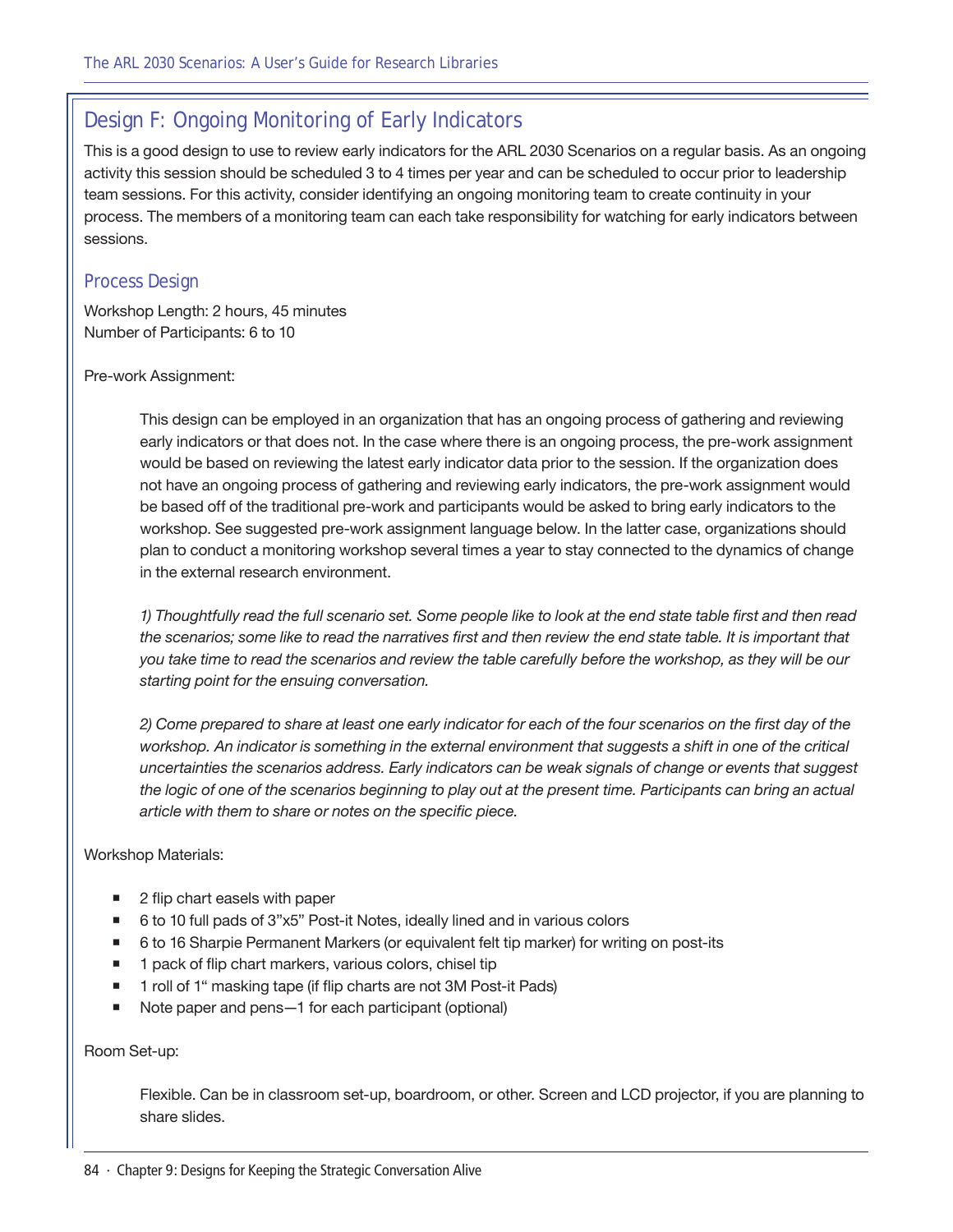#### 5 min Welcome and Opening Remarks

*Desired Outcome*: Early Indicator data shared and interpreted to determine if there are any new strategic insights to test against the strategic Agenda. Findings will be shared with the leadership team in a monitoring summary report.

*Group Norms for Effective Strategic Dialogue* (captured on flip chart in the room)

- Be open to new ideas
	- • challenge *your* assumptions
	- ask clarifying questions of each other
- Suspend disbelief
- Balance inquiry and advocacy
- Stay in the strategic space, future-oriented
- **Fully participate** 
	- listen actively
	- contribute
	- leave "space" in the conversation for others
	- stay together (gadgets off, no multi-tasking, be on time)

#### 80 min ARL 2030 Scenarios and Early Indicators

Take time to remind the participants of each scenario before you discuss early indicators of that scenario. Whether your organization conducts ongoing monitoring and has a recent report on early indicator data or not, always start by asking participants to share some early indicators they have come across. Capture the early indicators on a flip chart.

If you have early indicator data that was shared in pre-work, weave this into the discussion of each scenario. Spend approximately 20 minutes per scenario.

#### 15 min Break

#### 50 min Strategic Implications of the Early Indicators

Participants will want to consider the early indicator data within each scenario and across the full scenario set. Are there any particularly strong dynamics that they feel have strategic implications for the research library? If so, which dynamics and what strategic question need to be addressed?

This conversation can be expanded to have the participants review the strategic agenda to uncover potential implications associated with the strategic agenda. Either way, this conversation should end with the development of a summary of insights to share with the leadership team from this review of early indicators.

#### 5 min Next Steps and Closing

Share with the participants how their findings will move forward. The results of this session can be captured in a monitoring summary report that can become a pre-read for the following Refreshing the Strategic Agenda workshop.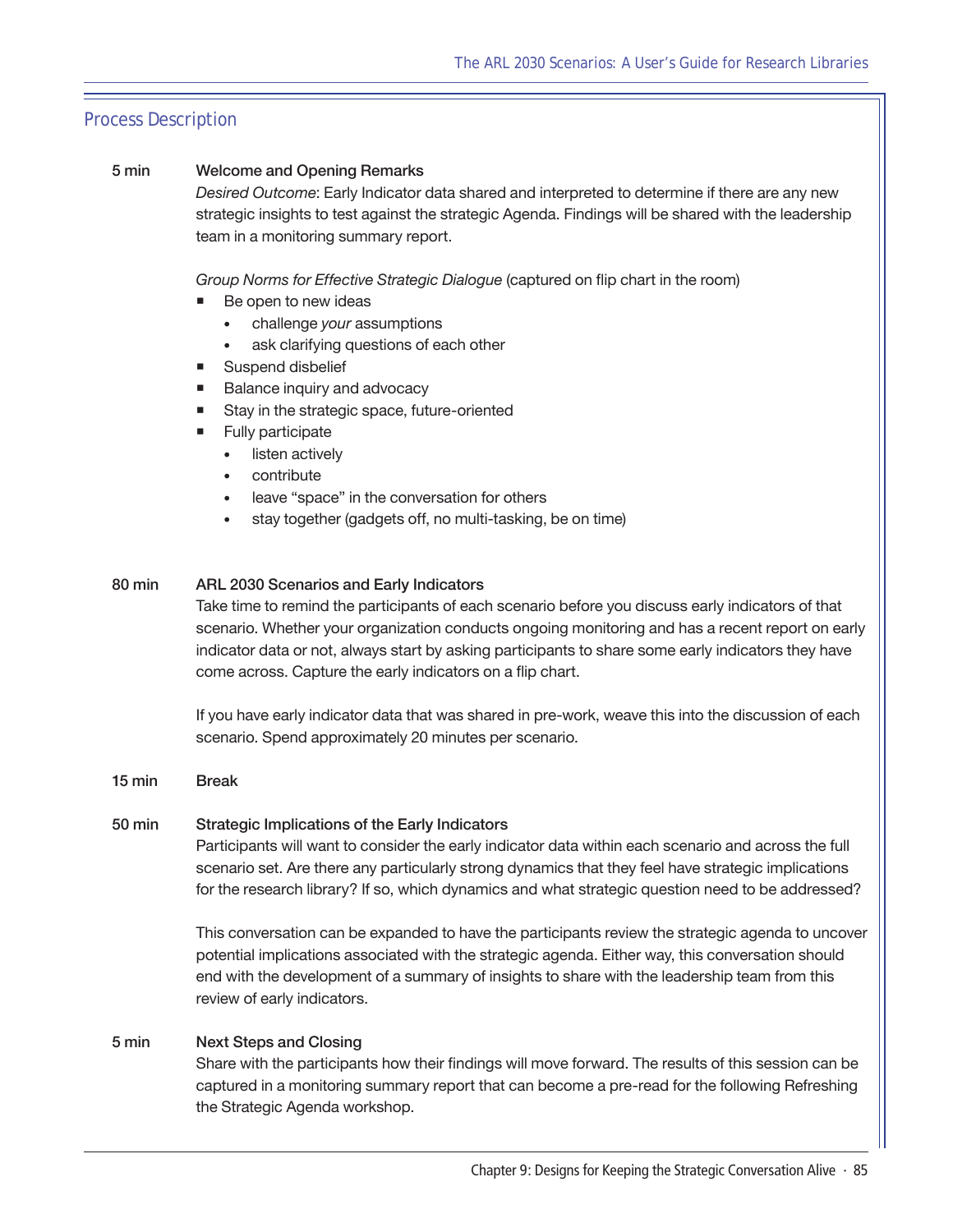# Design G: Refreshing the Strategic Agenda

The strategic agenda is not a stagnant list of strategies, but rather a guiding set of strategies that can be refined and adjusted over time to take advantage of the changing external research environment. This process can be embedded in an organization's annual strategic planning process or incorporated in other scheduled group meetings to engage the broader organization in the ongoing strategic conversation.

Refreshing the strategic agenda is generally undertaken by the leadership team of an organization. The process normally includes checking the status of the various strategies included in the strategic agenda. Once the current status is understood, a discussion of what has been tracked and learned through the monitoring of early indicators takes place. That discussion is generally framed by the following questions:

- How do the various indicators we have been tracking inform us as to what is taking place in our operating environment?
- Based on that understanding, how well-positioned are we with the current strategic agenda? What might we refine or adjust in lieu of what we have learned?

Refinements can include the addition of contingent strategies to the strategic agenda or the removal or focusing of strategies already included in the strategic agenda. The goal of this process is not to constantly add to the strategic agenda, but to more effectively focus and position the agenda over time.

This activity is best undertaken by the leadership team who has decision responsibility for the development, implementation, and refinement of the strategic agenda.

# Process Design

Workshop Length: 3 hours Number of Participants: 6 to 16

#### Pre-work Assignment:

Pre-work includes the review of the summary documentation from the monitoring session (see Design F) as well as the more traditional pre-work, which will remind the participants of the scenarios and engage them in the process of identifying early indicators.

*1) Thoughtfully read the full scenario set. Some people like to look at the end state table first and then read*  the scenarios; some like to read the narratives first and then review the end state table. It is important that *you take time to read the scenarios and review the table carefully before the workshop, as they will be our starting point for the ensuing conversation.*

*2) Come prepared to share at least one early indicator for each of the four scenarios on the first day of the*  workshop. An indicator is something in the external environment that suggests a shift in one of the critical *uncertainties the scenarios address. Early indicators can be weak signals of change or events that suggest the logic of one of the scenarios beginning to play out at the present time. Participants can bring an actual article with them to share or notes on the specific piece.*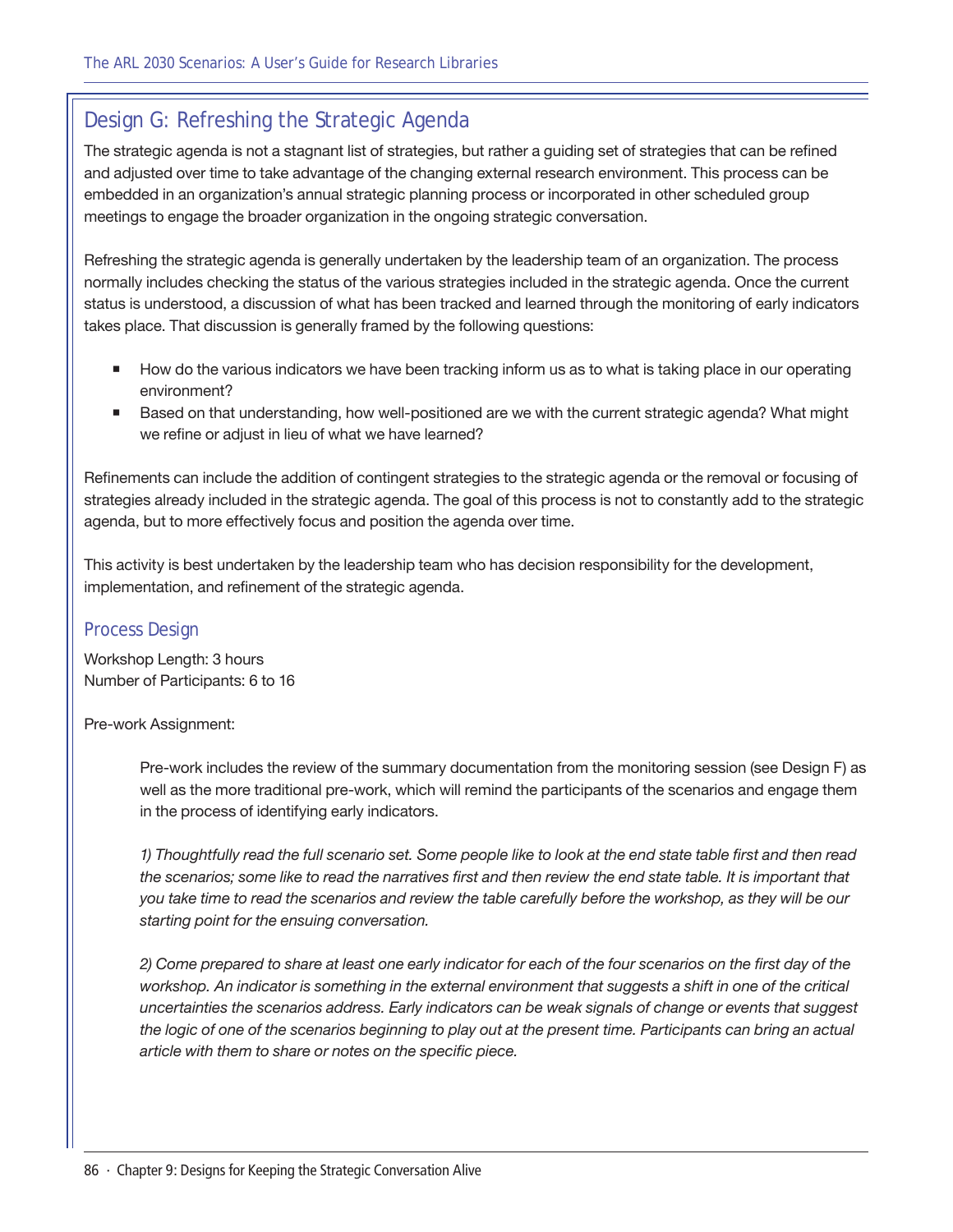Workshop Materials:

- **Flip chart easel with paper**
- Additional flip charts with markers and paper, if you plan to break the group into smaller groups (optional)
- 6 to 10 full pads of 3"x5" Post-it Notes, ideally lined and in various colors
- 6 to 16 Sharpie Permanent Markers (or equivalent felt tip marker) for writing on post-its
- 1 pack of flip chart markers, various colors, chisel tip
- 1 roll of 1" masking tape (if flip charts are not 3M Post-it Pads)
- Note paper and pens-1 for each participant (optional)

Room Set-up:

Boardroom style or variation. Screen and LCD projector, if you are planning to share slides.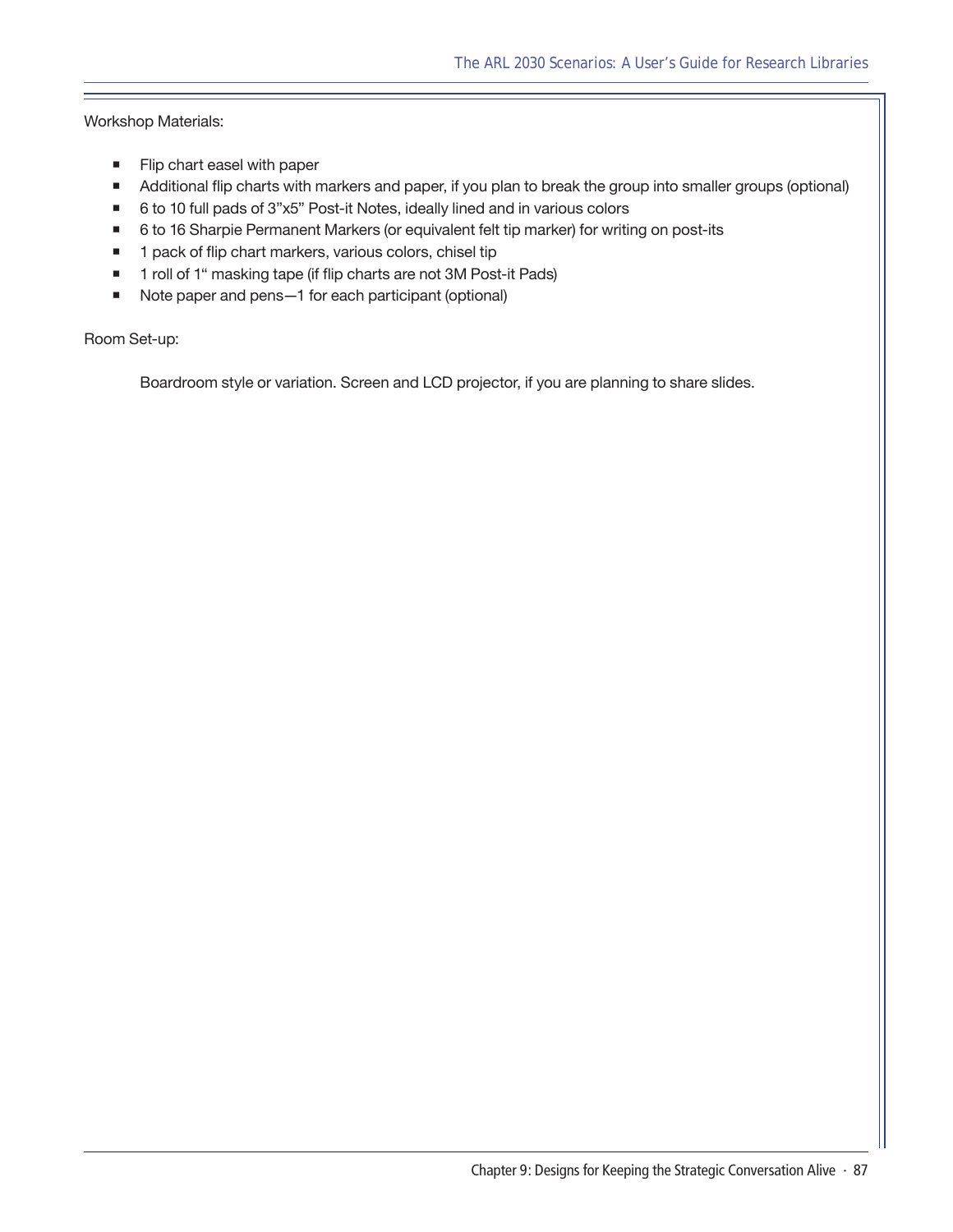#### 10 min Welcome and Opening Remarks

*Desired Outcome*: Identification of any refinements or changes to the strategic agenda based on the interpretation of early indicators.

*Group Norms for Effective Strategic Dialogue* (captured on flip chart in the room)

- Be open to new ideas
	- • challenge *your* assumptions
	- ask clarifying questions of each other
- Suspend disbelief
- **Balance inquiry and advocacy**
- Stay in the strategic space, future-oriented
- **Fully participate** 
	- listen actively
	- • contribute
	- leave "space" in the conversation for others
	- stay together (gadgets off, no multi-tasking, be on time)

#### 75 min Our Interpretation of Early Indicators

Participants first need to share early indicators they have brought which are different from those captured in the monitoring summary report. Take time to remind the participants of each scenario before you discuss early indicators of that scenario. Spend approximately 15 minutes on each scenario.

15 min Break

#### 75 min Strategic Implications toward Refinements of the Strategic Agenda

Participants will want to consider the early indicator data within each scenario and across the full scenario set. The discussion should not focus on individual indicators, but sets of indicators that signal a pattern of change. What are the strategic implications of the emerging dynamics these strengthing indicators point to? How well-positioned is our strategic agenda for these dynamics?

At the end of the discussion of each relevant and impactful set of early indicators, the participants need to determine what if anything needs to be changed or adjusted in the Strategic Agenda.

#### 5 min Next Steps and Closing Share with the participants next steps in the process.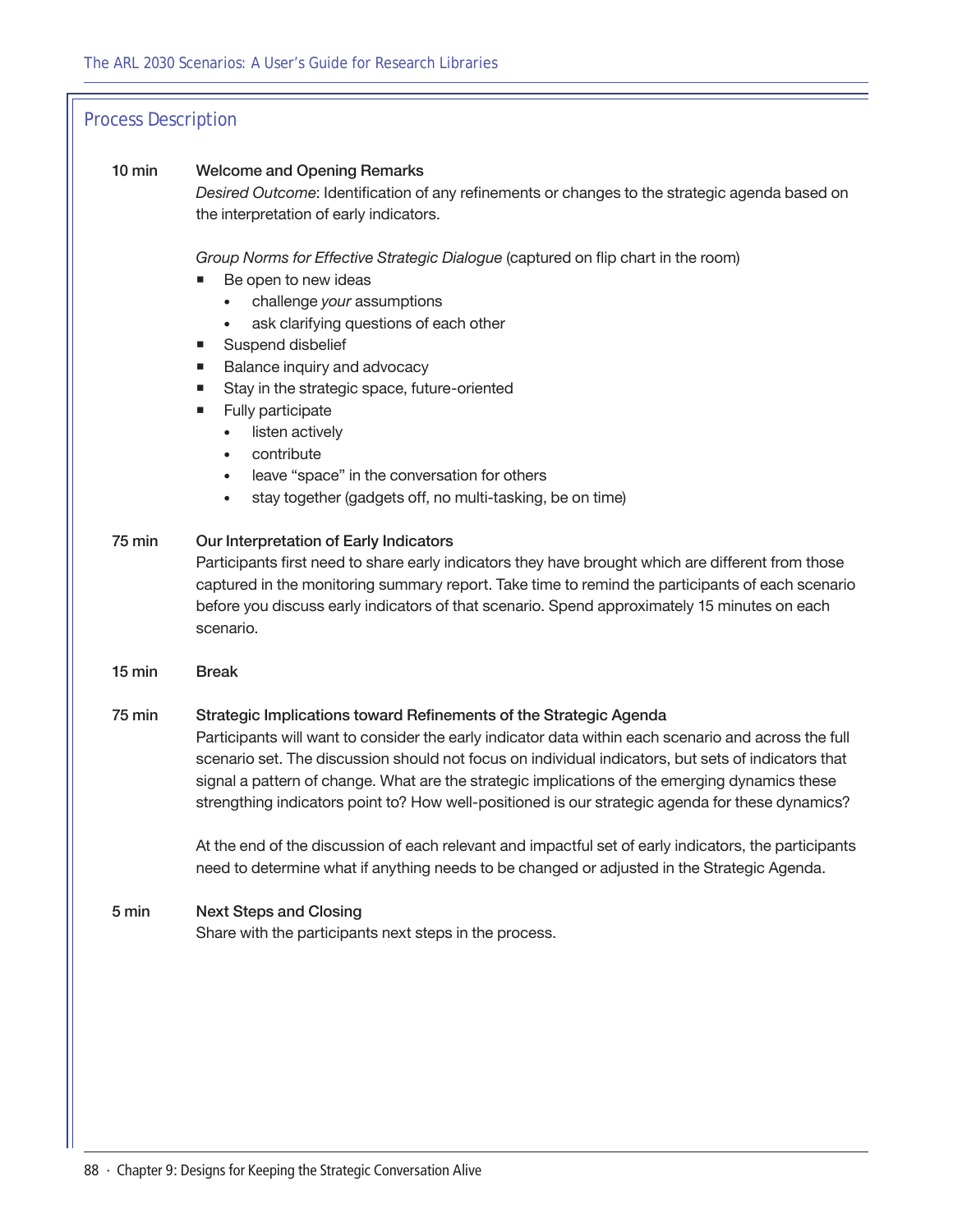# Supplemental Resources

### *Recommended*

Fulton, Katherine, and Diana Scearce. *What If? The Art of Scenario Thinking for Nonprofits.*  www.gbn.com/articles/pdfs/GBN\_What If.pdf

Guide to scenario planning for nonprofits with case studies.

Schwartz, Peter. The Art of the Long View: Paths to Strategic Insight for Yourself and Your Company. 2<sup>nd</sup> edition, New York: Doubleday Currency, 1996.

Most read introduction to the subject.

Van der Heijden, Kees. Scenarios: The Art of Strategic Conversation. 2<sup>nd</sup> edition, Chichester, England: John Wiley & Sons, 2005.

General and conceptual overview.

Wack, Pierre. "Scenarios: the Gentle Art of Re-perceiving." (Working Paper) Cambridge, MA: Harvard Business School, 1984.

Classic article introducing scenario planning to the business community.

#### *Additional Readings*

De Geus, Arie. "Planning as Learning." *Harvard Business Review* 66, no. 2 (1988): 70–74.

Organizational learning as a way to interpret what planners (including scenario planners) do.

\_\_\_\_\_\_. *The Living Company*. Boston, MA: Harvard Business School Press, 1997.

Leveraging scenario planning to achieve organizational learning.

- Fahey, Liam, and Robert M, Randall (eds.), *Learning from the Future*, New York: John Wiley & Sons, 1997. Great resource offering various perspectives on scenario planning.
- Ogilvy, Jay. *Creating Better Futures: Scenario Planning as a Tool for a Better Tomorrow*. New York: Oxford University Press, 2002.

Scenario planning to achieve a desired future scenario.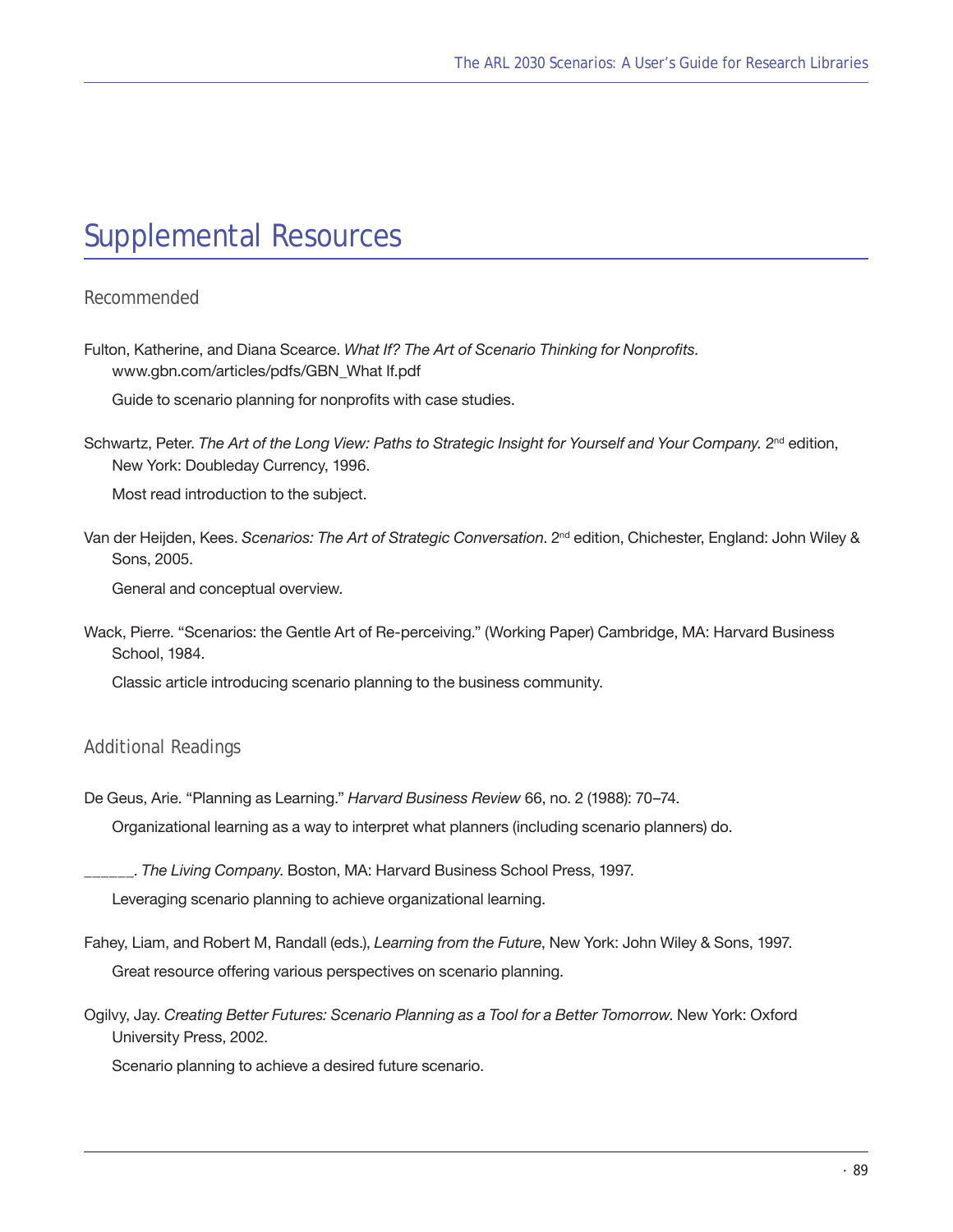Schwartz, Peter. *Inevitable Surprises*. New York: Gotham Books, 2003.

A set of scenarios that are changing the world and business.

Van der Heijden, Kees. *The Sixth Sense: Accelerating Organizational Learning with Scenarios*. Chichester & New York: John Wiley & Sons, 2002.

Leveraging scenario planning to achieve a learning culture.

Wack, Pierre. "Scenarios: Uncharted Waters Ahead." *Harvard Business Review* 63, no. 5 (1985): 72–79.

\_\_\_\_\_\_. "Scenarios: Shooting the Rapids." *Harvard Business Review* 63, no. 6 (1985): 139–50. Classic articles on the Royal Dutch Shell story.

Wilkinson, Lawrence. "How to Build Scenarios." *Wired* (Scenarios: 1.01 Special Edition) September 1995: 74–81. How to explanation of one scenario planning methodology.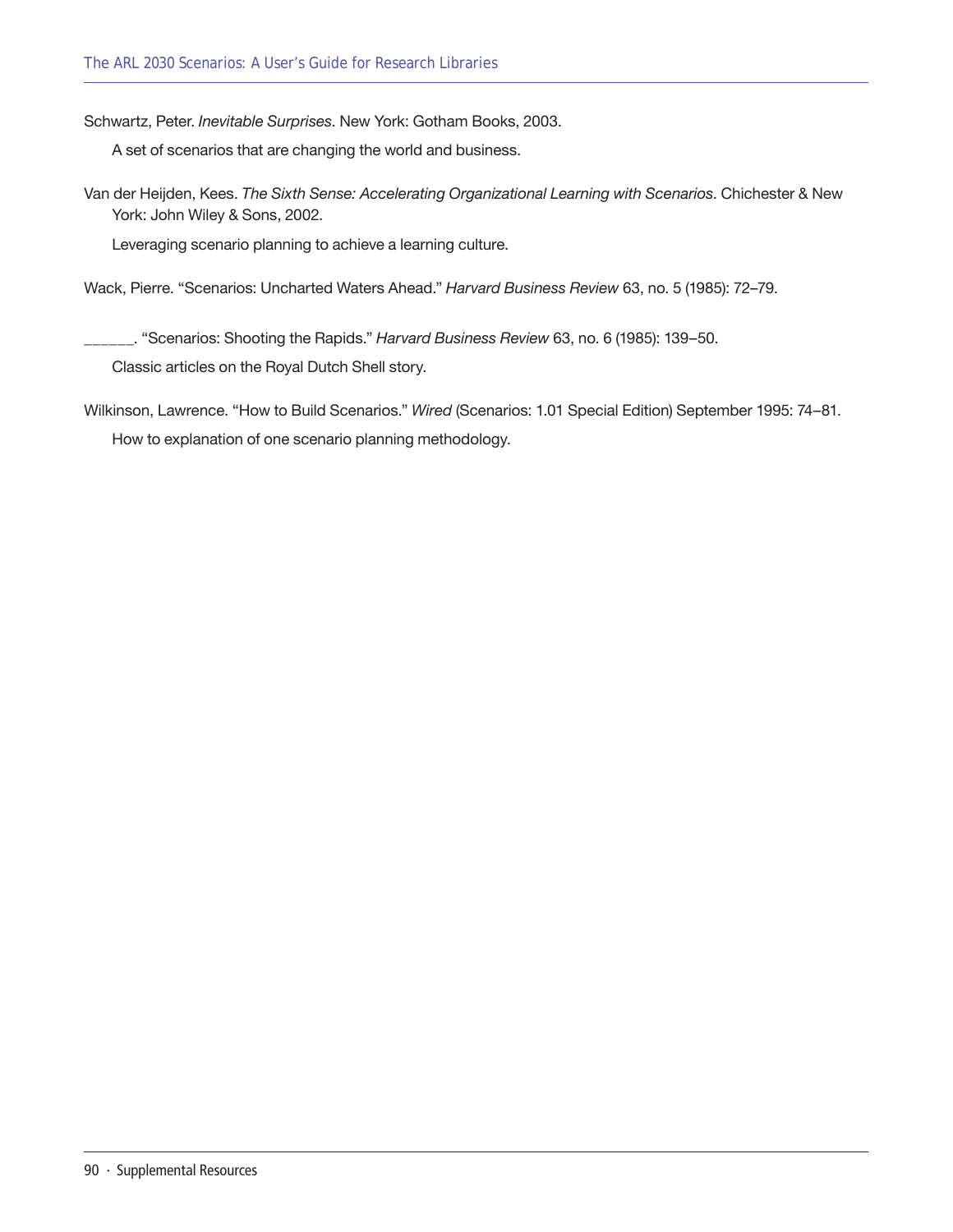# Glossary of Terms

**Contingent Strategies** - Strategies that are connected to a specific scenario. Strategies whose application is contingent upon a particular scenario playing out in the external environment.

**Critical Uncertainties** - Dynamics of change that are critical or highly relevant to the strategic focus and highly uncertain.

**Early Indicators** - Events or dynamics currently underway—external to the organization—that validates the dynamics or characteristics portrayed in a specific scenario. Early indicators can be weak signals or much more pronounced dynamics of change.

**Matrix** - The framework made up of two critical uncertainties that allow the scenarios to be understood as a set. Often denoted as a 2x2 matrix. The critical uncertainties that make up the two axes of the framework are not the only critical uncertainties or the most important uncertainties captured in the scenarios. The scenarios capture a much more complex and larger set of critical uncertainties.

**Monitoring** - The process of identifying and tracking indicators for signs of change or development that inform our understanding of how the world is evolving in reference to the scenario set. The monitoring process is directly linked to scenarios and strategic actions in a way that scanning is not.

**Robust Strategies** - Strategies that make sense across a wide range of scenarios. Robust strategies do not have a significant downside or risk if acted on.

**Scenarios** - Stories about the future. They are devices for ordering perceptions about multiple future environments in which decisions might be played out.

**Strategic Agenda** - Set of coherent and aligned strategies that an organization identifies through exploring a set of scenarios.

**Strategic Focus** - A statement of why the scenario exercise is being undertaken. Often worded as a strategic question with a defined time horizon.

**Strategic Implications** - The interpretation of each scenario playing out in the future in the external environment and what it implies for the organization.

**Strategic Options** - A list of strategies that an organization can realistically act on associated with a particular scenario. Not all strategic options are part of the same strategic stance. The organization invariably must make choices on what options to include in its strategic agenda.